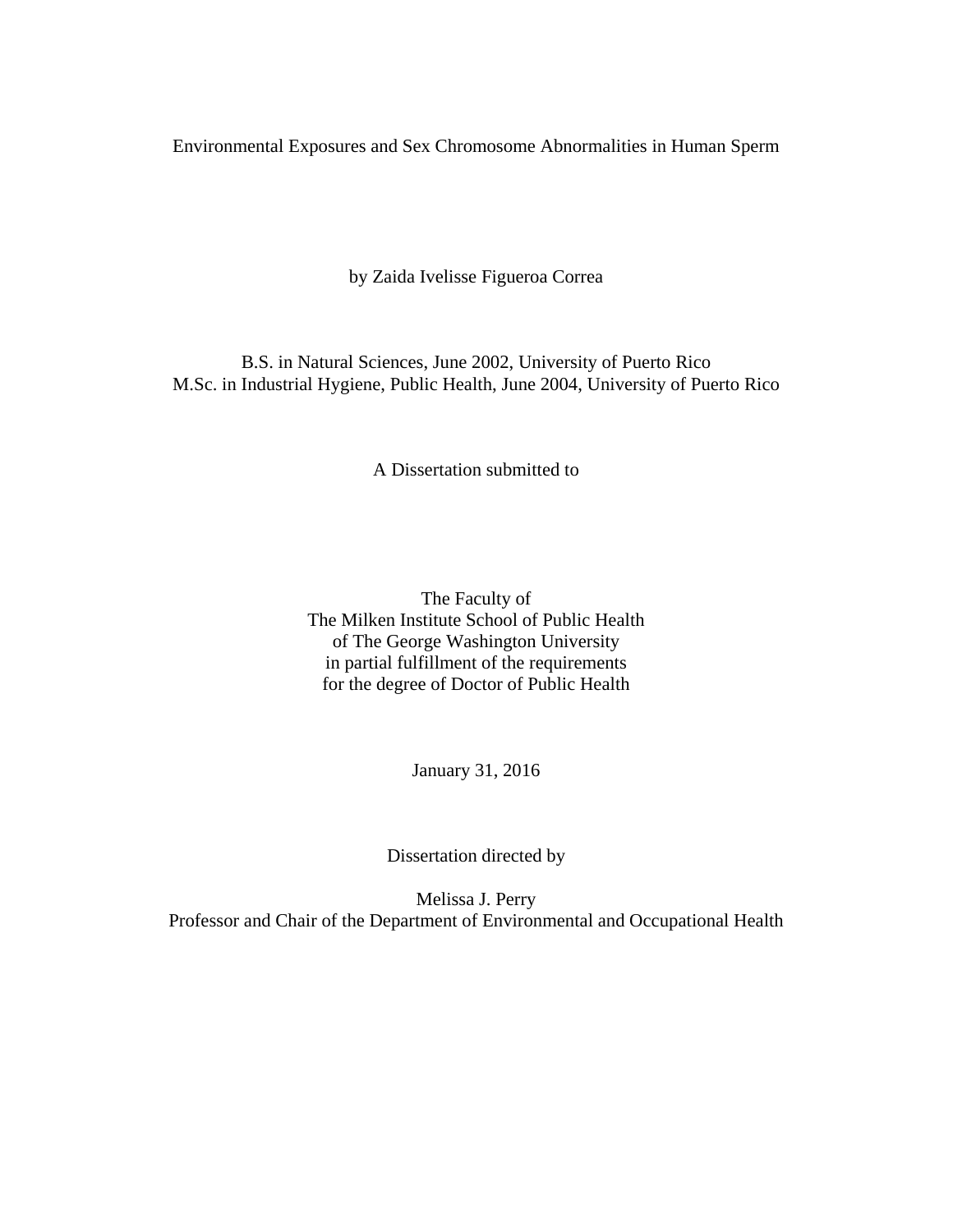The Milken Institute School of Public Health of The George Washington University certifies that Zaida Ivelisse Figueroa Correa has passed the Final Examination for the degree of Doctor of Public Health as of June 8, 2015. This is the final and approved form of the dissertation.

Environmental Exposures and Sex Chromosome Abnormalities in Human Sperm

Zaida Ivelisse Figueroa Correa

Dissertation Research Committee:

Melissa J. Perry, Professor of the Department of Environmental and Occupational Health, Dissertation Director

George Gray, Professor of the Department of Environmental and Occupational Health, Committee Member

Heather A. Young, Associate Professor of the Department of Epidemiology and Biostatistics, Committee Member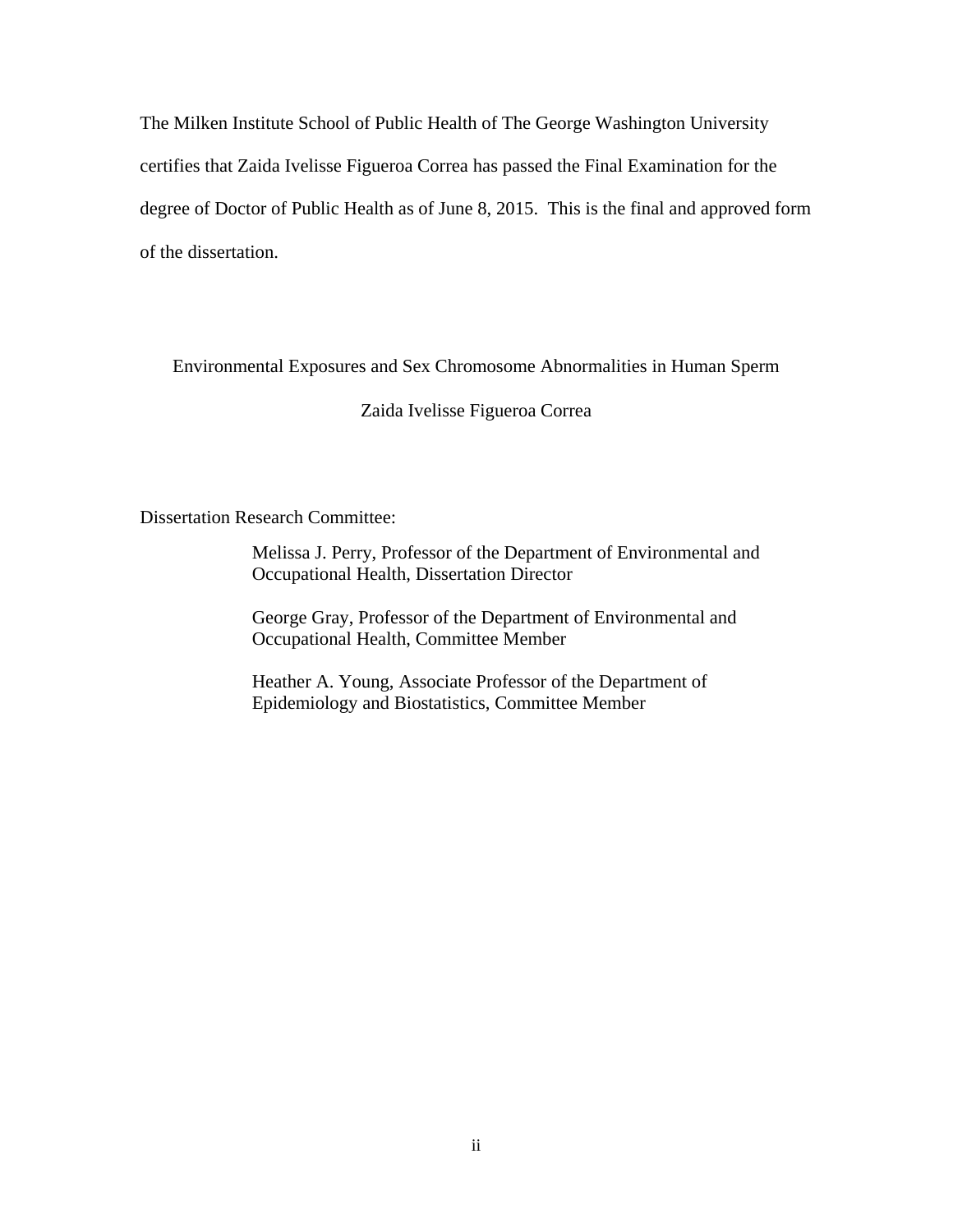© Copyright 2016 by Zaida Ivelisse Figueroa Correa All rights reserved.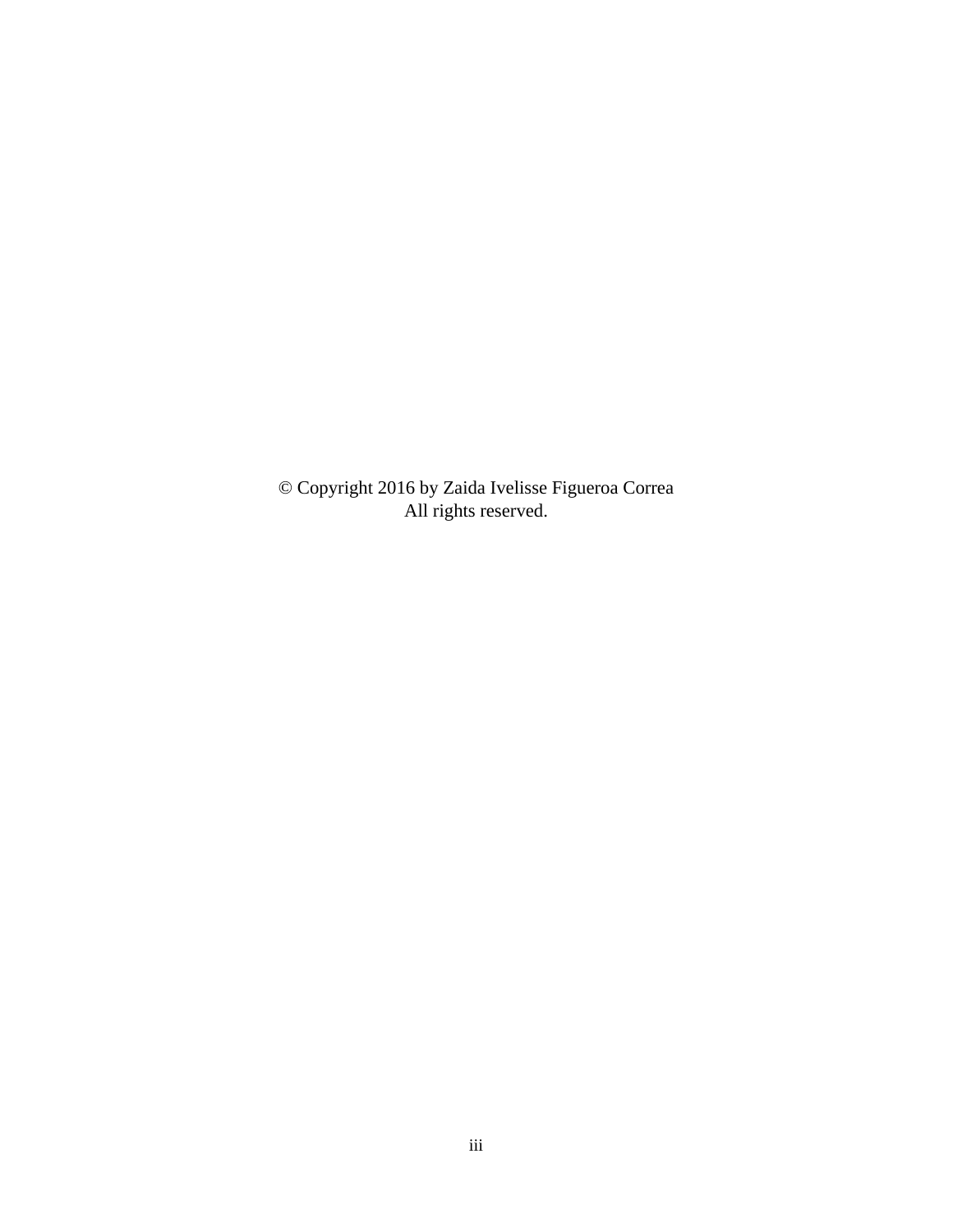# **Dedication**

<span id="page-3-0"></span>To my everlasting Father who loves me unconditionally.

To all the parents who have lost a child due to unexplained chromosomal abnormalities.

To Mr. Rafael Correa Celis (1924- ), an amazing husband, father of five children. Because your vision for our family has always been anchored in the value of education, your legacy and love is alive in each of our accomplishments. May I never forget your teachings about the most valuable gifts in life.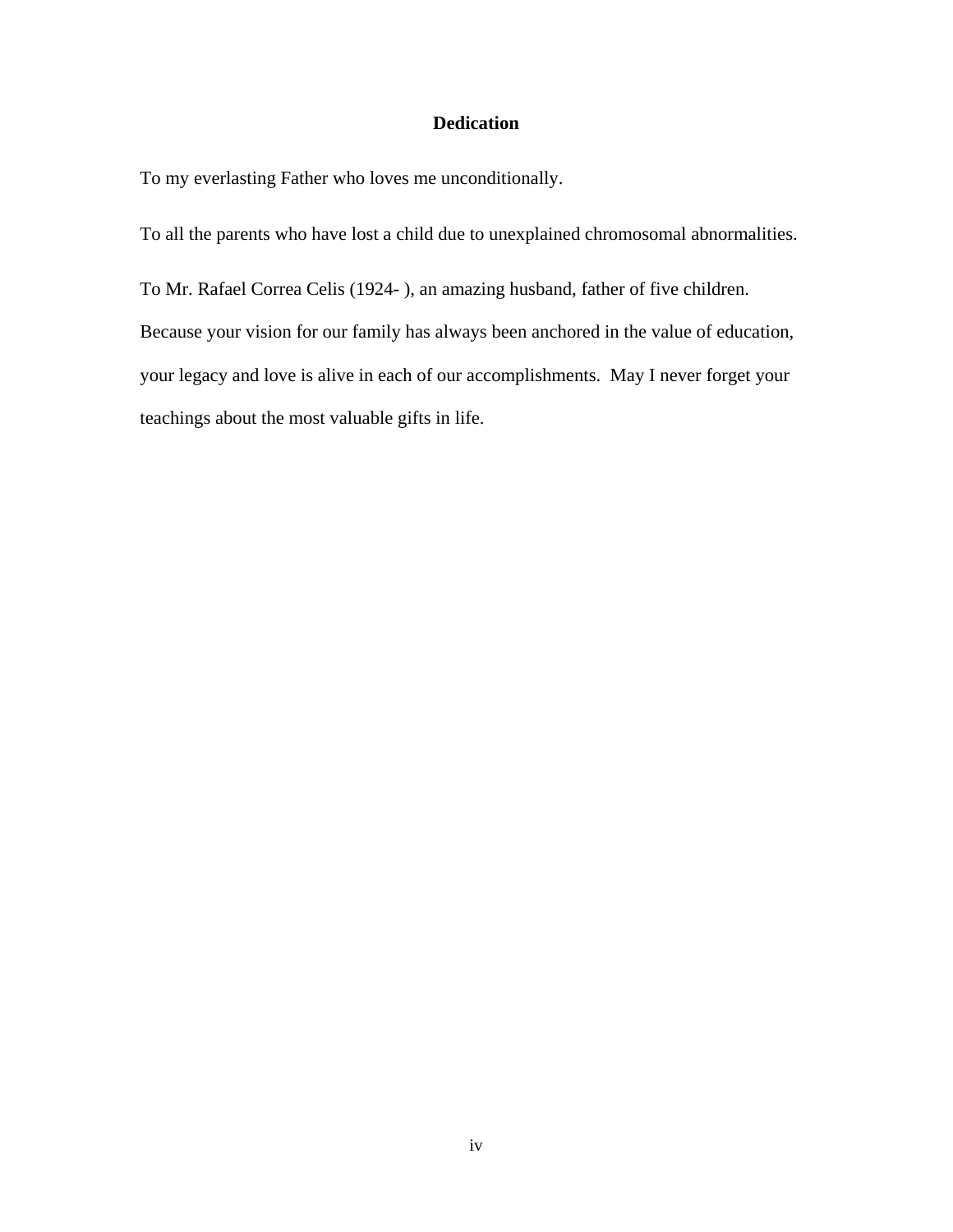#### **Acknowledgments**

<span id="page-4-0"></span>First, I would like to express my sincere gratitude to my dissertation advisor, Dr. Melissa J. Perry, whose constant encouragement was vital in making this dissertation a reality. My sincere appreciation also goes to my committee members, Dr. George Gray and Dr. Heather A. Young, for their unwavering patience, guidance and commitment to this endeavor. A special recognition goes to Dr. Sunni Mumford and Dr. Glenn Paulson, for their time and valuable feedback as dissertation readers. To my professional colleagues, GW research and staff members (Kallista Bernal), thank you for being an amazing group of collaborators.

To my loyal family (Carmen B. Meléndez, Carmen S. González, Dr. Carmen I. Correa, José A. Colón) and relentless friends (Dr. Randy Gale, Jenneli Romero, Erika Báez) who have supported me throughout the years, thank you for always preserving your confidence in my ability to complete this degree. In particular, my heartfelt thanks go to:

Dr. Zaida M. Correa, for being an inspiration, my most devoted friend and a constant lighthouse in my life. There aren't enough words to describe how thankful I am that you are my mother.

Mrs. María del C. Figueroa, Esq., for being my motivational speaker and personal Mary Poppins. You are my emblem of positivism. I'm blessed by your constant support.

Dr. Elizabeth S. Holman, for being an unconditional friend. I will always be grateful that I had the privilege to study with someone so hard-working, considerate and humble.

v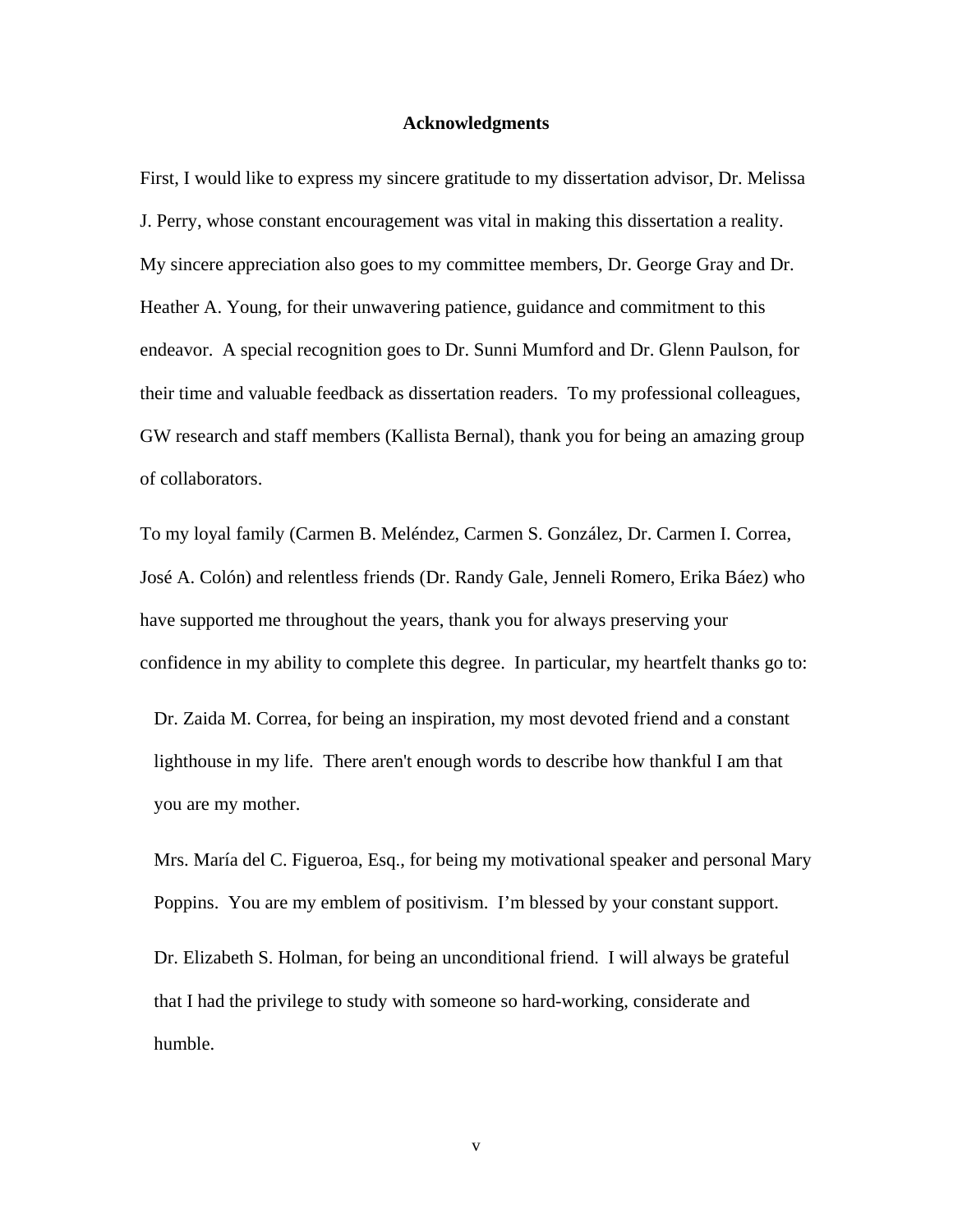Mrs. Carmen G. Alvarez, and the North Carolina rescue team (Gloria Morales, Manuel González, Sr.) for keeping us sane and staving off chaos. Your kindness, unwavering presence and words of wisdom are immeasurable.

Miss Camila I. González, for being my greatest joy. Do you know that you are my greatest teacher? Mi gordis, pursue your dreams. Mamita will always be here for you.

Lastly, to my husband, Mr. Manuel A. González, who has been with me through all the best and darkest times of this journey. You believed in me, especially during my weakest moments. You are my beacon of truth. Thank you for keeping your promise of love and support. This accomplishment is ours. Sin más.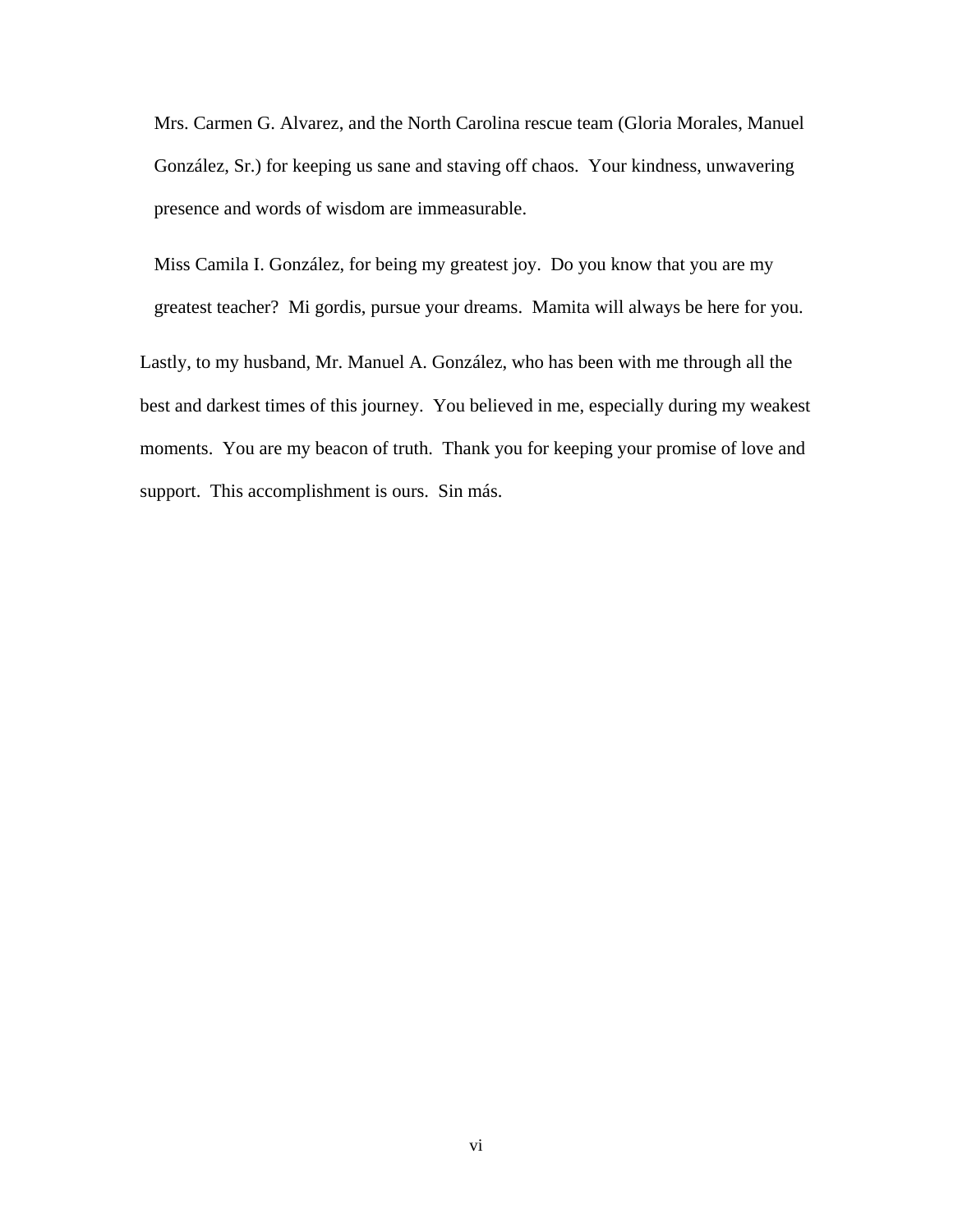### **Abstract of Dissertation**

<span id="page-6-0"></span>Environmental Exposures and Sex Chromosome Abnormalities in Human Sperm Despite evidence that US infertility is increasing and environmental exposures may be impacting human reproduction, the reproductive effects of environmental chemicals remain understudied, particularly in men. Some genetic defects and disorders are transmitted by spermatozoa and several chromosomal abnormalities come from the father. In germ cells, failure of sex chromosomes (X or Y) to separate properly during meiosis (I or II) results in an extra or missing chromosome, known as aneuploidy and these errors in chromosome number are the most common chromosomal abnormality in humans. Disomy, or an extra X or Y chromosome, is the most frequent form of aneuploidy observed in human sperm. Limited information has been published about exposures to endocrine-disrupting chemicals (EDCs), such as organophosphate (OP) and pyrethroid (PYR) pesticides, and their association with altered frequency of sperm chromosomal abnormalities. Although extensive literature on pesticide toxicology is available, many hormone-mediated effects, specifically on the testes, are not well understood. This dissertation involved three separate investigations.

Study subjects were men from a parent study assessing the impact of environmental exposures on male reproductive health at the Massachusetts General Hospital (MGH) Fertility Center (2000-2003). Multi-probe fluorescence in situ hybridization (FISH) for chromosomes X, Y, and 18 was used to determine XX18, YY18, XY18 and total sex chromosome disomy in sperm nuclei. Urine was analyzed for common PYR and OP metabolites. Poisson regression models were used to calculate incidence rate ratios (IRRs) for each disomy type by the exposure of interest, controlling for age, race, BMI,

vii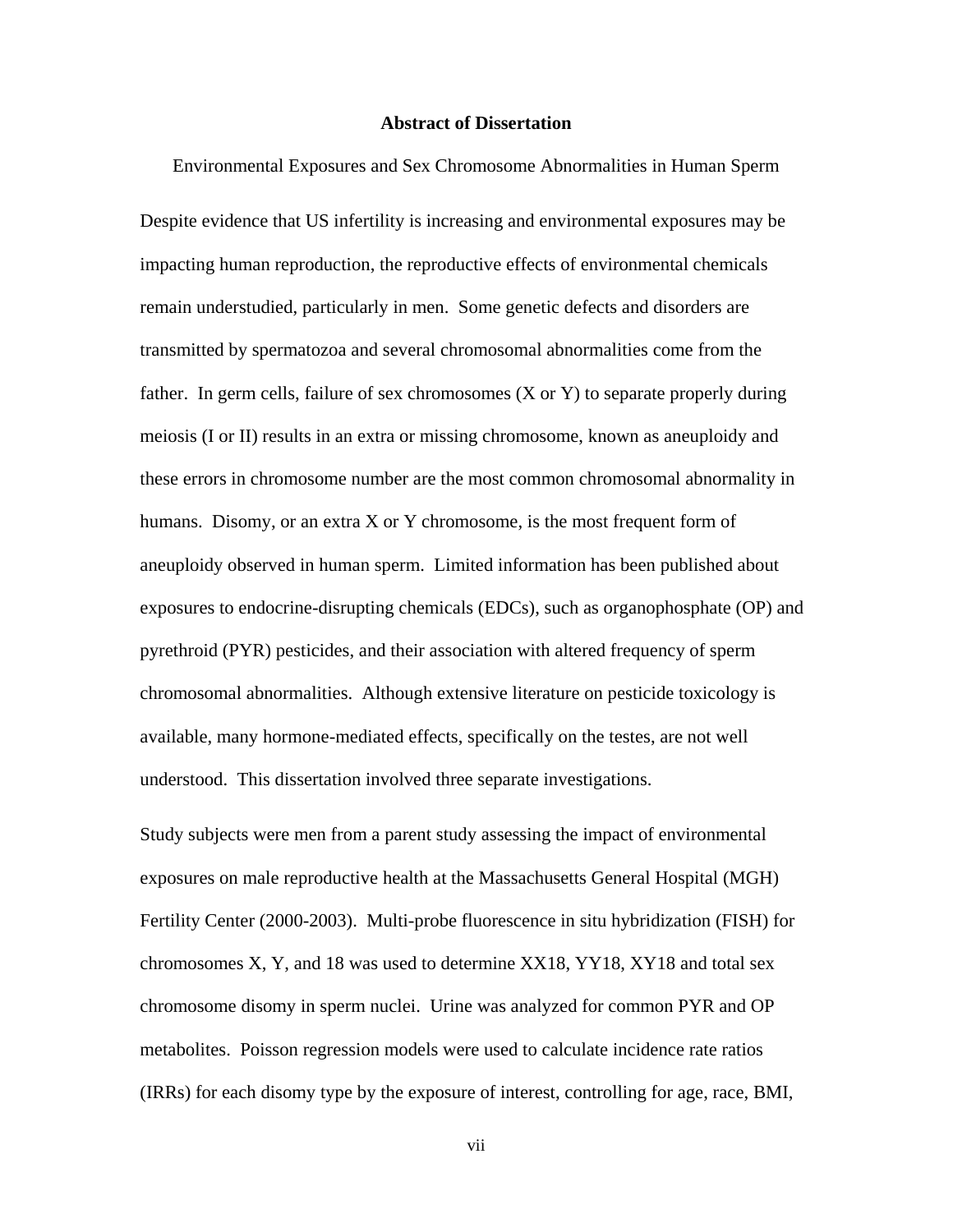smoking, specific gravity, total sperm concentration, motility, and morphology. Sensitivity analyses were also conducted. Interactions between PYR and OP metabolites and associations with each disomy outcome were examined in the adjusted models.

First, we investigated environmental exposure to PYRs and their association with sperm disomy among adult men (n=181). Inverse associations were observed between PYR exposure levels and most disomy outcomes. Second, a similar investigation was conducted with OP pesticides (n=159). Increased and inverse IRRs were associated with specific OP metabolites. Total sum of OP metabolites concealed individual associations for specific OP metabolites. Dose-response relationships between OP exposure levels and disomy appeared nonmonotonic, with an increase in disomy rates between the second and third exposure quartiles and without additional increases between the third and fourth exposure quartiles. Finally, we examined the hypothesis that pesticide mixtures  $(OP/PYR)$  and their potential interactions alter associations with sperm disomy  $(n=159)$ . Significant interactions were identified between OP/PYR mixtures and sperm disomy. Increased IRRs, higher than the rates previously detected for each individual chemical class, were observed when evaluating the associations between disomy outcomes and pesticide mixtures. Nonmonotonic relationships between pesticide mixtures and disomy demonstrated that further modeling work is needed to: a) determine the optimal method to evaluate pesticide mixtures with different modes of action; b) investigate interactions using non-logistic models; and c) identify the mechanisms by which EDCs affect health reproductive outcomes. Our findings showed that PYR and OP pesticides altered the associations of sperm disomy, suggesting that the impacts of EDCs on testis function need further characterization in epidemiologic studies.

viii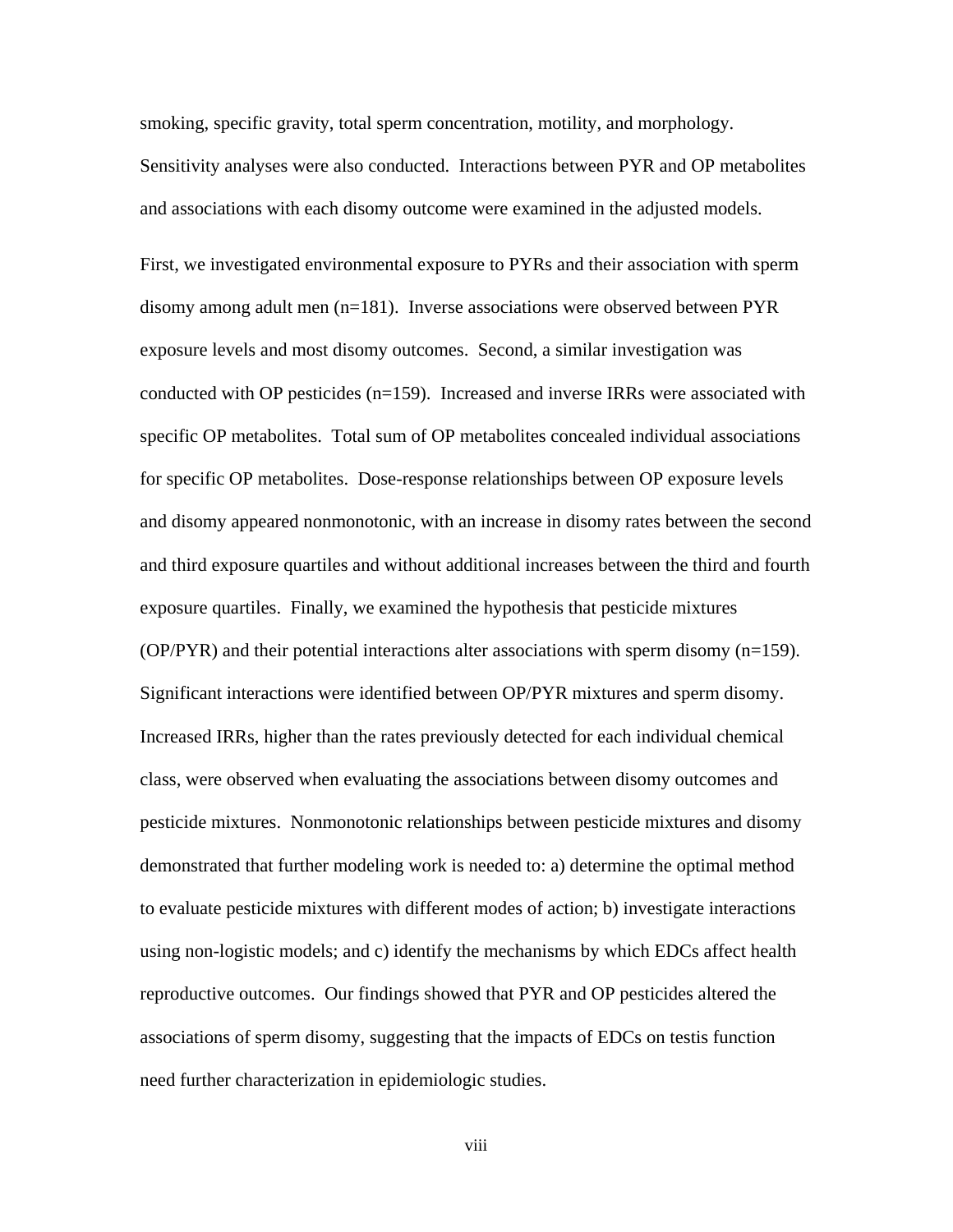| Chapter 2: Environmental Pyrethroid Exposures and Sperm Chromosomal                     |  |
|-----------------------------------------------------------------------------------------|--|
|                                                                                         |  |
| Chapter 3: Dialkyl Phosphate Urinary Metabolites and Sperm Chromosomal                  |  |
|                                                                                         |  |
| Chapter 4: Environmental Pesticide Exposure Interactions and Risk of Sperm              |  |
|                                                                                         |  |
|                                                                                         |  |
|                                                                                         |  |
| Appendix A – Organophosphate Pesticides and their potential Dialkyl Phosphate           |  |
|                                                                                         |  |
| Appendix B – Adjusted IRRs for each Disomy Outcome by $\Sigma$ DMAPs and $\Sigma$ DEAPs |  |
|                                                                                         |  |
| Appendix C – Adjusted IRRs for each Disomy Outcome by DAP Metabolite and                |  |
|                                                                                         |  |
| Appendix D – Graphs of Adjusted IRRs for each Disomy Outcome by DAP                     |  |
|                                                                                         |  |

# **Table of Contents**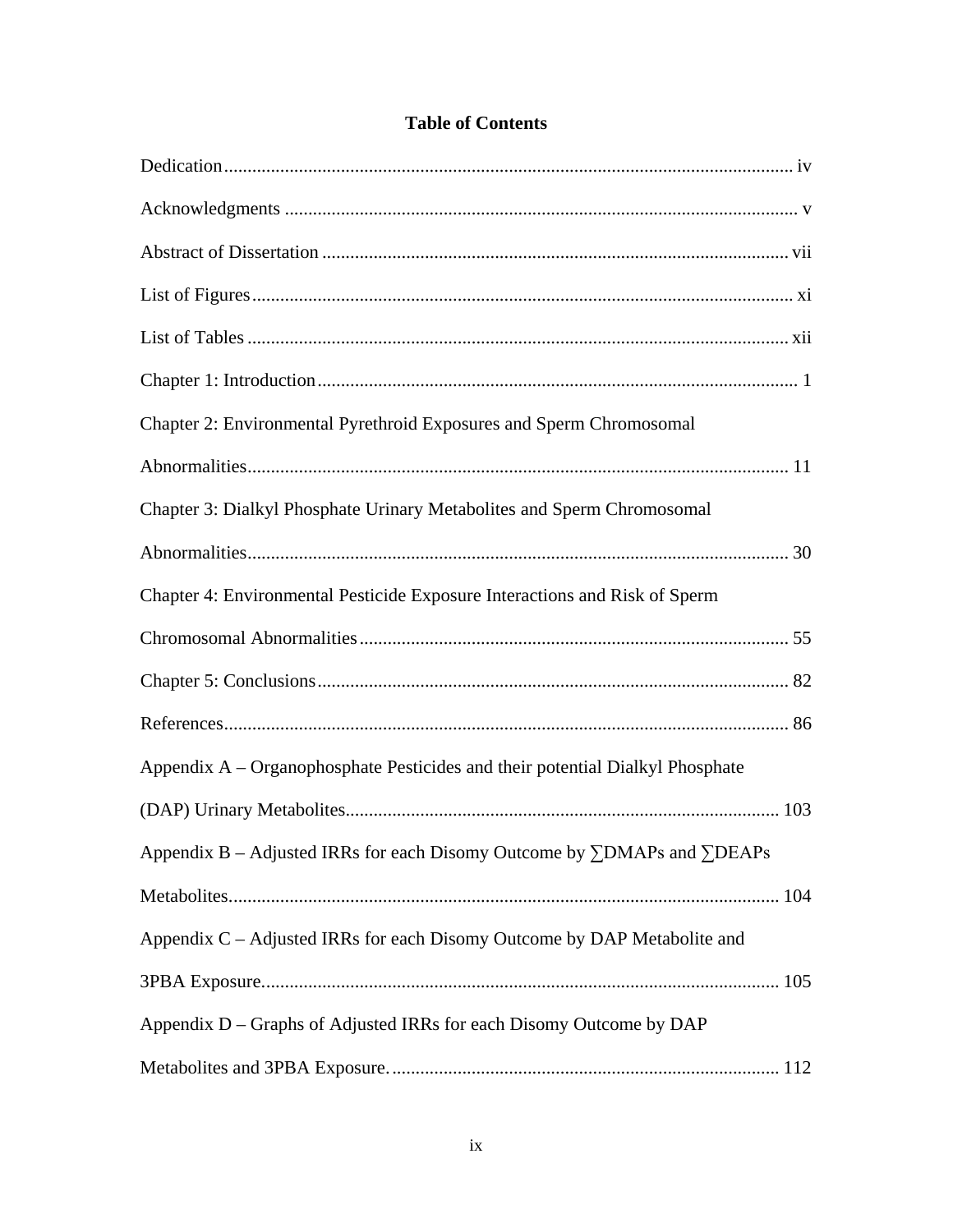Appendix E – [Graphical Representation of a Poisson Distribution/Regression.............](#page-138-0) 127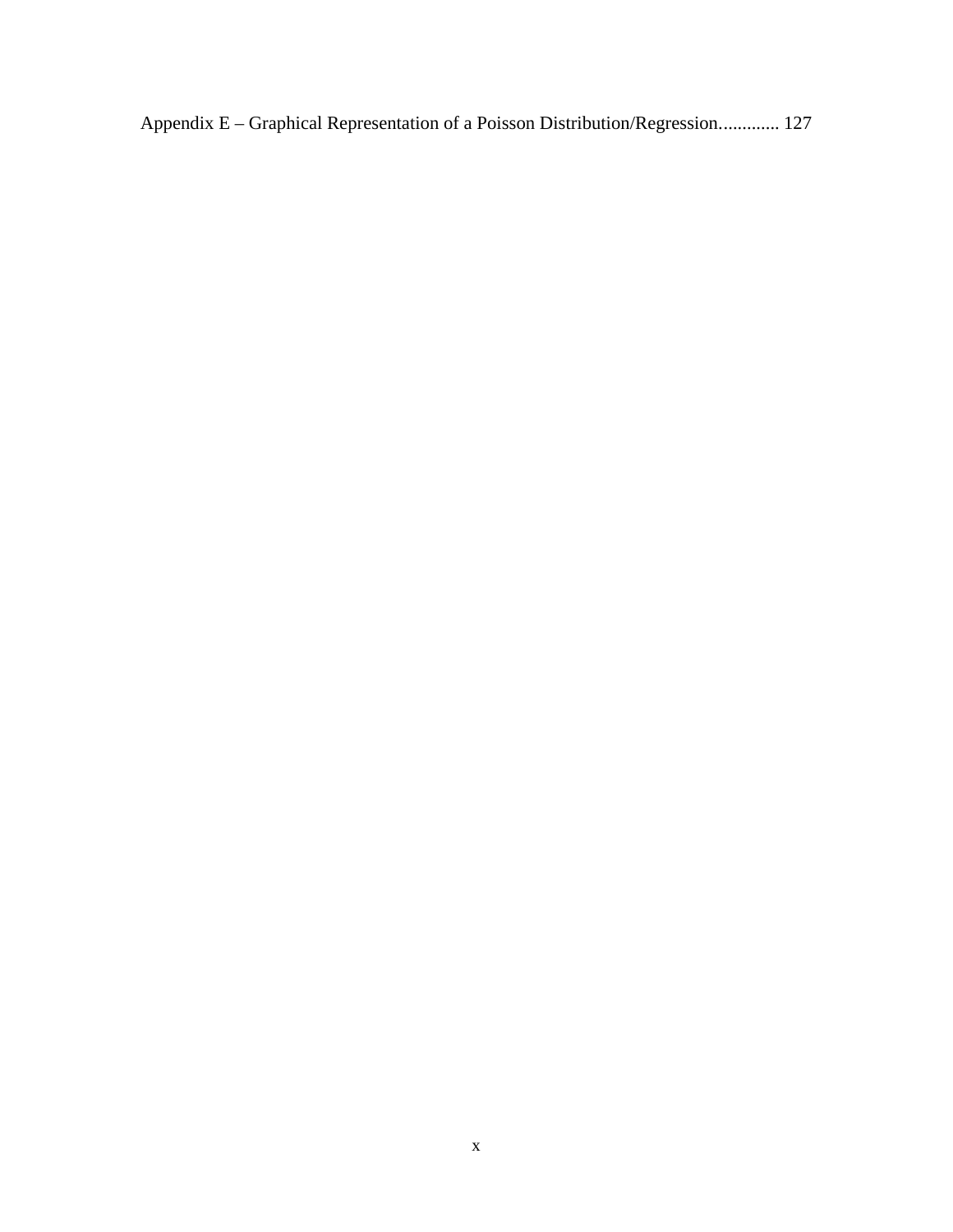# **List of Figures**

<span id="page-10-0"></span>

| Figure 4.1. Adjusted IRRs for Total Disomy by Quartiles of DMP by 3PBA Quartiles. 76 |
|--------------------------------------------------------------------------------------|
| Figure 4.2. Adjusted IRRs for Total Disomy by Quartiles of DMTP by 3PBA Quartiles77  |
| Figure 4.3. Adjusted IRRs for Total Disomy by Quartiles of DMDTP by 3PBA Quartiles78 |
| Figure 4.4. Adjusted IRRs for Total Disomy by Quartiles of DEP by 3PBA Quartiles     |
| Figure 4.5. Adjusted IRRs for Total Disomy by Quartiles of DETP by 3PBA Quartiles80  |
| Figure 4.6. Adjusted IRRs for Total Disomy by Tertiles of DAPs by 3PBA Tertiles.     |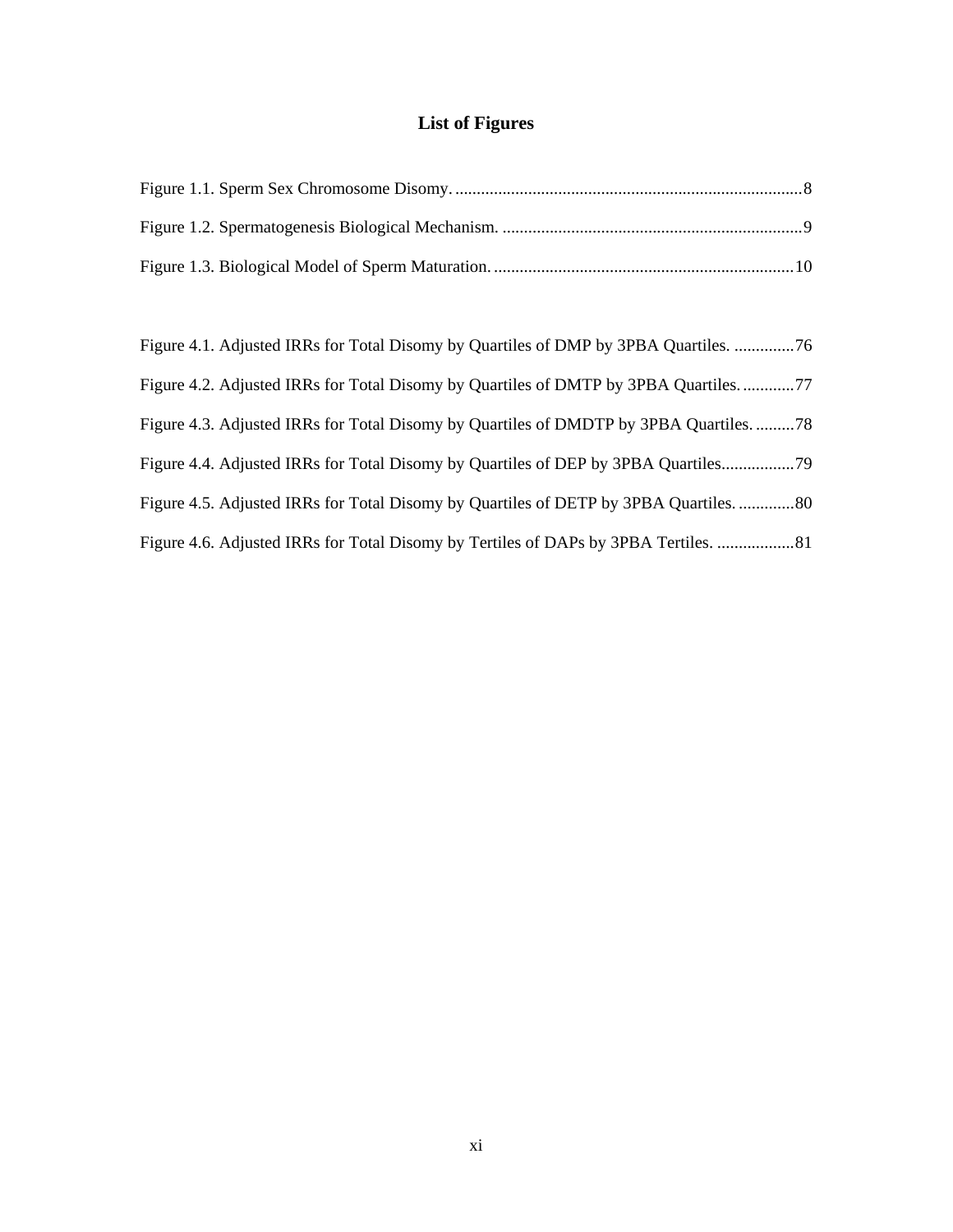# **List of Tables**

<span id="page-11-0"></span>

| Table 2.5. Adjusted IRRs (95% CI) for XX, YY, XY, and Total Sex-chromosome Disomy by |  |
|--------------------------------------------------------------------------------------|--|
|                                                                                      |  |

| Table 3.4. Aneuploidy Mean $\pm$ SD by Detection of Individual Urinary Organophosphate |  |
|----------------------------------------------------------------------------------------|--|
|                                                                                        |  |
| Table 3.5. Adjusted IRRs for each Disomy Outcome by Organophosphate Metabolite53       |  |

| Table 4.4. Significance of the Interactions between DAP Metabolites and 3PBA from Adjusted |  |
|--------------------------------------------------------------------------------------------|--|
|                                                                                            |  |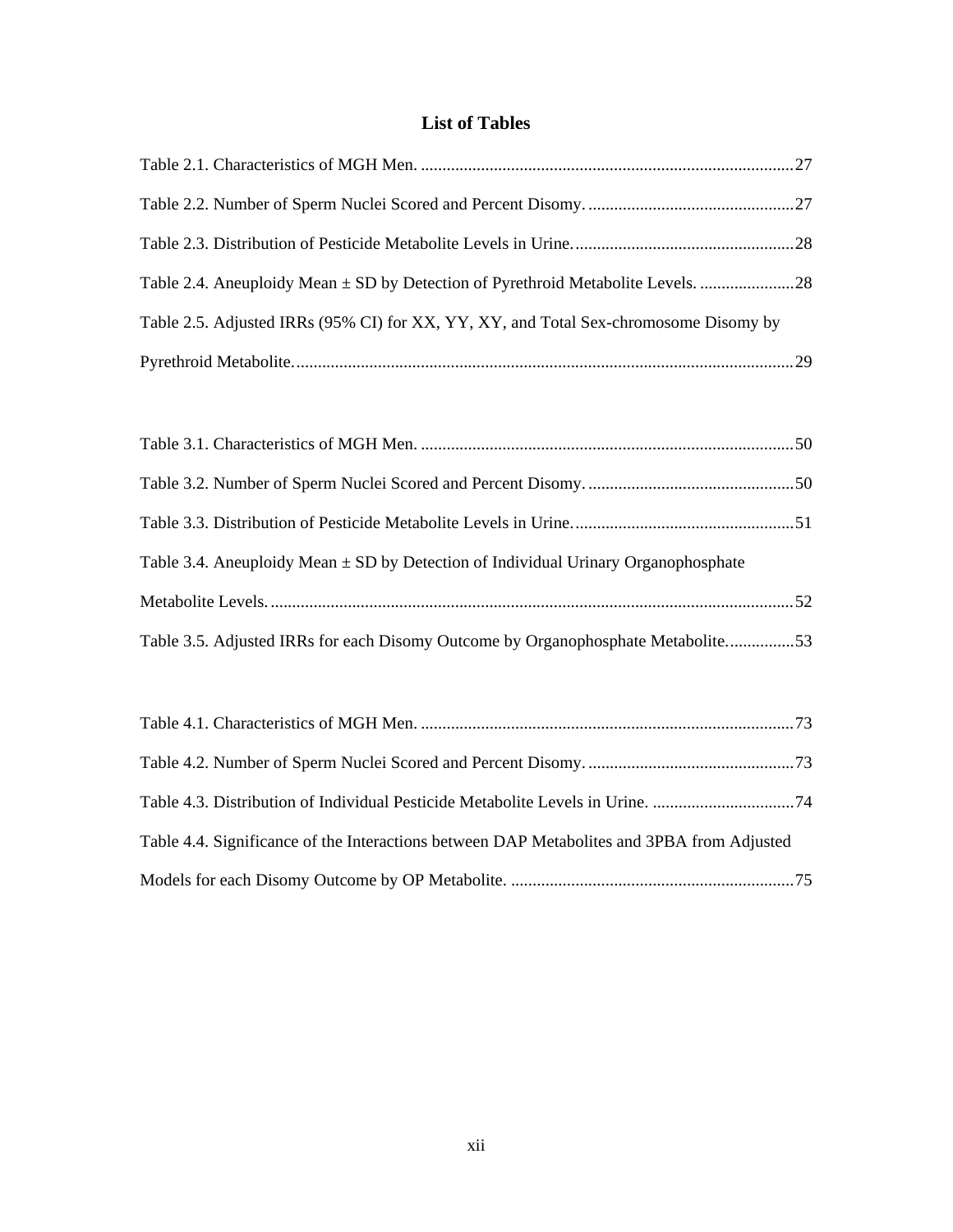#### **Chapter 1: Introduction**

<span id="page-12-0"></span>Despite evidence that infertility is increasing in the US and environmental exposures may be impacting the reproductive health of offspring (ARHP, 2010), the reproductive impacts of commonplace chemicals remain understudied, particularly in men (Swan et al., 2000; Travison et al., 2007; Woodruff et al., 2008). The World Health Organization (WHO) reports that at least 80 million people worldwide were estimated to be affected by infertility; among all infertility cases, 10% cannot be explained medically (WHO, 2002). In the Unites States, each year about 2 million couples who want to have children are infertile (CDC, 2013); infertility affects about 15-17% of couples trying to become pregnant (Thoma et al., 2013). Infertility is defined in the CDC's National Survey of Family Growth 2006-2010 as being unable to conceive after at least 12 consecutive months of unprotected sex. In addition, about 6.7 million conceptions are lost before gestation is complete. The American Society of Reproductive Medicine estimates that, in approximately 40 percent of infertile couples, the male partner is either the sole cause or a contributing cause of infertility (ASRM, 2014). Furthermore, there is growing evidence that a number of genetic defects and disorders are transmitted by spermatozoa. Several chromosomal abnormalities, including the number of sex chromosomes, come from the father (Hassold and Hunt, 2001). Aneuploidy, (i.e., an extra or missing chromosome), is the most common chromosomal abnormality in humans and results from the failure of chromosome pairs to separate properly during cell division (i.e., non-disjunction). In germ cells, errors in chromosome segregation during meiosis (I or II) result in structural aberrations and imbalances in chromosome number. Disomy is the most frequent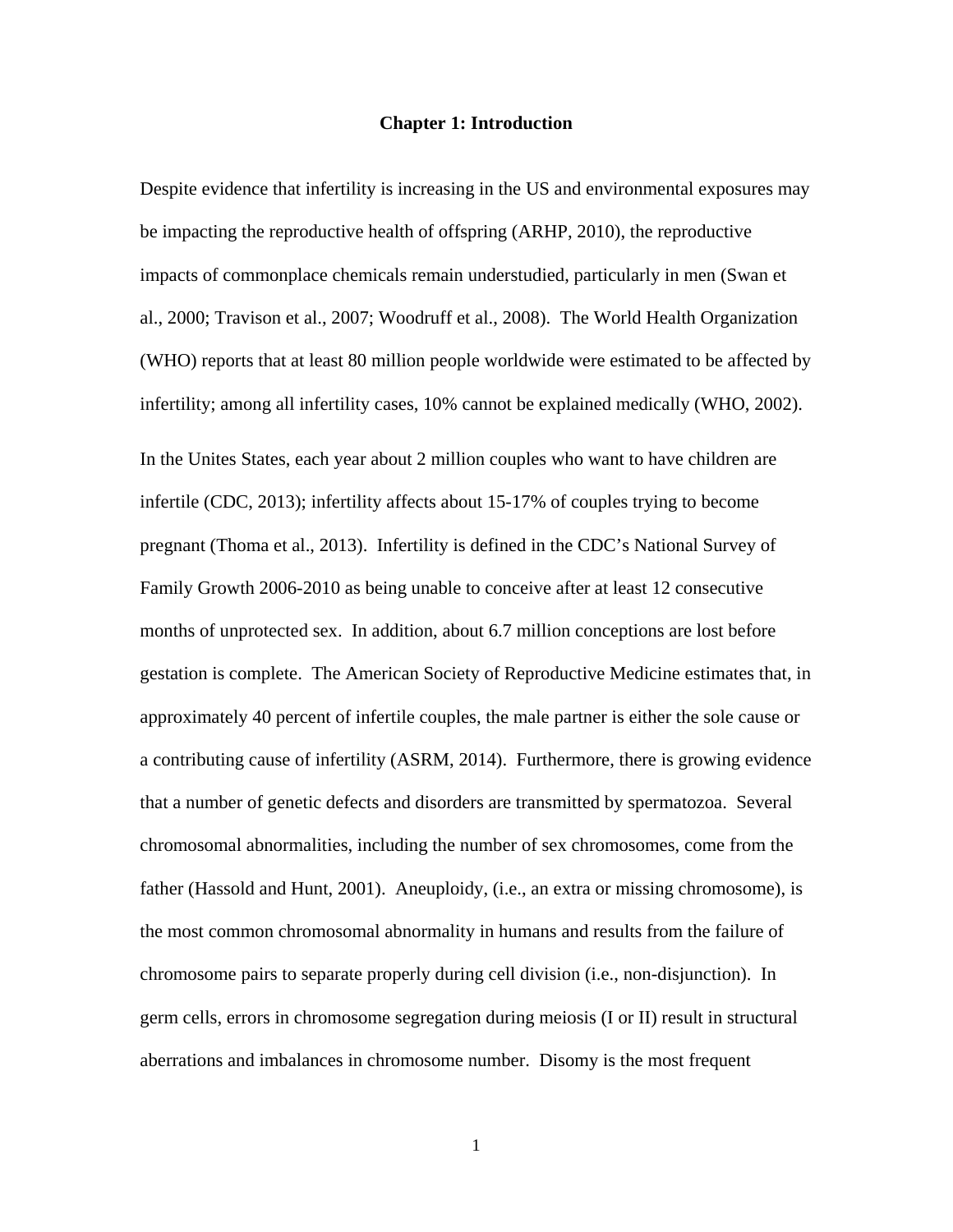aneuploidy observed in human sperm (Figure 1.1), yet the exact causes of nondisjunction are unknown.

# *Aneuploidy*

Although most aneuploid conceptuses perish in utero, approximately half of all spontaneous abortions are associated with pre-existing chromosomal abnormalities (Jacobs, 1992; Lebedev et al., 2004). Sex chromosomes are particularly susceptible to aneuploidy; most aneuploidies found at birth involve an abnormal number of X or Y chromosomes (Martin et al., 1991). Sex chromosome aneuploidy has been identified in at least 5% of all clinically recognized pregnancies (Hassold and Hunt, 2001).

Studies have examined the frequency and distribution of chromosomal abnormalities in spermatozoa to establish background levels of sperm aneuploidy in normal men (Templado et al., 2005, 2011). The study of the paternal role in sex chromosome aneuploidy is crucial because paternal-originated chromosomal errors account for a large percentage of reproductive health problems (e.g., Klinefelter Syndrome (47, XXY), Turner Syndrome (45,X)) (Olson and Magenis, 1988; Chandley et al., 1991; Crow et al., 2001). Children with sex chromosomal abnormalities, characterized by Kleinfelter's and Turner's syndromes, may have reproductive disorders, behavioral difficulties and/or reduced intellectual capabilities compared to their siblings or other children with normal chromosome complements (Boyd et al., 2011; Martin, 2006). There is evidence from European birth defect registries showing that the prevalence of chromosomal abnormalities in infants measured during the first 28 days after birth increased between 1967-1988 (Morris et al., 2008). The authors suggest that there may be underlying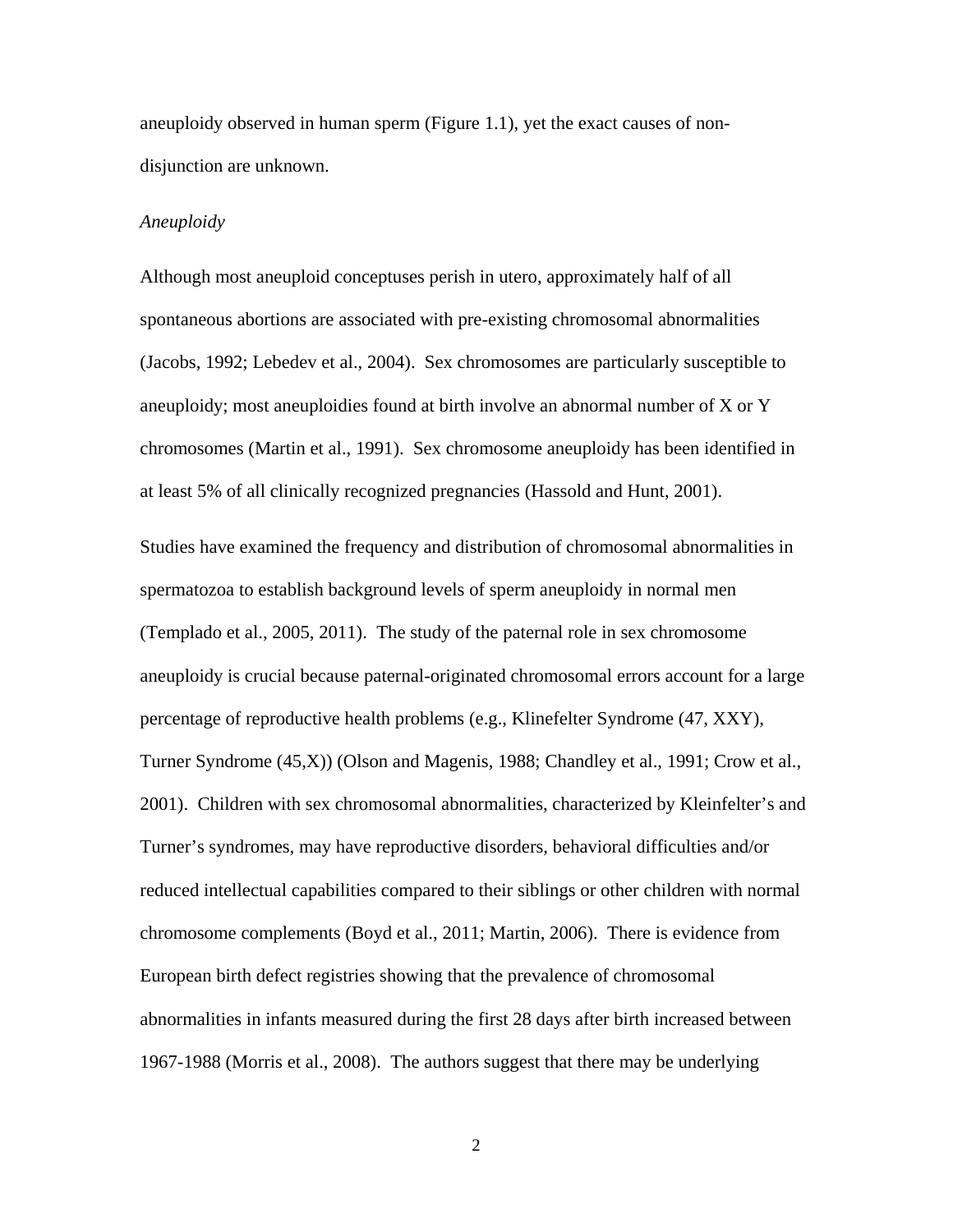environmental causes affecting spermatogenesis (Morris et al., 2008). Similar birth registry data are not available for the US.

Scientific reviews have aimed to characterize environmental chemical exposures and their impact on men's reproductive health (Foster, 2008; Mruk and Cheng, 2011; Diamanti-Kandarakis et al., 2009; Woodruff, 2011; Zoeller et al., 2012; WHO, 2013). Although it is well demonstrated that toxicants adversely affect germ cell DNA integrity (Mruk and Cheng, 2011), the exact causes of aneuploidy and the specific windows in which adverse exposures impact the human spermatogenic cycle are not well understood (Herrera et al., 2008; Axelsson et al., 2010; Ashton Acton, 2013).

### *Biological Mechanism*

Significant advances have been made in the field of male reproductive biology which unlock at least in part the molecular and biochemical events that regulate spermatogenesis in the mammalian testis (Cheng et al., 2008; Cheng and Mruk, 2010). Spermatogenesis is a highly complex and regulated process by which spermatozoa are produced from male primordial germ cells through mitosis and meiosis (I or II). It is highly dependent upon optimal conditions for the process to occur correctly, and is essential for sexual reproduction (Figure 1.2). Errors during the first meiotic division (meiosis I) result in XY disomy, whereas errors in the second meiotic division (meiosis II) result in XX or YY disomy (Griffin et al., 1995; Figure 1.2). Sperm maturation models have suggested sperm damage is a consequence of: a) sensitivity in various phases of spermatogenesis, b) exposure to environmental chemicals, and/or c) random error during sperm production (Figure 1.3). There is a likelihood that paternal exposure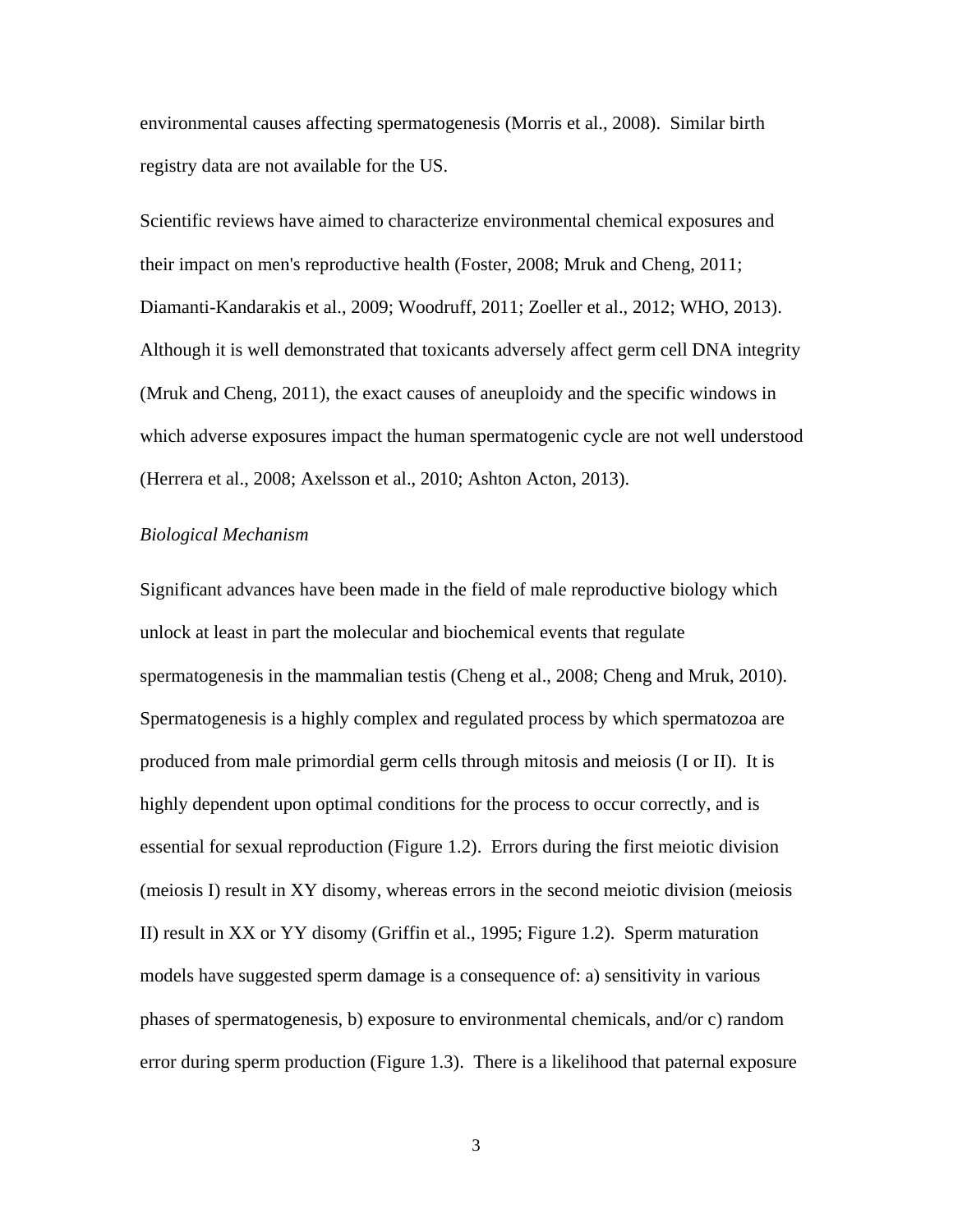to chemicals may alter the epigenetic reprogramming during spermatogenesis and the early stages of sperm development (Marchetti and Wyrobeck, 2005).

## *The Role of Reproductive Hormones*

Reproductive hormones are critical to the initiation and continuation of spermatogenesis and for male fertility (Dohle et al., 2003). Recently studies have explored the effects of pollutant exposure on the processes of spermatogenesis where chemicals can interfere with cell signaling via direct/indirect "hormonal" and/or oxidative stress related pathways disrupting the regulation of testicular development and functions (Yeung et al., 2011). There is emerging evidence that environmental chemicals can adversely affect men's health (Meeker et al., 2010), including spermatogenesis and the occurrence of chromosomal aberrations through mechanisms of endocrine hormone modulation (Martin, 2006; WHO, 2013). If cells in the male testis are exposed to low doses of estrogenic chemicals, an effect on estrogen receptor expression may provide a molecular mechanism for spermatogenesis disruption (Taylor et al., 2010).

### *Endocrine Disrupting Chemicals*

Environmental chemicals are known to disrupt hormone signaling that may interfere with recombination sequences (Eil and Nisula, 1990). Endocrine disrupting chemicals (EDC) are compounds that alter the normal functioning of the endocrine system of both wildlife and humans. EDCs include a wide range of chemical classes which display more than one mechanism of action, structure and potency (US EPA, 2013; NAS, 2014). There are a number of mechanisms through which endocrine disruptors can modulate endocrine systems and potentially cause adverse effects in humans (Mnif et al., 2011; Balabanic et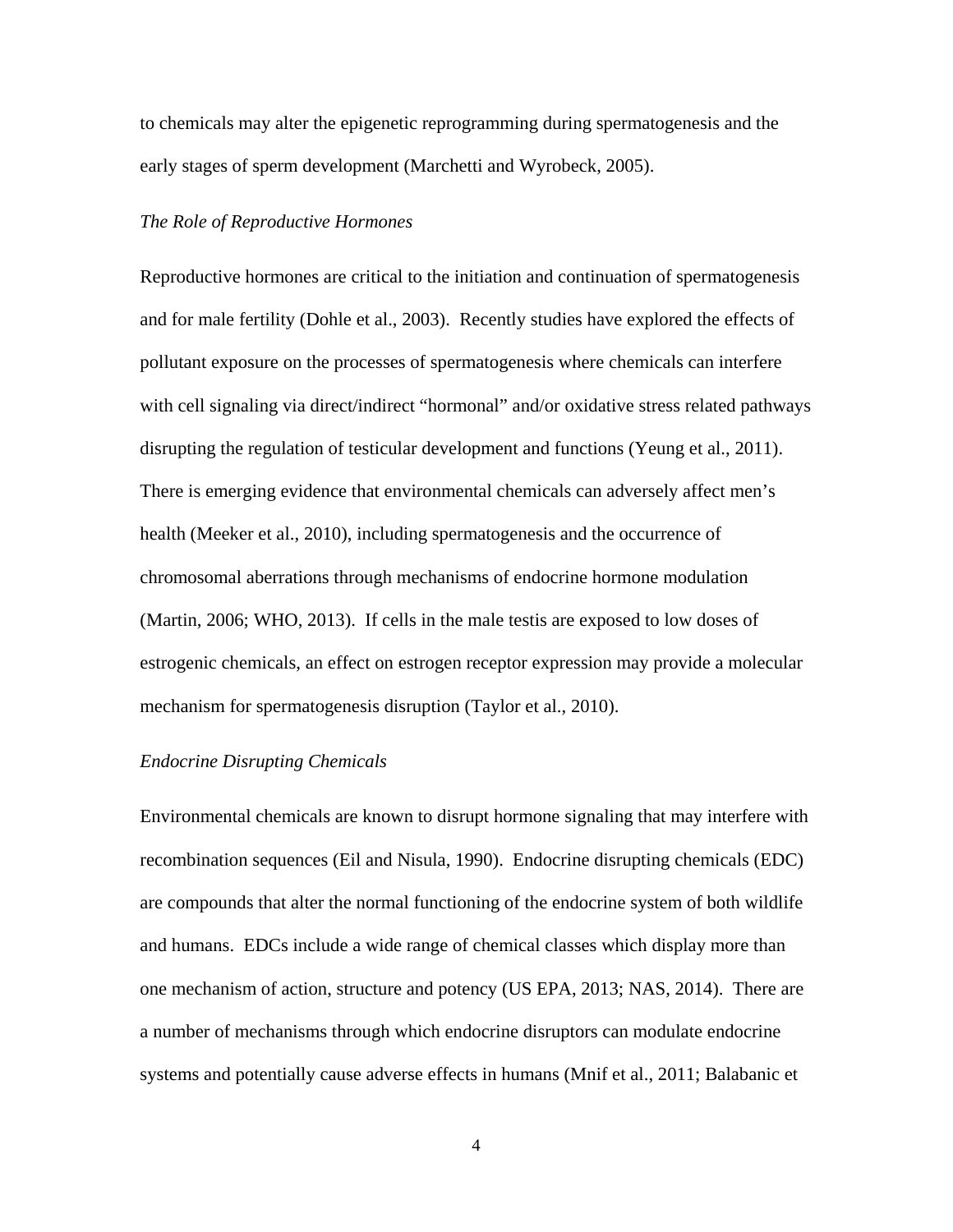al., 2011; Sharpe, 2009). Hormone signaling disruptions may be risk factors for aneuploidy. Follicle-stimulating hormone (FSH) has been shown to be associated with increases in the frequency of sperm aneuploidy among men with low sperm concentration undergoing intracytoplasmic sperm injection (ICSI) (Faure et al., 2007). Based on the reported decreases in sperm concentration, sperm motility and morphology in men seeking infertility treatment, it has been suggested that environmental chemicals with estrogenic properties, such as pesticides, are negatively affecting male fertility (Perry et al., 2008; Phillips and Tanphaichitr, 2008; Phillips and Foster, 2008; Diamanti-Kandarakis et al., 2009; Woodruff, 2011).

# *Pesticide Exposure*

Pesticides are just one class of environmental chemicals that have been identified as potential endocrine disruptors. These chemicals are used extensively in both agricultural and residential settings. They have been associated in humans with adverse effects in hormone functions and levels (Meeker et al., 2006, 2009; Lacasaña et al., 2010), semen quality (Lifeng et al., 2006; Xia et al., 2008; Ji et al., 2011; Toshima et al., 2012); decreased semen volume and sperm count (Yucra et al., 2008; Recio-Vega et al., 2008), lower sperm concentration (Perry et al., 2007b), abnormal morphology and decreased sperm motility (Hossain et al., 2010), DNA damage and fragmentation (Meeker et al., 2004b; Xia et al., 2004; Meeker et al., 2008, Ji et al., 2011), sperm chromatin structure alteration (Sanchez-Pena et al., 2004), and sex chromosome disomy in human sperm (Young et al., 2013; Radwan et al., 2015). Thus, there is the need to further understand the role of environmental exposures to pesticides and their relationship with sex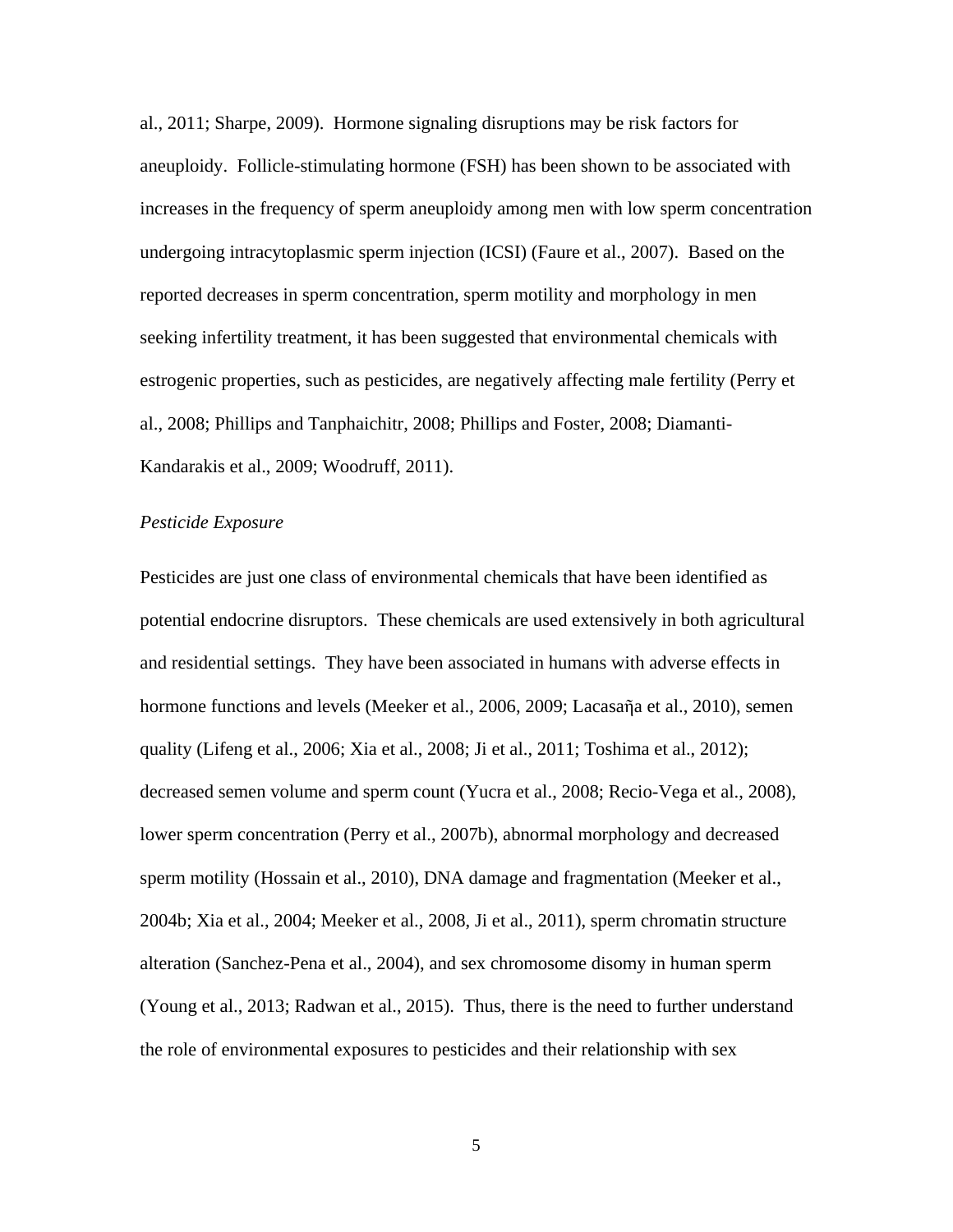chromosomal abnormalities, especially given the widespread exposures to these contaminants in the general population.

### *Research Aims & Research*

This research aims to:

1) identify environmental risk factors contributing to altered frequency of sperm sex chromosome abnormalities among adult men;

2) evaluate the relationship between contemporary pesticide exposures and sperm aneuploidy (XX18, YY18, XY18 and total sex chromosome disomy); and,

3) explore the health effects of pesticide mixtures and document potential interactions.

This dissertation research project involved three separate investigations. First, we investigated environmental exposure to pyrethroid (PYR) pesticides and their association with altered frequency of sperm sex chromosome disomy among a large sample of adult men. Second, we examined environmental exposure to organophosphate (OP) pesticides and their association with the frequency of human sperm chromosomal abnormalities. Limited information has been published to date about the secondary mechanisms and potential effects of organophosphate pesticides and their association with sperm abnormalities. Finally, we investigated environmental exposure to pesticide mixtures (PYR and OP) and their association with altered frequency of sperm sex chromosome disomy among adult men. The specific goal of the third study was to explore the implications of pesticide mixtures and/or associations that each chemical would not produce individually, and which may account for some unexplained human health effects.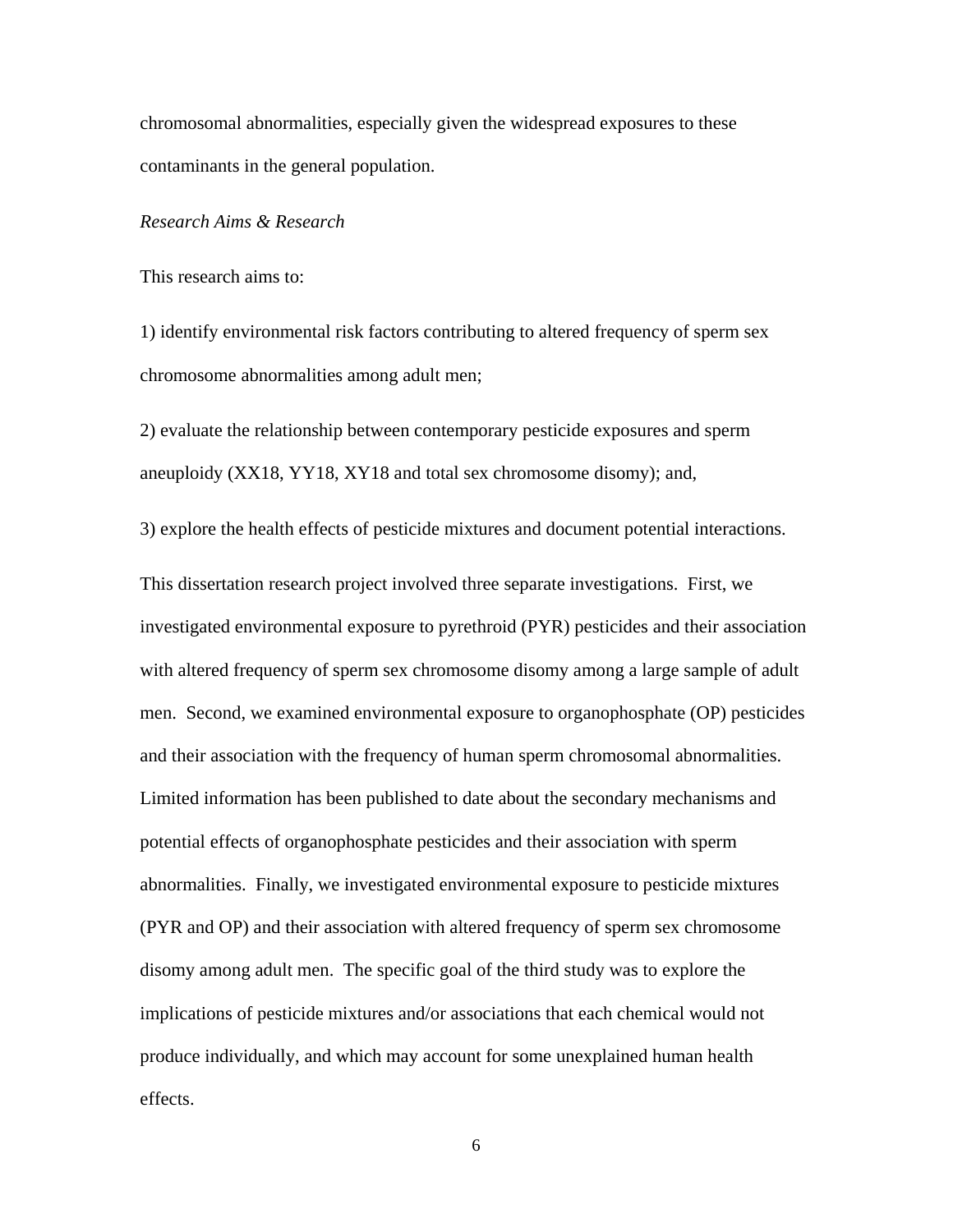The next three chapters present results from each of these studies. Each chapter provides the background of the issue, the methodology used, the study findings, conclusions and recommendations for future work. The final chapter of this dissertation presents the overall conclusions from this investigation and provides recommendations for the direction of future research.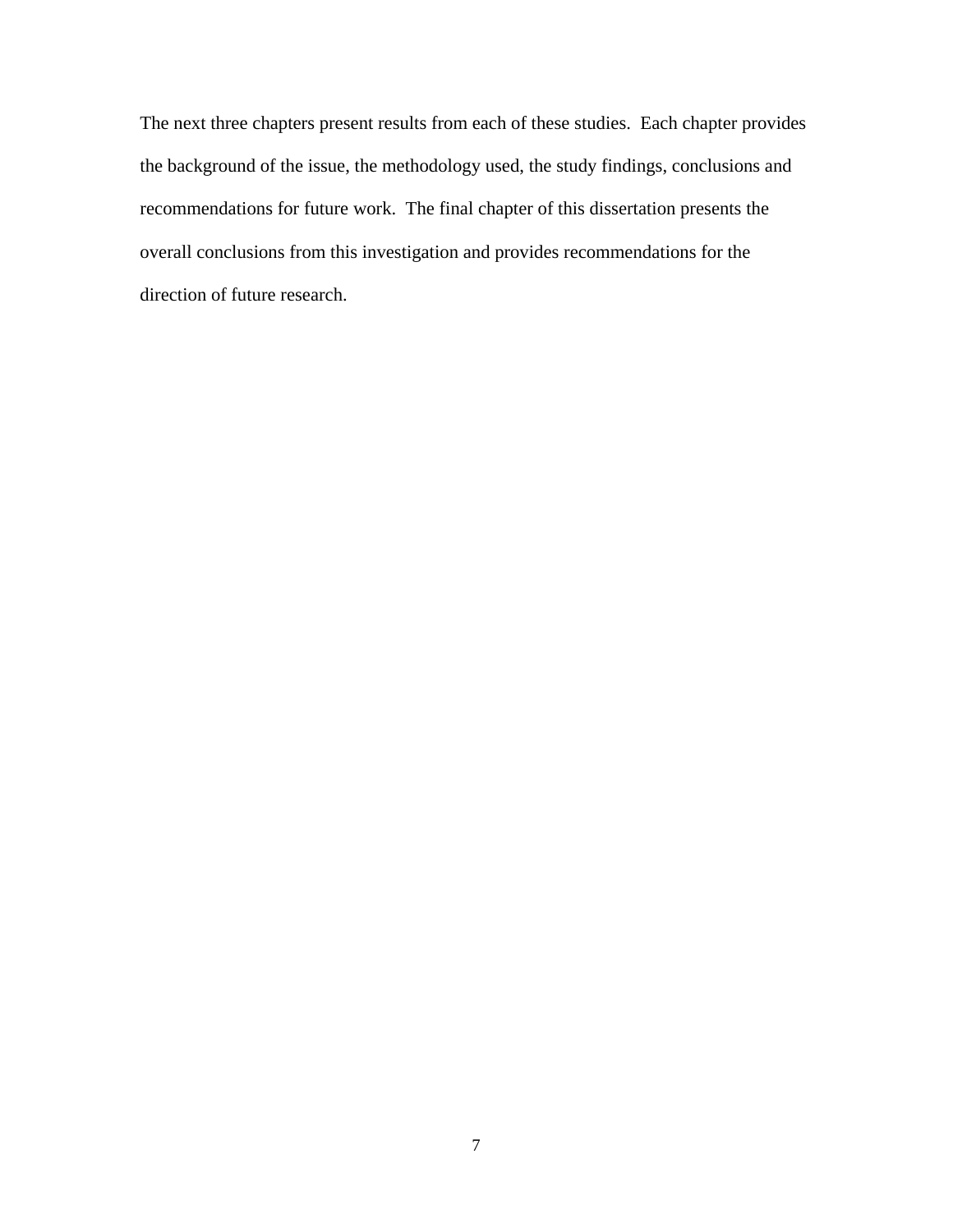<span id="page-19-0"></span>

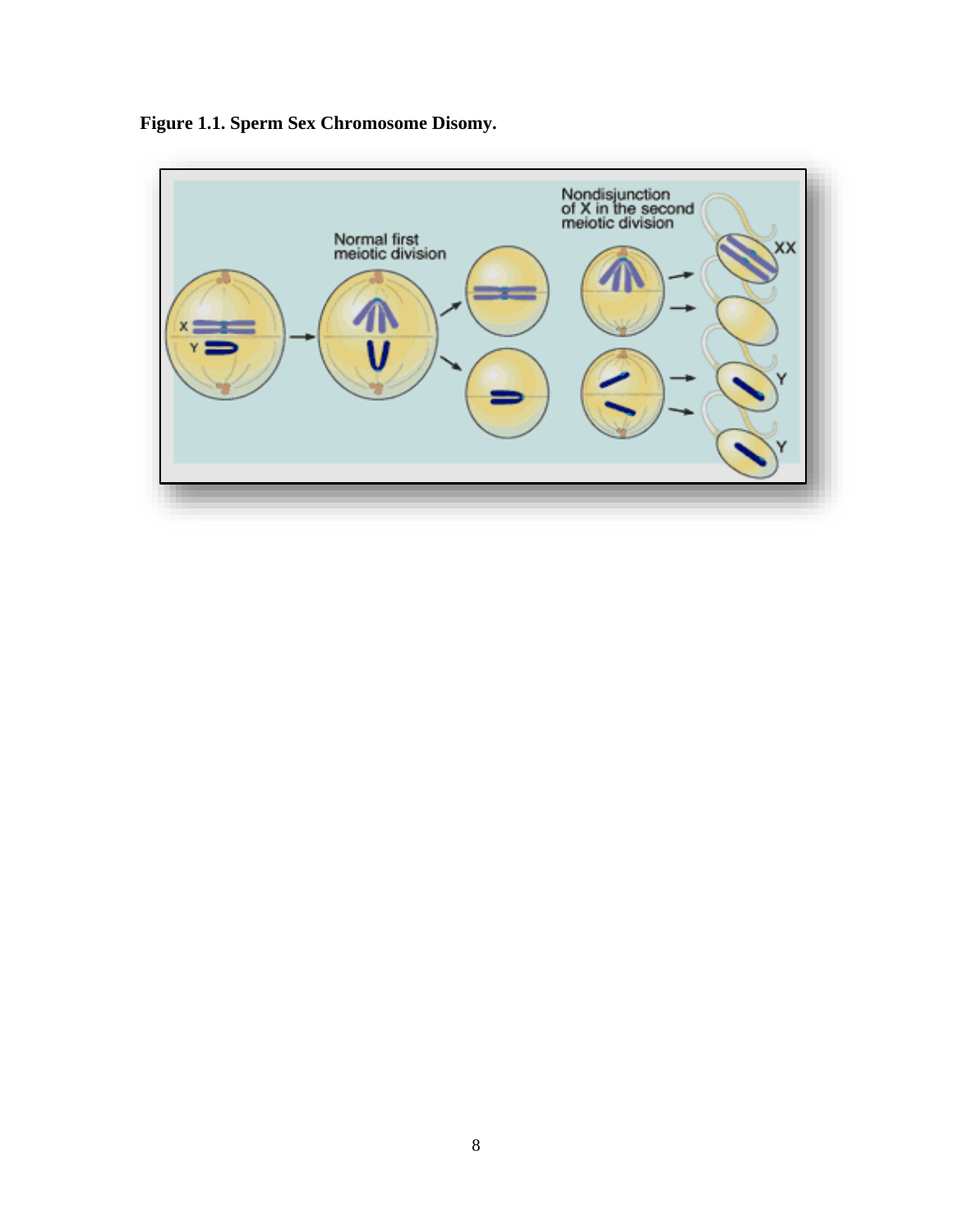# <span id="page-20-0"></span>**Figure 1.2. Spermatogenesis Biological Mechanism.**

(Queen Mary University of London Human Reproduction Course Materials)

<span id="page-20-1"></span>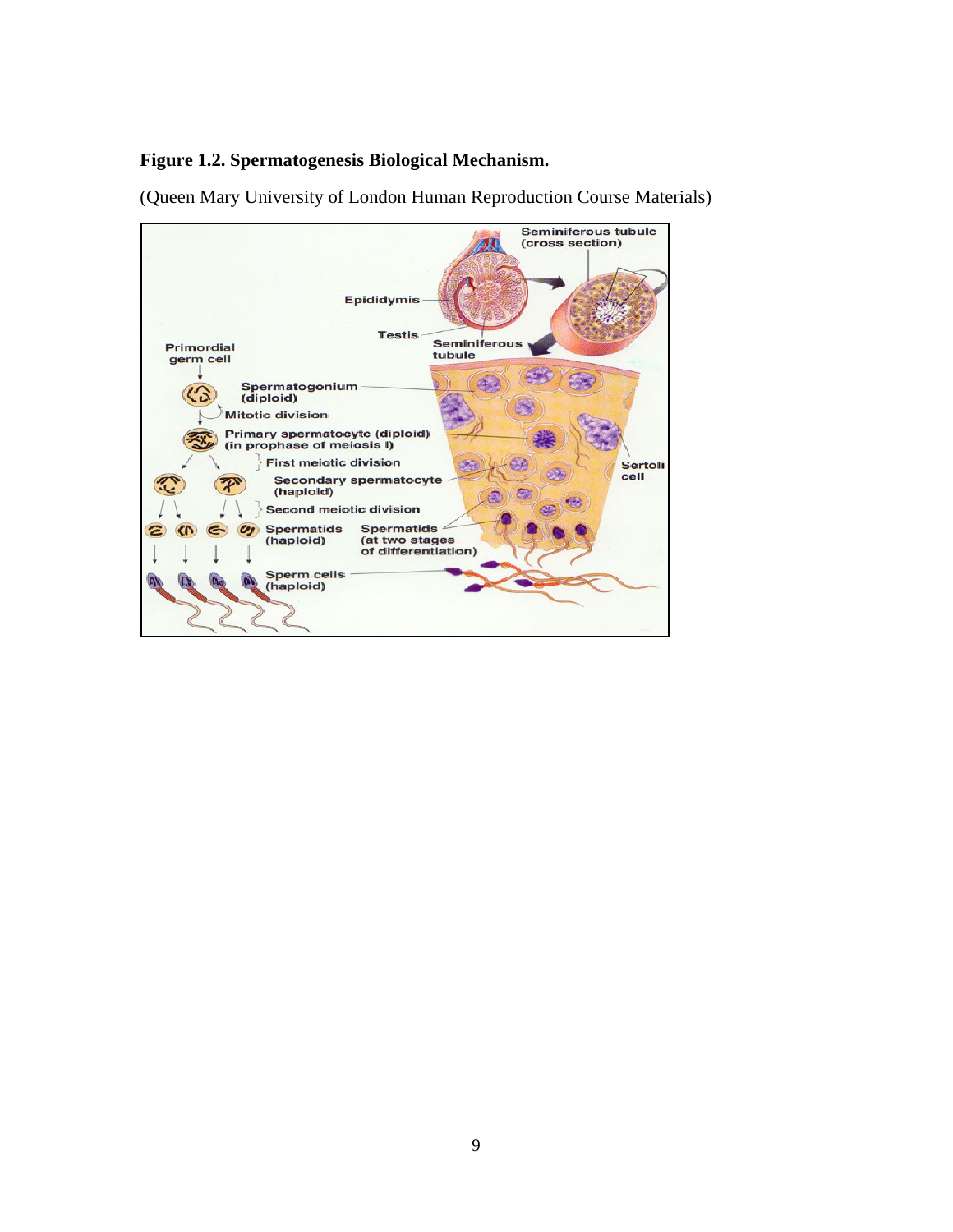# **Figure 1.3. Biological Model of Sperm Maturation.**

(Adapted from Marchetti and Wyrobeck, 2005)

| <b>Testis</b>        |  |  |               |                      |            |              |              |                     | Epididymis |           |                  |                   |  |
|----------------------|--|--|---------------|----------------------|------------|--------------|--------------|---------------------|------------|-----------|------------------|-------------------|--|
|                      |  |  | Mitosis       | Meiosis              |            |              |              | Postmeiosis         |            |           | Maturation       |                   |  |
| <b>Stem</b><br>cells |  |  | Spermatogonia | <b>Spermatocytes</b> |            |              |              | Spermatids          |            |           | Sperm            |                   |  |
|                      |  |  |               | PI                   |            | $\mathbf{P}$ | $\mathbf{H}$ | round               |            | elongated |                  | <b>DNA</b> Damage |  |
| <b>DNA</b> Synthesis |  |  |               |                      | Aneuploidy |              |              | Semen<br>Parameters |            |           | Repair deficient |                   |  |
| 100                  |  |  | 64            |                      | 38         |              | 25           |                     |            | 15        |                  | 0 <sub>day</sub>  |  |
| 45                   |  |  | 35            |                      | 21         |              | 14           |                     |            | ⇁         |                  | 0 day             |  |

\*PI: preleptotene; L: leptotene; Z: zygotene; P: pachytene; II: metaphase II.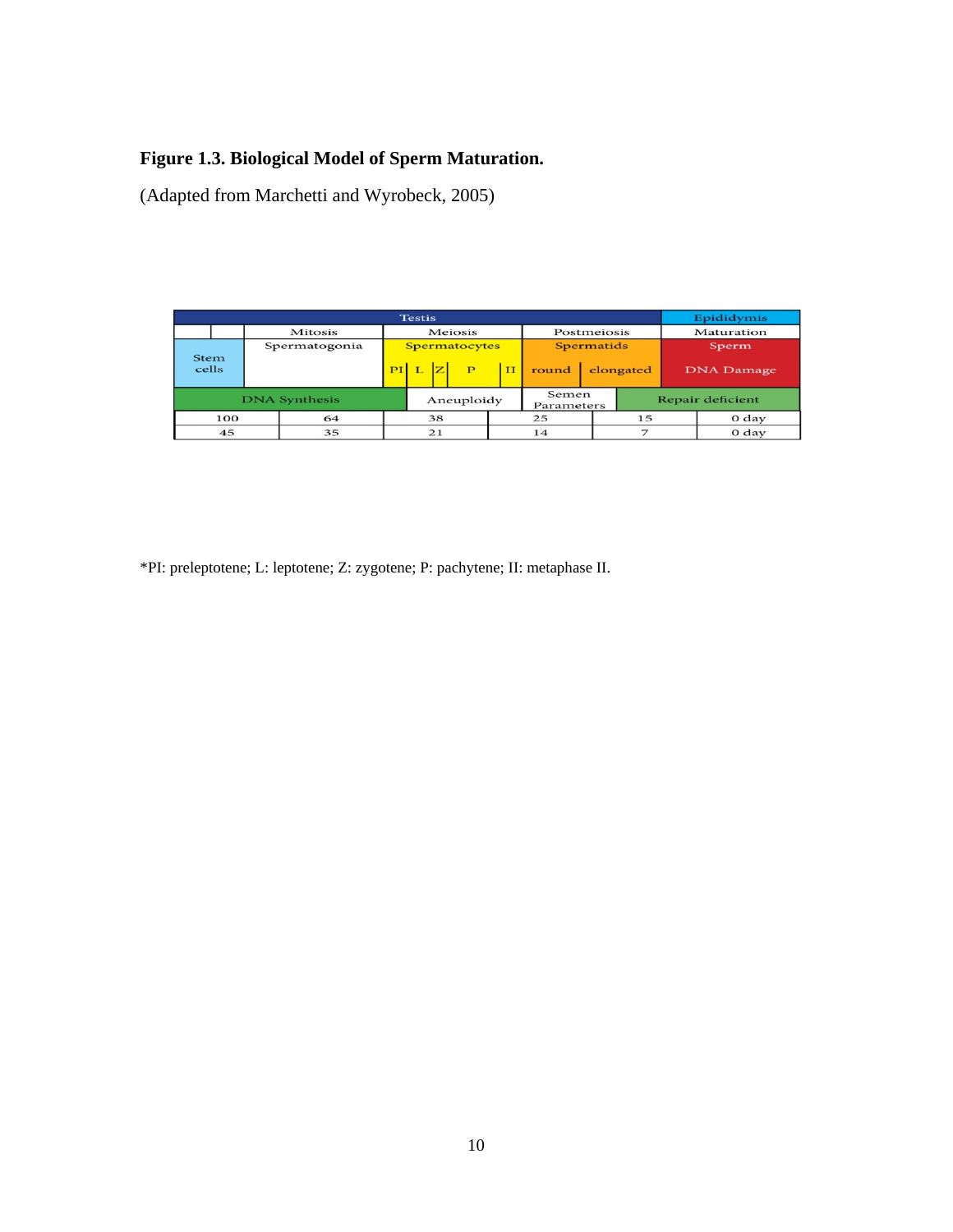# <span id="page-22-0"></span>**Chapter 2: Environmental Pyrethroid Exposures and Sperm Chromosomal Abnormalities**

# **Introduction**

Reproductive problems are increasing among the US population, specifically human infertility due to male factors (Swan et al., 2000; Travison et al., 2007; Woodruff et al., 2008). Previous researchers have attempted to characterize environmental exposures and their impact on men's reproductive health. However, the role of environmental contaminants, particularly endocrine disrupting chemicals (EDCs) such as pyrethroid (PYR) pesticides, and their relationship with chromosomal abnormalities is still not well understood.

Even though chromosomal abnormalities (e.g., aneuploidy) are rare, they are responsible for a portion of reproductive problems, such as congenital abnormality or pregnancy loss. Aneuploidy (i.e., an extra or missing chromosome) results from the failure of chromosome pairs to separate properly. Sex chromosomes are particularly susceptible to aneuploidy; most aneuploidies at birth involve an abnormal number of X or Y chromosomes (Martin et al., 1991). Researchers have studied the frequency and distribution of numerical and structural chromosomal abnormalities in spermatozoa in order to establish baseline values of the sperm chromosome abnormalities in normal men (Templado et al., 2005, 2011). Specifically, disomy is the most frequent aneuploidy observed in human sperm. Disomy results from errors where chromosome pairs fail to separate properly (non-disjunction) during cell division (i.e., meiotic division of spermatocytes) (Figure 1.1).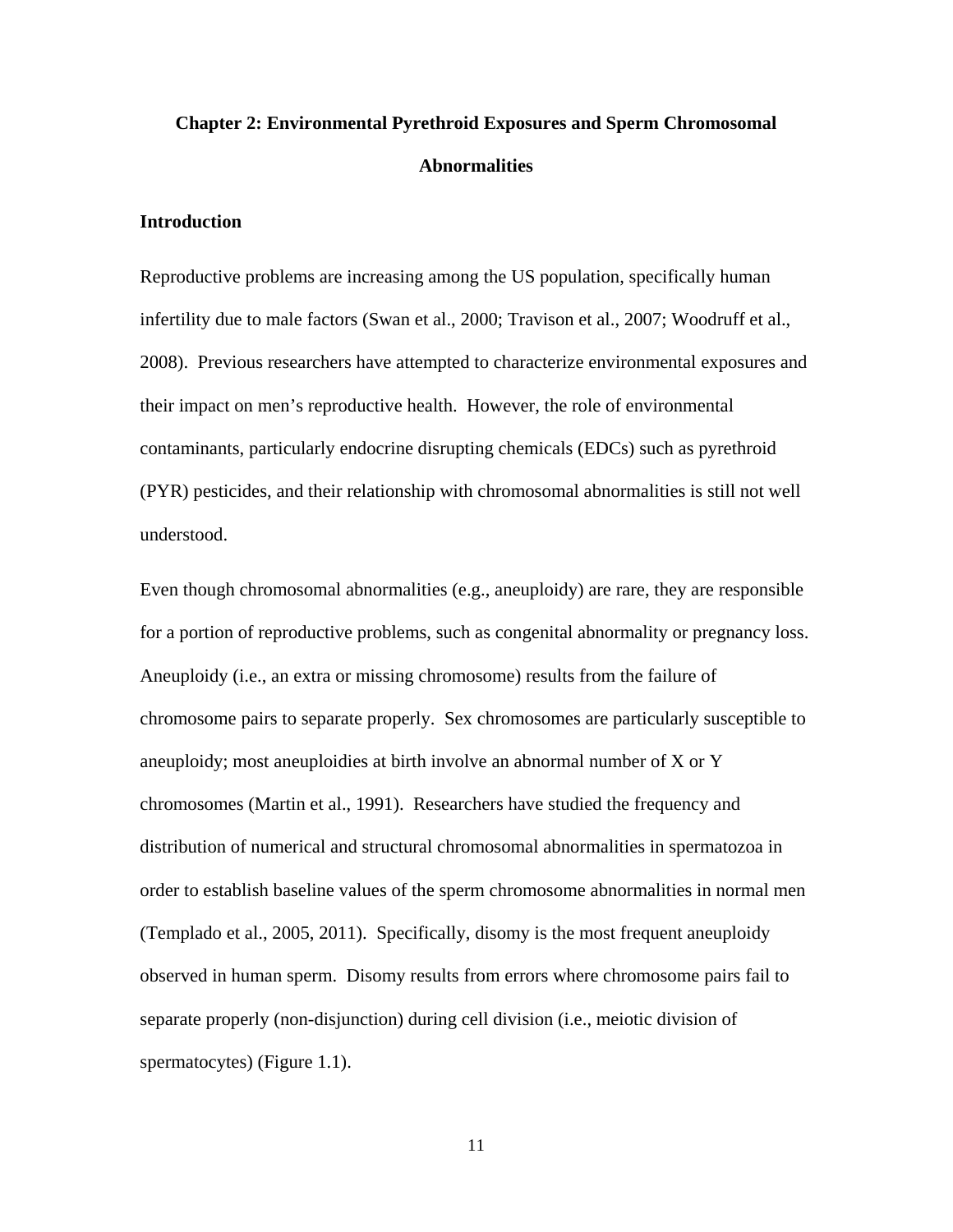With the declining use of organophosphate pesticides during the past decade, the use of pyrethroid pesticides has increased in the US. PYR pesticides are a class of synthetic insecticides (i.e., group of man-made pesticides) which are structurally based on the natural pesticide pyrethrum, which can be extracted from Chrysanthemum cinerariaefolium flowers (Soderlund et. al., 2002). Synthetic pyrethroids are adapted from the chemical structures of the extract pyrethrins and act in a similar manner to natural pyrethrum. PYRs are widely used as pest control substances in residential settings as well as in public health programs (e.g., mosquito control), agriculture, and in medical and veterinary products. PYRs are manufactured in over 3,500 registered pesticide products. The National Home and Garden Pesticide Use Survey found that more than 80% of households in the US use pesticides. PYRs are the most frequently used and sold home and garden insecticides in the US (Williams et al., 2008; Barr et al., 2010; Horton et al., 2011). In 2011, the US Environmental Protection Agency (EPA) determined that this growing class of pesticides, including both the naturally occurring pyrethrins and the synthetic pyrethroids, has a common mechanism of toxicity in insects based on their shared ability to interact with sodium channels, leading to changes in neuron firing, and ultimately neurotoxicity (Scollon et al., 2011).

Pyrethroids and their metabolites have been identified in multiple environmental media, for example in soil, aquatic organisms (Erstfeld, 1999), sediment (Gan et al., 2005), food residues (Markovic et al., 2010), and breast milk (Sereda et al., 2009). Urinary levels of PYRs, such as 3-phenoxybenzoic acid (3PBA) and cis/trans-2,2-(dichloro)-2 dimethylvinyl cyclopropane carboxylic acid (DCCA) metabolites, have been measured in the general population (CDC, 2009).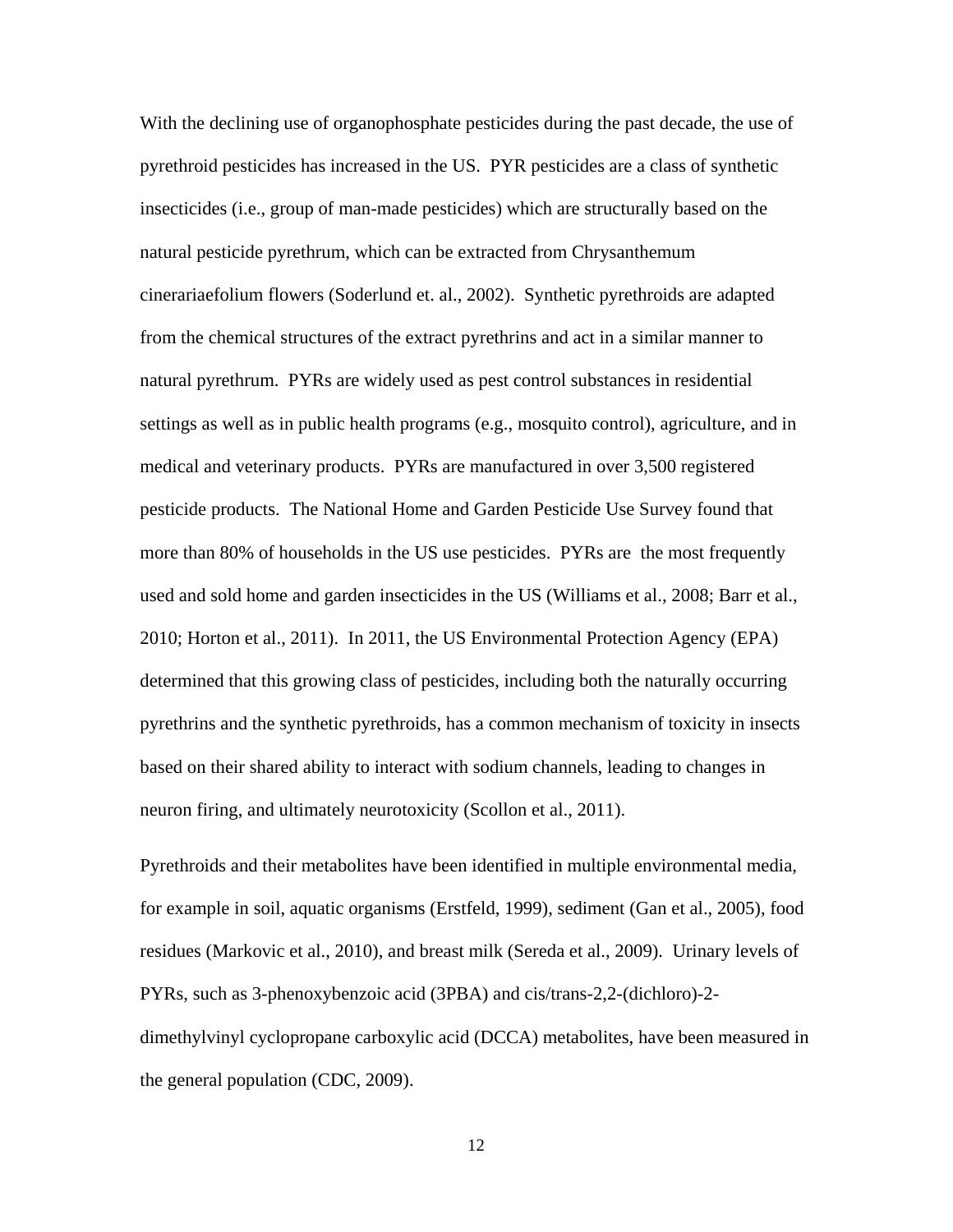Several studies have evaluated pyrethroid pesticides and their impact on semen parameters and DNA integrity (e.g., Bian et al., 2004; Lifeng et al., 2006; Perry et al., 2007b; Xia et al., 2004, 2008; Meeker et al., 2008; Ji et al., 2011; Toshima et al., 2012). Limited data are available about the specific relationship between PYRs and sperm aneuploidy. Recent studies have evaluated PYR pesticides and their association with human sperm disomy outcomes; however, their findings were not consistent (Young et al., 2013; Radwan et al., 2015).

With the goal of identifying environmental risk factors related to chromosomal abnormalities, this study investigated environmental exposure to pyrethroid insecticides and their association with altered frequency of sperm sex chromosome disomy among a large sample of adult men.

#### **Materials and Methods**

#### *Study Subjects*

Men (n=181) from a larger study assessing the impact of environmental exposures on semen quality participated in this investigation. In the parent study  $(n=341)$ , eligible participants were men aged 20-54 from couples seeking infertility evaluation at Massachusetts General Hospital (MGH) Fertility Center between January 2000 and May 2003. Full details of the parent study assessing the impact of environmental exposures on semen have been described elsewhere (Hauser at al., 2003). Approximately 65% of eligible men agreed to participate in the parent study and those declining participation primarily cited lack of time during their clinic visit as the reason for non-participation. Men who were at the center for post-vasectomy semen analysis and/or receiving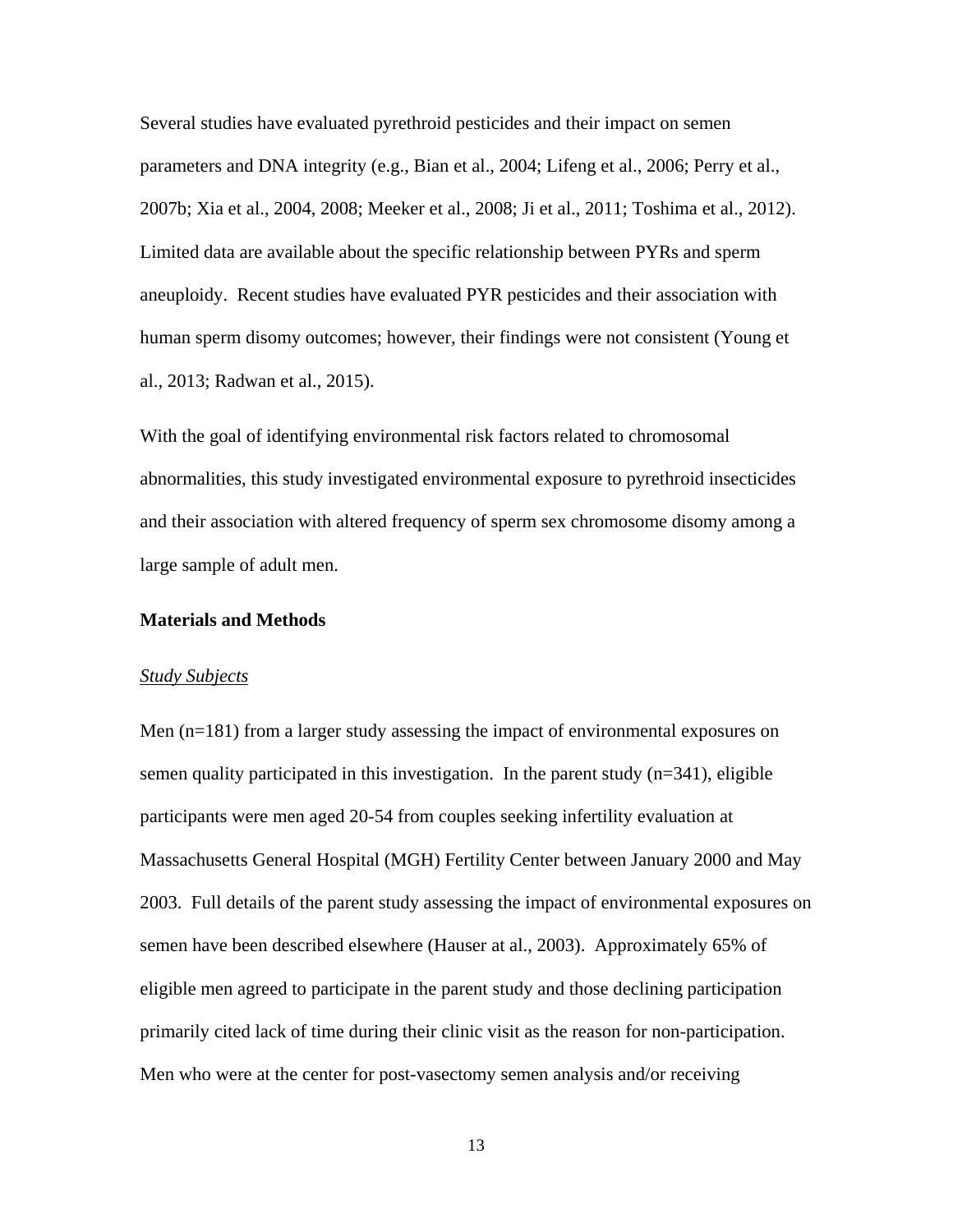treatment for infertility were excluded from the parent study. All participants completed a self-administered questionnaire. The questionnaire collected information about demographics, lifestyle factors, medical and fertility history. Information about potential confounding variables was also collected (e.g., age, abstinence time, smoking status, body-mass index (BMI), and race). A retrospective review of anonymized clinic records of non-participants, who met the same eligibility criteria as the study subjects, was previously performed and found that there were no differences between participants and non-participants in regards to age or semen parameters (Duty et al., 2005). Urine samples and semen samples were collected on the same day. As samples from the parent study had been used for other semen analysis research, eligibility for this analysis was based the availability of both a urine and semen sample for use from the biorepository. Of the men enrolled in the parent study  $(n=341)$ , both a semen and urine sample of 181 men (53%) was available for this analysis. None of the men reported occupational exposure to pesticides or other agents. Informed consent forms were signed by all subjects prior to participation. The parent study was approved by the Harvard School of Public Health, the Massachusetts General Hospital Human Subjects Committees, and by the Office of Human Research at the George Washington University.

### *Semen Analysis*

Measurement of the semen parameters have been previously described elsewhere (Hauser et al. 2003), and are briefly summarized below. Researchers asked the participants to abstain from ejaculation for 48 hours prior to providing a semen sample at the clinic via masturbation. Samples were liquefied at 37ºC for 20 minutes before analysis. Analysis of the samples took place at the MGH Andrology Laboratory. Andrologists were blinded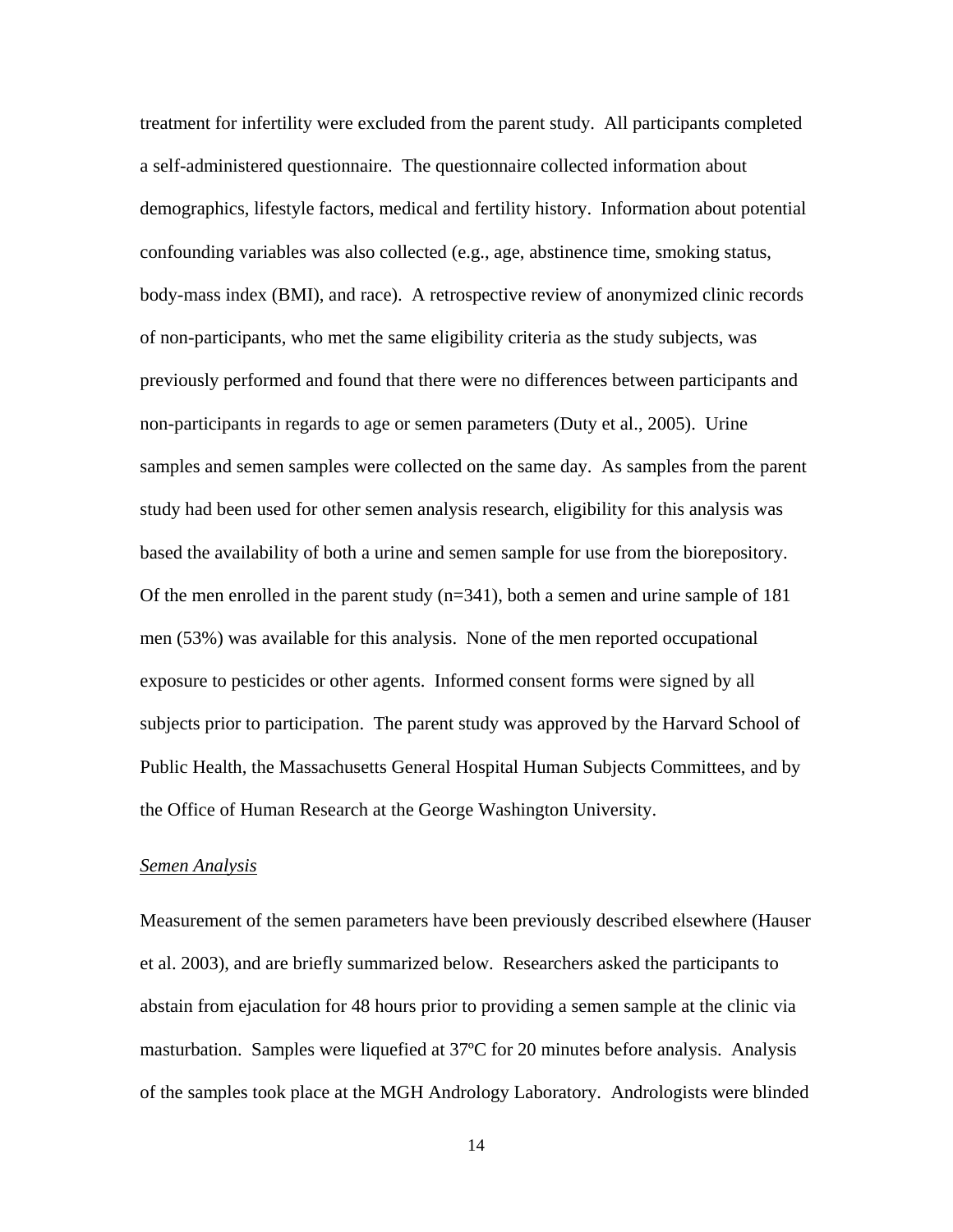as to exposure status when the semen samples were analyzed. The volume, pH, color, and viscosity were determined for each sample. Sperm counts and percent motility were determined manually, and then measured by a computer-aided sperm analysis (CASA) using the Hamilton-Thorn Motility Analyzer (10HTM-IVO). A minimum of 200 sperm from 4 different fields were analyzed. CASA produced data on: 1) percentage of rapid and linear motile sperm; 2) average path velocity; 3) amplitude of lateral head displacement; and 4) linearity. Each sample was prepared on two slides for a morphological assessment. A Nikon microscope with an oil immersion 100x objective was used for this analysis (Nikon Company, Tokyo, Japan). Sperm were scored normal or abnormal using the rigorous Tygerberg Strict Criteria for morphology (<4% normal morphology) described by Kruger et al., 1988.

### *Disomy Analysis*

Semen samples were stored in -80°C without cryoprotectant until FISH analysis was performed. Detection of sex chromosome disomy procedures have been outlined elsewhere (McAuliffe et al., 2012). A single investigator, blinded to exposure status, performed a Fluorescence in situ hybridization (FISH) analysis for the detection of disomy. The FISH procedure was carried out for three chromosomes: X, Y and 18 (autosomal control) to determine XX, YY, XY, and total sex-chromosome disomy in sperm nuclei. Sex chromosome disomy was the primary outcome of interest because sex chromosome disomy is the most common form of sperm aneuploidy, capable of producing X or Y disomic sperm suitable for fertilization and viable offspring. It is two times more frequent than disomy in the autosomes. A series of non-overlapping field images were taken for each prepared FISH slide. The images were taken using a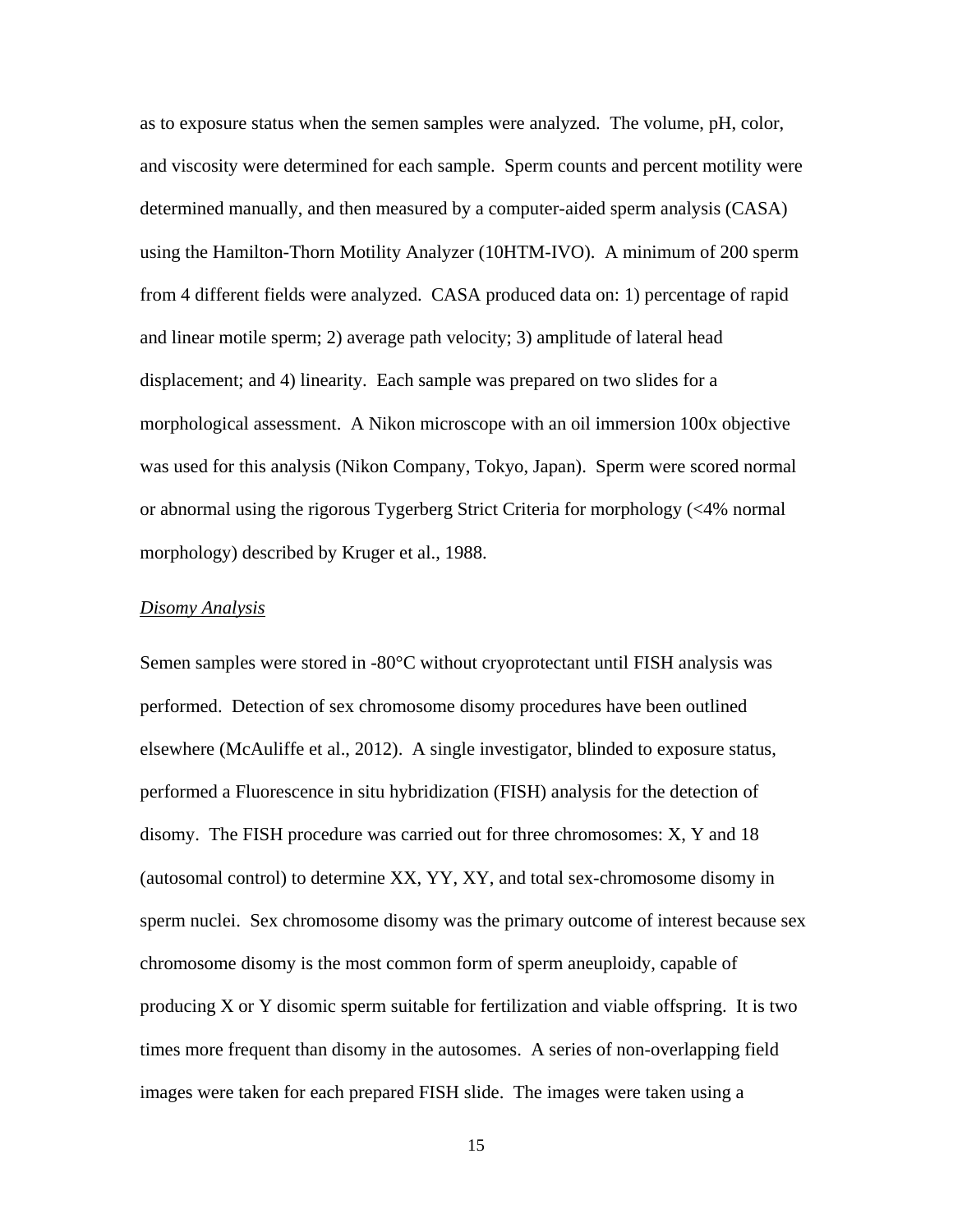fluorescence microscope and scored using custom MATLAB software. The MATLAB software was designed to utilize scoring criteria for size and shape as reported by Baumgartner et al. (1999). Perry and colleagues (2011b) previously reported the procedures and validation of this semi-automated scoring method.

#### *Urine Analysis*

Urine samples were analyzed for metabolites cis/trans-2,2-(dichloro)-2-dimethylvinyl cyclopropane carboxylic acid (DCCA; which is a metabolite of permethrin, cypermethrin, and cyfluthrin); and 3-phenoxybenzoic acid (3PBA; a metabolite of multiple pyrethroid insecticides) using a small modification of the method of Baker et al, 2004. Briefly, the samples were spiked with isotopically labeled analogues of the target analytes to enable isotope dilution quantification. The target analytes were isolated using solid phase extraction, and the extracts were concentrated prior to analysis by high performance liquid chromatography-tandem mass spectrometry using an Agilent 6460 triple quadruple mass spectrometer (Santa Clara, CA) with Jetstream electrospray ionization. Quality control and blank samples were analyzed jointly with unknown samples to ensure method stability and robustness. The limits of detection were 0.1 ng/mL with relative standard deviations of <15%.

### *Statistical Analysis*

Descriptive statistics were generated for demographic and semen parameters variables using frequency distributions or means and standard deviations. Semen parameters were dichotomized using the World Health Organization reference values for sperm concentration (<15 million sperm/mL) and motility (<32% motile sperm) (World Health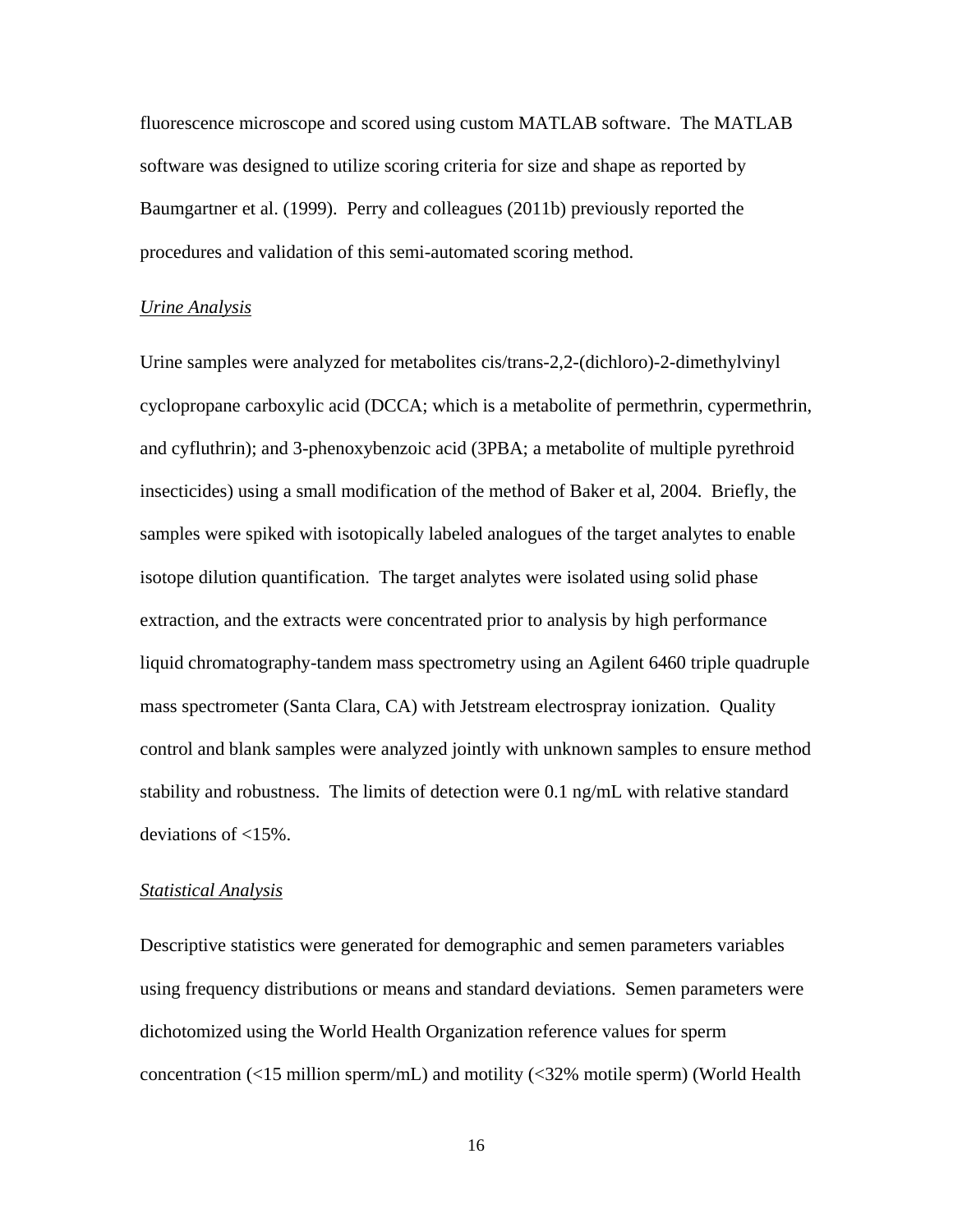Organization, 2010) and the Tygerberg Strict Criteria for morphology (<4% normal morphology) (Kruger et al., 1988).

Insecticide urinary metabolite concentrations for 3PBA and DCCA, were specifically used as continuous as well as categorical measures (e.g., above or below the limit of detection (LOD) or quartiles). For metabolite values below the LOD, an imputed value equal to one-half the LOD was used. Descriptive statistics for pesticide metabolite levels (ng/mL) in urine were summarized as mean and standard deviation, geometric mean, median, and relevant percentiles. Creatinine concentrations and specific gravity were used to adjust for urine dilution. Zero-order correlations were used to examine the nature of the association between different urinary metabolites.

Furthermore, the association between different urinary metabolites and disomy (i.e., XX18, YY18, XY18, and total sex chromosome disomy) was examined using regression techniques. The adjusted and unadjusted regression parameters and confidence intervals have been reported. Poisson regression (SAS GENMOD procedure) was used to model the associations due to the large number of sperm being scored and the relatively low frequency of disomy (Appendix E). The Poisson regression was used to evaluate the contribution and significance between each disomy measure and the individual volumebased metabolite concentrations. Since the unit of analysis was the individual subject, the number of sperm scored and the number of disomic nuclei identified were summed for each subject.

Poisson models were fitted using a disomy measure (XX18, YY18, XY18, and total sex chromosome disomy) as the outcome variable (i.e., the natural logarithm of the number of sperm counted as the offset variable). The independent variable was the metabolite of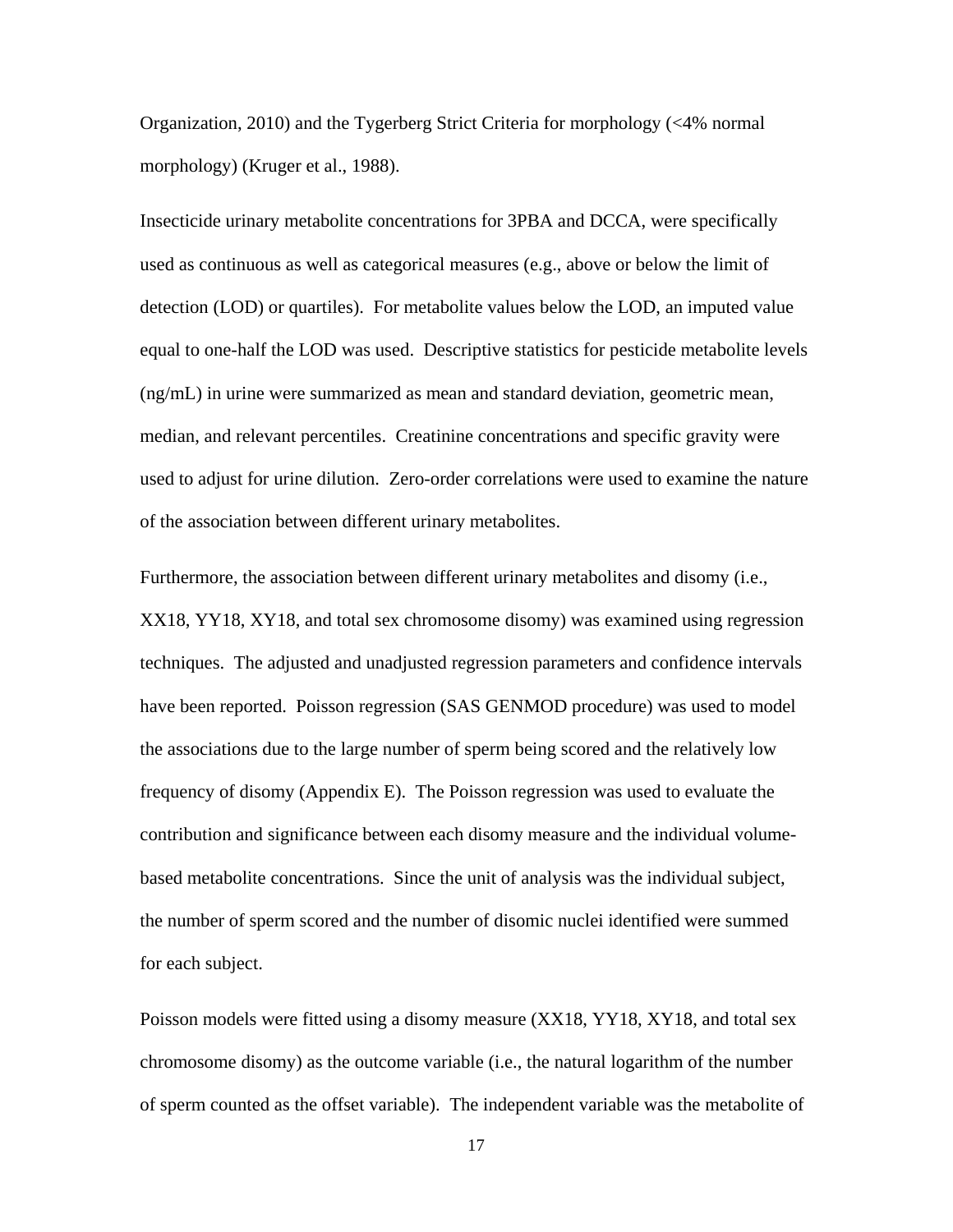interest along with potential confounders such as age, race, smoking status, BMI, total sperm concentration, motility and morphology, and specific gravity as covariates in the adjusted analyses. Metabolites were entered into the model as: 1) dichotomous variables categorized as above and below the LOD for DCCA; and 2) variables categorized as quartiles for 3PBA. Incidence rate ratios (IRRs) and 95% confidence intervals were calculated for each model. Statistical analysis was performed using SAS version 9.3 (SAS Institute Inc, Cary, NC).

# **Results**

Table 2.1 shows the mean and standard deviation of the demographic and semen parameter characteristics of the 181 study subjects. The men had an average age of 35.3 years and a mean BMI of 27.9 kg/m2. The majority of the men were white (84%) and non-Hispanic  $(8\%)$ . Most of the men  $(74\%)$  had never smoked, with only  $8\%$  (n=14) current smokers. Of the 181 men,  $10\%$  (n=18) had sperm concentrations <15 million/mL, 21% (n=38) had  $\langle 32\%$  motile sperm, and 18% (n=33) had  $\langle 4\%$  normally shaped sperm. Table 2.2 provides a summary of the semen disomy results. A median of 5,945 sperm nuclei were scored per subject. The observed median percentages of XX18, YY18, XY18, and total disomy were 0.42, 0.37, 1.12, and 1.91 respectively.

Table 2.3 summarizes the mean and standard deviation for unadjusted urinary pyrethroid metabolite as well as the specific gravity (SG) and creatinine (CR) adjusted concentrations. Of the 181 samples, 80%  $(n=145)$  were above the LOD for 3PBA; only 9% samples (n=16) were above the LOD for DCCA. Although the percentage above LOD was higher for 3PBA, the median urinary levels were comparable for both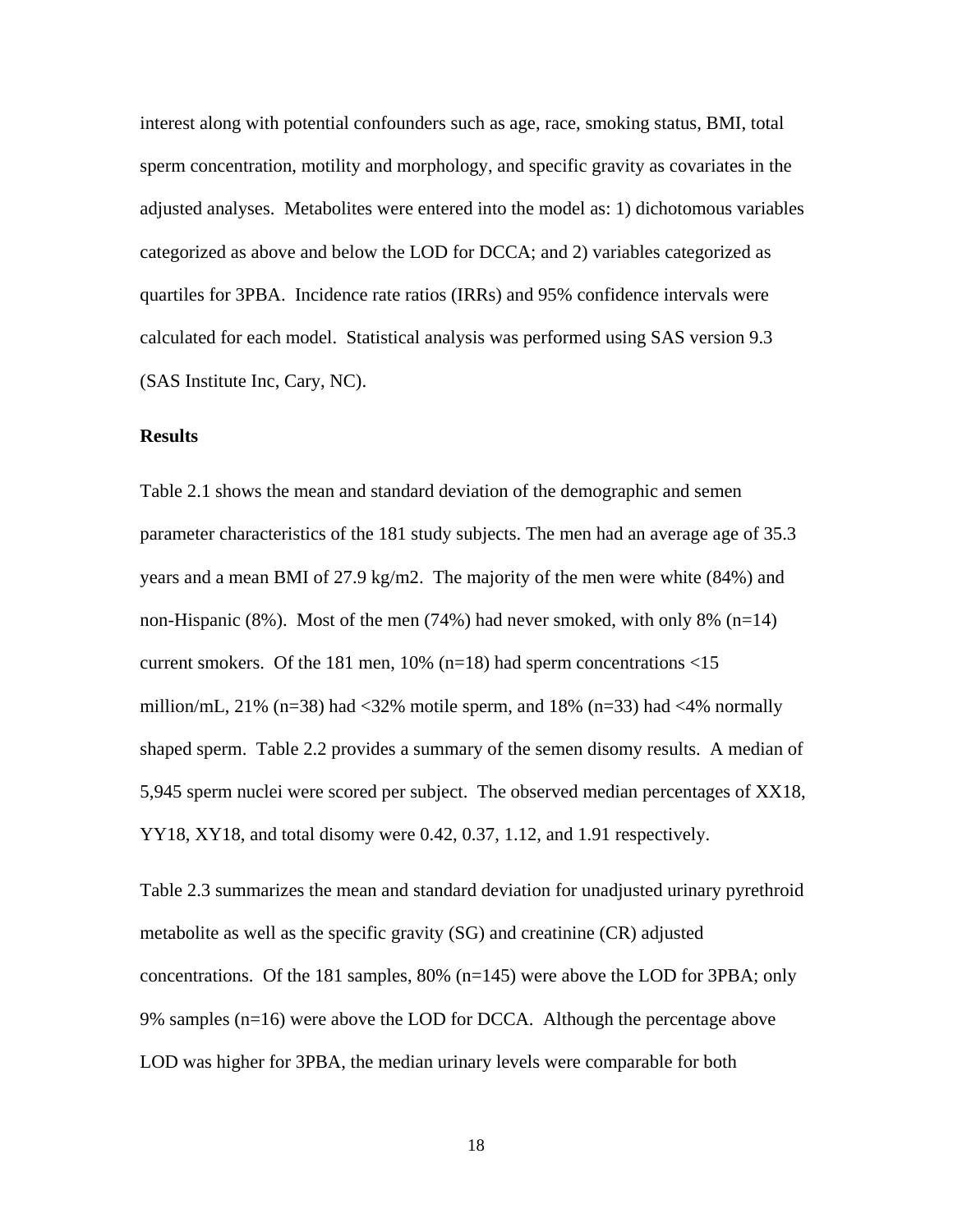metabolites. The specific gravity and creatinine adjusted results were similar. Both pyrethroid metabolites were highly correlated (r=0.91).

Table 2.4 provides the mean percentage of each disomy outcome stratified by detectable levels of pyrethroid metabolites. No specific trends were observed between disomy values and exposure categories. Table 2.5 provides the Poisson regression model results, categorized by metabolite, for each disomy outcome. These Poisson regression results were adjusted for age, race, smoking status, BMI, total sperm concentration, motility and morphology, and specific gravity. Inverse associations were observed for XX18 (IRRQ4=0.74, 95% CI: 0.67, 0.82), YY18 (IRRQ4=0.94, 95% CI: 0.85, 1.04), XY  $(IRR_{Q4}=0.73, 95\% \text{ CI: } 0.69, 0.78)$ , and total disomy  $(IRR_{Q4}=0.77, 95\% \text{ CI: } 0.74, 0.80)$ when the reference group (i.e., values < LOD) was compared to the highest 3PBA concentration levels (i.e., 4th quartile >0.83 ng/mL). Similar results were observed for DCCA when comparing rates of aneuploidy in those men with concentrations above the LOD to those men with concentrations below the LOD. The rates across the aneuploidy outcomes resulted in inverse risks, and no association was observed between DCCA and the different types of disomy.

### **Discussion**

This epidemiological study examined the relationship between environmental PYR exposures and human sperm disomy outcomes. Results showed generally significant inverse rates of XX18, YY18, XY18, and total sex chromosome disomy by increasing levels of 3PBA and DCCA metabolites. Nonmonotonic dose-response trends were observed between the outcomes and 3PBA exposure categories, with an increase in disomy rates occurring in third exposure quartile and without an increase in fourth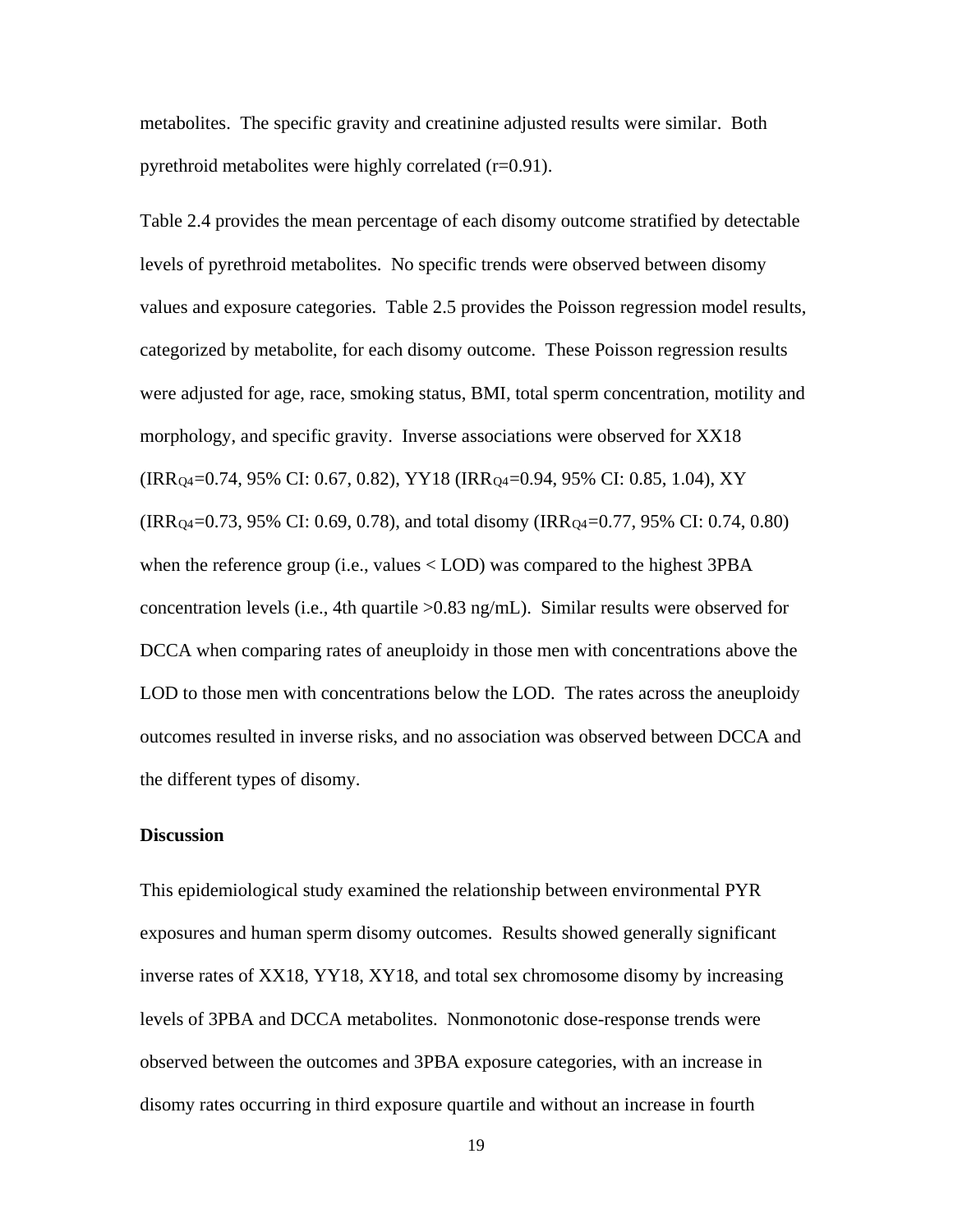exposure quartile. Men in the different exposure categories were similar in terms of their characteristics or semen parameters. Thus, it is unlikely that differences across exposure groups explain these nonmonotonic curves.

Registered PYR insecticides are metabolized in the body to create quantifiable 3PBA and DCCA metabolites. Unadjusted 95th percentile 3PBA urinary concentrations were lower in this study (2.27 ng/mL) when compared to the unadjusted urinary concentrations of males surveyed in the US general population reported for 2001-2002 (3.23 ng/mL) and 2009-2010 (6.50 ng/mL) (CDC, 2009 - Updated Tables 2015). In addition, unadjusted 95th percentile DCCA urinary concentrations in this study (2.65 ng/mL) were comparable to the urinary concentrations reported for 2001-2002 (2.44 ng/mL), but lower when compared to the most recent urinary concentrations for 2009-2010 (4.98 ng/mL) in the US general population (CDC, 2009 - Updated Tables 2015). We were able to evaluate relevant levels of environmental exposures.

Limited epidemiological data has been published about the relationship between pyrethroid pesticides and human sperm disomy outcomes. A prior study that evaluated the genotoxic effects of pyrethroids on male gametes, particularly sperm chromosome aberrations (i.e., in sex chromosomes and chromosome 18), reported that the frequency of sex chromosome disomy was significantly associated with fenvalerate exposure (Xia et al., 2004). Urinary concentrations of PYR metabolites (cis-DCCA and trans-DCCA) above the limit of detection (LOD) have been associated with increased rates of aneuploidy (Young et al., 2013). However, the findings for 3PBA metabolite and its association with aneuploidy were not consistent. A recent study found several associations between PYR pesticides and sperm disomy, suggesting that PYR pesticides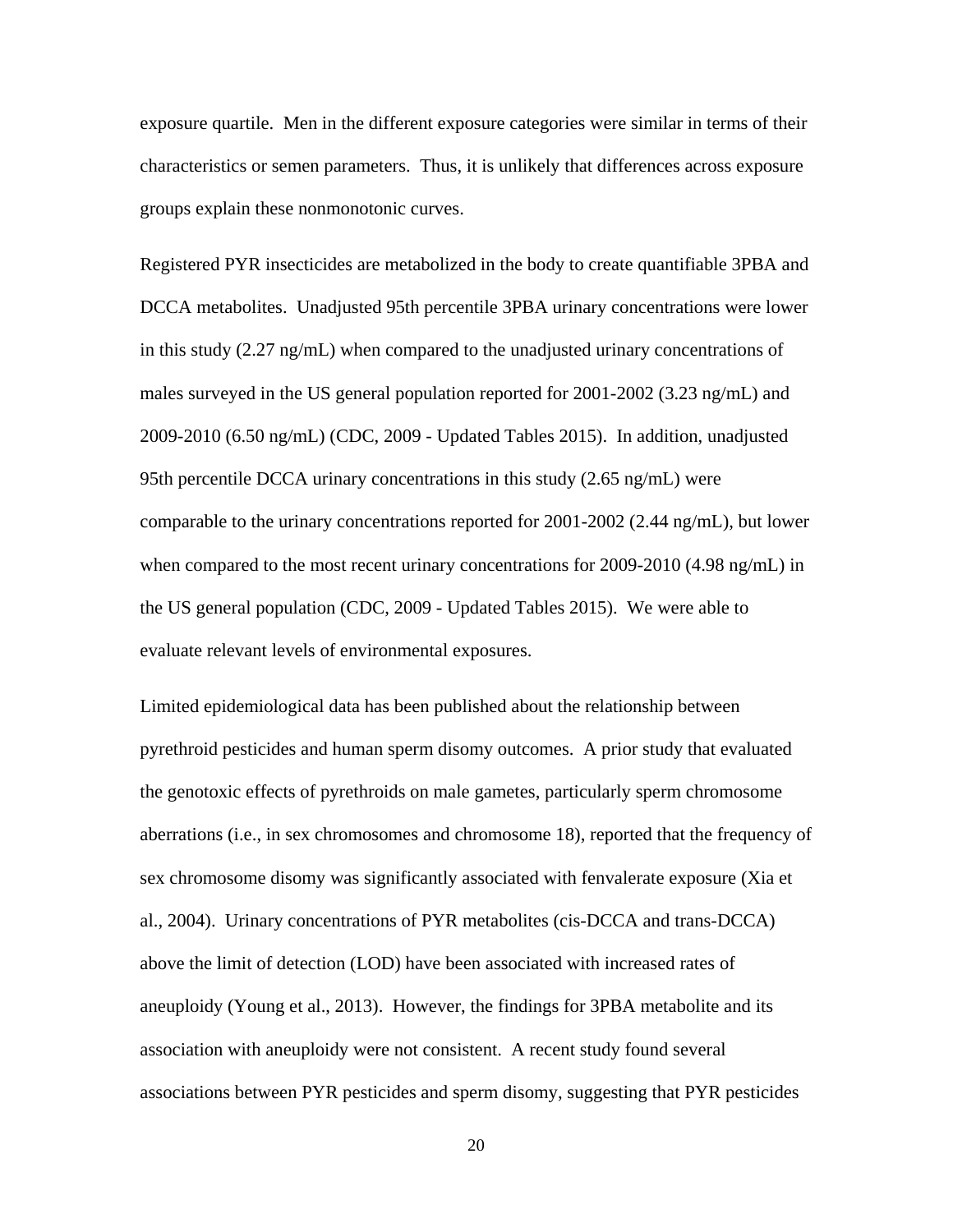may be sperm aneugens (Radwan et al., 2015). Specifically, urinary levels of trans-DCCA (>50 percentile) were associated with XY disomy, while 3PBA urinary levels  $(\leq 50$  and  $> 50$  percentile) were associated with XY disomy and total sex chromosome disomy.

Several human studies have evaluated the associations between pyrethroid pesticide exposure and sperm parameters, DNA damage and/or numerical chromosome aberrations (i.e., aneuploidy or diploidy) (Bian et al., 2004; Xia et al., 2004; Perry et al., 2007b; Meeker et al, 2008; Ji et al., 2011). Results from an occupational exposure study found associations between fenvalerate (a pyrethroid insecticide) and an increase in sperm DNA damage (Bian et al., 2004). Furthermore, urinary pyrethroid metabolites such as 3PBA and cis-3-(2,2-dichlorovinyl)-2,2-dimethylcyclopropane carboxylic acid (CDCCA), have been associated with increased sperm DNA damage among men from the same parent study (Meeker et al., 2008). Ji et al. (2011) demonstrated an increase of DNA fragmentation in relation to 3PBA urinary concentrations among men from an infertile population.

The impact of pyrethroid exposure on sperm characteristics (including chromosomal damage) have been evaluated in animal studies for several specific PYR pesticides. Altered sperm characteristics due to cypermethrin exposure has also been reported in rats (Elbetieha et al., 2001). Research has also demonstrated that exposure to low doses of fenvalerate for 30 days reduces semen quality and sperm capacitation in adult mice (Shi et al., 2011). Furthermore, cyhalothrin (lambda) insecticide was found to induce a dose and time-dependent increase in the percentage of sperm abnormalities (i.e., structural and numerical chromosomal damage in primary spermatocytes after exposure) in mice (Abdel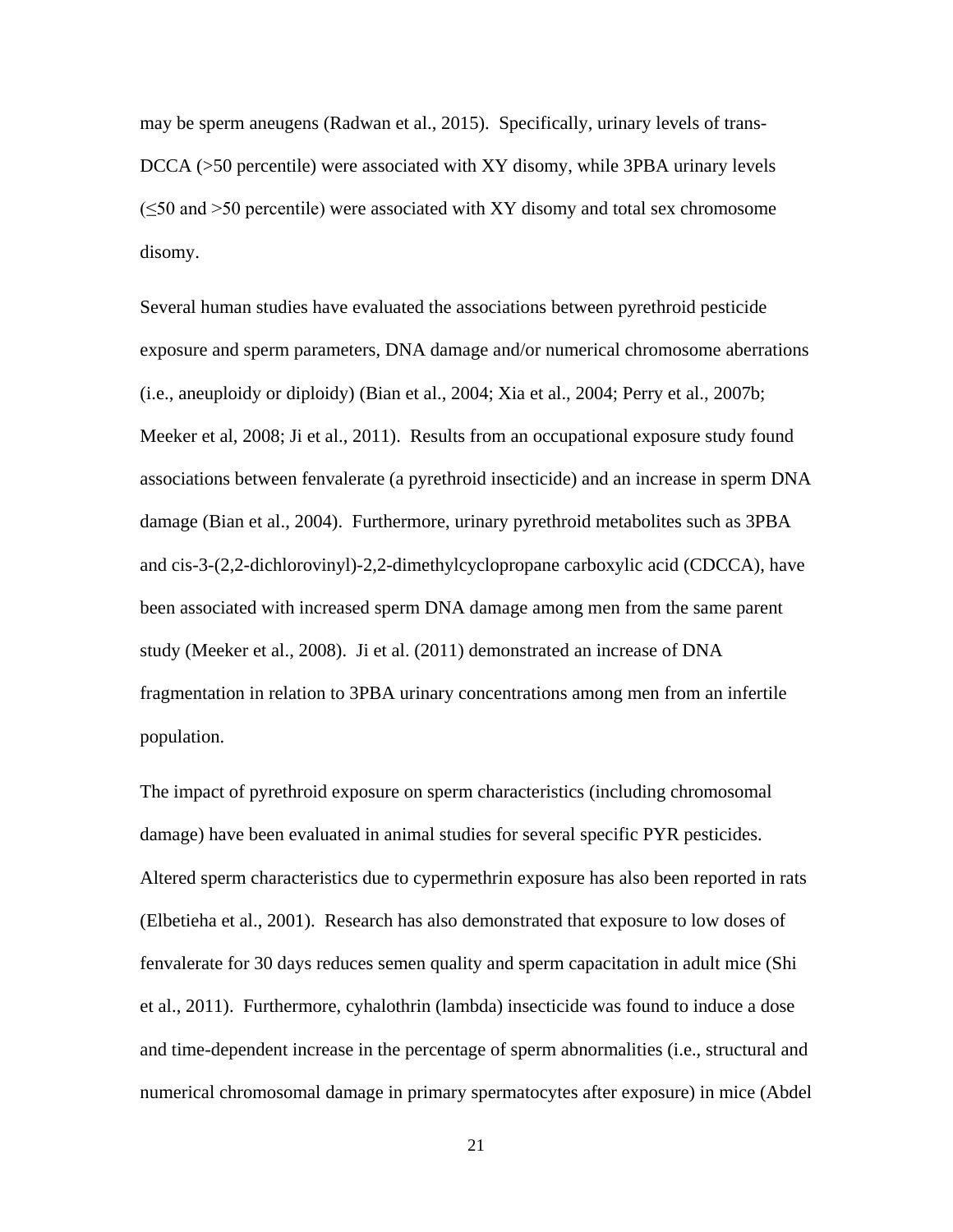Aziz and Abdel Rahem, 2010). Some of the abnormalities were in the form of fragment aneuploidy.

Moreover, androgen suppression in rats has been demonstrated to affect the expression of a number of proteins involved in cell division in male germ cells (Shi et al., 2011). Yuan et al. (2010) showed that fenvalerate and cypermethrin could reduce sperm motility in vitro and also evaluated if 3PBA directly or indirectly affected spermatogenesis via an interaction with androgens and/or their receptors. Their results showed that 3PBA did not reduce mature rat sperm motility directly at the concentrations and time periods tested (Yuan et al., 2010). Other studies have demonstrated that 3PBA has anti-androgenic activity in reporter gene assays (Sun et al., 2007; Du et al., 2010). Alterations in the expression of androgens and their potential impact to sex chromosome disomy requires further examination.

Pyrethroids are manufactured to kill target insects by affecting ion channel function, including chloride-permeable ion channels, voltage-gated calcium channels, and ligandgated chloride channels. Specifically, their actions on the activation and inactivation of voltage-gated sodium channels (VGSCs) and neuronal excitability are well understood (US EPA, 2009b). Pyrethroids also have been reported to inhibit other types of ion channels (Shafer and Meyer, 2004). However, less is known about pyrethroid effects on other target organs such as the testis (Ray, 2001; Soderlund et al., 2002).

Because pyrethroids activate and inactivate the voltage-gated sodium channels, exposure to these chemicals may have an impact on the complexity of sperm regulation by affecting the functioning of the ion channels. Research has shown that VGSCs are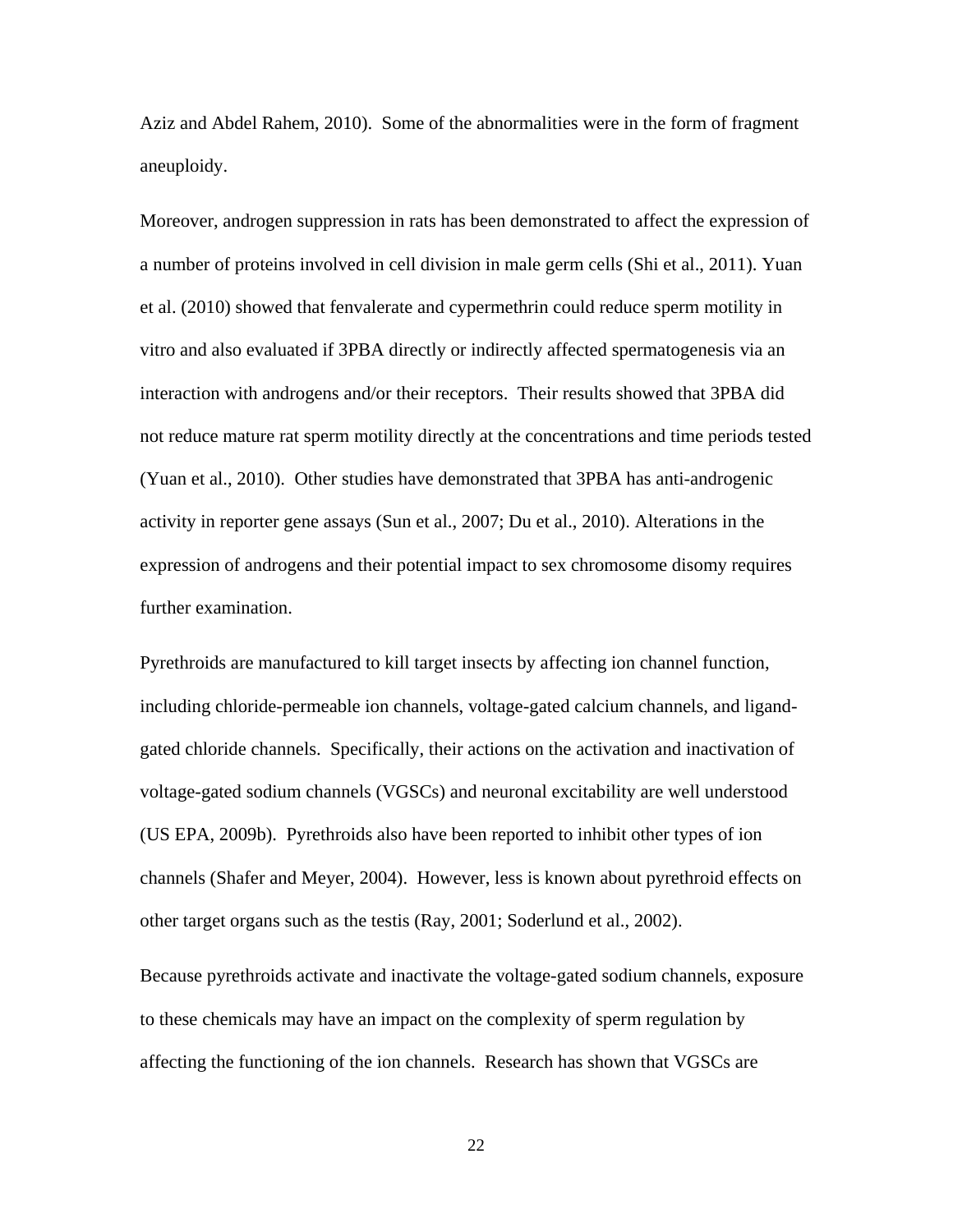present in human sperm and have a role in supporting the regulation of mature sperm function (Pinto et al., 2009).

Although PYRs are widely used in the US, relatively little is known about the human reproductive health effects of environmental exposure to PYRs (ATSDR, 2003). The US EPA, through its Endocrine Disruptor Screening Program (EDSP), is currently screening chemicals for endocrine effects. Based upon the potential for exposure to each chemical, the Agency issued the first testing orders in 2009 for an initial list of 67 chemicals. From this initial list, 6 pyrethroids were selected for screening. Although there is a large body of literature on pyrethroid toxicology, not all biological effects, mechanisms, clinical signs and symptoms are completely understood, particularly in humans (US EPA, 2009b).

Prior studies have investigated PYR exposures and their association with endocrine disruption, hormone activities, and reproductive toxicity (Sun et al., 2007; Du et al., 2010; Ahmad et al., 2012). Studies using receptor mediated gene assays have shown that pyrethroids and their metabolites have the potential to disrupt the functions of nuclear hormone receptors (Du et al., 2010), resulting in adverse effects on the endocrine and reproductive systems in humans. Researchers have documented that mouse Sertoli cells exposure to pyrethroid pesticides affected estrogen receptors (Taylor et al., 2010). It is not known whether a similar effect can also occur in the human, or whether estrogenic EDCs may also have a similar effect.

In addition, the binding of natural pyrethrins and pyrethroids to steroid and xenobioticsensing nuclear receptors, such as the Pregnane X receptor (PXR), has also been reported (Yang et al., 2009). PXR expression is found primarily in the liver, with some expression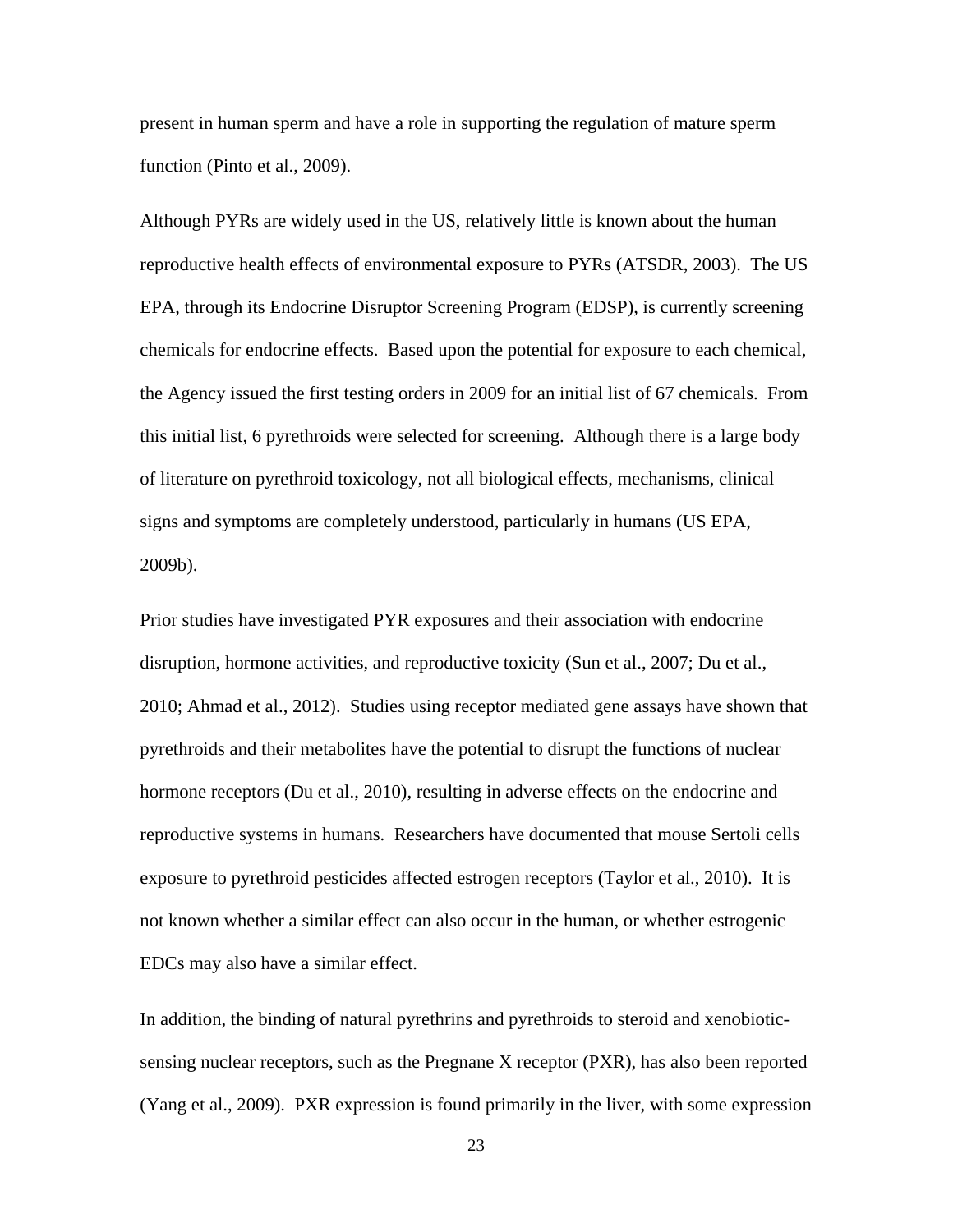in the testis and embryonic tissue in humans (Timsit et al., 2007). In vivo (Zhang et al., 2008) and in vitro (Gill et al., 2011) effects of pyrethroids on pregnancy hormones have been reported; therefore, the potential role of pyrethroids and their effect on human reproductive toxicity cannot be disregarded.

It is uncertain how increased exposure to PYRs might be protective for sex chromosome disomy. Our results exhibited nonmonotonic dose-response relationships between exposure and effect. When nonmonotonic dose-responses occur, the effects observed at low doses cannot be predicted by the effects observed at high doses (Vandenberg et al., 2012). Low doses of a chemical could affect expression of a hormone receptor in the hypothalamus, an endpoint not examined in high-dose toxicology testing (Vandenberg et al., 2012). If cells in the male testis are exposed to low doses of estrogenic PYR pesticides, an effect on estrogen receptor expression may provide a molecular mechanism for disruption of normal spermatogenesis (Taylor et al., 2010).

PYR metabolites are limited as biomarkers of exposure. Studies have indicated that consumption of preformed PYRs may account for a noteworthy portion of urinary PYR concentrations (Sudakin, 2006; Starr et al., 2008; Sudakin and Stone, 2011). Urinary PYR metabolite levels may reflect exposure PYR parent compounds as well as other ambient metabolites. In addition, PYRs are generally rapidly metabolized by esterases (i.e., enzymes that split esters into an acid and an alcohol in a chemical reaction called hydrolysis). The detoxified metabolites are usually excreted from the body in a short period (Leng et al., 1990). Because PYRs are rapidly metabolized and the spermatogenic cycle lasts from 75-90 days, a single urinary measurement is not likely to be a robust exposure measurement and these analyses assumed that this urinary measurement is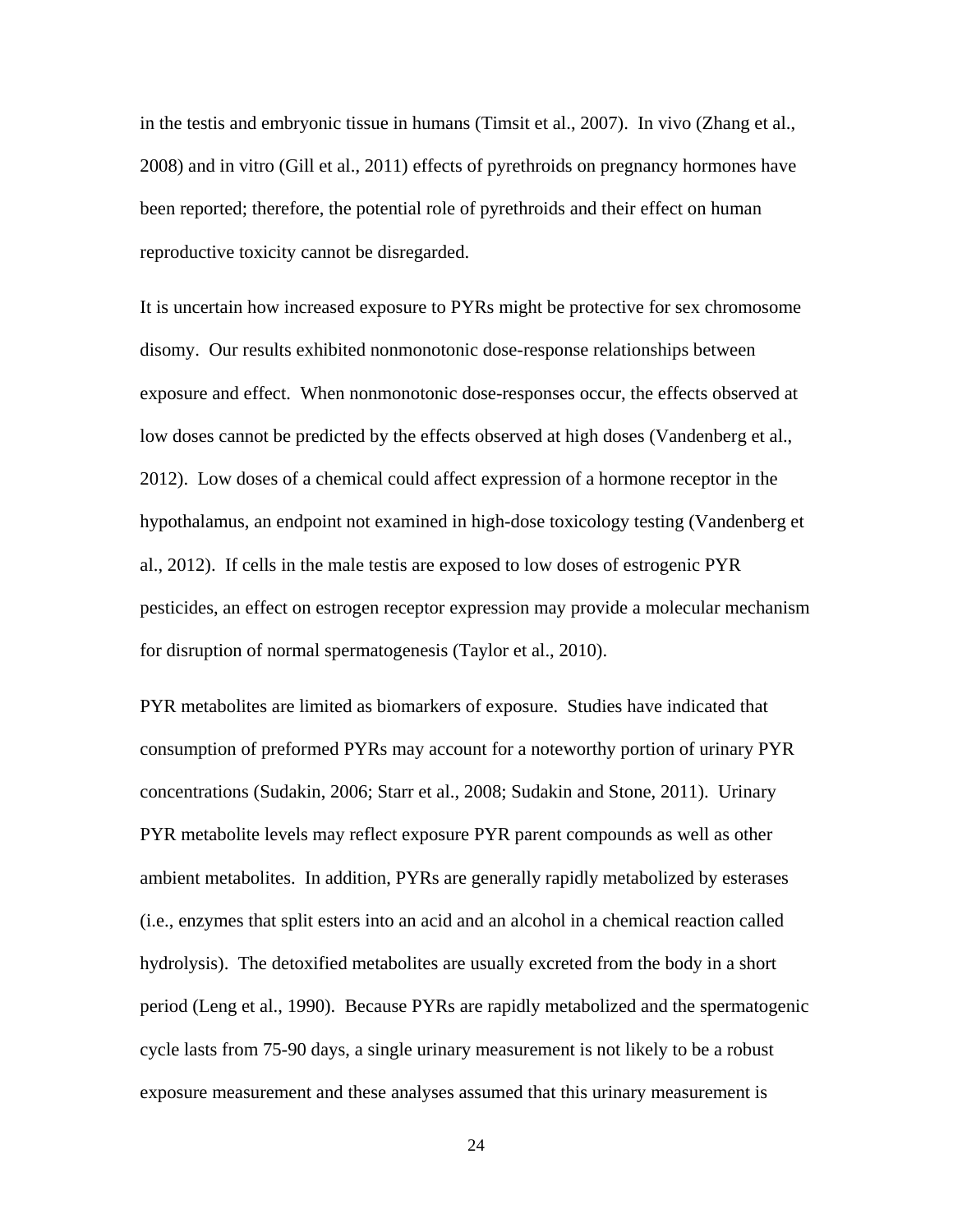reflective of a longer term exposure. Also, there is the need to evaluate the effects and impact on spermatogenesis caused by the exposure to preformed degradation products versus exposure to parent compounds. Nonetheless, urinary pesticide metabolite analyses continue to be extensively used in biomonitoring studies due to their relatively low costs and their utility for interpreting health outcomes of interest. Despite these limitations, the current study provides instrumental information about cumulative exposure (i.e., numerous PYR active ingredients via multiple exposure routes and pathways) to the PYR pesticide class.

The men in this study population were recruited from a fertility clinic as opposed to the general population. There is no evidence that this recruitment setting limits the external validity of our results because there is no indication that our participants differ in their response to PYR exposures from men in the general population. About 50% of the men in our study population had normal semen motility, concentration and morphology; thus, increasing the generalizability of our results. Couples attending fertility clinics represent couples with male factor infertility, female factor infertility, or both. In addition, we collected extensive information on potential confounders that were modeled simultaneously with the exposure. In the current study, disomy frequencies are higher than other frequency distributions previously reported (Egozcue et al., 1997; Templado et al., 2005). However, those studies did not include men seeking fertility consultation. A validated semi-automated method for disomy frequency determination was used in this study. The semiautomated method allowed for an objective counting of disomic sperm in a large number of samples. (Perry et al., 2007a, 2011a).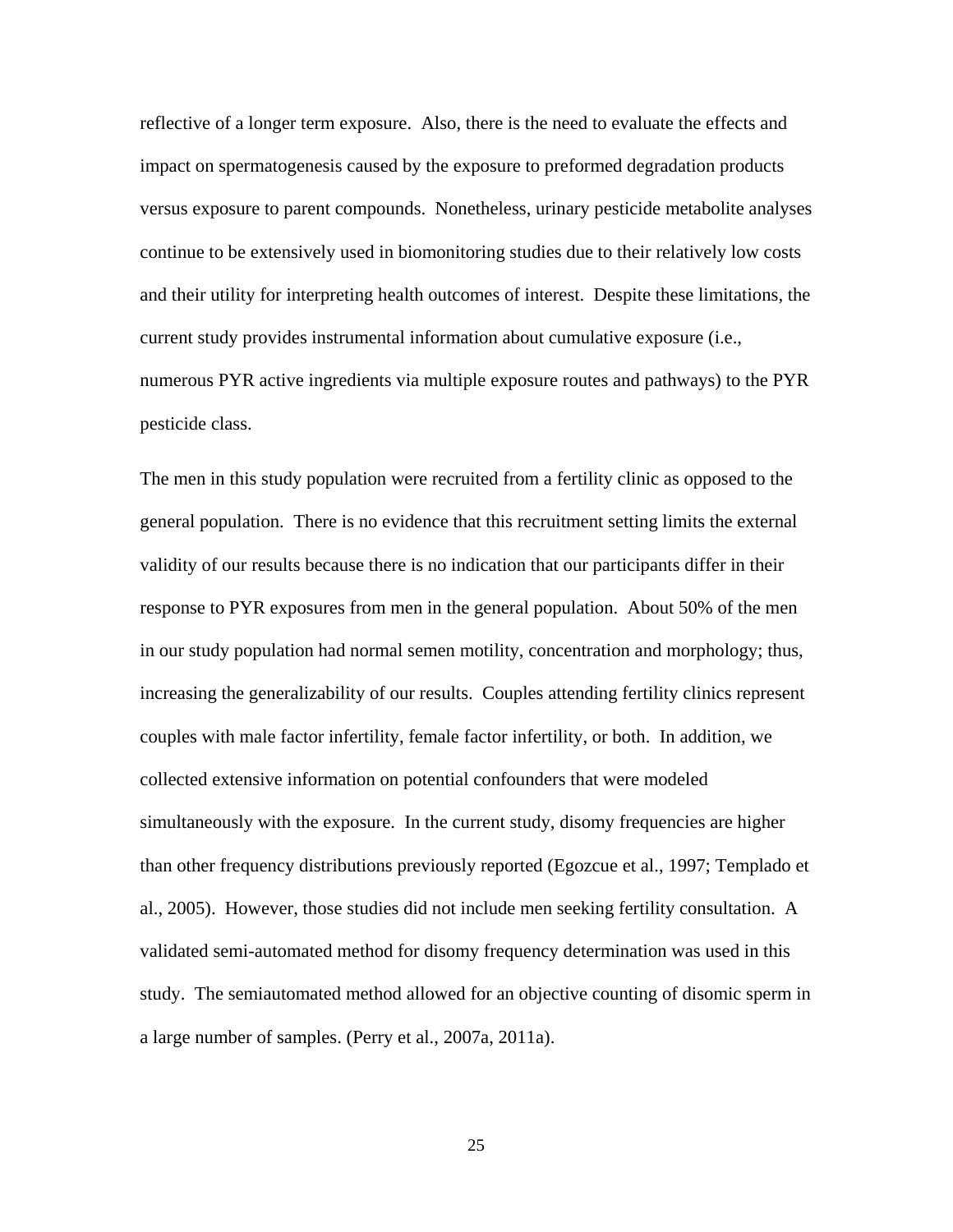# **Conclusion**

This epidemiologic study examined the relationship between environmental PYR exposures and human sperm disomy outcomes by conducting multiple analyses adjusted for potential confounders. Findings suggest that inverse disomy rates were associated with PYR metabolites. It is uncertain how increased exposure to EDCs, such as PYR pesticides, might be protective for sperm chromosome disomy. These findings are not consistent with other results reported in the scientific literature. Nonmonotonic doseresponse relationships were observed between the outcomes and 3PBA exposure categories. There are multiple mechanisms by which EDCs can modulate endocrine systems and potentially cause reproductive effects. Questions remain as to how environmental exposures to PYR pesticides affect sperm sex chromosomal abnormalities. The results of this study were used to inform additional analyses (see Chapter 4).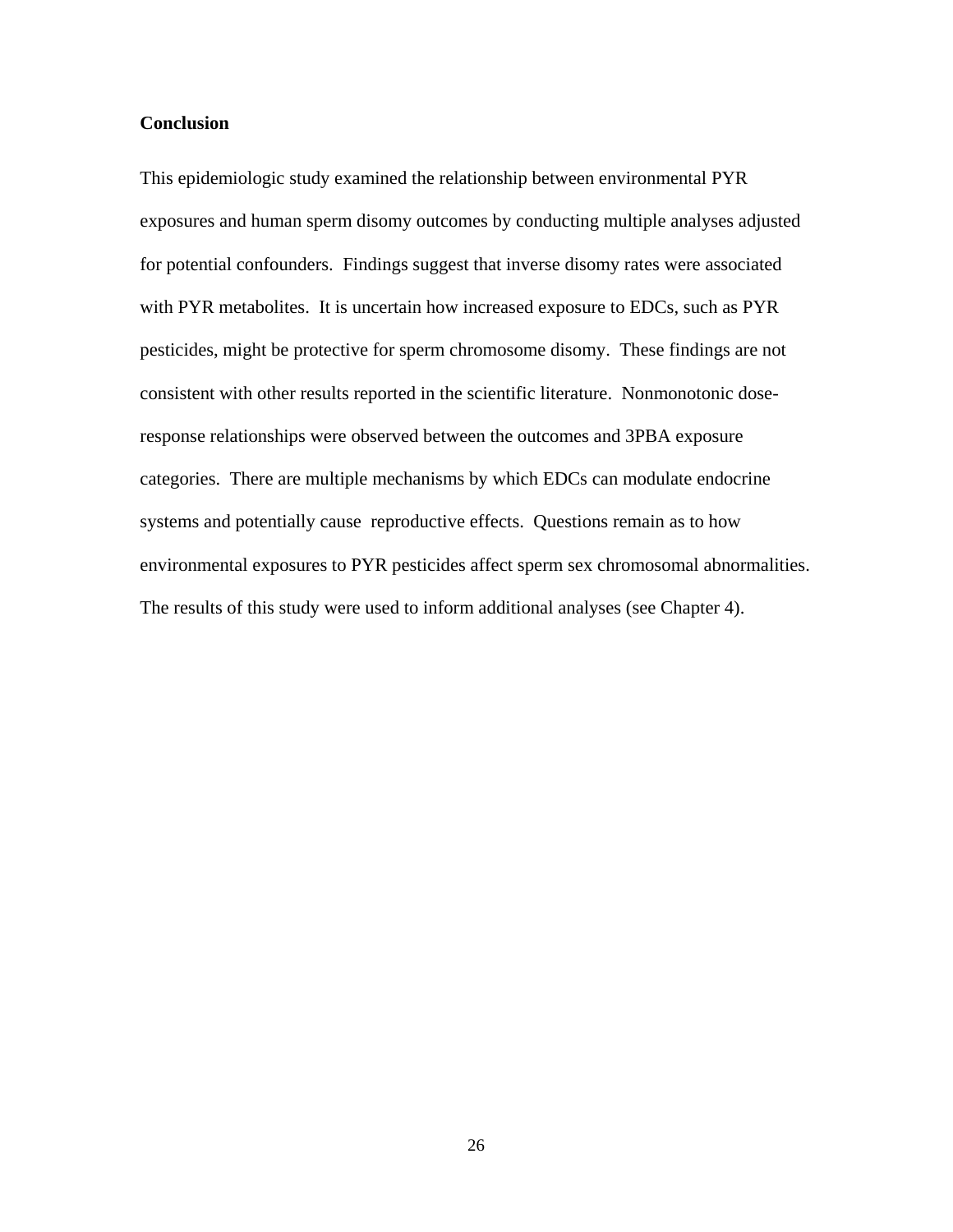| Table 2.1: Characteristics of MGH men (n=181). |                |  |  |  |  |  |  |  |
|------------------------------------------------|----------------|--|--|--|--|--|--|--|
| <b>Variable</b>                                | $Mean \pm SD$  |  |  |  |  |  |  |  |
| Age                                            | $35.3 \pm 5.1$ |  |  |  |  |  |  |  |
| BMI $(kg/m^2)$                                 | $27.9 \pm 4.7$ |  |  |  |  |  |  |  |
| Race $(n=2$ missing)                           | N(%            |  |  |  |  |  |  |  |
| White                                          | 152 (84.0)     |  |  |  |  |  |  |  |
| <b>Black</b>                                   | 5(2.7)         |  |  |  |  |  |  |  |
| Other                                          | 24 (13.3)      |  |  |  |  |  |  |  |
| <b>Hispanic ethnicity</b>                      |                |  |  |  |  |  |  |  |
| N <sub>0</sub>                                 | 168 (92.8)     |  |  |  |  |  |  |  |
| Yes                                            | 13(7.2)        |  |  |  |  |  |  |  |
| <b>Semen Concentration</b>                     |                |  |  |  |  |  |  |  |
| $<$ 15 million/mL                              | 18 (9.9)       |  |  |  |  |  |  |  |
| <b>Semen Morphology</b>                        |                |  |  |  |  |  |  |  |
| $<$ 4% normal                                  | 33 (18.2)      |  |  |  |  |  |  |  |
| <b>Semen Motility</b>                          |                |  |  |  |  |  |  |  |
| $<50\%$ motile                                 | 38 (20.9)      |  |  |  |  |  |  |  |
| <b>Abstinence time</b>                         |                |  |  |  |  |  |  |  |
| $\leq$ 2 days                                  | 37(20.4)       |  |  |  |  |  |  |  |
| $3-4$ days                                     | 87 (48.1)      |  |  |  |  |  |  |  |
| $>=$ 5 days                                    | 57(31.5)       |  |  |  |  |  |  |  |
| Smoking $(n=2 \text{ missing})$                |                |  |  |  |  |  |  |  |
| N <sub>0</sub>                                 | 132 (73.7)     |  |  |  |  |  |  |  |
| Current smoker                                 | 14(7.8)        |  |  |  |  |  |  |  |
| Former smoker                                  | 33 (18.5)      |  |  |  |  |  |  |  |
|                                                |                |  |  |  |  |  |  |  |

**Table 2.1. Characteristics of MGH Men.**

# **Table 2.2. Number of Sperm Nuclei Scored and Percent Disomy.**

| Table 2.2: Number of sperm nuclei scored and percent disomy of men<br>seeking infertility evaluation $(n=181)$ . |                 |      |      |      |  |  |  |  |  |  |  |
|------------------------------------------------------------------------------------------------------------------|-----------------|------|------|------|--|--|--|--|--|--|--|
| 75 <sup>th</sup><br>25 <sup>th</sup><br><b>Variable</b><br>Mean $\pm$ SD<br><b>Median</b>                        |                 |      |      |      |  |  |  |  |  |  |  |
| Nuclei (n)                                                                                                       | $7026 \pm 4708$ | 5945 | 3380 | 9976 |  |  |  |  |  |  |  |
| % XX18                                                                                                           | $0.42 \pm 0.41$ | 0.27 | 0.16 | 0.52 |  |  |  |  |  |  |  |
| % YY18                                                                                                           | $0.37 \pm 0.32$ | 0.29 | 0.19 | 0.46 |  |  |  |  |  |  |  |
| % XY18                                                                                                           | $1.12 \pm 0.84$ | 0.90 | 0.56 | 1.48 |  |  |  |  |  |  |  |
| Total Disomy %                                                                                                   | $1.91 \pm 1.28$ | 1.55 | 1.10 | 2.47 |  |  |  |  |  |  |  |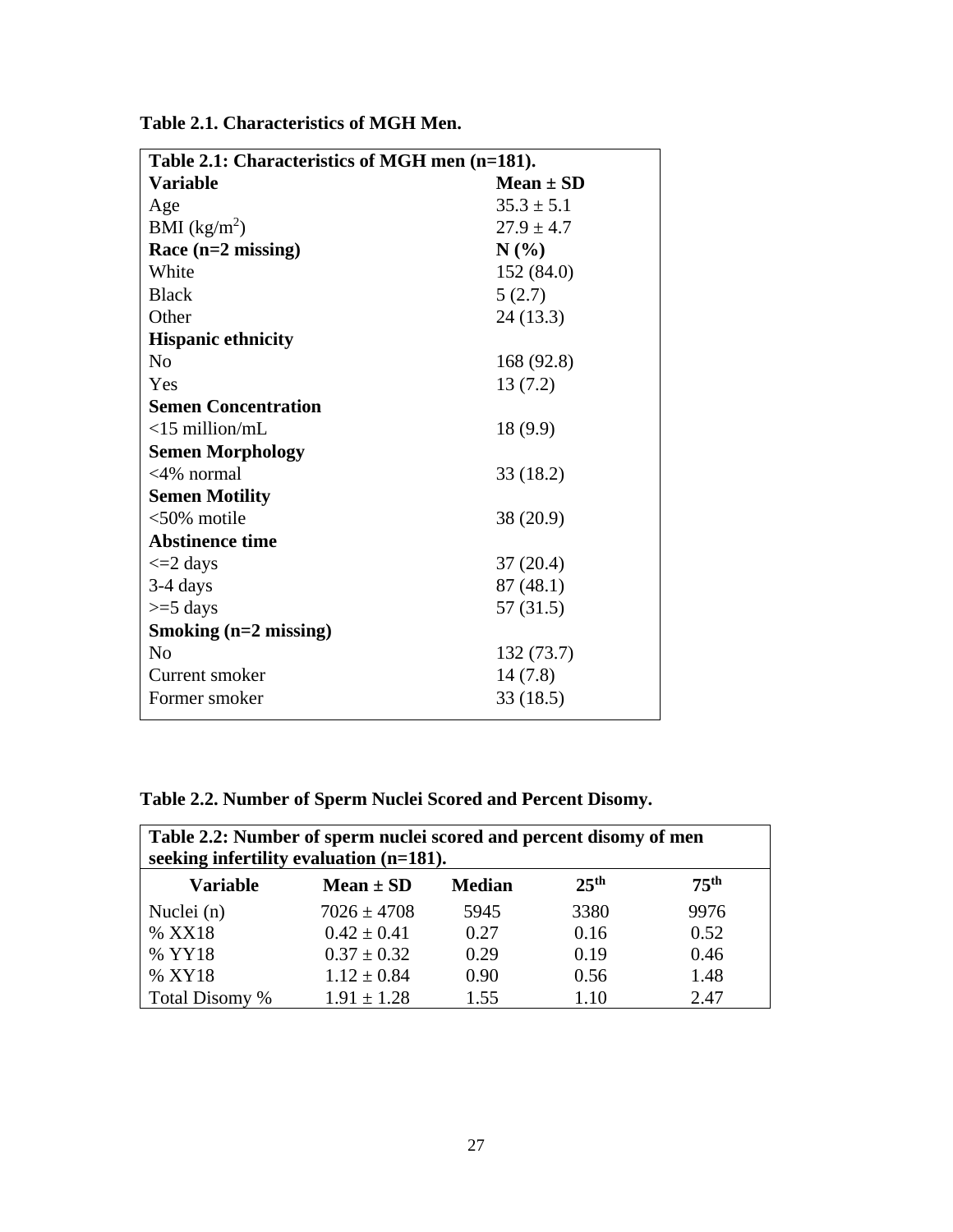| Table 2.3: Distribution of pesticide metabolite levels in urine of men (n=181). |                 |                  |                   |                  |                  |                  |                |  |  |
|---------------------------------------------------------------------------------|-----------------|------------------|-------------------|------------------|------------------|------------------|----------------|--|--|
| Metabolite*                                                                     | $Mean \pm SD$   |                  | <b>Percentile</b> | Range            |                  |                  |                |  |  |
| (ng/mL)                                                                         |                 | 25 <sup>th</sup> | <b>50th</b>       | 75 <sub>th</sub> | 90 <sup>th</sup> | 95 <sup>th</sup> |                |  |  |
| Unadjusted                                                                      |                 |                  |                   |                  |                  |                  |                |  |  |
| 3PBA                                                                            | $0.92 \pm 1.51$ | 0.52             | 0.64              | 0.87             | 1.45             | 2.27             | $0.05 - 15.18$ |  |  |
| <b>DCCA</b>                                                                     | $0.61 \pm 2.16$ | 0.05             | 0.05              | 0.10             | 0.94             | 2.65             | 0.0012-16.99   |  |  |
| <b>SG-adjusted</b>                                                              |                 |                  |                   |                  |                  |                  |                |  |  |
| $3PBA (n=152)$                                                                  | $1.22 \pm 2.38$ | 0.45             | 0.73              | 1.27             | 2.27             | 2.90             | 0.03-27.83     |  |  |
| $DCCA (n=152)$                                                                  | $0.74 \pm 2.93$ | 0.05             | 0.08              | 0.18             | 0.90             | 2.48             | 0.0011-31.15   |  |  |
| <b>CR-adjusted</b>                                                              |                 |                  |                   |                  |                  |                  |                |  |  |
| $3PBA (n=169)$                                                                  | $1.06 \pm 3.64$ | 0.26             | 0.47              | 1.00             | 1.72             | 2.70             | $0.02 - 46.56$ |  |  |
| $DCCA (n=169)$                                                                  | $0.75 \pm 4.22$ | 0.03             | 0.06              | 0.14             | 0.70             | 2.13             | 0.00043-52.12  |  |  |

**Table 2.3. Distribution of Pesticide Metabolite Levels in Urine.**

\*3PBA & DCCA LOD=0.1.

| Table 2.4. Aneuploidy Mean $\pm$ SD by Detection of Pyrethroid Metabolite Levels. |  |
|-----------------------------------------------------------------------------------|--|
|-----------------------------------------------------------------------------------|--|

| Table 2.4: Aneuploidy Mean $\pm$ SD by detection of pyrethroid metabolite levels<br>$(n=181)$ . |                 |                 |                 |                 |  |  |  |  |  |
|-------------------------------------------------------------------------------------------------|-----------------|-----------------|-----------------|-----------------|--|--|--|--|--|
| <b>Metabolite</b> <sup>a</sup>                                                                  | $\%XX18$        | $\%$ YY18       | $\%XY18$        | % Total Disomy  |  |  |  |  |  |
| 3PBA                                                                                            |                 |                 |                 |                 |  |  |  |  |  |
| Q <sub>1</sub>                                                                                  | $0.39 \pm 0.38$ | $0.40 \pm 0.45$ | $1.22 \pm 1.14$ | $2.01 \pm 1.78$ |  |  |  |  |  |
| Q <sub>2</sub>                                                                                  | $0.44 \pm 0.32$ | $0.32 \pm 0.18$ | $1.12 \pm 0.72$ | $1.88 \pm 0.96$ |  |  |  |  |  |
| Q <sub>3</sub>                                                                                  | $0.37 \pm 0.34$ | $0.35 \pm 0.21$ | $1.09 \pm 0.77$ | $1.81 \pm 1.13$ |  |  |  |  |  |
| Q <sub>4</sub>                                                                                  | $0.47 \pm 0.56$ | $0.41 \pm 0.38$ | $1.09 \pm 0.76$ | $1.97 \pm 1.29$ |  |  |  |  |  |
| <b>DCCA</b>                                                                                     |                 |                 |                 |                 |  |  |  |  |  |
| G <sub>1</sub>                                                                                  | $0.43 \pm 0.42$ | $0.37 \pm 0.30$ | $1.14 \pm 0.88$ | $1.94 \pm 1.34$ |  |  |  |  |  |
| G2                                                                                              | $0.40 \pm 0.39$ | $0.35 \pm 0.35$ | $1.09 \pm 0.71$ | $1.84 \pm 1.11$ |  |  |  |  |  |

<sup>a</sup> 3PBA & DCCA LOD=0.1. 3PBA Exposure Quartiles: Q1=X≤LOD (n=36), Q2=0.10<X≤0.61 ng/mL (n=50), Q3=0.61<X≤0.83 ng/mL (n=46), Q4=X>0.83 ng/mL (n=49). DCCA Exposure Group: G1=X≤LOD (n=136); G2=X>0.10 ng/mL (n=45).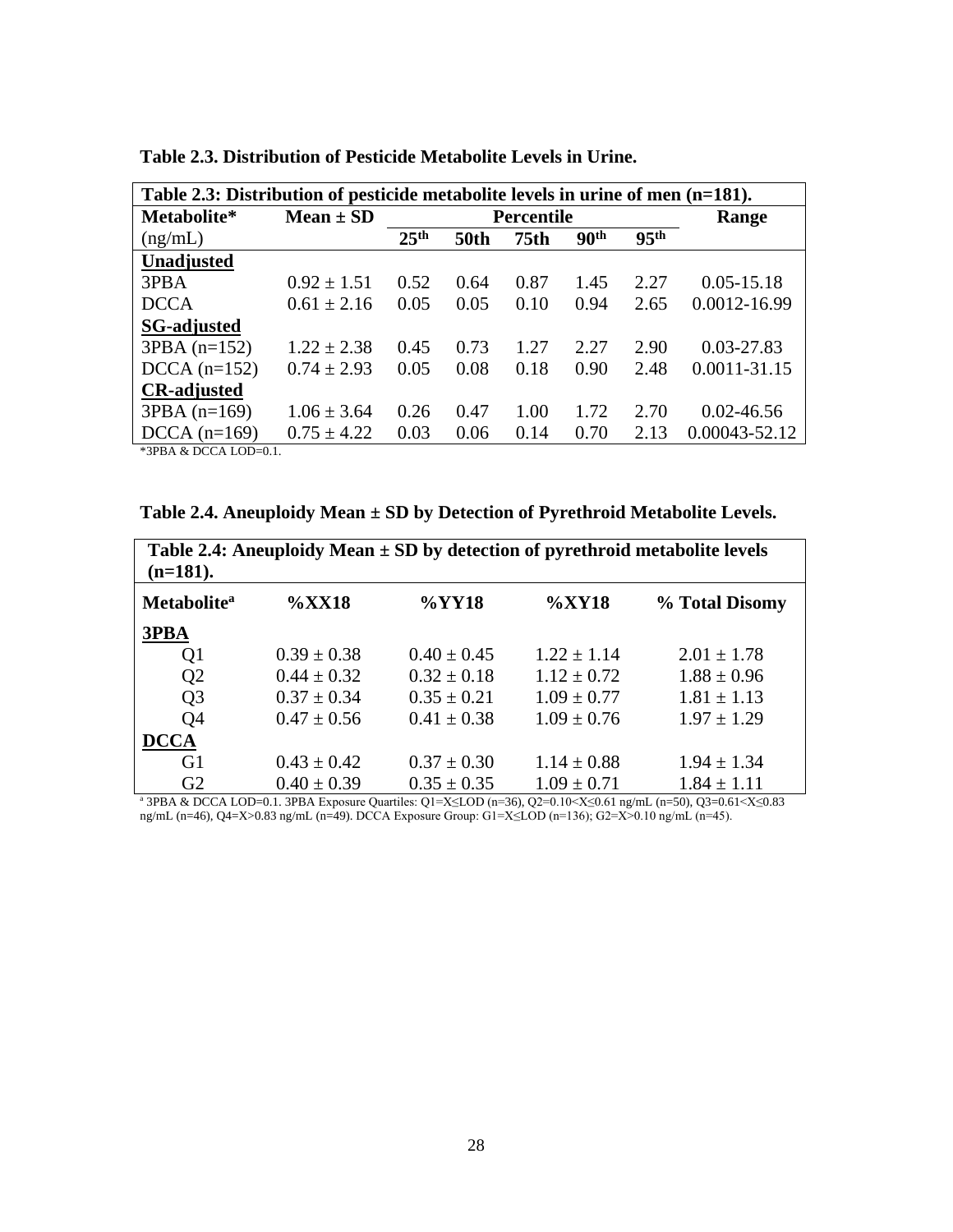| Table 2.5: Adjusted IRRs (95% CI) for XX, YY, XY, and total sex-chromosome        |                  |                                   |                  |                     |  |  |  |  |  |  |  |
|-----------------------------------------------------------------------------------|------------------|-----------------------------------|------------------|---------------------|--|--|--|--|--|--|--|
| disomy by pyrethroid metabolite of men seeking infertility evaluation $(n=181)$ . |                  |                                   |                  |                     |  |  |  |  |  |  |  |
| <b>Metabolite</b> <sup>a</sup>                                                    |                  | <b>Adjusted IRRs</b> <sup>b</sup> |                  |                     |  |  |  |  |  |  |  |
|                                                                                   | <b>XX18</b>      | <b>YY18</b>                       | <b>XY18</b>      | <b>Total Disomy</b> |  |  |  |  |  |  |  |
| 3PBA                                                                              |                  |                                   |                  |                     |  |  |  |  |  |  |  |
| Q1                                                                                | 1.00             | 1.00                              | 1.00             | 1.00                |  |  |  |  |  |  |  |
| Q <sub>2</sub>                                                                    | 0.89(0.81, 0.98) | 1.25(1.14, 1.38)                  | 0.77(0.73, 0.81) | 0.87(0.84, 0.91)    |  |  |  |  |  |  |  |
| Q <sub>3</sub>                                                                    | 1.04(0.95, 1.13) | 0.96(0.87, 1.05)                  | 0.93(0.89, 0.98) | 0.96(0.92, 0.99)    |  |  |  |  |  |  |  |
| O <sub>4</sub>                                                                    | 0.74(0.67, 0.82) | 0.94(0.85, 1.04)                  | 0.73(0.69, 0.78) | 0.77(0.74, 0.80)    |  |  |  |  |  |  |  |
| <b>DCCA</b>                                                                       |                  |                                   |                  |                     |  |  |  |  |  |  |  |
| G <sub>1</sub>                                                                    | 1.00             | 1.00                              | 1.00             | 1.00                |  |  |  |  |  |  |  |
| G <sub>2</sub>                                                                    | 0.86(0.90, 0.92) | 1.03(0.95, 1.10)                  | 0.90(0.86, 0.94) | 0.91(0.88, 0.94)    |  |  |  |  |  |  |  |

**Table 2.5. Adjusted IRRs for each Disomy Outcome by Pyrethroid Metabolite.**

<sup>a</sup> 3PBA & DCCA LOD=0.1. 3PBA Exposure Quartiles: Q1=X≤LOD (n=36), Q2=0.10<X≤0.61 ng/mL (n=50), Q3=0.61<X≤0.83 ng/mL (n=46), Q4=X>0.83 ng/mL (n=49). DCCA Exposure Group: G1=X≤LOD (n=136); G2=X>0.10 ng/mL (n=45).

<sup>b</sup> IRRs were adjusted for specific gravity, age, race, BMI, smoking, total concentration, motility and morphology.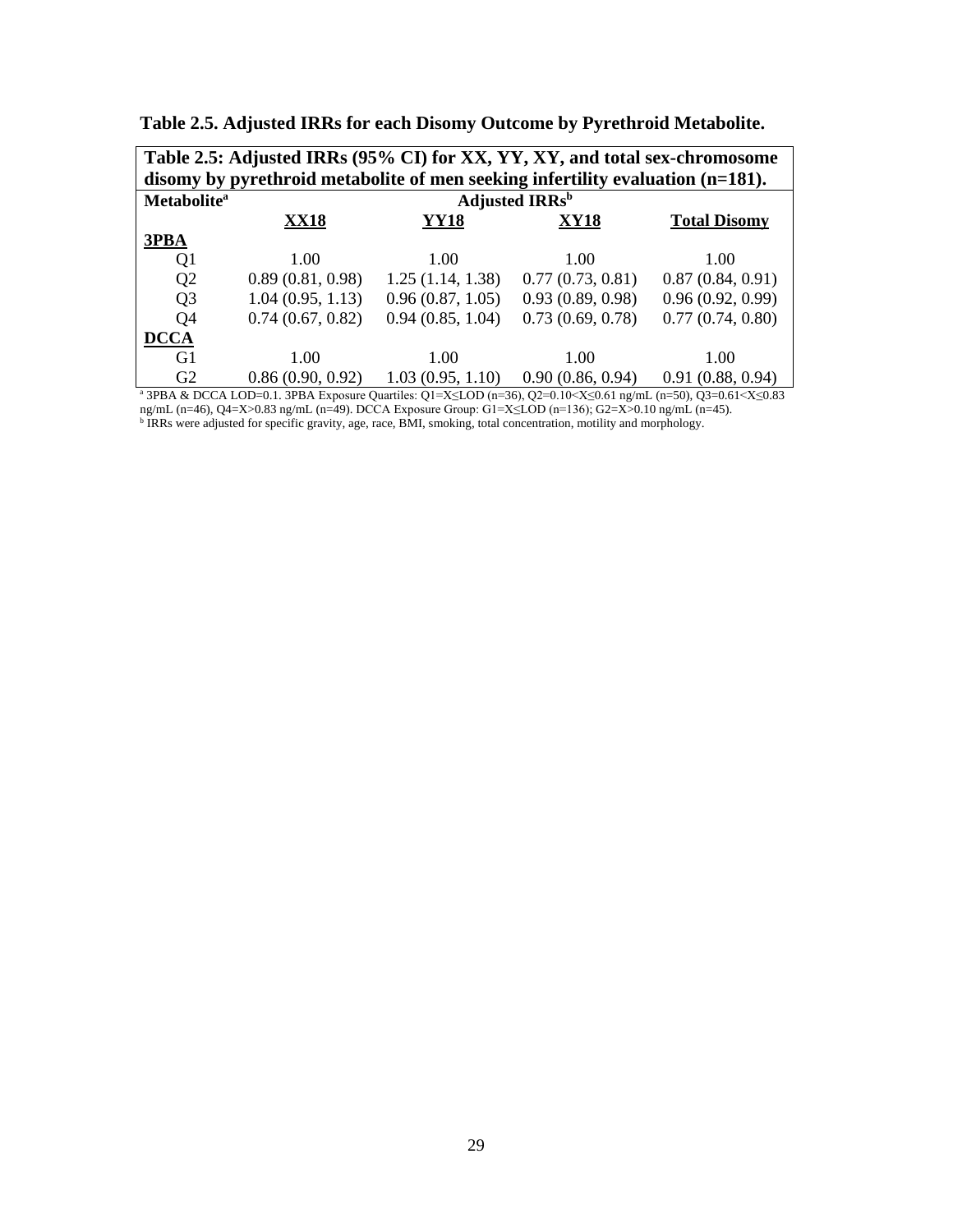# **Chapter 3: Dialkyl Phosphate Urinary Metabolites and Sperm Chromosomal Abnormalities**

# **Introduction**

The impacts of environmental endocrine disruptors on male reproductive health has received heightened research attention in recent years (Diamanti-Kandarakis et al., 2009; Woodruff, 2011; Zoeller et al., 2012; WHO, 2013). Each year more than 2 million couples in the US who want to have children are infertile, and over 2 million conceptions are lost before the twentieth week of gestation (ACOG, 2002; CDC, 2013). Most aneuploid conceptuses perish in utero; up to 50% of all spontaneous abortions are thought to be related to pre-existing chromosomal abnormalities (Jacobs, 1992: Lebedev et al., 2004). Because many chromosomal abnormalities come from the father's sperm, particularly for the sex chromosomes (X and Y), researchers have attempted to understand the paternal role in sex chromosome aneuploidy (Hassold and Hunt, 2001; Martin et al., 1991). Aneuploidy occurs when chromosome pairs fail to separate properly during cell division. In germ cells, errors in chromosome segregation during meiosis (I or II) result in imbalances in chromosome numbers; however, the exact causes of nondisjunction are unknown. Disomy is the most frequent aneuploidy observed in human sperm.

Children with sex chromosomal abnormalities (e.g., characterized in Kleinfelter and Turner syndrome), may have reproductive disorders, behavioral and/or intellectual difficulties when compared to their siblings (Martin, 2006; Boyd et al., 2011). Evidence from European birth defect registries suggests that the prevalence of chromosomal abnormalities in infants (during the first 28 days after birth) increased between 1967-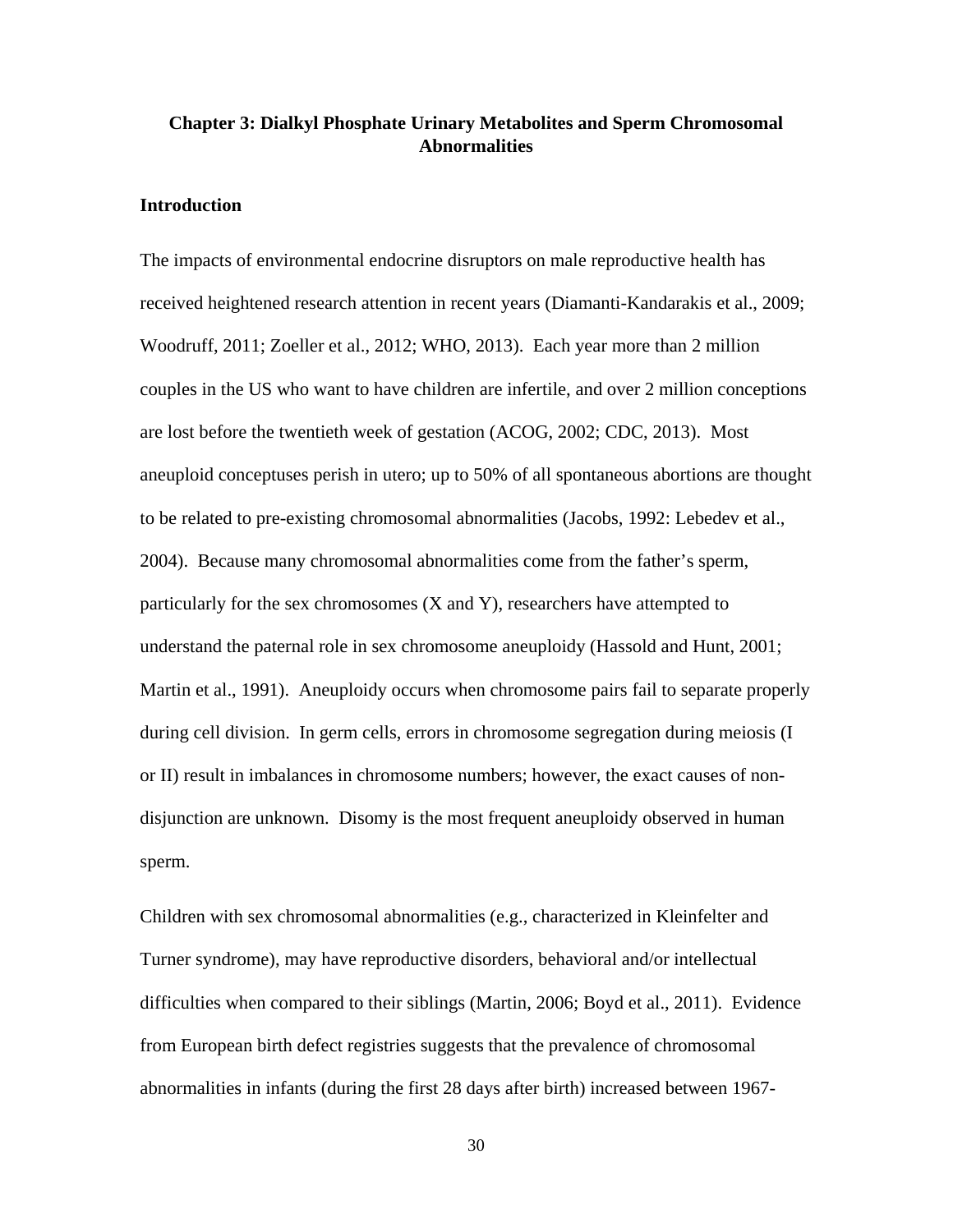1988 (Morris et al., 2008). Because there was no observed increase in maternally-derived chromosomal abnormalities, underlying environmental causes affecting spermatogenesis are suspected (Morris et al., 2008). Comparable birth defect data for the US are not available.

Much concern has been raised about pesticides being potential endocrine disrupting chemicals (EDCs). EDCs can modulate the endocrine system and potentially cause adverse effects (Sharpe, 2009; Woodruff, 2011; Zoeller et al., 2012; WHO, 2013; NAS, 2014). Humans are exposed to EDCs through multiple routes of exposure (oral, dermal and inhalation) and pathways, including their diet (direct, indirect), environment (water, soil, air), and occupation (Tyler et al., 2000; Jørgensen et al., 2006; McKinlay et al., 2008a, 2008b; Mnif et al., 2011). Because organophosphate (OPs) insecticides accounted for a large share of all US insecticide use, they were the first group of pesticides to be reviewed under the Food Quality Protection Act (FQPA) of 1996. In 1999, the US EPA determined a common mechanism of action based on their ability to bind to and phosphorylate the enzyme acetylcholinesterase in both the central (brain) and peripheral nervous systems (US EPA, 1999). OPs are used in agriculture, recreational and commercial areas, and public pest control programs, accounting for 35% of the total US insecticide usage (US EPA, 2011). Urinary metabolites of OPs, such as dialkyl phosphates (DAPs), have been measured in a substantial proportion of the general population (Barr et al., 2004; CDC, 2009). OPs have been associated with effects on thyroid hormone levels (Lacasaña et al., 2010), decreased semen volume and sperm count (Yucra et al., 2008; Recio-Vega et al., 2008), lower sperm concentration (Perry et al., 2007b), abnormal morphology and decreased sperm motility (Hossain et al., 2010), DNA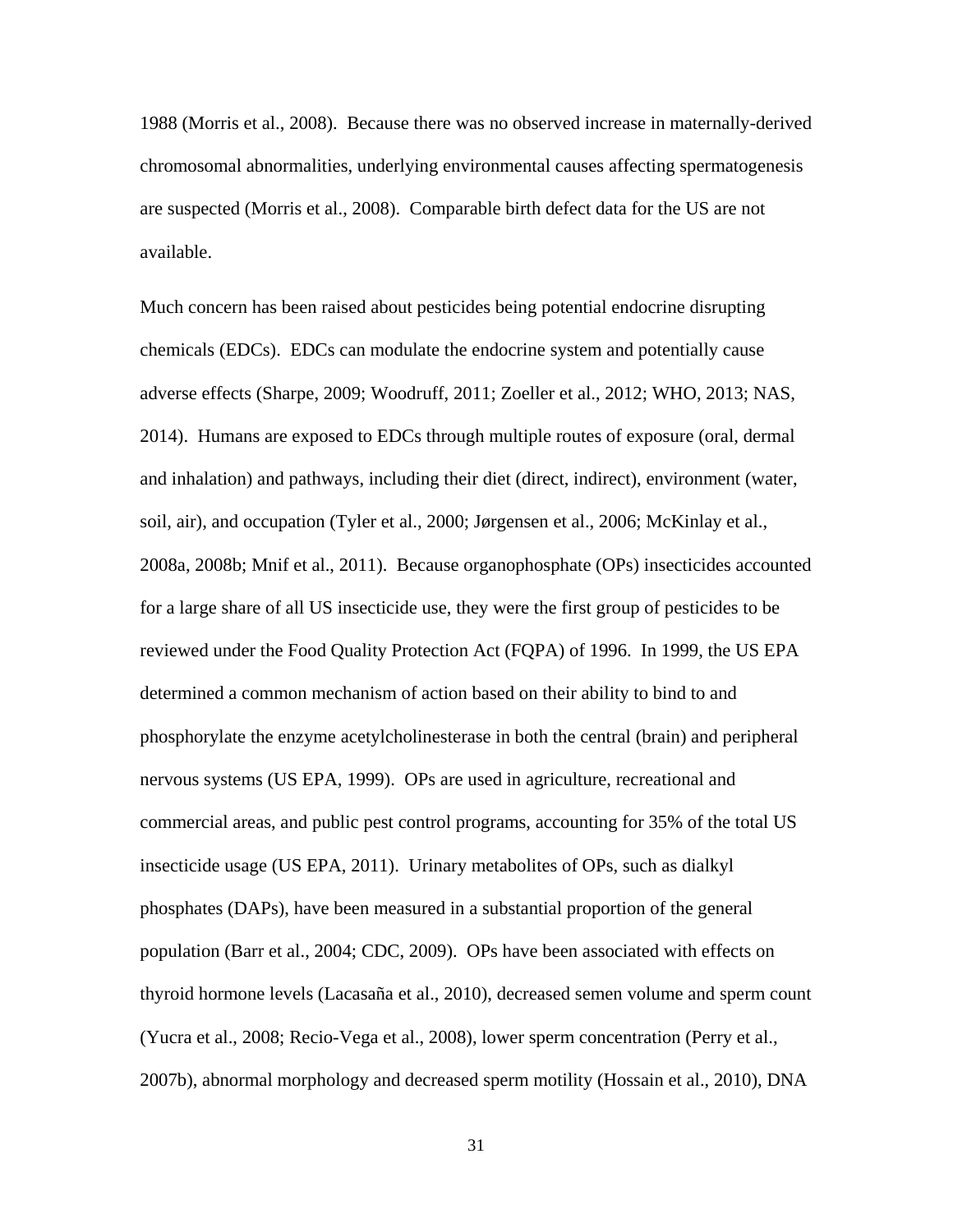damage/fragmentation in sperm (Meeker et al., 2004; Muñiz et al., 2008; Atherton et al., 2009), and sperm chromatin structure alteration (Sanchez-Pena et al., 2004). However, limited information has been published about associations between OPs and sperm abnormalities (Padungton et al., 1999; Recio et al., 2001).

Toxicants may adversely affect germ cell DNA integrity (Mruk and Cheng, 2011); however, the exact causes of aneuploidy and the specific windows in which exposures impact the spermatogenic cycle are not well known (Herrera et al., 2008; Axelsson et al., 2010; Ashton Acton, 2013). This study investigated environmental exposures to OPs and their association with altered frequency of disomy among adult men.

### **Materials and Methods**

#### *Study Subjects*

Study subjects were men from a parent study assessing the impact of environmental exposures on semen quality. The parent study has been described elsewhere (Hauser et al., 2003). Briefly, eligible participants were men aged 20-54 from couples seeking infertility evaluation at Massachusetts General Hospital (MGH) Fertility Center between January 2000 and May 2003. Sixty-five percent of eligible men agreed to participate; those declining participation cited lack of time during their clinic visit. Exclusion criteria included men who were at the center for post-vasectomy semen analysis and/or receiving treatment for infertility. None of the men reported occupational exposure to pesticides or other agents. All men completed a self-administered questionnaire that collected demographic, lifestyle factors, medical and fertility history information, and provided urine and semen samples. Eligibility for this analysis was based on the availability of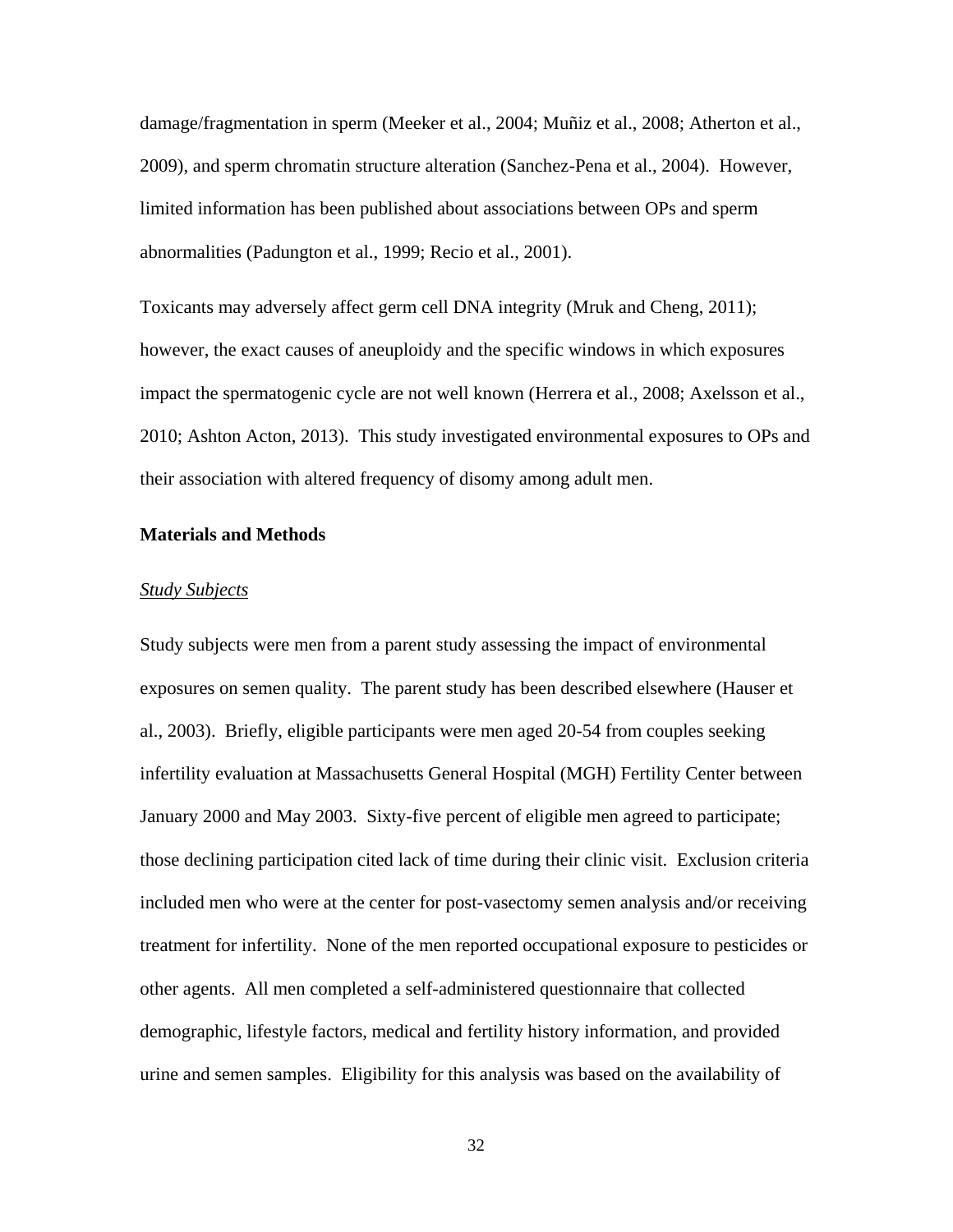both a urine and semen sample from the biorepository. Of the men enrolled in the parent study  $(n=341)$ , a semen sample was available for 159 men  $(47%)$ . Informed consent forms were signed by all subjects prior to participation. The parent study was approved by the Harvard School of Public Health, the Massachusetts General Hospital Human Subjects Committees, and by the Office of Human Research at the George Washington University.

#### *Semen Analysis*

Measurement of the semen parameters have been previously described (Hauser et al. 2003). Researchers asked the participants to abstain from ejaculation for 48 hours prior to providing a semen sample at the clinic via masturbation. Samples were liquefied at 37ºC for 20 minutes before analysis. Analysis of the samples took place at the MGH Andrology Laboratory. Andrologists were blind as to exposure status. The volume, pH, color, and viscosity were also determined for each semen sample. Sperm counts and percent motility were determined manually and then measured by computer-aided sperm analysis (CASA) using the Hamilton-Thorn Motility Analyzer (10HTM-IVO). A minimum of 200 sperm from 4 different fields were analyzed. A Nikon microscope with an oil immersion 100x objective was used for this analysis (Nikon Company, Tokyo, Japan). Sperm were scored normal or abnormal using the strict criteria reported by Kruger et al., 1988.

#### *Disomy Analysis*

Semen samples were stored in -80°C without cryoprotectant until FISH analysis was performed. The procedures for the detection of sex chromosome disomy have been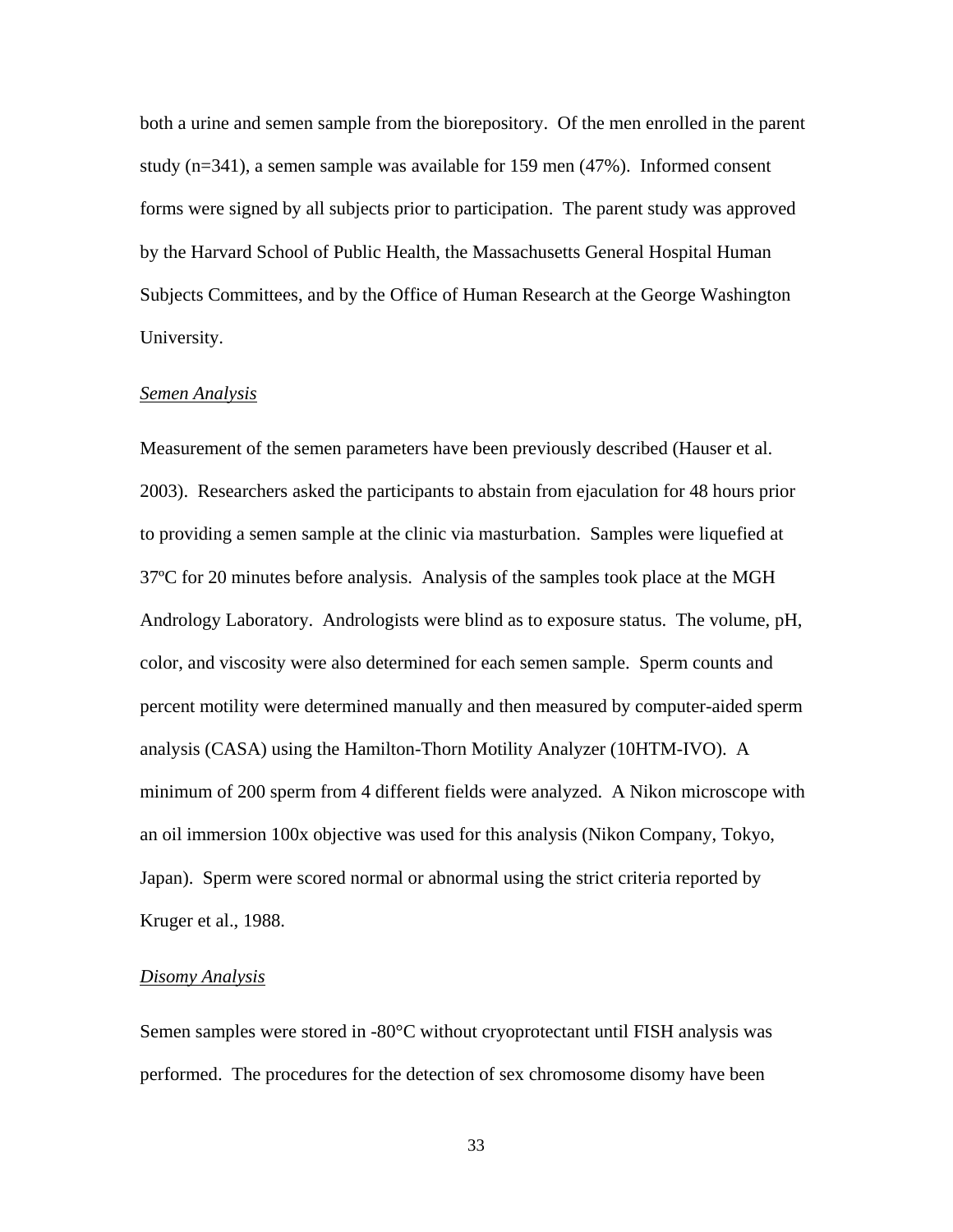described elsewhere (McAuliffe et al., 2012). A single investigator, blinded to exposure status, performed Fluorescence *in situ* hybridization (FISH) analysis for the detection of sex chromosome disomy, as the primary outcome of interest. Sex chromosome disomy is the most frequent form of sperm aneuploidy, occurring twice as frequently as disomy in the autosomes and resulting in viable offspring (i.e., disomic sperm for X or Y are capable of fertilization). The FISH procedure was carried out for three chromosomes of interest: X, Y and 18 (autosomal control) to determine XX18, YY18, XY18 and total sex chromosome disomy in sperm nuclei. A series of non-overlapping field images were taken for each FISH slide using a fluorescence microscope and scored using custom MATLAB (Mathworks Inc., Natick, MA) software. The software was designed to utilize scoring algorithms based on criteria for size and shape as reported by Baumgartner et al. (1999). Details of the sperm FISH control procedures and validation of the semiautomated scoring method have been previously reported (Perry et al., 2007a, 2011a).

#### *Urine Analysis*

Urinary dialkylphosphate (DAP) metabolites were used to estimate human exposure to OP pesticides. Concentrations of six DAP metabolites (i.e., dimethylphosphate (DMP); dimethylthiophosphate (DMTP); dimethyldithiophosphate (DMDTP); diethylphosphate (DEP); diethylthiophosphate (DETP); and diethyldithiophosphate (DEDTP)) were analyzed in urine specimens, using gas chromatography (GC) coupled with flame photometric detection (FPD) with isotopic dilution quantification. This method is reported elsewhere (Prapamontol et al., 2014). Briefly, an aliquot of 5.0 mL of urine was pipetted and mixed into 2 g of NaCl in a15 mL glass test tube and 1.0 ml of 6N solution of Hydrochloric acid (HCl). The sample was extracted with acetone (5.0 mL), shaken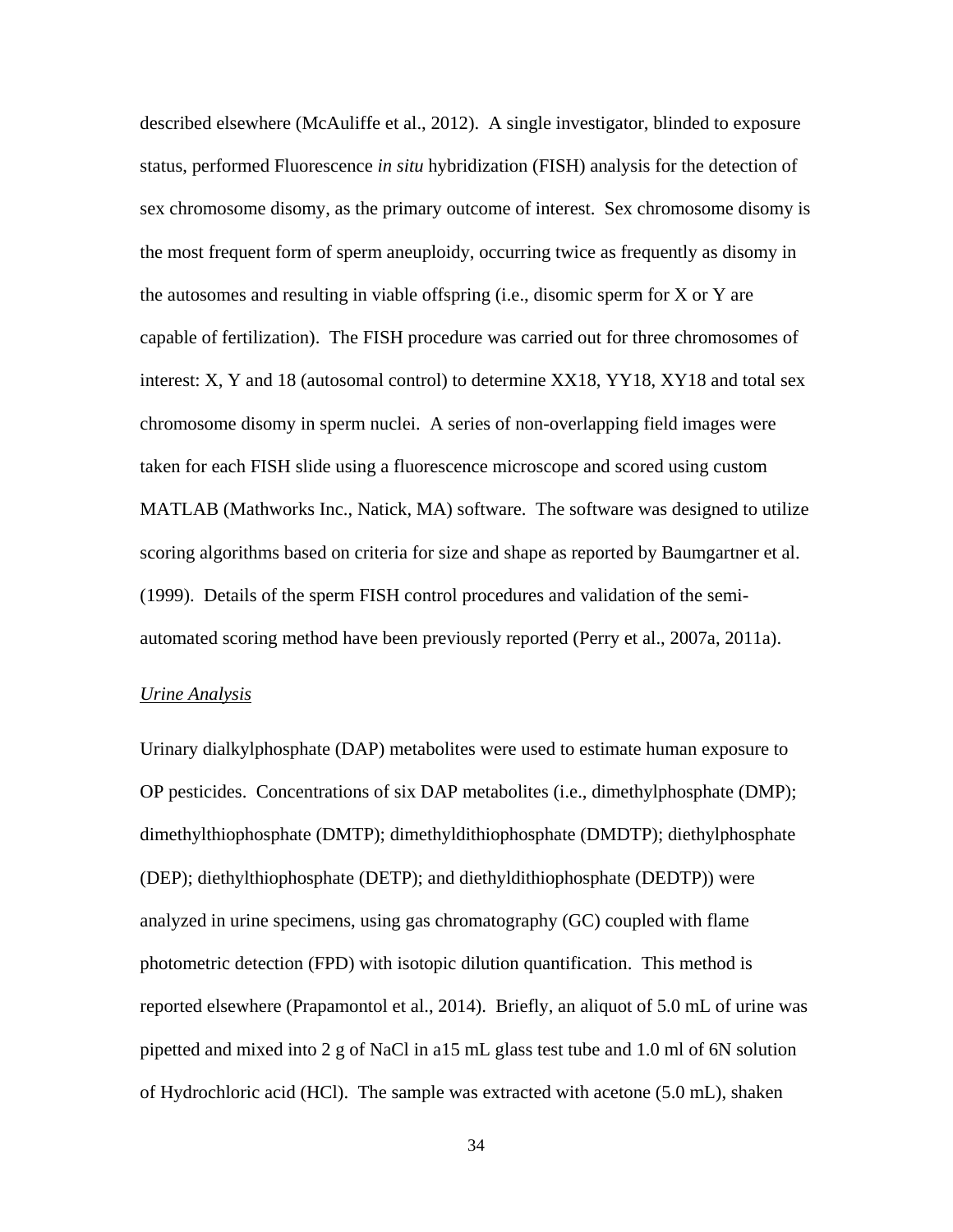and centrifuged. The extract was evaporated almost to dryness before adding acetonitrile. The dried residue was re-dissolved three times with acetonitrile; these solutions were then combined with  $K_2CO_3$  and PFBBr. The sample was incubated and water was added after derivatization. The derivatives were extracted twice in hexane; these hexane layers were then combined. The solution was evaporated under a nitrogen stream in a water bath with set temperatures (35-40℃). The dried residues were dissolved with toluene for injection into the GC-FPD.

The DAP metabolites are divided in two main groups: the dimethyl alkylphosphates (or DMAPs), and the diethyl alkylphosphates (or DEAPs). Measuring ΣDAP, ΣDEAP and ΣDMAP is a common approach to quantifying total exposure to organophosphates (Barr et al., 2004). The methyl-containing metabolites (or DMAPs) are derived from O,Odimethyl–substituted OP pesticides such as azinphos-methyl, dimethoate, malathion, phosmet, among others (Appendix A). During metabolism, the phosphoric group of the parent OP undergoes hydrolysis to become DMP, DMTP, and/or DMDTP. The ethylcontaining metabolites (or DEAPs; including DEP, DETP, and/or DEDTP) are derived from O,O-ethyl–substituted OP pesticides such as chlorpyrifos, diazinon, parathion, among others (Appendix A). Most OP-ethyl parent pesticides are metabolized into DEP and DETP metabolites.

The limit of detection (LOD) for each analyte was estimated by spiking pooled urine samples with standard solutions (from serial dilution of the lowest standard calibration solution) to obtain a concentration providing a signal-to-noise ratio (S/N) of  $\geq 3$ . The LODs were 0.6 ng/mL (DMP), 0.2 ng/mL (DMTP), 0.2 ng/mL (DEP), and 0.1 ng/mL (DETP, DMDTP, DEDTP). Total organophosphate metabolite concentration (ΣDAP),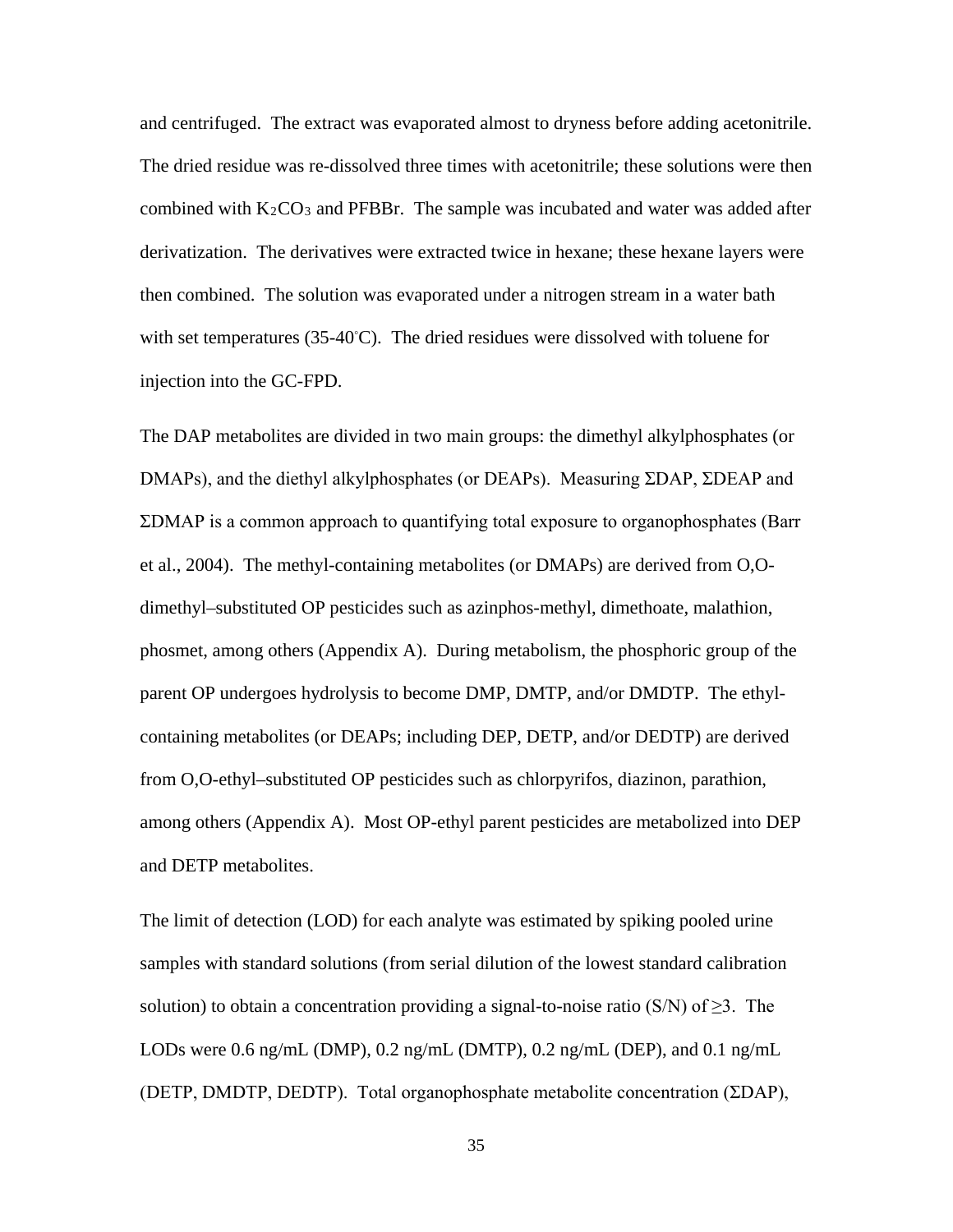total diethyl alkylphosphate (ΣDEAP or sum of DEP, DETP and DEDTP metabolites), and total dimethyl alkylphosphate (ΣDMAP or sum of DMP, DMTP and DMDTP metabolites) were calculated by first dividing each metabolite concentration by its molecular weight (154, 170, 186, 126, 132, 158 for DEP, DETP, DEDTP, DMP, DMTP, and DMDTP, respectively). These transformed metabolite concentrations were then summed and multiplied by 1,000 to obtain units of nmol/mL. Urine samples specific gravity was measured using a handheld refractometer (National Instrument Company, Inc., Baltimore, MD, USA). Creatinine was measured photometrically using kinetic colorimetric assay technology with a Hitachi 911 automated chemistry analyzer (Roche Diagnostics, Indianapolis, IN, USA).

# *Statistical Analysis*

Descriptive statistics were generated for demographic and semen parameter variables. Semen parameters were dichotomized using the most recent World Health Organization (WHO) reference values for sperm concentration (<15 million sperm/mL) and motility (<32% motile sperm), and the Tygerberg Strict Criteria for morphology (<4% normal morphology) (Kruger et al., 1988; World Health Organization, 2010). Urinary metabolite concentrations were used as both continuous and categorical measures. For metabolite values below the LOD, an imputed value equal to one-half the LOD was used. Descriptive statistics for pesticide metabolite levels  $(\mu g/L)$  in urine were summarized. Creatinine and specific gravity adjusted concentrations as well as volume-based (unadjusted) values were calculated. Although creatinine concentrations are commonly used to adjust for urine dilution, studies have reported that creatinine levels vary by individual factors such as sex (Bjornsson et al., 1979; Turner et al., 1975); age (Edwards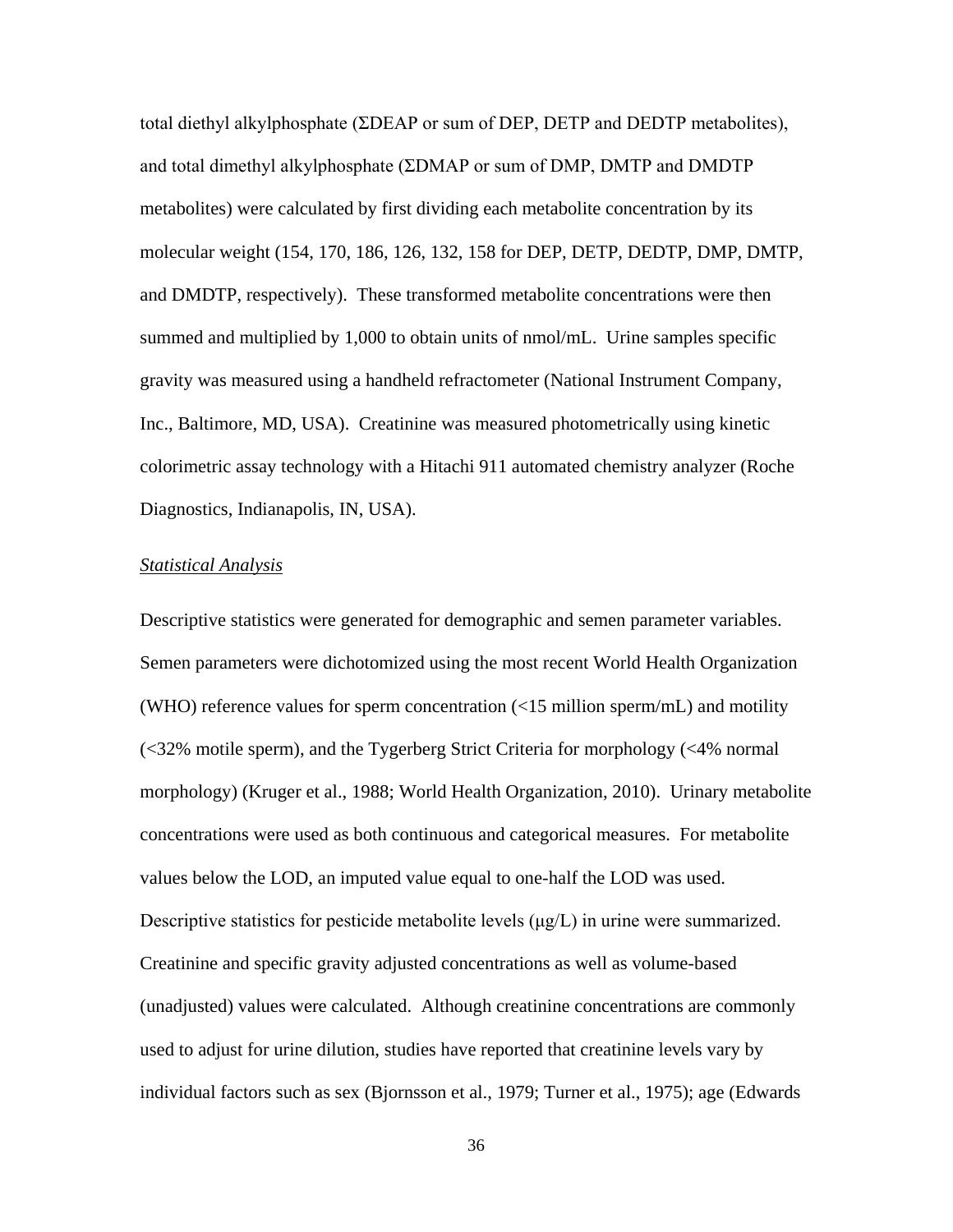et al., 1959; Fuller et al., 1982); diet (Lykken et al., 1980); decreasing muscle mass (Alessio et al., 1985; Driver et al., 1980); and time of day or seasonality (Freeman et al., 1995; O'Rourke et al., 2000). Therefore, creatinine concentrations may not be suitable to adjust for urine dilution. Specific gravity is considered to be more appropriate and was used to adjust urine metabolite concentrations (Barr et al., 2005). Because the urinary concentrations were not normally distributed, these data were log transformed. Pearson correlations were examined to explore the nature of the association between individual urinary DAP metabolites as well as with the total sum of specific metabolite products (i.e.,  $\Sigma DEAP$ ,  $\Sigma DMAP$ , and  $\Sigma DAP$ ).

Due to the large number of sperm being scored and the relatively low frequency of disomy, the association between each specific volume-based urinary metabolite concentration and the disomy measures (i.e., XX18, YY18, XY18, and total sex chromosome disomy) were modeled using Poisson regression (SAS GENMOD procedure) in unadjusted and adjusted models (Appendix E). All outcome variables were examined, and all displayed a classic Poisson distribution shape. For each subject, the number of sperm scored and the number of disomic nuclei were summed. The individual subject was treated as the unit of analysis. The number of sperm counted was standardized across subjects using the offset variable of the natural logarithm of the number of sperm scored.

Poisson models were fitted using a disomy measure as the outcome variable (i.e., as a count of disomic cells for XX18, YY18, XY18, and total sex chromosome disomy) and the metabolite of interest as the independent variable. Age, body-mass index (BMI), motility, morphology, log of sperm concentration and specific gravity were included as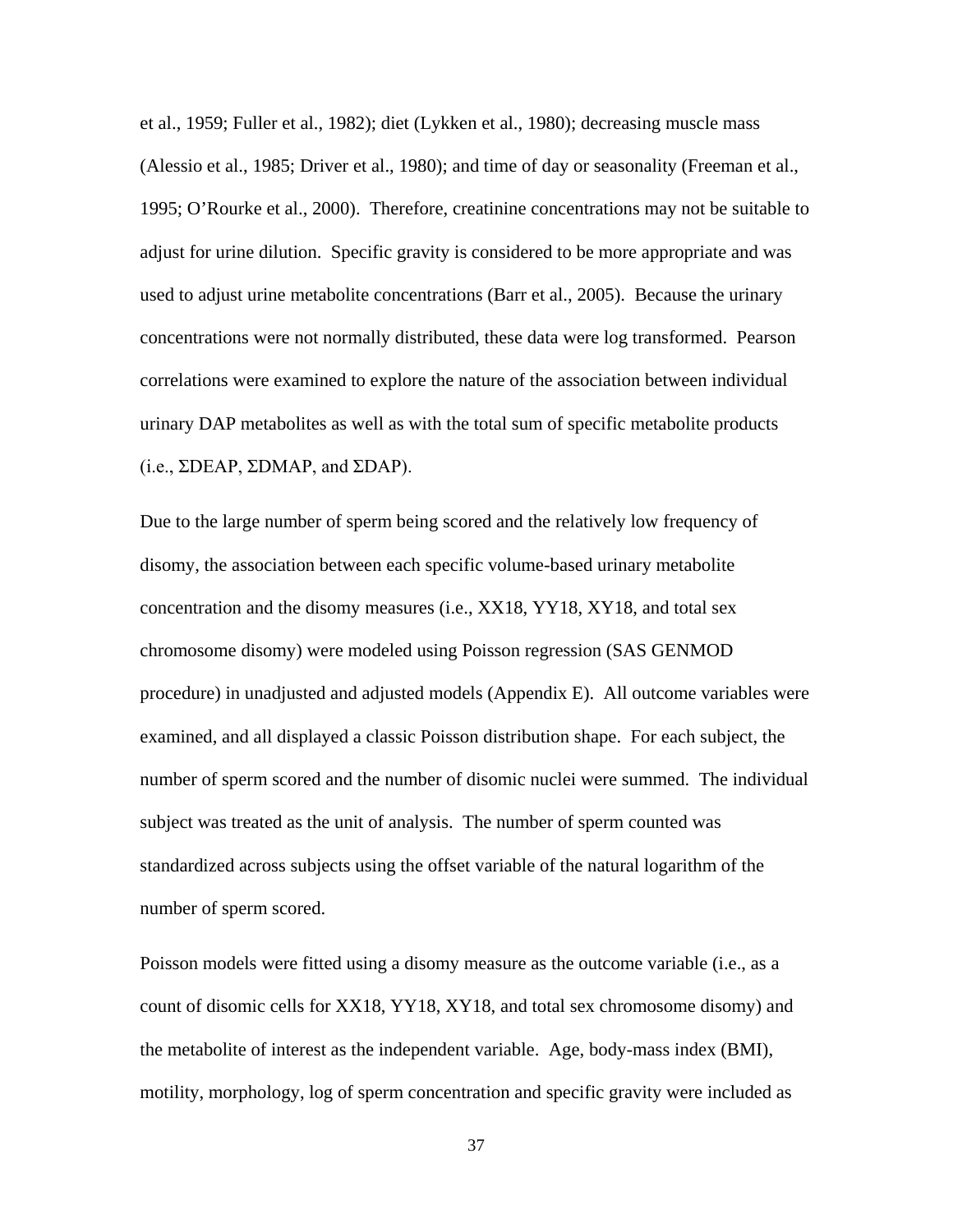continuous covariates. Smoking (never, former, and current) and race (white, black, or other) were included as categorical covariates. Because the distribution of sperm concentration is often non-normal and positively skewed (Berman et al., 1996), a log transformation of sperm concentration was used. Metabolites were categorized as quartiles for most metabolites. Incidence rate ratios (IRRs) and 95% confidence intervals were calculated for each model. In addition, the exposure variable was included in the model as an ordinal variable to test for trend. Because the urine samples may have been too concentrated or too diluted to provide valid results, a sensitivity analysis was performed excluding individuals (n=9) with creatinine concentrations >300 mg/dL or <30 mg/dL or specific gravity  $>1.03$  or  $<1.01$  (n=29). A sensitivity analysis was also performed excluding those individuals (n=8) with fewer than 1,000 nuclei scored, as too few nuclei scored could impact the disomy estimates. Because individual DAP metabolites are correlated among themselves and constitute a portion of ∑DAPs, models were adjusted for ∑DAPs (i.e., total sum of all available DAP metabolites) to account for exposure interrelationships. Equivalent results were obtained and ∑DAPs was removed from the final adjusted models. Statistical analysis was performed using SAS version 9.3 (SAS Institute Inc., Cary, NC).

# **Results**

Table 3.1 shows the demographic and semen parameter characteristics of the study subjects (n=159). The men had an average age of 35 years and a mean BMI of 28 kg/m<sup>2</sup>. The majority of the men were white (86%) and non-Hispanic (94%). Most men (74%) had never smoked with only 7% current smokers. Of the 159 men,  $10\%$  (n = 16) had sperm concentrations <15 million/mL, 21% ( $n = 33$ ) had <32% motile sperm, and 18% (n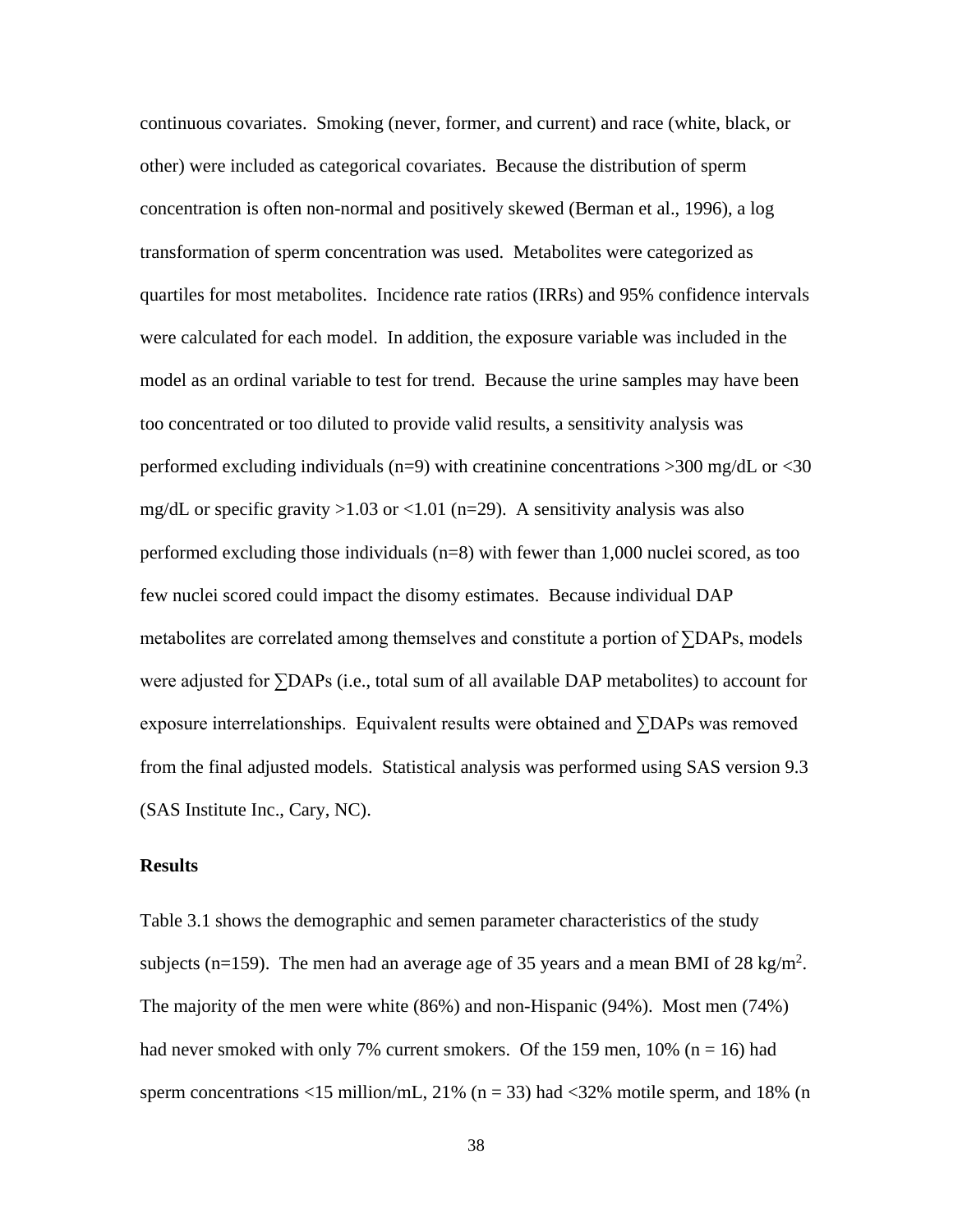= 28) had <4% normally shaped sperm based on the most recent WHO reference values for sperm concentration and the Tygerberg Strict Criteria for morphology. A median of 6848 sperm nuclei were scored per subject (Table 3.2). The observed median percentages of XX18, YY18, XY18, and total disomy were 0.4, 0.4, 1.1 and 1.9, respectively. The %XY18 median was 3 times higher than %XX18 and %YY18 medians.

Table 3.3 summarizes the unadjusted urinary OP metabolites as well as the specific gravity and creatinine adjusted concentrations. About 57% of the urinary samples were above the LOD for most metabolites. DMTP was the most frequently detected metabolite  $(> 80\%$  of the samples). DMP metabolites were detected at the highest concentration levels. Although the percentage above the LOD was higher for DMTP, the median levels were slightly higher for DMP and DMDTP. The specific gravity and creatinine adjusted results were similar. All three DMAP metabolites  $(r = 0.48 - 0.57)$  and DEAP metabolites  $(r = 0.20 - 0.54)$  were weakly to moderately correlated. Total DAPs and DMAPs were strongly correlated  $(r = 0.97)$ , and there were moderate correlations between Total DAPs and DEAPs  $(r = 0.73)$  and between DEAPs and DMAPs  $(r = 0.58)$ .

Table 3.4 provides the mean percentage of each of the evaluated disomies as well as total disomy stratified by detectable levels of OP metabolites. Men in the highest quartile had consistently higher values for %XX18 and total disomy. Similar disomy values were observed in other exposure quartiles.

Table 3.5 shows the results of the Poisson regression models for each outcome adjusted for specific gravity, age, race, BMI, smoking, total concentration, motility, and morphology when categorizing metabolites into exposure quartiles. Urinary DMTP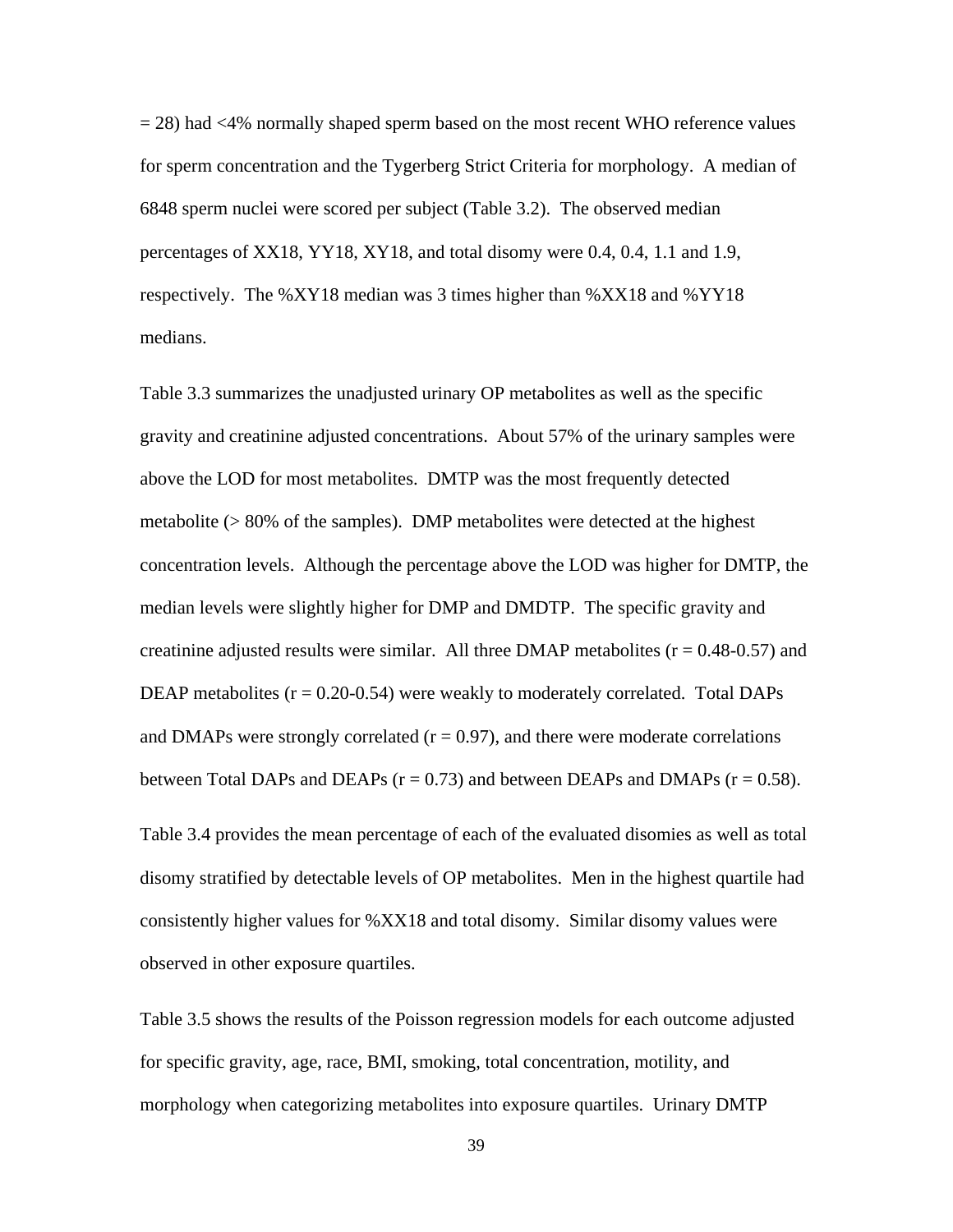levels above the lowest quartile were significantly associated with increased rates of XX18, YY18, XY18, and total sex chromosome disomy. The highest significant association was observed between the third exposure quartile of DMTP (2.21-6.47 ng/mL) and XX18, with a 52% increase in the incidence rate ratio (IRR $_{Q3} = 1.52$ ; 95% CI: 1.36, 1.69) when compared to the reference group (i.e., first quartile). Significantly increased disomy rates were also observed for men in different exposure quartiles of individual DMDTP, DEP and DETP metabolites. Specifically, increased rates were observed for DMDTP and XX18 (IRR $_{0.3}$ =1.24; 95% CI: 1.14, 1.36), YY18 (IRR $_{0.2}$ =1.26; 95% CI: 1.15, 1.38), XY18 (IRRQ3=1.28; 95% CI: 1.22, 1.35) and total sex chromosome disomy (IRR<sub>Q3</sub>=1.23; 95% CI: 1.18, 1.28). Increased rates were observed between DEP and XX18 (IRR<sub>02</sub>=1.23; 95% CI: 1.12, 1.35), YY18 (IRR<sub>03</sub>=1.45; 95% CI: 1.33, 1.59),  $XY18$  (IRR<sub>Q3</sub>=1.09; 95% CI: 1.04, 1.15) and total sex chromosome disomy (IRRQ3=1.16; 95% CI: 1.11, 1.21). Results also showed that DETP was associated with increased rates of XX18, YY18 and total disomy but was inversely associated with XY18. Inverse associations were observed for DMP and XX18, XY18 and total sex chromosome disomy. For DEDTP, only 16 men were above the LOD; inverse associations were observed for YY18, XY18, and total sex chromosome disomy. Adjusted IRRs for XX18, YY18, XY18, and total sex chromosome disomy by  $\Sigma$ DAPs showed inverse associations when compared to the reference group. Additionally, adjusted IRRs for each disomy outcome by ∑DMAPs and ∑DEAPs were also calculated (Appendix B). These results were similar to those observed for  $\Sigma$ DAPs. Therefore, these results (∑DMAPs and ∑DEAPs) are not discussed further in this study.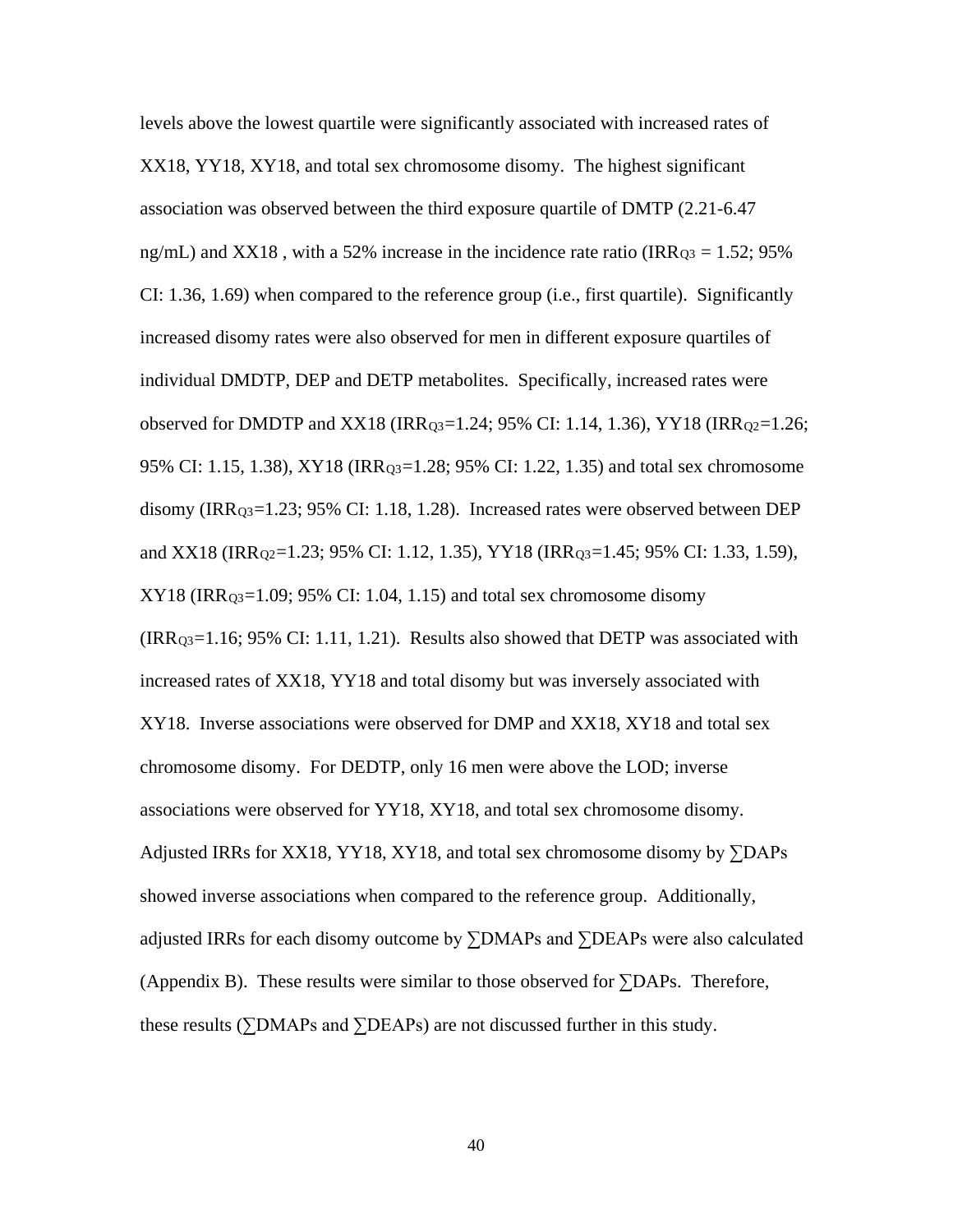Because individual DAP metabolites are subsets of the total DAPs and are therefore highly correlated, adjusted models that controlled for total DAPs were also run. Similar IRRs were obtained.

Linear tests for trend were examined in adjusted models (Table 3.5). Dose-response curves appeared nonmonotonic, with increase in disomy rates mainly occurring between the second and third exposure quartiles. For example, an increase in the magnitude of total disomy rates between the second and third exposure quartiles of DMDTP was observed; however, after the third DMTP exposure quartile, the magnitude of the XX18 disomy rate decreased (p-value for trend=0.0001). Even though significant p-values for trend were achieved, nonmonotonic patterns were widely observed across disomy types. Sensitivity analyses, excluding 9 individuals with creatinine concentrations >300 mg/dL or <30 mg/dL, and 29 individuals with specific gravity concentrations >1.03 or <1.01, showed similar results (data not shown). A sensitivity analysis with total nuclei scored < 1,000 was also conducted, as disomy estimates can be impacted by too few nuclei scored. In the reanalysis, eight men were excluded and the results remained essentially unchanged.

### **Discussion**

This is the first epidemiologic study of this size to examine the relationship between environmental OP exposures and human sperm disomy outcomes. Results showed significant increased rates of XX18, YY18, XY18, and total sex chromosome disomy (7- 52%) by increasing levels of DMTP, DMDTP, DEP and DETP metabolites after adjusting for potential confounders (i.e., age, race, BMI, smoking, specific gravity, total sperm concentration, motility, and morphology). Even though other lifestyle factors may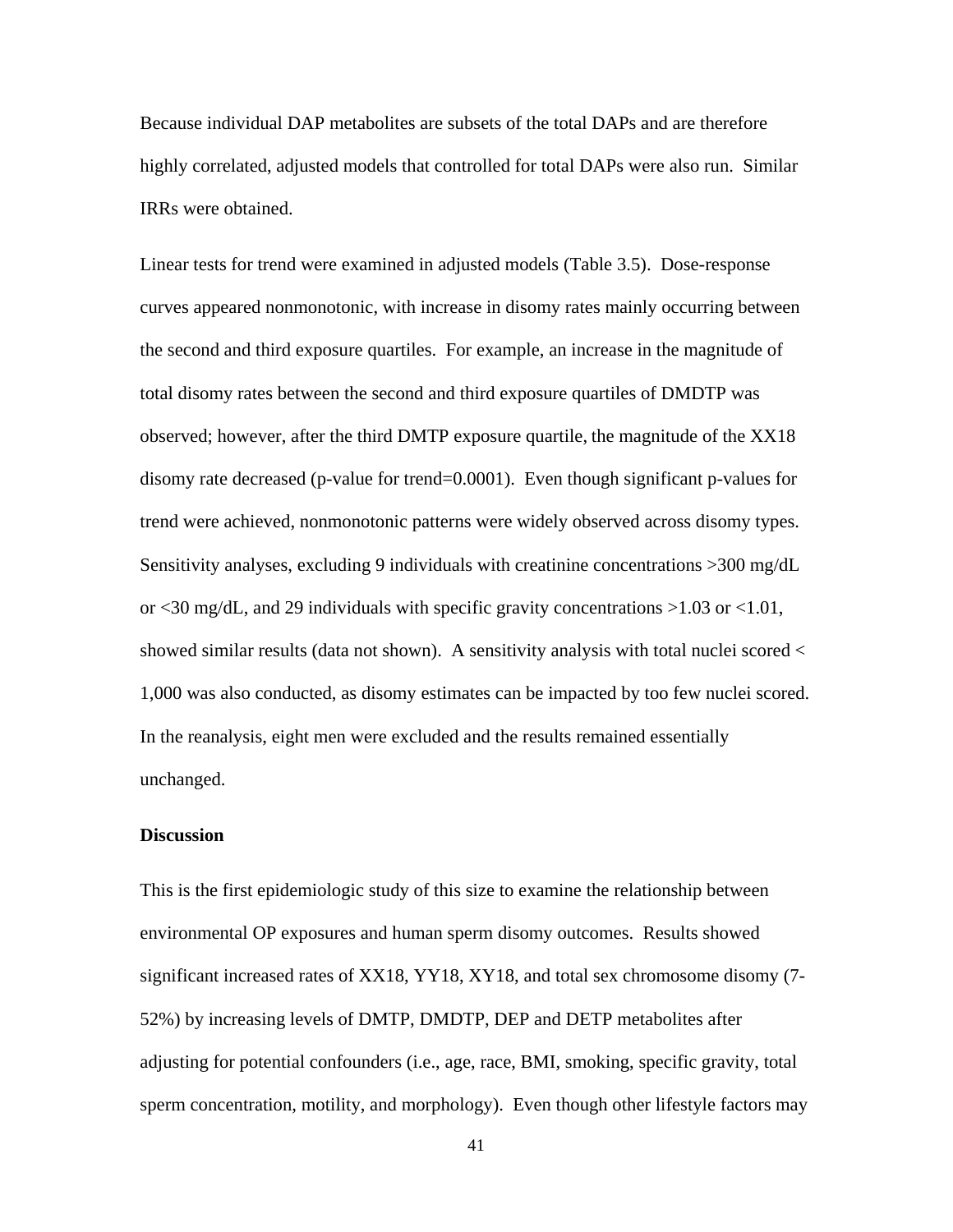affect chromosomal abnormalities, only risk factors with known associations with pesticide exposure and sperm disomy outcomes were included in the adjusted models. A significant inverse association was observed in adjusted models between DMP and XX18, XY18 and total disomy. The relationship between the disomy outcomes and the individual DAP metabolites as well as the relationship with ∑DAPs were examined to identify their underlying differences and distinctive associations. Adjusted IRRs for XX18, YY18, XY18, and total sex-chromosome disomy by ∑DAPs showed inverse associations when compared to the reference group. These results suggest that aggregating all six DAP metabolites into ∑DAPs may conceal the independent effects of each metabolite. ∑DAPs showed mostly inverse associations across disomy types.

Nonmonotonic dose-response trends were observed between the outcome and exposure categories, with most of the increase in disomy rates occurring between the second and third exposure quartiles and without substantial additional increases between the third and fourth exposure quartile. Because men in the reference group were not significantly different from men in the highest exposure quartile in terms of their demographic and lifestyle characteristics or semen parameters, it is unlikely that differences across exposure groups explain these nonmonotonic curves.

Unadjusted DAP urinary concentrations (males, 95th percentile) were slightly higher in the current study (0.39-39 ng/mL) than the levels reported in the U.S. general population for 2001-2002 (0.78-31 ng/mL) and 2007-2008 (<LOD-36 ng/mL), as reported in the Fourth National Report on Human Exposure to Environmental Chemicals (CDC, 2009 - Updated Tables 2015). In our study, the metabolites detected at highest concentrations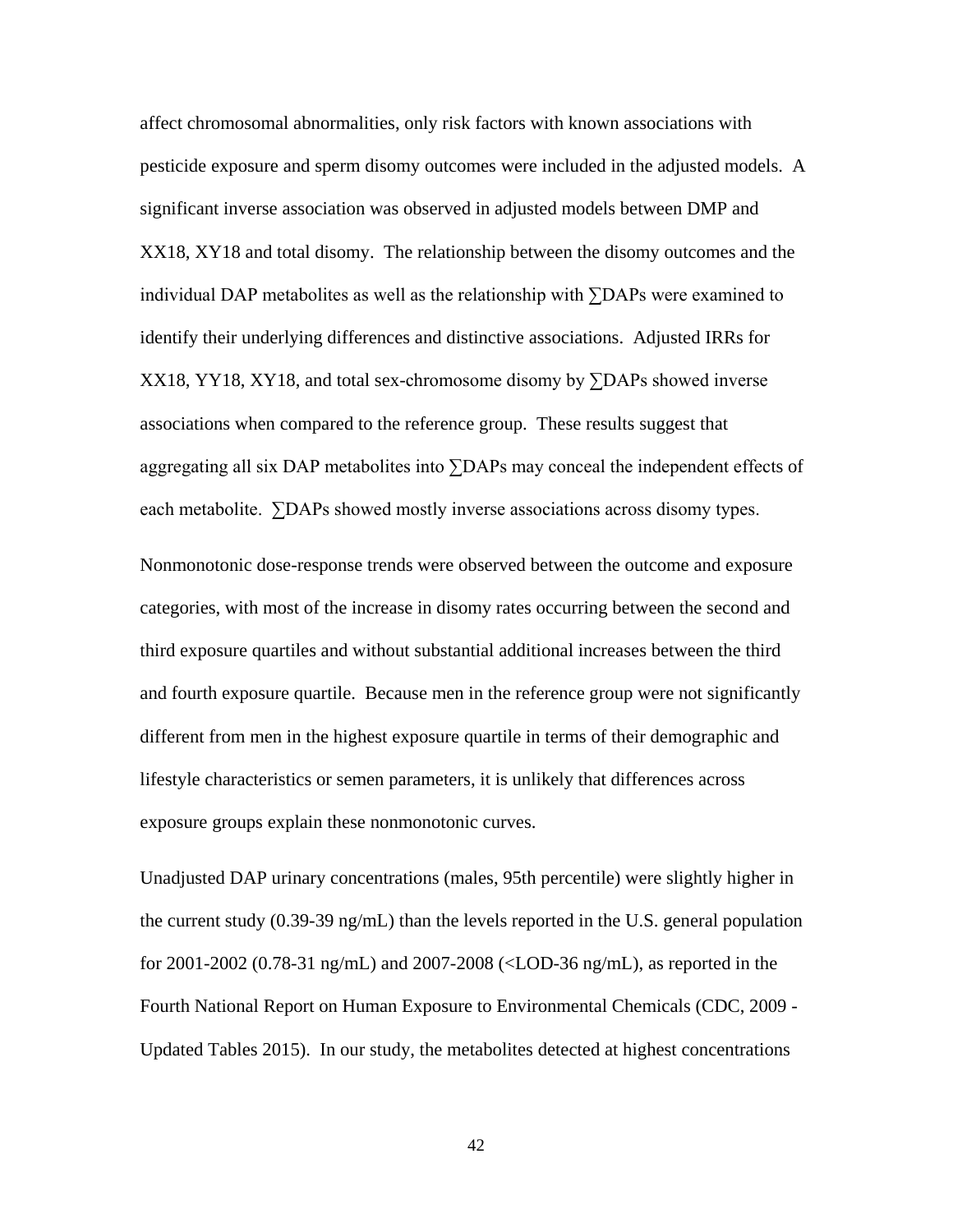were DMP, DMTP and DEP. Similarly studies have reported DMTP as the metabolite detected at highest concentration, followed by DMDTP and DEP (Recio et al., 2001). Limited epidemiological information has been published about the effects of organophosphate pesticides and their association with sex chromosome disomy (Padungtod et al., 1999; Recio et al., 2001). Increased frequency of total sperm aneuploidies (0.30%) were observed among Chinese pesticide workers manufacturing methyl parathion, ethyl parathion, and metamidophos, compared with the controls (0.19%) (Padungtod et al., 1999). Also, an increased prevalence of sperm aneuploidies in chromosomes X, Y, and 18 was also observed in these workers. A cross-sectional study among agricultural workers also found similar significant associations between frequencies of sperm aneuploidy and organophosphate urinary metabolites (Recio et al., 2001). The most frequent aneuploidy observed was the lack of a sex chromosome or sex null (0.19%), followed by XY18 (0.15%). Increased relative risks were observed between DEP (2.59, 95% CI: 1.59, 2.71) and DETP (1.68, 95%: 1.13, 2.81) and the sex null during the spraying season. Total aneuploidies were significantly higher (72%) during the pesticide spraying season when compared to before the spraying season (59%).

Several studies have reported that OP pesticide exposures were significantly associated with decreased semen volume and decreased sperm count (Yucra et al., 2008; Recio-Vega et al., 2008), lower sperm concentration (Padungtod et al., 2000; Perry et al., 2007b), sperm chromatin alteration (Sanchéz-Peña et al., 2004), increased luteinizing hormone and decreased testosterone (Padungtod et al., 1998), higher abnormal morphology and decreased sperm motility (Hossain et al., 2010). Some OPs such as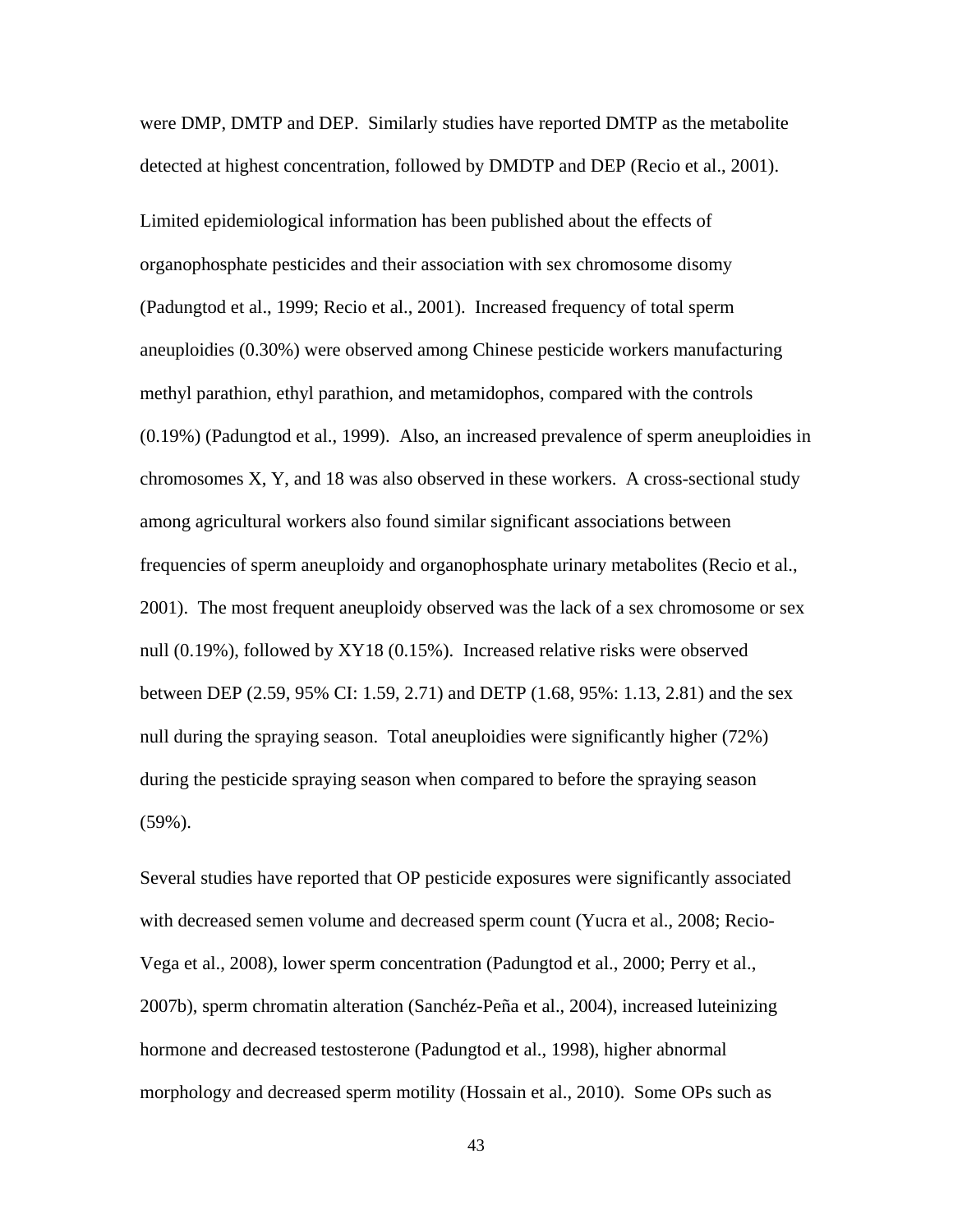parathion and methylparathion are structurally similar to various hormones, including estrogens and may interact with hormone receptors and/or gene transcription. Perry et al. (2011b) reported that high levels of urinary DMP metabolites were associated with sperm concentrations and total motility below the median population levels among Chinese men. A cross-sectional study conducted among Mexican farmers evaluated the effects of OP toxicity on semen quality and DNA integrity. Two OP exposure indexes were created: at the month of sampling (representing the exposure to spermatids-spermatozoa) and during 3 months before sampling (representing cells at one spermatogenic cycle). In this study, dose-response relationships were observed between OP exposure and sperm quality parameters for both exposure indexes. This study suggested that cells at all stages of spermatogenesis are affected by OP chemicals (Perez-Herrera et al., 2008).

The commonly known mechanism of action of OP toxicity involves the inhibition of the enzyme acetylcholinesterase (AChE) which leads to neurotoxicity in the central and/or peripheral nervous system (US EPA, 1999). It is likely that OP pesticides also act through noncholinergic mechanisms (i.e., without inhibition of acetylcholinesterase) at low environmental doses (Dam et al., 2003). Various pesticides have been found to bind and alter the function of hormone receptors, alter the synthesis or clearance of endogenous hormones, interact with various neurotransmitter systems, and cause adverse effects by other mechanisms (Stoker et al., 2000). With respect to the OPs, less is known about OP effects on other target organs such as the testis. Because spermatogenesis is a highly complex process dependent upon optimal conditions to occur correctly (Cheng and Mruk, 2009, 2010), OP secondary mechanisms that are not associated with the cholinergic system, including inhibitory mechanisms of androgenic activity mediated by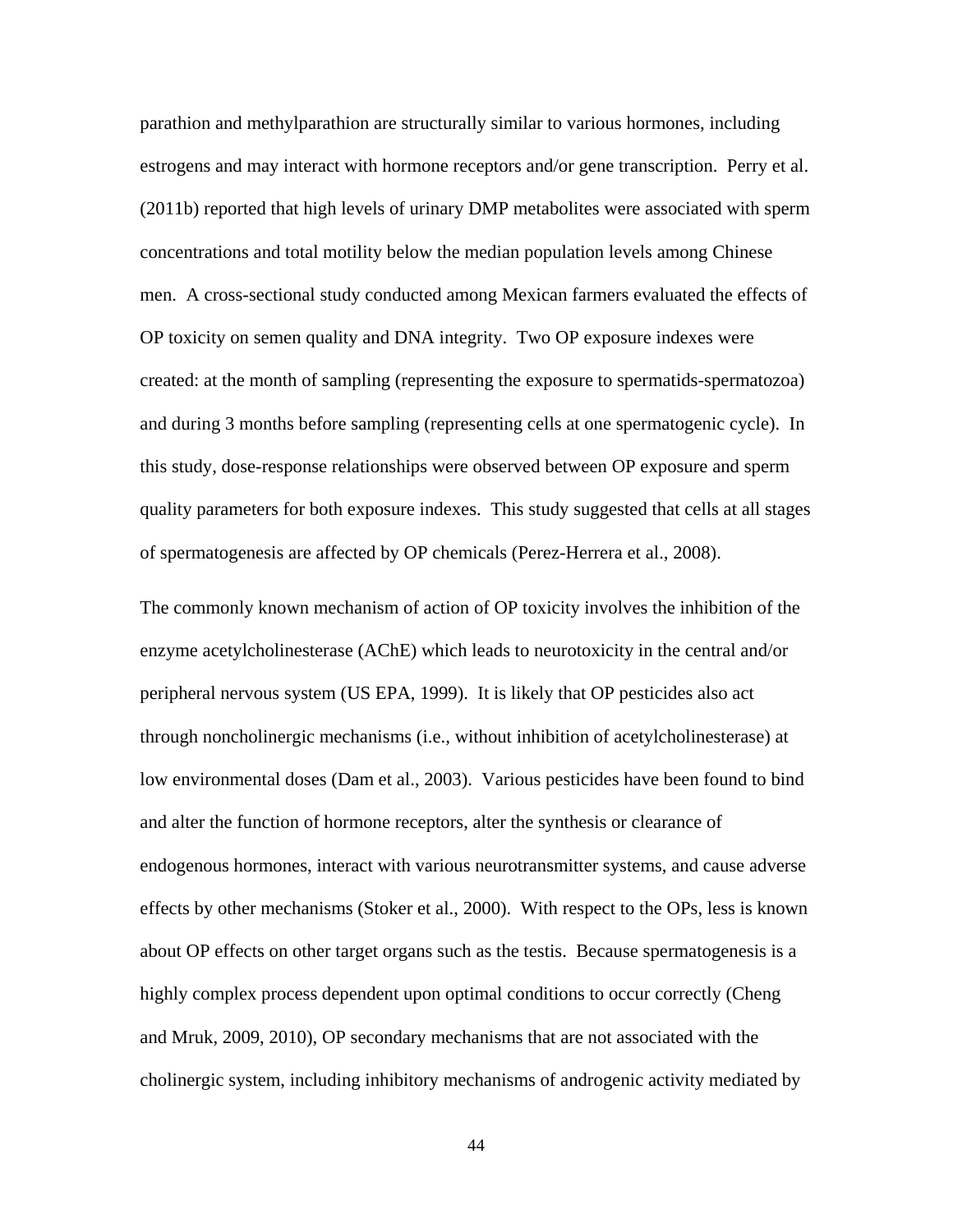hormones, may lead to endocrine disrupting effects (Elersek and Filipic, 2011; Kang et al., 2004).

OPs prevent thyroid hormone-receptor binding and increase the expression of estrogen responsive genes (McKinlay et al., 2008b). Toxicology studies have linked OPs with effects on steroid and thyroid hormones in rats (Jeong et al., 2006), anti-androgenic activity in rats (Kang et al., 2004), and increased spermatids apoptosis during spermatogonial proliferation in mice (Masoud et al., 2003). Severe spermatogenesis disruption (specifically affecting the pituitary gonadotrophins) was shown with increasing doses of quinalphos in male rats (Sarkar et al., 2000). Furthermore, increased follicle stimulating hormone (FSH) levels have been observed in rats exposed to chlorpyrifos suggesting adverse effects on their reproductive system (Sai et al., 2014). A study in adult male mice measured FSH and luteinizing hormone (LH) concentrations and reported diazinon effects on testis structure and sex hormones levels (Fattahi et al., 2009). Significant reductions were also observed in the diameter and weight of testes, Leydig and Sertoli cells, sperm count, and testosterone concentration. FSH and LH triggered testosterone production potentially altering spermatogenesis mechanisms. Similarly, Ngoula et al. (2007) observed spermatogenesis inhibition and Leydig cells density reduction after male rats were treated with pirimiphos-methyl. It appears that OP pesticides disrupt male hormones; however, it is still uncertain the relationship between OP exposure, hormone signaling and cell division.

Epidemiological studies among non-occupationally exposed adult males have found associations between OP exposure and hormones serum levels (i.e., thyrotropin (TSH) and triiodothyronine (T4)) (Meeker et al., 2006). Recio et al. (2005) found inverse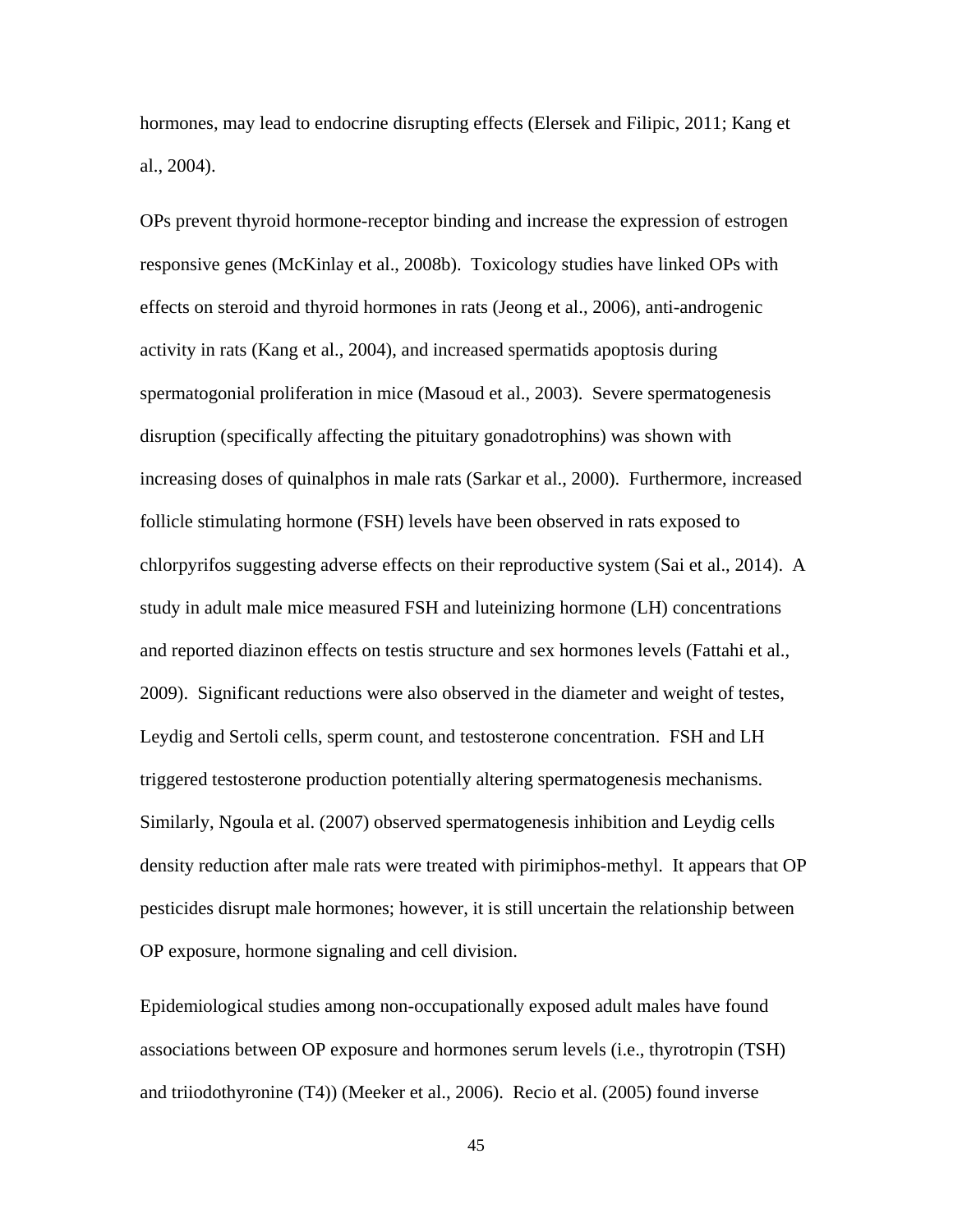associations between FSH levels and DMTP and DMDTP, and between DMTP levels and LH among Mexican agricultural workers. Another investigation among Peruvian pesticide applicators reported no significant associations between DAPs and hormone levels (Yucra et al., 2008). An inverse association between DAP and total thyroxine (T3) was also reported among floricultural workers living in Mexico (Lacasaῆa et al., 2010). Nonetheless, an increased association between total DAPs and TSH and T4 levels was also demonstrated among the same group of men. Both inverse and increased associations were observed between hormones (i.e., inhibin B, FSH, LH) and DAP metabolites (Blanco-Muñoz et al., 2010). These epidemiological findings are consistent with discussions of potential low-dose effect mechanisms responsible for generating human disorders (Vandenberg et al., 2012).

The endocrine system is likely to respond to very low hormone concentrations allowing a vast number of hormonally active molecules to co-occur (Welshons et al., 2003). Low doses of a chemical could affect expression of a hormone receptor in the hypothalamus, an endpoint not examined in high-dose toxicology testing (Vandenberg et al., 2012). It is uncertain how increased exposure to OPs might be protective for sex-chromosome disomy. Our results exhibited nonmonotonic dose-response relationships between exposure and effect. When nonmonotonic dose-responses occur, the effects observed at low doses cannot be predicted by the effects observed at high doses (Vandenberg et al., 2012). Scientists have previously stated that as the dose decreases and the effect size decreases, the number of animals or individuals needed to achieve the power to detect a significant effect would have to increase substantially (vom Saal et al., 1998). Even though active compounds may induce significant biological effects at extremely low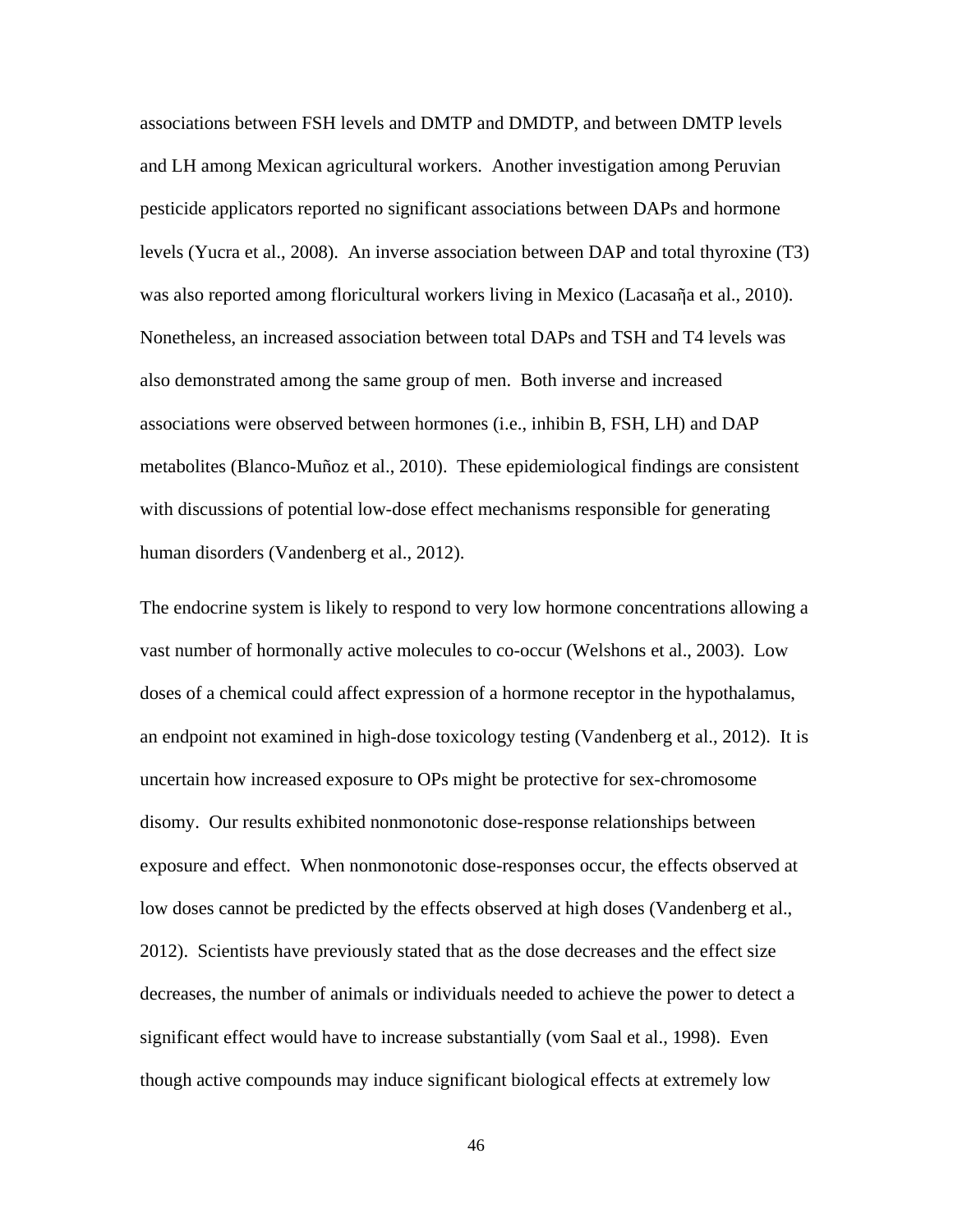concentrations and researchers may be unable to detect small magnitudes of effect (Vandenberg et al., 2012), this study was able to detect significant associations between OP exposures and disomy.

Detailed exposure assessments that include time-specific exposure are needed to determine when the most critical exposures windows to the spermatogenic process are likely to occur. Spot urine samples are unlikely to reflect cumulative pesticide exposures, particularly when the parent compounds are rapidly metabolized (Martenies and Perry, 2013). OP metabolites measured in a single urine sample may not accurately reflect cumulative exposure over longer periods due to urine volume variability and the concentrations of endogenous and exogenous chemicals from void to void (Barr et al., 2005). Nonetheless, the reliability of non-persistent pesticide metabolites may be adequate when individuals are categorized into broad exposure groups due to their consistent individual time-activity patterns combined with constant microenvironmental concentrations that may lead to 'steady state' metabolite concentrations over longer time periods (Meeker et al., 2005). The ability of a single urine sample to predict metabolite concentrations over longer periods of interest and implications for detecting health outcomes in epidemiological studies need continued investigation. DAP metabolites are limited as biomarkers of exposure, as they do not retain the structure from which they were derived, and cannot be attributed to a specific original parent compound (Bravo et al., 2004). Over the years, the use of DAP metabolites as biomarkers of exposure for OP pesticides has been scrutinized. DAPs may also occur in the environment as a result of degradation of organophosphorus insecticides (Lu et al., 2005). The DAP metabolites can be present in urine after low level exposures to organophosphorus insecticides that do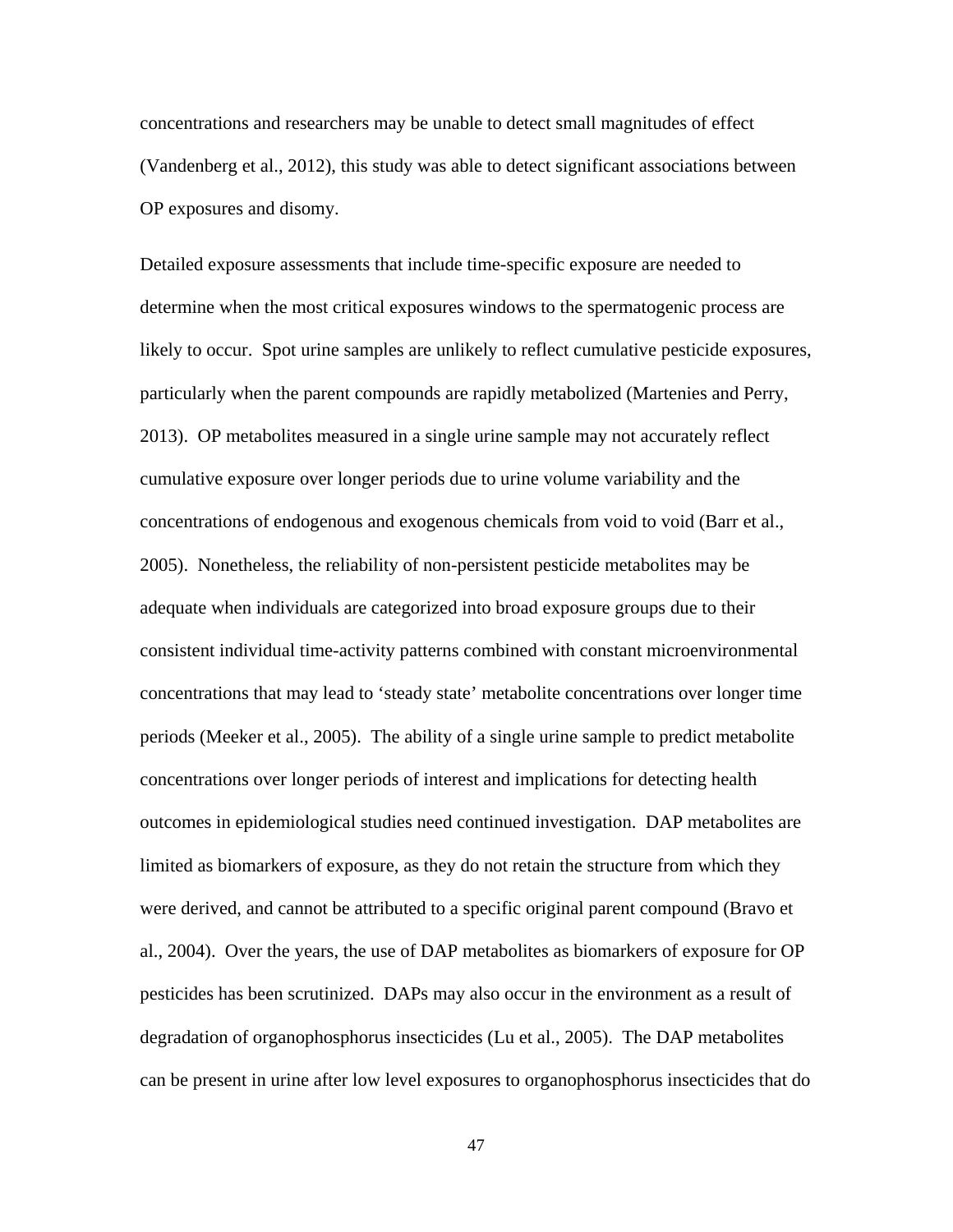not cause clinical symptoms or inhibition of cholinesterase activity (Davies and Peterson, 1997; Franklin et al., 1981). Moreover, the inability to distinguish exposures to parent compounds from exposures to pre-formed DAPs has been a concern (Krieger et al., 2012; Sudakin and Stone, 2011). The presence of DAPs in a person's urine may reflect exposure the parent OP pesticide or to the metabolites themselves. Therefore, there is the need to evaluate the effects and impact on spermatogenesis caused by the exposure to preformed degradation products versus exposure to parent compounds. Despite these limitations, biological measurements of urinary DAP metabolites are the most practical and widely used method to estimate the internal dose of most OP pesticides used worldwide (Angerer et al., 2007). These analyses continue to be extensively used in biomonitoring studies due to their relatively low costs and their utility for interpreting health outcomes of interest.

The men in this study population were recruited from a fertility clinic as opposed to the general population; however, there is no evidence that our participants would differ in their response to OP exposures. More than half of the men in our study population had normal semen motility, concentration and morphology, and should increase the generalizability of our results. In addition, extensive information on potential confounders was collected and adjusted for in the final models. We recognized that disomy frequencies in the current study are higher than other reported frequency distributions (Egozcue et al., 1997; Templado et al., 2005). However, those studies did not include men seeking fertility consultation. A validated semi-automated method for disomy frequency determination was used in this study. The semiautomated method allowed for reliable processing of a large number of samples (Perry et al., 2007a, 2011a).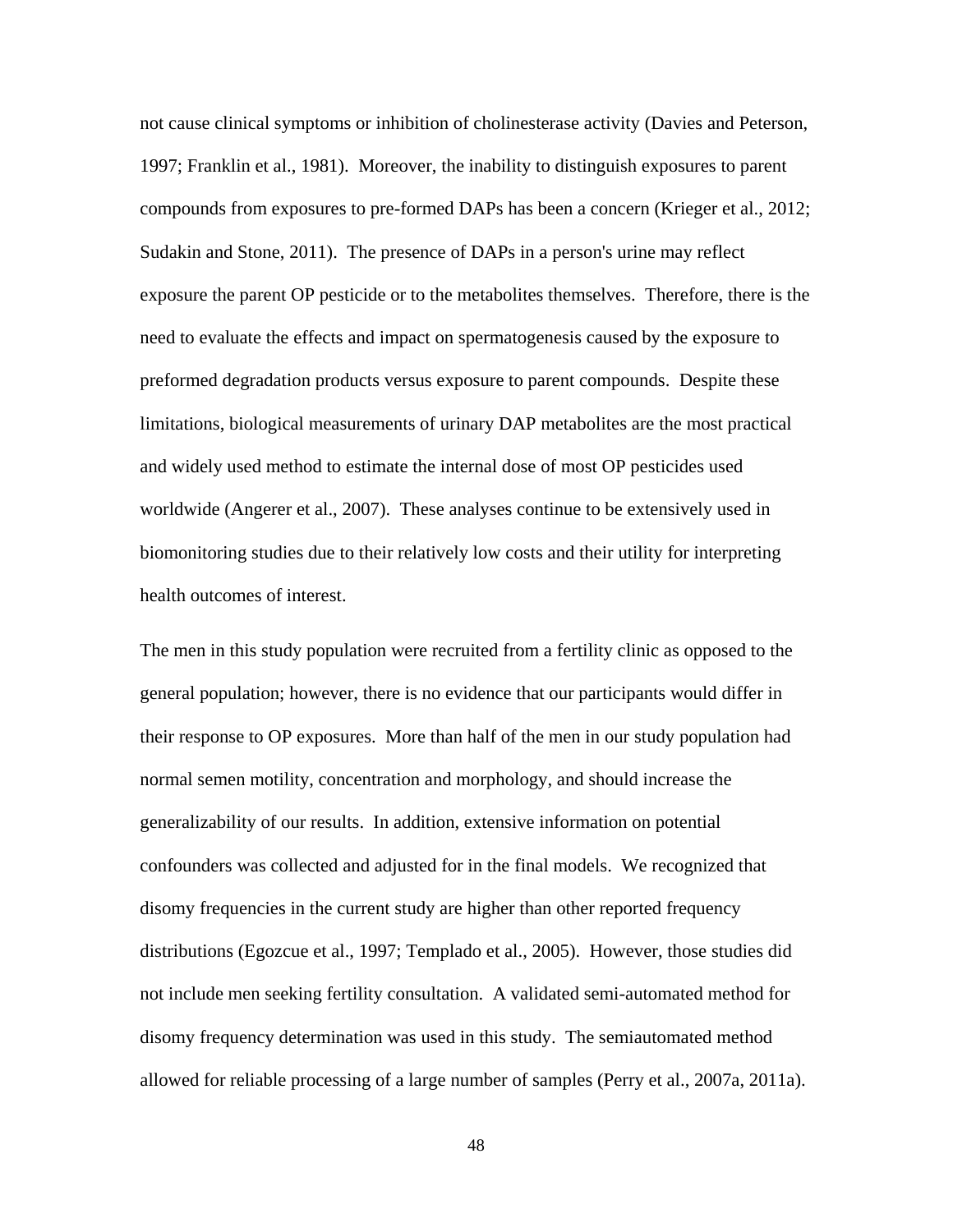The use of a semiautomated method is considered a strength in this study because it allowed for an objective counting of disomic sperm in a large number of samples.

# **Conclusion**

This is the first epidemiologic study of this size to examine the relationship between environmental OP exposures and human sperm disomy outcomes. This study assessed environmental OP exposures and human sperm disomy outcomes by conducting multiple analyses adjusted for potential confounders. Our findings suggest that increased disomy rates were associated with specific DAP metabolites. Conversely, significant inverse associations were also observed between DMP exposure levels and most disomy outcomes. Total sum of DAP metabolites concealed individual associations observed for each individual metabolite. Dose-response relationships appeared nonmonotonic, with most of the increase in disomy rates occurring between the second and third exposure quartiles and without additional increases between the third and fourth exposure quartiles. These complex relationships present a challenge when documenting the associations between OP exposures and sperm chromosomal abnormalities. Future research needs to ascertain the mechanisms by which EDCs affect health reproductive outcomes. Detailed exposure assessments are also needed to further our understanding of sperm health effects associated with environmental exposures.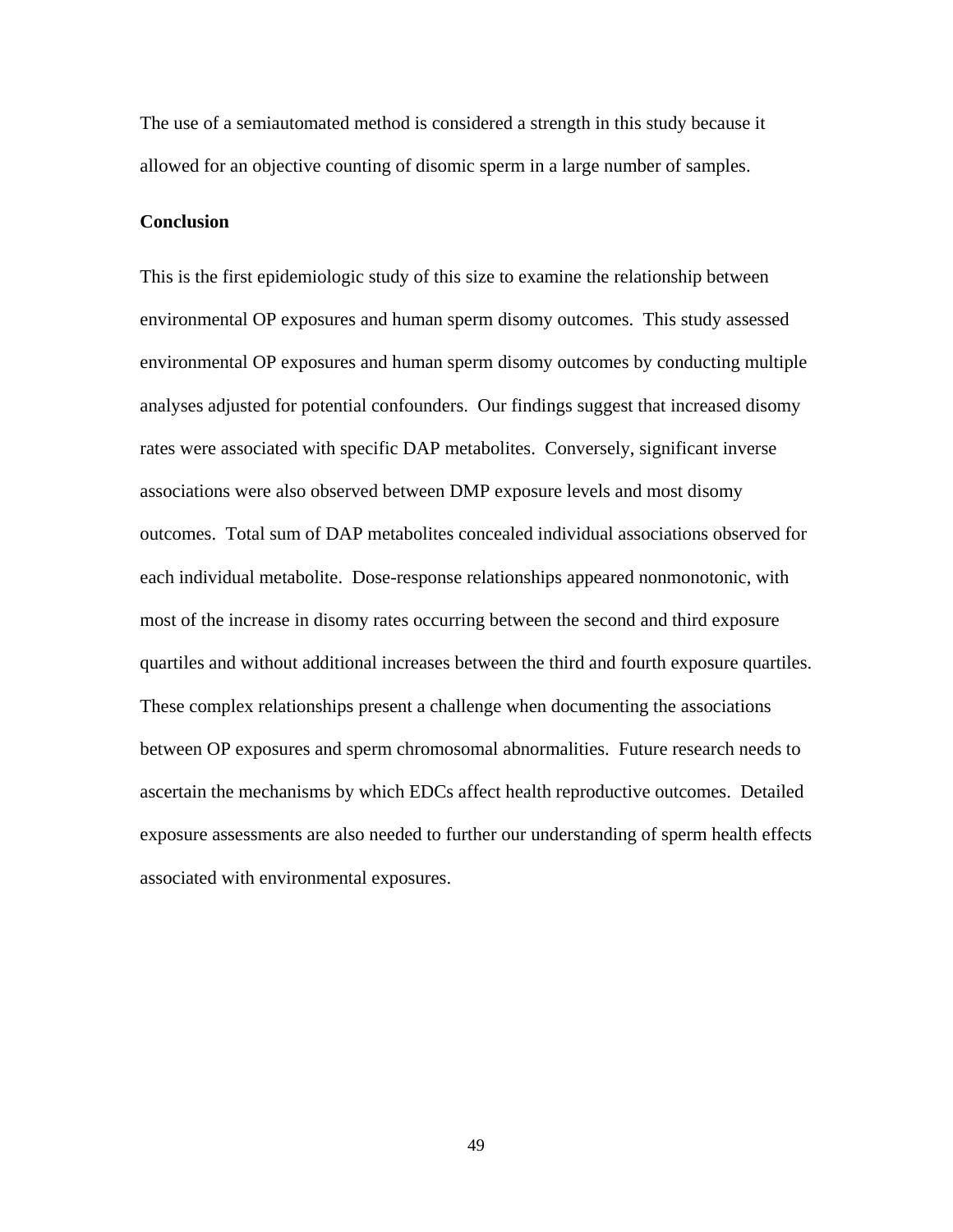| Table 3.1: Characteristics of study participants (n=159). |               |  |  |  |  |  |
|-----------------------------------------------------------|---------------|--|--|--|--|--|
| <b>Variable</b>                                           | $Mean \pm SD$ |  |  |  |  |  |
| Age                                                       | $35 \pm 5$    |  |  |  |  |  |
| BMI $(kg/m^2)$                                            | $28 \pm 5$    |  |  |  |  |  |
| Race                                                      | N(%)          |  |  |  |  |  |
| White                                                     | 137 (86)      |  |  |  |  |  |
| <b>Black</b>                                              | 5(3)          |  |  |  |  |  |
| Other                                                     | 17(11)        |  |  |  |  |  |
| <b>Hispanic ethnicity</b>                                 |               |  |  |  |  |  |
| N <sub>0</sub>                                            | 149 (94)      |  |  |  |  |  |
| Yes                                                       | 10(6)         |  |  |  |  |  |
| <b>Semen Concentration</b>                                |               |  |  |  |  |  |
| $<$ 15 million/mL                                         | 16(10)        |  |  |  |  |  |
| <b>Semen Morphology</b>                                   |               |  |  |  |  |  |
| $<4\%$ normal                                             | 28(18)        |  |  |  |  |  |
| <b>Semen Motility</b>                                     |               |  |  |  |  |  |
| $<32\%$ motile                                            | 33(21)        |  |  |  |  |  |
| <b>Abstinence time</b>                                    |               |  |  |  |  |  |
| $\leq$ 2 days                                             | 35(22)        |  |  |  |  |  |
| $3-4$ days                                                | 74 (47)       |  |  |  |  |  |
| $>=$ 5 days                                               | 50(31)        |  |  |  |  |  |
| Smoking $(n=2 \text{ missing})$                           |               |  |  |  |  |  |
| N <sub>0</sub>                                            | 116 (74)      |  |  |  |  |  |
| Current smoker                                            | 11(7)         |  |  |  |  |  |
| Former smoker                                             | 30(19)        |  |  |  |  |  |
|                                                           |               |  |  |  |  |  |

**Table 3.1. Characteristics of MGH Men.**

|  |  |  |  |  |  | Table 3.2. Number of Sperm Nuclei Scored and Percent Disomy. |  |  |  |  |  |  |  |  |  |
|--|--|--|--|--|--|--------------------------------------------------------------|--|--|--|--|--|--|--|--|--|
|  |  |  |  |  |  |                                                              |  |  |  |  |  |  |  |  |  |

| Table 3.2: Number of sperm nuclei scored and percent disomy<br>$(n=159).$ |                   |               |                  |                  |  |  |  |  |
|---------------------------------------------------------------------------|-------------------|---------------|------------------|------------------|--|--|--|--|
| <b>Variable</b>                                                           | Mean $\pm$ SD     | <b>Median</b> | 25 <sup>th</sup> | 75 <sup>th</sup> |  |  |  |  |
| Nuclei (n)                                                                | $6,848 \pm 4,815$ | 5,503         | 2,939            | 9,976            |  |  |  |  |
| %X18                                                                      | $38 \pm 9$        | 40            | 33               | 45               |  |  |  |  |
| %Y18                                                                      | $37 + 9$          | 39            | 33               | 43               |  |  |  |  |
| %XX18                                                                     | $0.4 \pm 0.4$     | 0.3           | 0.2              | 0.5              |  |  |  |  |
| %YY18                                                                     | $0.4 \pm 0.3$     | 0.3           | 0.2              | 0.5              |  |  |  |  |
| %XY18                                                                     | $1.1 \pm 0.8$     | 0.9           | 0.6              | 1.5              |  |  |  |  |
| Total Disomy %                                                            | $1.9 \pm 1.3$     | 1.6           | 1.1              | 2.5              |  |  |  |  |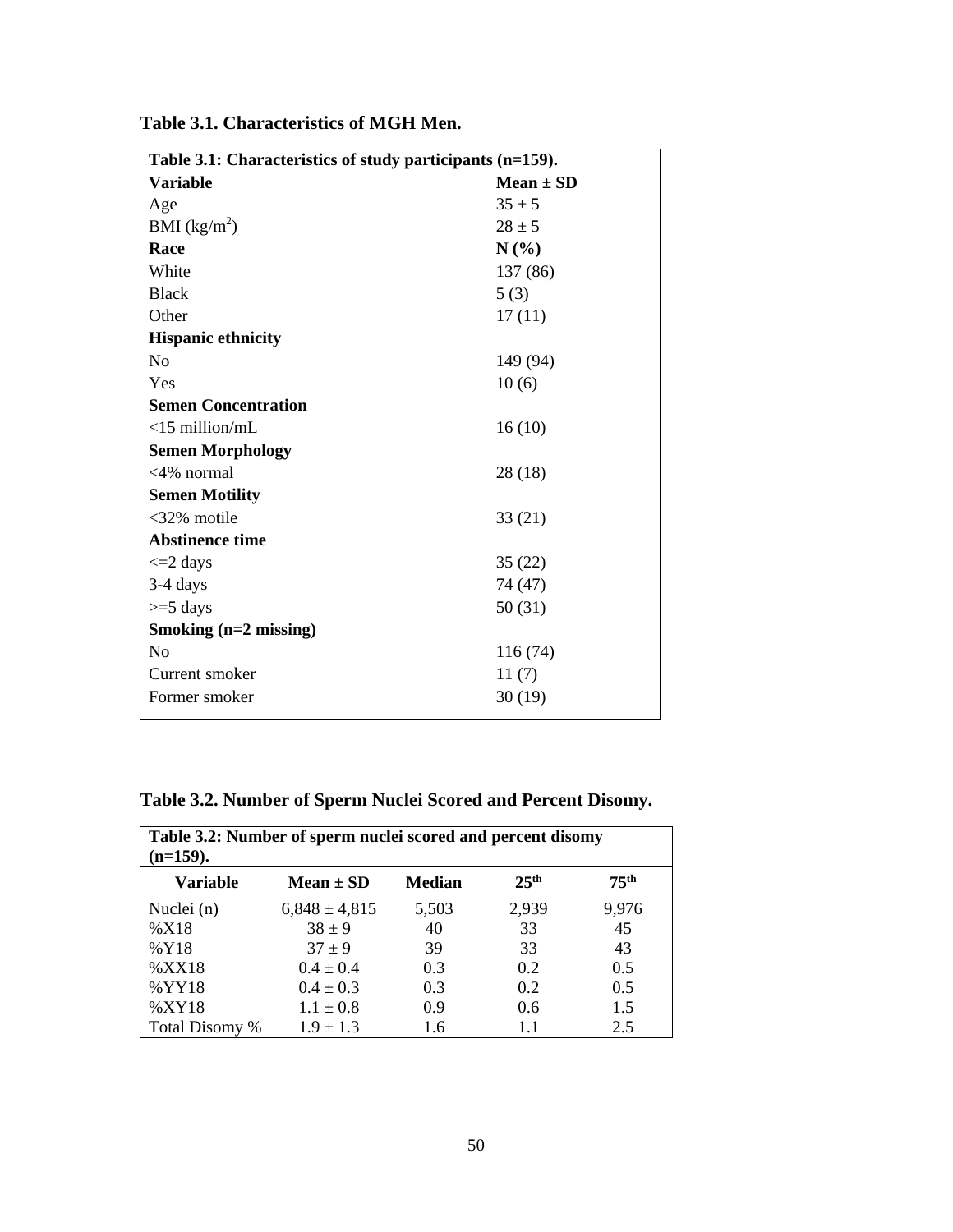| Table 3.3: Distribution of pesticide metabolite levels in urine (n=159). |             |               |                |                  |                |                |             |  |
|--------------------------------------------------------------------------|-------------|---------------|----------------|------------------|----------------|----------------|-------------|--|
| Metabolite <sup>a</sup>                                                  | Mean $\pm$  |               |                | Percentile       |                |                | Range       |  |
| (ng/mL)                                                                  | <b>SD</b>   | 25th          | <b>50th</b>    | 75 <sub>th</sub> | 90th           | 95th           |             |  |
| <b>Unadjusted</b>                                                        |             |               |                |                  |                |                |             |  |
| <b>DMP</b>                                                               | $11 + 25$   | $<$ LOD       | $\overline{4}$ | 12               | 29             | 39             | $<$ LOD-271 |  |
| <b>DMTP</b>                                                              | $9 + 17$    | $\mathbf{1}$  | 3              | $\overline{7}$   | 21             | 39             | $<$ LOD-148 |  |
| <b>DMDTP</b>                                                             | $1\pm 2$    | $\langle$ LOD | 0.4            | $\mathbf{1}$     | $\overline{4}$ | 6              | $<$ LOD-10  |  |
| <b>DEP</b>                                                               | $4\pm 8$    | 0.1           | $\mathbf{1}$   | $\overline{4}$   | 9              | 15             | $<$ LOD-64  |  |
| <b>DETP</b>                                                              | $2 + 3$     | $<$ LOD       | $\mathbf{1}$   | $\mathbf{1}$     | $\overline{4}$ | 9              | $<$ LOD-20  |  |
| <b>DEDTP</b>                                                             | $0.1 + 0.1$ | $<$ LOD       | $<$ LOD        | $<$ LOD          | 0.3            | 0.4            | $<$ LOD-1   |  |
| $\Sigma$ DAPs <sup>b</sup>                                               | 188±318     | 20            | 98             | 194              | 408            | 790            | $3 - 2,340$ |  |
| <b>SG-adjusted</b>                                                       |             |               |                |                  |                |                |             |  |
| <b>DMP</b>                                                               | $11 + 24$   | $\langle$ LOD | 5              | 15               | 28             | 43             | $<$ LOD-259 |  |
| <b>DMTP</b>                                                              | $10+18$     | 1             | $\overline{4}$ | 9                | 29             | 44             | $<$ LOD-122 |  |
| <b>DMDTP</b>                                                             | $1\pm3$     | $<$ LOD       | 0.5            | $\mathbf{1}$     | $\overline{4}$ | 8              | $<$ LOD-15  |  |
| <b>DEP</b>                                                               | $4+7$       | 0.2           | 1              | $\overline{4}$   | 9              | 14             | $<$ LOD-54  |  |
| <b>DETP</b>                                                              | $2 + 3$     | 0.2           | $\mathbf{1}$   | $\overline{2}$   | 5              | $\overline{7}$ | $<$ LOD-17  |  |
| <b>DEDTP</b>                                                             | $0.1 + 0.1$ | $<$ LOD       | $<$ LOD        | 0.1              | 0.3            | 0.4            | $<$ LOD-1   |  |
| $\Sigma$ DAPs <sup>b</sup>                                               | $202 + 303$ | 34            | 113            | 236              | 469            | 728            | $3-2,094$   |  |
| <b>CR-adjusted</b>                                                       |             |               |                |                  |                |                |             |  |
| $(missing=2)$                                                            |             |               |                |                  |                |                |             |  |
| <b>DMP</b>                                                               | $8 + 16$    | $\langle$ LOD | $\mathfrak{Z}$ | $\overline{7}$   | 20             | 28             | $<$ LOD-148 |  |
| <b>DMTP</b>                                                              | $7\pm16$    | 1             | 3              | 6                | 16             | 25             | $<$ LOD-122 |  |
| <b>DMDTP</b>                                                             | $1\pm 2$    | $<$ LOD       | 0.3            | $\mathbf{1}$     | 3              | 5              | $<$ LOD-19  |  |
| <b>DEP</b>                                                               | $2 + 5$     | 0.2           | $\mathbf{1}$   | $\overline{c}$   | $\overline{7}$ | 11             | $<$ LOD-34  |  |
| <b>DETP</b>                                                              | $1\pm 2$    | 0.1           | 1              | $\mathbf{1}$     | $\overline{4}$ | 6              | $<$ LOD-16  |  |
| <b>DEDTP</b>                                                             | $0.1 + 0.1$ | $<$ LOD       | $<$ LOD        | 0.1              | 0.2            | 0.5            | $<$ LOD-1   |  |
| $\Sigma$ DAPs <sup>b</sup>                                               | $143 + 242$ | 23            | 67             | 155              | 314            | 471            | $2-1,800$   |  |

**Table 3.3. Distribution of Pesticide Metabolite Levels in Urine.**

 $a$  LOD= 0.6 ng/mL (DMP), 0.2 ng/mL (DMTP), 0.2 ng/mL (DEP), and 0.1 ng/mL (DETP, DMDTP, DEDTP). Percent of samples above the LOD: DMP=57% (n = 91); DMTP=87% (n = 139); DMDTP=57% (n = 90); DEP=64% (n = 101); DETP=72% (n = 114); and DEDTP=10% (n = 16).  $\frac{b}{2}$ DAPs urinary concentration units are nmol/mL.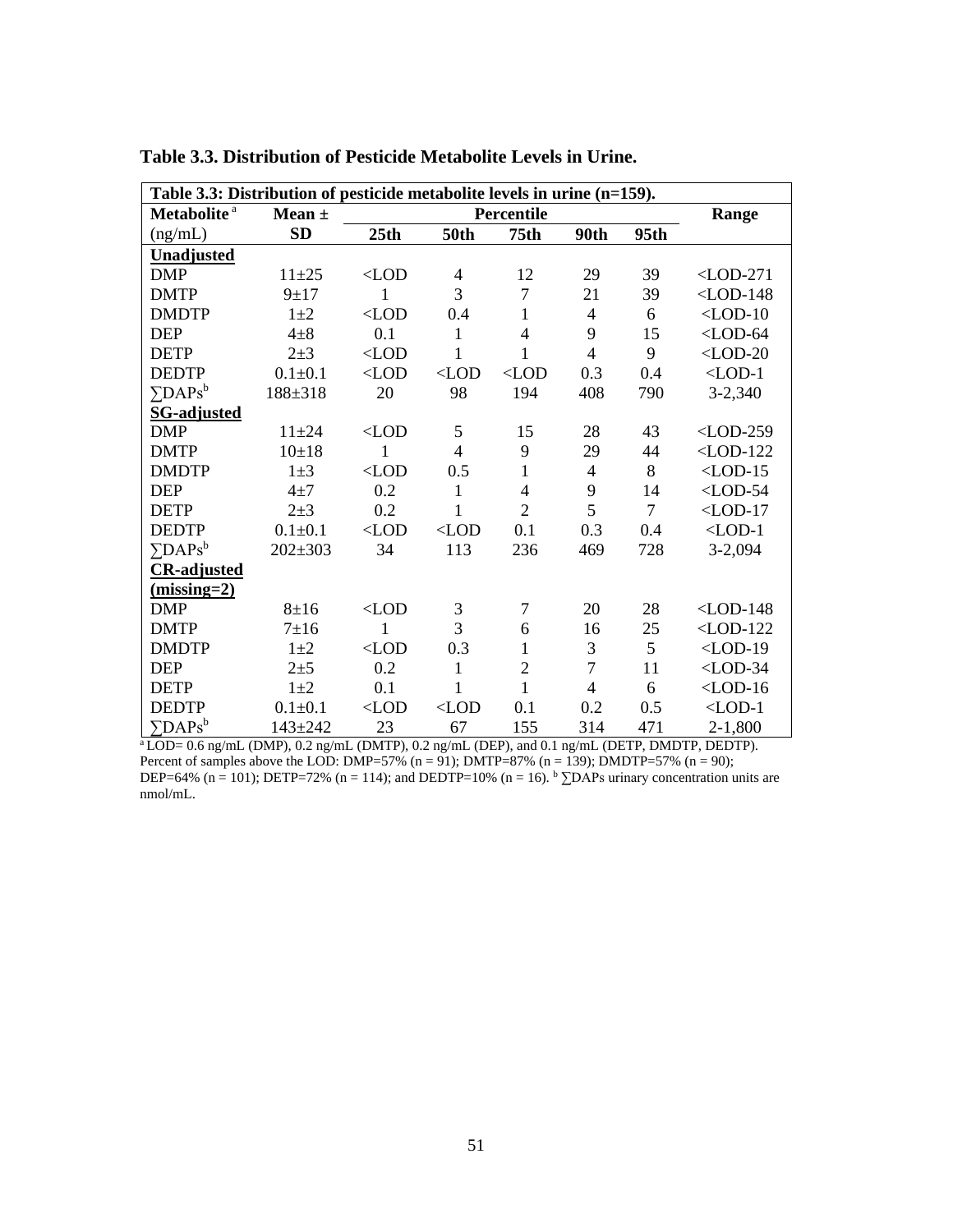| Table 3.4: Aneuploidy Mean $\pm$ SD by detection of individual urinary<br>organophosphate metabolite levels of men seeking infertility evaluation (n=159). |                 |                 |                 |                 |  |  |  |  |  |  |
|------------------------------------------------------------------------------------------------------------------------------------------------------------|-----------------|-----------------|-----------------|-----------------|--|--|--|--|--|--|
| Metabolite <sup>a</sup>                                                                                                                                    | $\%XX18$        | %YY18           | $\%XY18$        | %Total Disomy   |  |  |  |  |  |  |
|                                                                                                                                                            |                 |                 |                 |                 |  |  |  |  |  |  |
| <b>DMP</b>                                                                                                                                                 |                 |                 |                 |                 |  |  |  |  |  |  |
| Q1                                                                                                                                                         | $0.49 \pm 0.48$ | $0.39 \pm 0.37$ | $1.27 \pm 0.98$ | $2.15 \pm 1.53$ |  |  |  |  |  |  |
| Q2                                                                                                                                                         | $0.45 \pm 0.59$ | $0.31 \pm 0.20$ | $1.00 \pm 0.61$ | $1.76 \pm 1.09$ |  |  |  |  |  |  |
| Q <sub>3</sub>                                                                                                                                             | $0.36 \pm 0.29$ | $0.39 \pm 0.26$ | $0.92 \pm 0.74$ | $1.67 \pm 1.06$ |  |  |  |  |  |  |
| Q4                                                                                                                                                         | $0.38 + 0.32$   | $0.31 \pm 0.17$ | $1.13 \pm 0.68$ | $1.81 \pm 0.95$ |  |  |  |  |  |  |
| <b>DMTP</b>                                                                                                                                                |                 |                 |                 |                 |  |  |  |  |  |  |
| Q1                                                                                                                                                         | $0.36 \pm 0.29$ | $0.37 \pm 0.21$ | $1.15 \pm 0.68$ | $1.88 + 0.89$   |  |  |  |  |  |  |
| Q2                                                                                                                                                         | $0.52 \pm 0.59$ | $0.40 \pm 0.43$ | $1.21 \pm 1.18$ | $2.12 \pm 1.86$ |  |  |  |  |  |  |
| Q <sub>3</sub>                                                                                                                                             | $0.42 \pm 0.40$ | $0.37 \pm 0.27$ | $1.01 \pm 0.60$ | $1.81 \pm 1.01$ |  |  |  |  |  |  |
| Q4                                                                                                                                                         | $0.41 + 0.41$   | $0.31 \pm 0.18$ | $1.13 \pm 0.69$ | $1.85 \pm 1.01$ |  |  |  |  |  |  |
| <b>DMDTP</b>                                                                                                                                               |                 |                 |                 |                 |  |  |  |  |  |  |
| Q1                                                                                                                                                         | $0.46 \pm 0.49$ | $0.38 \pm 0.36$ | $1.20 \pm 0.97$ | $2.04 \pm 1.52$ |  |  |  |  |  |  |
| Q2                                                                                                                                                         | $0.50 \pm 0.49$ | $0.30 \pm 0.19$ | $1.21 \pm 0.75$ | $2.01 \pm 1.19$ |  |  |  |  |  |  |
| Q <sub>3</sub>                                                                                                                                             | $0.41 \pm 0.44$ | $0.38 \pm 0.28$ | $1.00 \pm 0.80$ | $1.79 \pm 1.14$ |  |  |  |  |  |  |
| Q4                                                                                                                                                         | $0.33 \pm 0.23$ | $0.36 \pm 0.20$ | $0.98 \pm 0.53$ | $1.67 \pm 0.78$ |  |  |  |  |  |  |
| <b>DEP</b>                                                                                                                                                 |                 |                 |                 |                 |  |  |  |  |  |  |
| Q1                                                                                                                                                         | $0.37 \pm 0.26$ | $0.35 \pm 0.25$ | $1.11 \pm 0.69$ | $1.83 \pm 0.97$ |  |  |  |  |  |  |
| Q2                                                                                                                                                         | $0.58 \pm 0.64$ | $0.47 + 0.45$   | $1.35 \pm 1.26$ | $2.40 \pm 1.98$ |  |  |  |  |  |  |
| Q <sub>3</sub>                                                                                                                                             | $0.36 \pm 0.43$ | $0.32 \pm 0.23$ | $0.86 \pm 0.56$ | $1.53 \pm 0.93$ |  |  |  |  |  |  |
| Q4                                                                                                                                                         | $0.48 + 0.44$   | $0.30 \pm 0.15$ | $1.18 + 0.65$   | $1.95 \pm 1.00$ |  |  |  |  |  |  |
| <b>DETP</b>                                                                                                                                                |                 |                 |                 |                 |  |  |  |  |  |  |
| Q1                                                                                                                                                         | $0.40 \pm 0.36$ | $0.33 \pm 0.20$ | $1.24 \pm 0.81$ | $1.96 \pm 1.08$ |  |  |  |  |  |  |
| Q2                                                                                                                                                         | $0.44 \pm 0.48$ | $0.36 \pm 0.29$ | $0.93 \pm 0.52$ | $1.74 \pm 0.98$ |  |  |  |  |  |  |
| Q <sub>3</sub>                                                                                                                                             | $0.46 \pm 0.44$ | $0.44 \pm 0.41$ | $1.34 \pm 1.17$ | $2.25 \pm 1.88$ |  |  |  |  |  |  |
| Q4                                                                                                                                                         | $0.44 \pm 0.51$ | $0.32 \pm 0.23$ | $0.97 + 0.62$   | $1.73 \pm 0.97$ |  |  |  |  |  |  |
| <b>DEDTP</b>                                                                                                                                               |                 |                 |                 |                 |  |  |  |  |  |  |
| G1                                                                                                                                                         | $0.44 \pm 0.46$ | $0.37 \pm 0.30$ | $1.15 \pm 0.86$ | $1.95 \pm 1.31$ |  |  |  |  |  |  |
| G2                                                                                                                                                         | $0.43 \pm 0.33$ | $0.28 \pm 0.16$ | $0.93 \pm 0.51$ | $1.64 \pm 0.85$ |  |  |  |  |  |  |
| $\Sigma$ DAPs                                                                                                                                              |                 |                 |                 |                 |  |  |  |  |  |  |
| T1                                                                                                                                                         | $0.50 \pm 0.53$ | $0.37 \pm 0.38$ | $1.27 \pm 1.07$ | $2.14 \pm 1.65$ |  |  |  |  |  |  |
| T <sub>2</sub>                                                                                                                                             | $0.46 \pm 0.48$ | $0.40 \pm 0.29$ | $1.08 + 0.74$   | $1.94 \pm 1.17$ |  |  |  |  |  |  |
| T <sub>3</sub>                                                                                                                                             | $0.35 \pm 0.28$ | $0.31 \pm 0.18$ | $1.02 \pm 0.61$ | $1.68 \pm 0.86$ |  |  |  |  |  |  |

**Table 3.4. Aneuploidy Mean ± SD by Detection of Individual Urinary Organophosphate Metabolite Levels.**

<sup>a</sup> DMP Exposure Quartiles: Q1=X≤LOD (n=68), Q2=0.60<X≤7.95 ng/mL (n=30), Q3=7.95<X≤13.39 ng/mL (n=30), Q4=X>13.39 ng/mL (n=31). DMTP Exposure Quartiles: Q1=X≤LOD (n=30), Q2=0.20<X≤2.21 ng/mL (n=43), Q3=2.21<X≤6.47 ng/mL (n=42), Q4=X>6.47 ng/mL (n=44). DMDTP Exposure Quartiles: Q1=X≤LOD (n=69), Q2=0.10<X≤0.73 ng/mL (n=30), Q3=0.73<X≤1.86 ng/mL (n=30), Q4=X>1.86 ng/mL (n=30). DEP Exposure Quartiles: Q1=X≤LOD (n=58), Q2=0.20<X≤1.46 ng/mL (n=34), Q3=1.46<X≤3.96 ng/mL (n=33), Q4=X>3.96 ng/mL (n=34). DETP Exposure Quartiles: Q1=X≤LOD (n=45), Q2=0.10<X≤0.62 ng/mL (n=39), Q3=0.62<X≤1.51 ng/mL (n=37), Q4=X>1.51 ng/mL (n=38). DEDTP Exposure Group: G1=X≤LOD (n=143); G2=X>0.10 ng/mL (n=16). ∑DAPs Exposure Tertiles: T1=2.76≤X≤35.00 nmol/mL (n=53), T2=35.00<X≤155.00 nmol/mL (n=52), T3=X>155.01 nmol/mL (n=54).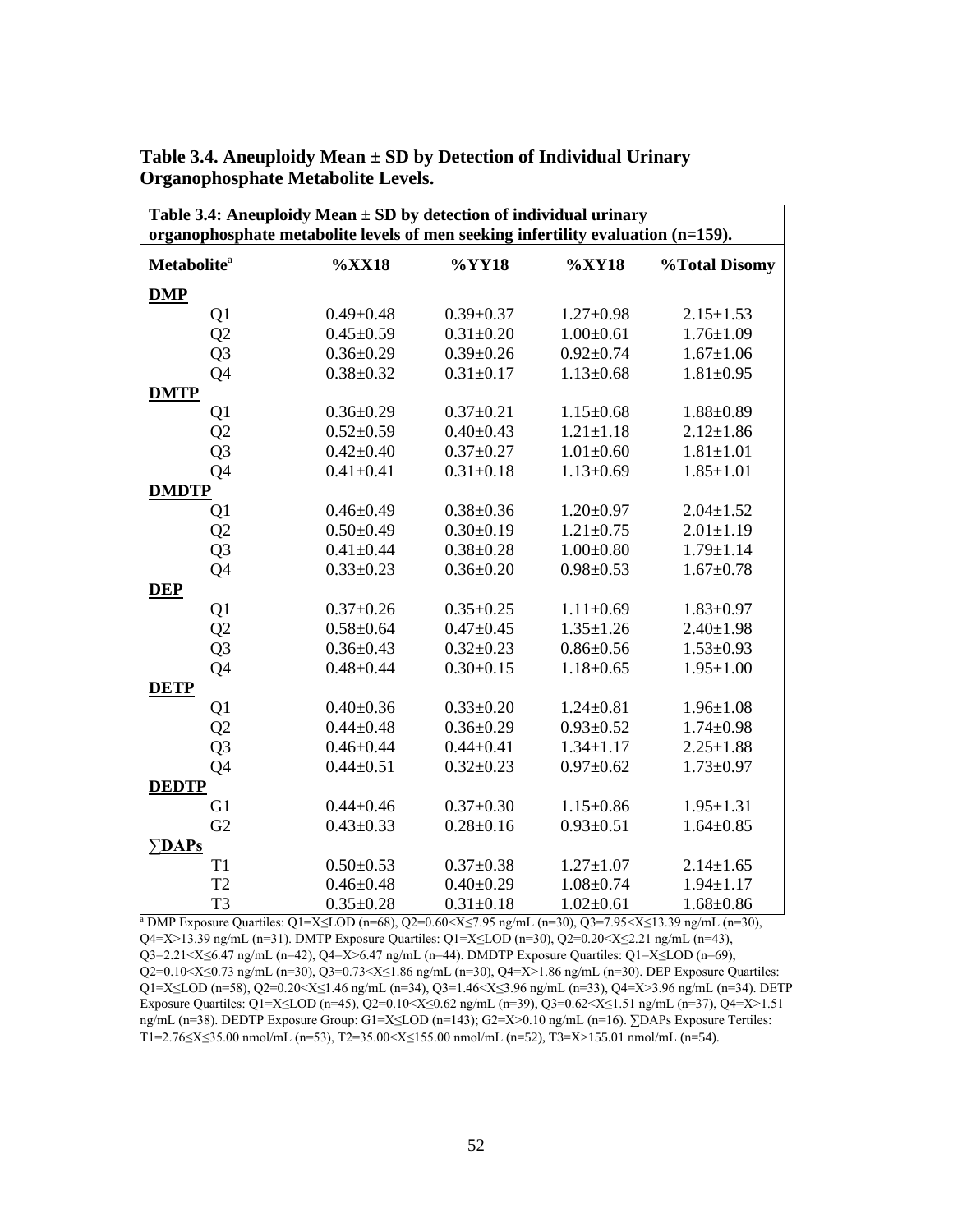| Table 3.5: Adjusted IRRs (95% CI) for XX18, YY18, XY18, and total sex-chromosome |                  |                                       |                                                                                     |                                       |  |  |  |  |  |
|----------------------------------------------------------------------------------|------------------|---------------------------------------|-------------------------------------------------------------------------------------|---------------------------------------|--|--|--|--|--|
|                                                                                  |                  |                                       | disomy by organophosphate metabolite of men seeking infertility evaluation (n=159). |                                       |  |  |  |  |  |
| <b>Metabolite</b> <sup>a</sup>                                                   |                  |                                       | Adjusted IRRs <sup>b</sup>                                                          |                                       |  |  |  |  |  |
|                                                                                  | <b>XX18</b>      | <u>YY18</u>                           | <u>XY18</u>                                                                         | <b>Total Disomy</b>                   |  |  |  |  |  |
| <b>DMP</b>                                                                       |                  |                                       |                                                                                     |                                       |  |  |  |  |  |
| Q <sub>1</sub>                                                                   | 1.00             | 1.00                                  | 1.00                                                                                | 1.00                                  |  |  |  |  |  |
| Q <sub>2</sub>                                                                   | 0.69(0.63, 0.76) | 1.00(0.92, 1.09)                      | 0.79(0.74, 0.84)                                                                    | 0.81(0.78, 0.84)                      |  |  |  |  |  |
| Q <sub>3</sub>                                                                   | 0.81(0.74, 0.89) | 0.89(0.80, 0.99)                      | 0.92(0.87, 0.98)                                                                    | 0.89(0.86, 0.93)                      |  |  |  |  |  |
| Q <sub>4</sub>                                                                   | 0.77(0.70, 0.86) | 1.07(0.97, 1.18)                      | 0.80(0.75, 0.85)                                                                    | 0.84(0.80, 0.88)                      |  |  |  |  |  |
| $p$ -Value for                                                                   | < 0.0001         | 0.2440                                | < 0.0001                                                                            | < 0.0001                              |  |  |  |  |  |
| Trend                                                                            |                  |                                       |                                                                                     |                                       |  |  |  |  |  |
| <b>DMTP</b>                                                                      |                  |                                       |                                                                                     |                                       |  |  |  |  |  |
| Q1                                                                               | 1.00             | 1.00                                  | 1.00                                                                                | 1.00                                  |  |  |  |  |  |
| Q2                                                                               | 1.33(1.18, 1.50) | 1.09(0.97, 1.23)                      | 1.09(1.02, 1.16)                                                                    | 1.13(1.08, 1.19)                      |  |  |  |  |  |
| Q <sub>3</sub>                                                                   | 1.52(1.36, 1.69) | 1.03(0.93, 1.15)                      | 1.06(1.00, 1.12)                                                                    | 1.14(1.08, 1.20)                      |  |  |  |  |  |
| Q <sub>4</sub>                                                                   | 1.24(1.10, 1.38) | 1.21(1.09, 1.35)                      | 0.91(0.86, 0.97)                                                                    | 1.03(0.98, 1.08)                      |  |  |  |  |  |
| $p$ -Value for                                                                   | 0.1214           | < 0.0142                              | < 0.4193                                                                            | < 0.0236                              |  |  |  |  |  |
| Trend                                                                            |                  |                                       |                                                                                     |                                       |  |  |  |  |  |
| <b>DMDTP</b>                                                                     |                  |                                       |                                                                                     |                                       |  |  |  |  |  |
| Q1                                                                               | 1.00             | 1.00                                  | 1.00                                                                                | 1.00                                  |  |  |  |  |  |
| Q <sub>2</sub>                                                                   | 1.22(1.12, 1.34) | 1.26(1.15, 1.38)                      | 0.98(0.92, 1.03)                                                                    | 1.08(1.04, 1.13)                      |  |  |  |  |  |
| Q <sub>3</sub>                                                                   | 1.24(1.14, 1.36) | 1.01(0.92, 1.12)                      | 1.28(1.22, 1.35)                                                                    | 1.23(1.18, 1.28)                      |  |  |  |  |  |
| Q <sub>4</sub>                                                                   | 1.01(0.91, 1.13) | 1.16(1.05, 1.29)                      | 1.10(1.04, 1.17)                                                                    | 1.09(1.04, 1.15)                      |  |  |  |  |  |
| $p$ -Value for                                                                   | < 0.0521         | < 0.0982                              | < 0.0001                                                                            | < 0.0001                              |  |  |  |  |  |
| Trend                                                                            |                  |                                       |                                                                                     |                                       |  |  |  |  |  |
| <b>DEP</b>                                                                       |                  |                                       |                                                                                     |                                       |  |  |  |  |  |
| Q1                                                                               | 1.00             | 1.00                                  | 1.00                                                                                | 1.00                                  |  |  |  |  |  |
| Q2                                                                               | 1.23(1.12, 1.35) | 1.04(0.94, 1.15)                      | 1.07(1.01, 1.13)                                                                    | 1.09(1.05, 1.14)                      |  |  |  |  |  |
| Q <sub>3</sub>                                                                   | 1.13(1.03, 1.24) | 1.45(1.33, 1.59)                      | 1.09(1.04, 1.15)                                                                    | 1.16(1.11, 1.21)                      |  |  |  |  |  |
| Q <sub>4</sub>                                                                   | 0.92(0.83, 1.02) | 0.98(0.88, 1.09)                      | 0.84(0.79, 0.89)                                                                    | 0.88(0.84, 0.92)                      |  |  |  |  |  |
| $p$ -Value for                                                                   | < 0.0010         | < 0.5790                              | < 0.7969                                                                            | < 0.1784                              |  |  |  |  |  |
| Trend                                                                            |                  |                                       |                                                                                     |                                       |  |  |  |  |  |
| <b>DETP</b>                                                                      |                  |                                       |                                                                                     |                                       |  |  |  |  |  |
| Q1                                                                               | 1.00             | 1.00                                  | 1.00                                                                                | 1.00                                  |  |  |  |  |  |
| Q2                                                                               | 1.07(0.98, 1.18) | 1.39(1.26, 1.53)                      | 0.99(0.94, 1.05)                                                                    | 1.07(1.02, 1.11)                      |  |  |  |  |  |
| Q <sub>3</sub>                                                                   |                  | $1.13(1.02, 1.24)$ $1.31(1.18, 1.45)$ |                                                                                     | $0.89(0.89, 0.95)$ $1.00(0.96, 1.05)$ |  |  |  |  |  |
|                                                                                  | 0.83(0.75, 0.92) | 1.22(1.09, 1.36)                      | 0.73(0.69, 0.78)                                                                    |                                       |  |  |  |  |  |
| Q4<br>$p$ -Value for                                                             | < 0.0007         | < 0.0001                              | < 0.0001                                                                            | 0.83(0.79, 0.87)<br>< 0.0001          |  |  |  |  |  |
|                                                                                  |                  |                                       |                                                                                     |                                       |  |  |  |  |  |
| Trend<br><b>DEDTP</b> <sup>c</sup>                                               |                  |                                       |                                                                                     |                                       |  |  |  |  |  |
|                                                                                  | 1.00             | 1.00                                  |                                                                                     |                                       |  |  |  |  |  |
| G <sub>1</sub><br>G2                                                             | 1.10(0.99, 1.22) | 0.85(0.76, 0.96)                      | 1.00<br>0.90(0.84, 0.96)                                                            | 1.00<br>0.93(0.88, 0.98)              |  |  |  |  |  |
| $\Sigma$ DAPs                                                                    |                  |                                       |                                                                                     |                                       |  |  |  |  |  |
| T <sub>1</sub>                                                                   | 1.00             | 1.00                                  | 1.00                                                                                | 1.00                                  |  |  |  |  |  |
| T <sub>2</sub>                                                                   |                  |                                       | 0.94(0.90, 0.99)                                                                    |                                       |  |  |  |  |  |
|                                                                                  | 1.04(0.96, 1.13) | 1.36(1.25, 1.48)                      |                                                                                     | 1.03(0.99, 1.07)                      |  |  |  |  |  |
| T <sub>3</sub>                                                                   | 0.85(0.77, 0.93) | 1.08(0.98, 1.20)                      | 0.86(0.82, 0.91)                                                                    | 0.89(0.86, 0.93)                      |  |  |  |  |  |

**Table 3.5. Adjusted IRRs for each Disomy Outcome by Organophosphate Metabolite.**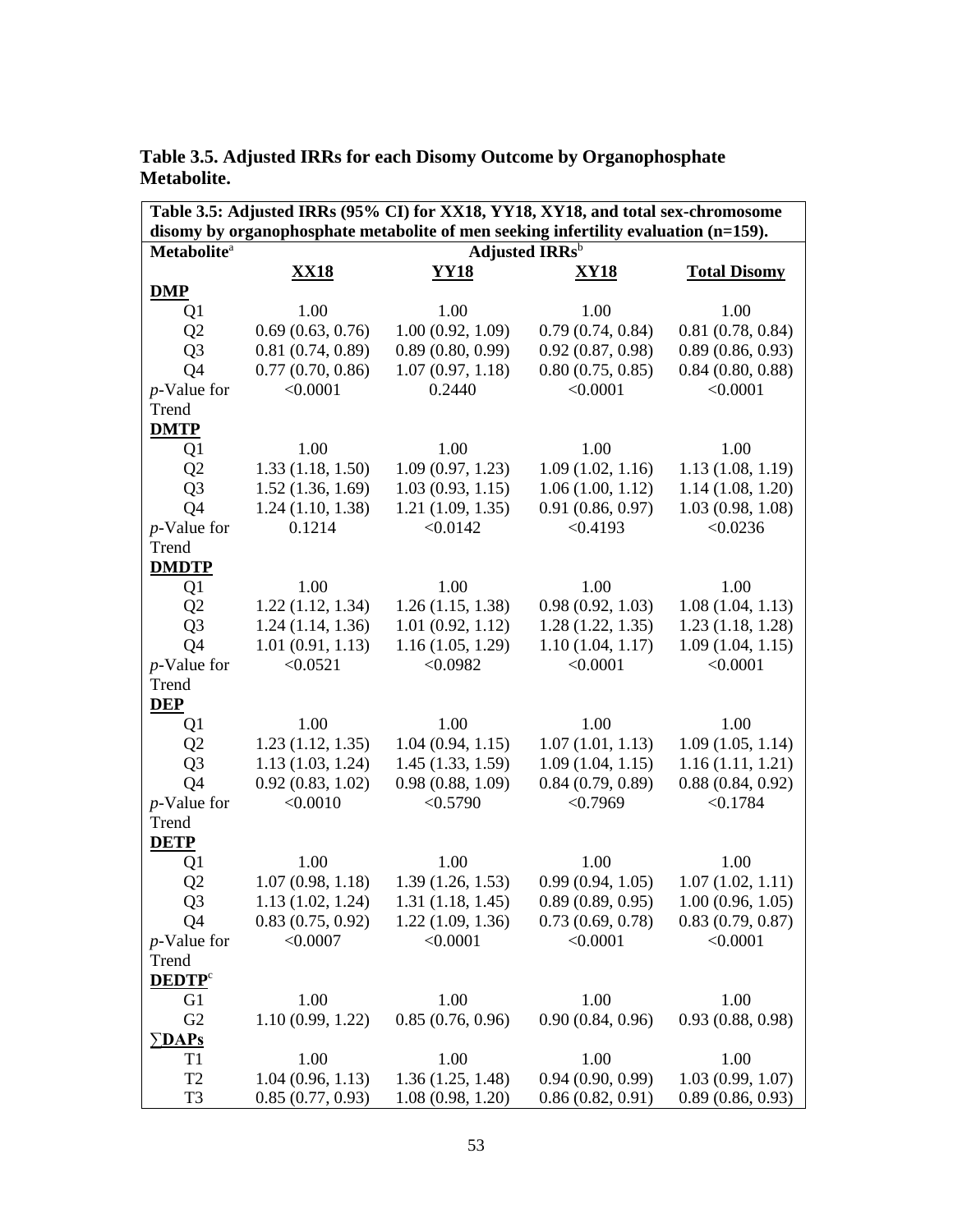| $p$ -Value for | < 0.0002 | $< \!\! 0.1755$ | < 0.0001 | < 0.0001 |
|----------------|----------|-----------------|----------|----------|
| Trend          |          |                 |          |          |

<sup>a</sup> DMP Exposure Quartiles: Q1=X≤LOD (n=68), Q2=0.60<X≤7.95 ng/mL (n=30), Q3=7.95<X≤13.39 ng/mL (n=30), Q4=X>13.39 ng/mL (n=31). DMTP Exposure Quartiles: Q1=X≤LOD (n=30), Q2=0.20<X≤2.21 ng/mL (n=43), Q3=2.21<X≤6.47 ng/mL (n=42), Q4=X>6.47 ng/mL (n=44). DMDTP Exposure Quartiles: Q1=X≤LOD (n=69), Q2=0.10<X≤0.73 ng/mL (n=30), Q3=0.73<X≤1.86 ng/mL (n=30), ng.ma (n +1), and 11 exposure Quartiles: Q1=X≤LOD (n=58), Q2=0.20<X≤1.46 ng/mL (n=34), Q3=1.46<X≤3.96 ng/mL<br>Q4=X>1.86 ng/mL (n=30). DEP Exposure Quartiles: Q1=X≤LOD (n=58), Q2=0.20<X≤1.46 ng/mL (n=34), Q3=1.46<X≤3.96 ng/m (n=33), Q4=X>3.96 ng/mL (n=34). DETP Exposure Quartiles: Q1=X≤LOD (n=45), Q2=0.10<X≤0.62 ng/mL (n=39), Q3=0.62<X≤1.51 ng/mL (n=37), Q4=X>1.51 ng/mL (n=38). DEDTP Exposure Group: G1=X≤LOD (n=143); G2=X>0.10 ng/mL (n=16). ∑DAPs Exposure Tertiles: T1=2.76≤X≤35.00 nmol/mL (n=53), T2=35.00 <X≤155.00 nmol/mL (n=52), T3=X>155.01 nmol/mL (n=54).<br><sup>b</sup> IRRs were adjusted for specific gravity, age, race, BMI, smoking, total concentration, motility, and morphology.

∑DAPs is the sum of all six individual metabolites. <sup>c</sup> No p-value for trend was calculated for adjusted disomy IRRs and DEDTP.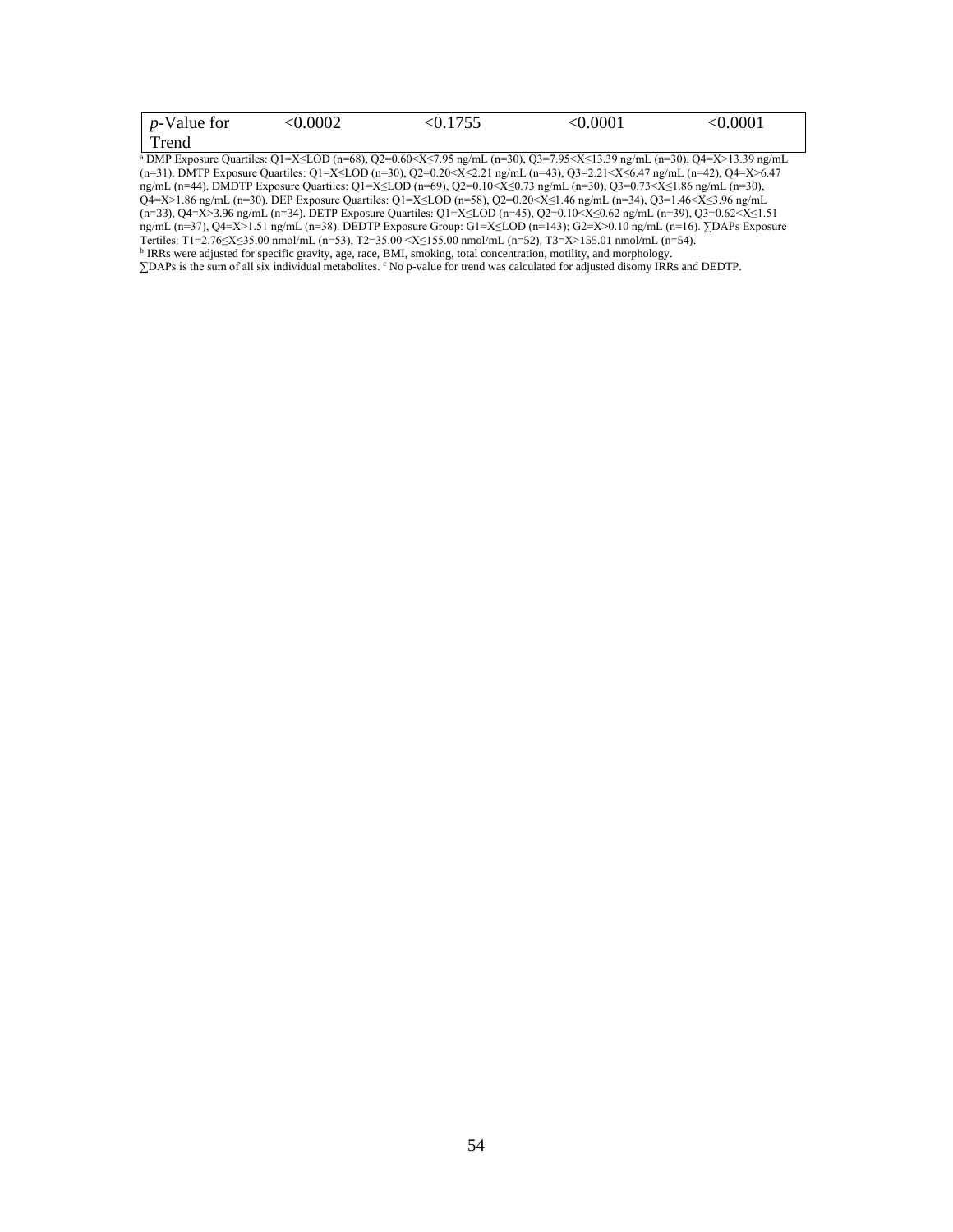# **Chapter 4: Environmental Pesticide Exposure Interactions and Risk of Sperm Chromosomal Abnormalities**

# **Introduction**

The investigation of mechanistic interactions between environmental chemicals and reproductive health outcomes is a critical emerging research issue in environmental health and reproductive biology (Woodruff et al., 2008). Individual environmental toxicants have been shown to affect male reproduction, including infertility. Congenital abnormalities and unviable pregnancies have been linked to problems during spermatogenesis (Cheng et al., 2011), including poor sperm DNA integrity (Mruk and Cheng, 2011) and increased human sperm aneuploidy (Hassold and Hunt, 2001; Jacobs, 1992). Because sex chromosomes (X and Y) are particularly susceptible to aneuploidy, or errors in chromosome segregation during meiotic cell division, researchers have attempted to understand the paternal role in sex chromosome aneuploidy (Hassold and Hunt, 2001; Martin et al., 1991). Sex chromosome disomy is the most common type of aneuploidy, where two chromosomes are present in one germ cell. Disomic sperm do not prevent conception and can produce viable offspring with genetic conditions (Olson and Magenis, 1988; Chandley et al., 1991; Crow et al., 2000; Hassold and Hunt, 2001), reproductive disorders, behavioral and/or intellectual difficulties (Boyd et al., 2011; Martin, 2006). Despite advances in the study of chromosomal abnormalities, the exact causes of aneuploidy and/or the specific critical windows of chemical susceptibility that are associated with a heightened risk of aneuploidy remain unknown (Herrera et al., 2008; Axelsson et al., 2010; Ashton Acton, 2013).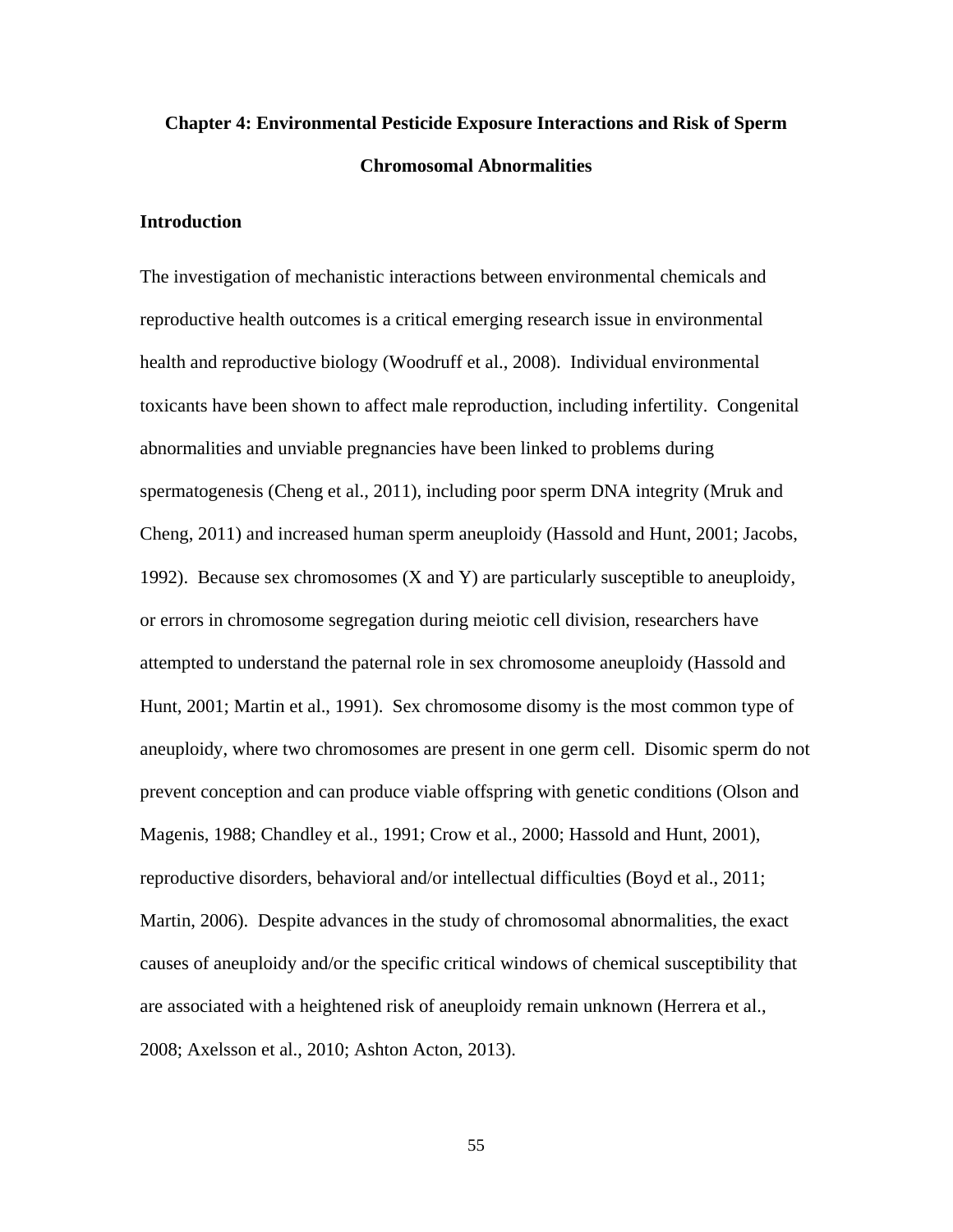Scientists have argued for years that real-life exposures to a specific environmental contaminant do not occur as single discrete events, but rather in combination to several toxicants at once (US EPA, 2001; WHO, 2009; Zeliger, 2011). Compounds in mixtures interact with each other and with biological systems (via additive, synergistic, potentiating, or antagonistic mechanisms), and they can greatly alter the toxicity of individual compounds even in low doses (Tsatsakis et al., 2009; Zeliger, 2011; Hernandez et al., 2013). Endocrine disrupting chemicals , such as pesticides, can modulate the endocrine system via primary or secondary mechanisms (McKinlay et al., 2008a; Mnif et al., 2011; Elersek and Filipic, 2011; Kang et al., 2004) and are present in the environment as complex mixtures. Humans are typically exposed to multiple EDCs at any one time via direct and/or indirect exposure pathways (Eil and Nisula, 1990; Tyler et al., 2000; Jørgensen et al., 2006).

Organophosphate (OP) and pyrethroid (PYR) insecticides account for a large share of all US insecticide use. OPs are most frequently used in agriculture, recreational and commercial areas, while PYRs are regularly used in homes and gardens, where an estimated 240 million applications of PYRs are made annually (US EPA, 2011). Mixtures of these pesticide are often found in the human food supply and aquatic environments. OPs and PYRs have been reviewed under the Food Quality Protection Act (FQPA) of 1996. FQPA directs the US Environmental Protection Agency (US EPA) to consider multiple pesticide exposures based on the determination that each pesticide family, which constitute more than one pesticide, share a common mechanism of toxicity. Although the federal government and independent organizations have expressed concern about the full domain of potential EDC impacts (US EPA, 2013; NAS, 2014), as yet,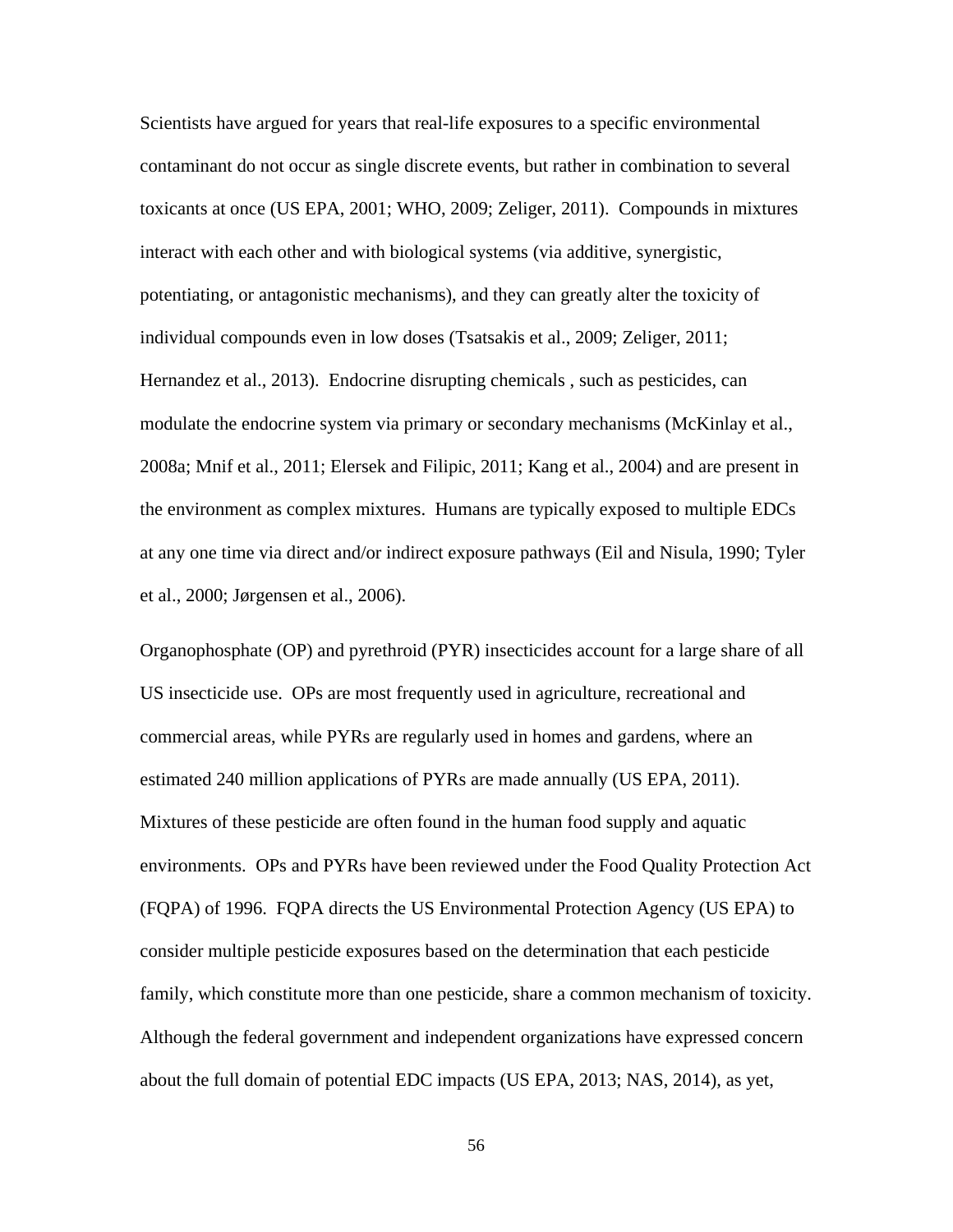regulatory efforts and current assessments do not consistently identify the nature of the interactive effects that may occur between the individual components of a pesticide mixture with different modes of action (Teuschler et al., 2004; Hernandez et al., 2013). Urinary levels of OP (such as dialkyl phosphates or DAPs) and PYR (3-phenoxybenzoic acid or 3PBA) metabolites, have been measured in the general population (CDC, 2009). Adverse effects of OP and PYR exposures have been demonstrated for hormone functions and levels (Meeker et al., 2006; Lacasaῆa et al., 2010; Meeker et al., 2009), semen parameters and sperm DNA damage/fragmentation (Yucra et al., 2008; Recio-Vega et al., 2008; Perry et al., 2007b; Hossain et al., 2010; Meeker et al., 2004b; Ji et al., 2011, Lifeng et al., 2006, Xia et al., 2008; Meeker et al., 2008, Toshima et al., 2012), sperm chromatin structure alteration (Sanchez-Pena et al., 2004) and sex chromosome disomy in human sperm (Padungtod et al., 1999; Recio et al., 2001; Young et al., 2013; Radwan et al., 2015; Chapter 3 of Dissertation).

To my knowledge, there is very limited information about the reproductive health effects of environmental exposure to pesticide mixtures and their association with sperm chromosomal abnormalities. This study focuses on the potential interactions of OP and PYR pesticides and their association with altered frequency of sperm sex chromosome disomy among adult men. This exploratory analysis aimed to examine the combined effects of pesticide mixtures which may account for unexplained health effects and/or associations that each chemical would not produce independently.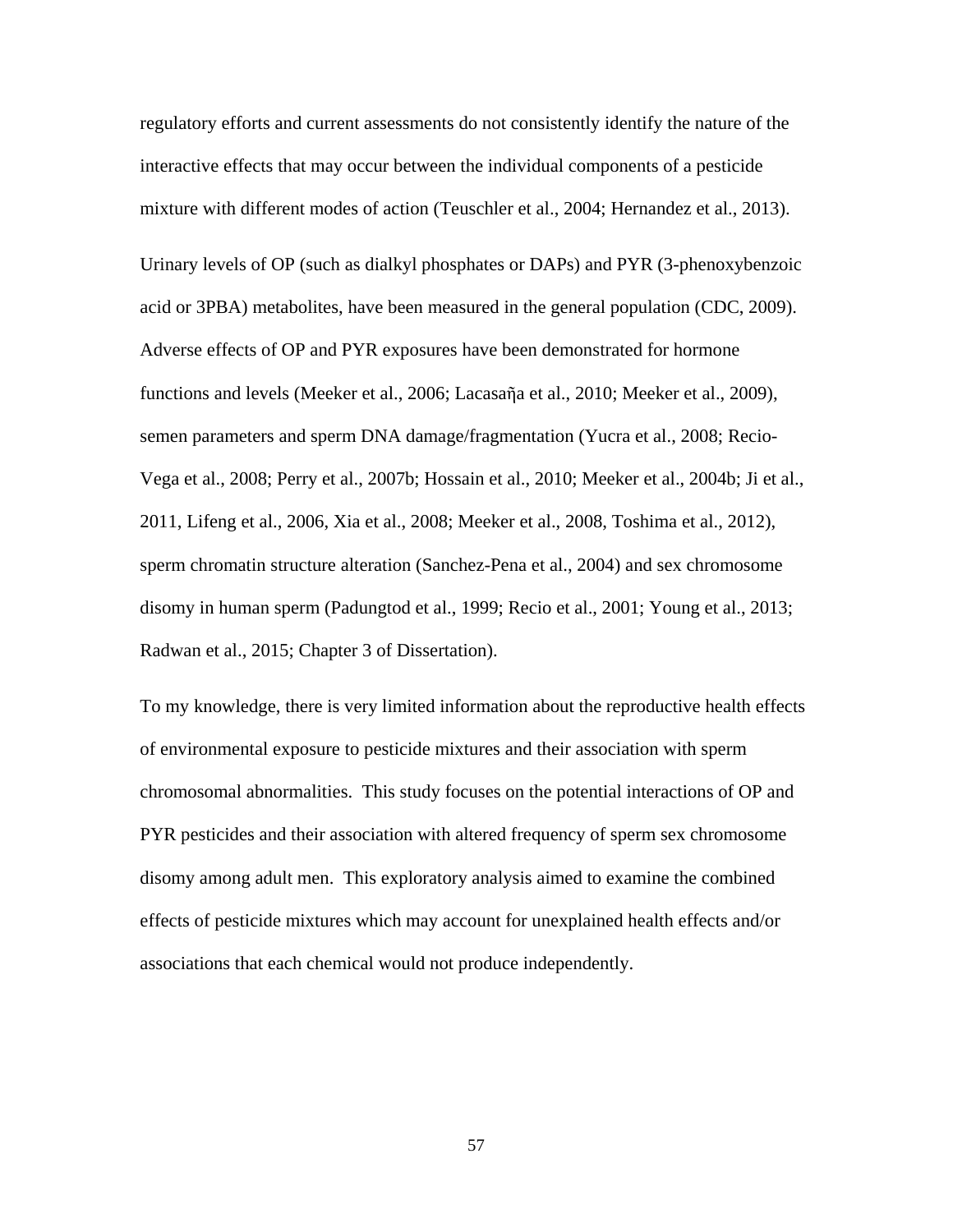## **Materials and Methods**

### *Study Subjects*

The participants in this study  $(n=159)$  were selected from a previous study of couples seeking infertility evaluation at Massachusetts General Hospital (MGH) Fertility Center. The parent study (n=341) was conducted between January 2000 and May 2003 and assessed the impact of environmental exposures on semen quality. Detailed description of the parent study has been described elsewhere (Hauser et al., 2003). Approximately 65% eligible subjects from the parent study aged 20-54 agreed to participate in the parent study; lack of participation was due to lack of time available during their clinic visit. Men receiving treatment for infertility and/or scheduled for post-vasectomy semen analysis were excluded from the parent study. Information on demographics, medical and fertility history, and lifestyle factors were obtained by a self-administered questionnaire. Data on potential confounding variables was also collected. Urine and semen samples were collected on the same day. Occupational exposure to pesticides or other agents was not reported by any participant (i.e., study population was selected without attention to specific occupational exposure). Because biological measurements (i.e., urine and semen) from the parent study (n=341) have been used for other analyses, eligibility for this study was based on samples availability in the biorepository (n=159 or 47%). An informed consent signed form was obtained from each participant. The parent study was approved by the Harvard School of Public Health, the Massachusetts General Hospital Human Subjects Committees, and by the Office of Human Research at the George Washington University.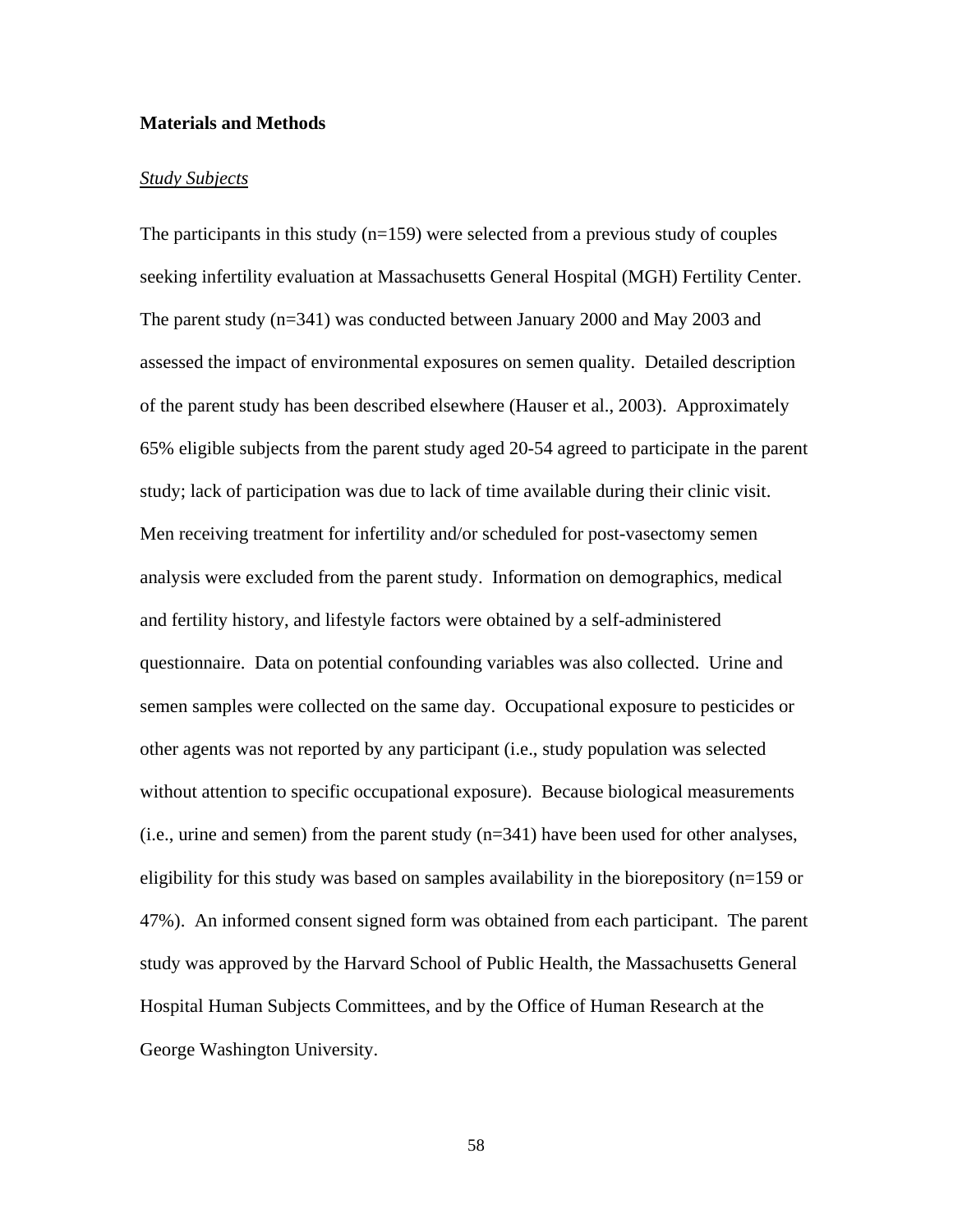#### *Semen Analysis*

Semen measurements have been previously described (Hauser et al., 2003). Semen samples were collected at the clinic via masturbation. Participants were asked to abstain from ejaculation at least for 48 hours prior to sample collection. Semen samples were liquefied at 37ºC for 20 minutes before analysis. Andrologists from the MGH Andrology Laboratory analyzed the samples; they were blinded to exposure status when the semen samples were analyzed. Volume, pH, color, and viscosity properties were determined for each semen sample. A computer-aided sperm analysis (CASA) using the Hamilton-Thorn Motility Analyzer (10HTM-IVO) was used to determine sperm count and percent motility. Two slides per sample were prepared for a morphological assessment. An oil immersion microscope lens with a 100x objective was used for this analysis (Nikon Company, Tokyo, Japan). Criteria reported by Kruger et al. (1988) was used to score sperm normal or abnormal.

#### *Disomy Analysis*

Semen samples were stored in -80°C without cryoprotectant until FISH analysis was performed. Disomy detection procedures are published elsewhere (McAuliffe et al., 2012). Laboratory technicians were blinded to exposure status. Fluorescence *in situ* hybridization (FISH) analysis was performed for chromosomes X, Y and 18 (autosomal control) to determine XX18, YY18, XY18 and total sex chromosome disomy in sperm nuclei. The primary outcome of interest was sex chromosome disomy, which is the most common form of sperm aneuploidy, capable of producing X or Y disomic sperm suitable for fertilization and viable offspring. Disomy in the sex chromosome is two times more frequent than disomy in the autosomes. For each FISH slide, a sequence of non-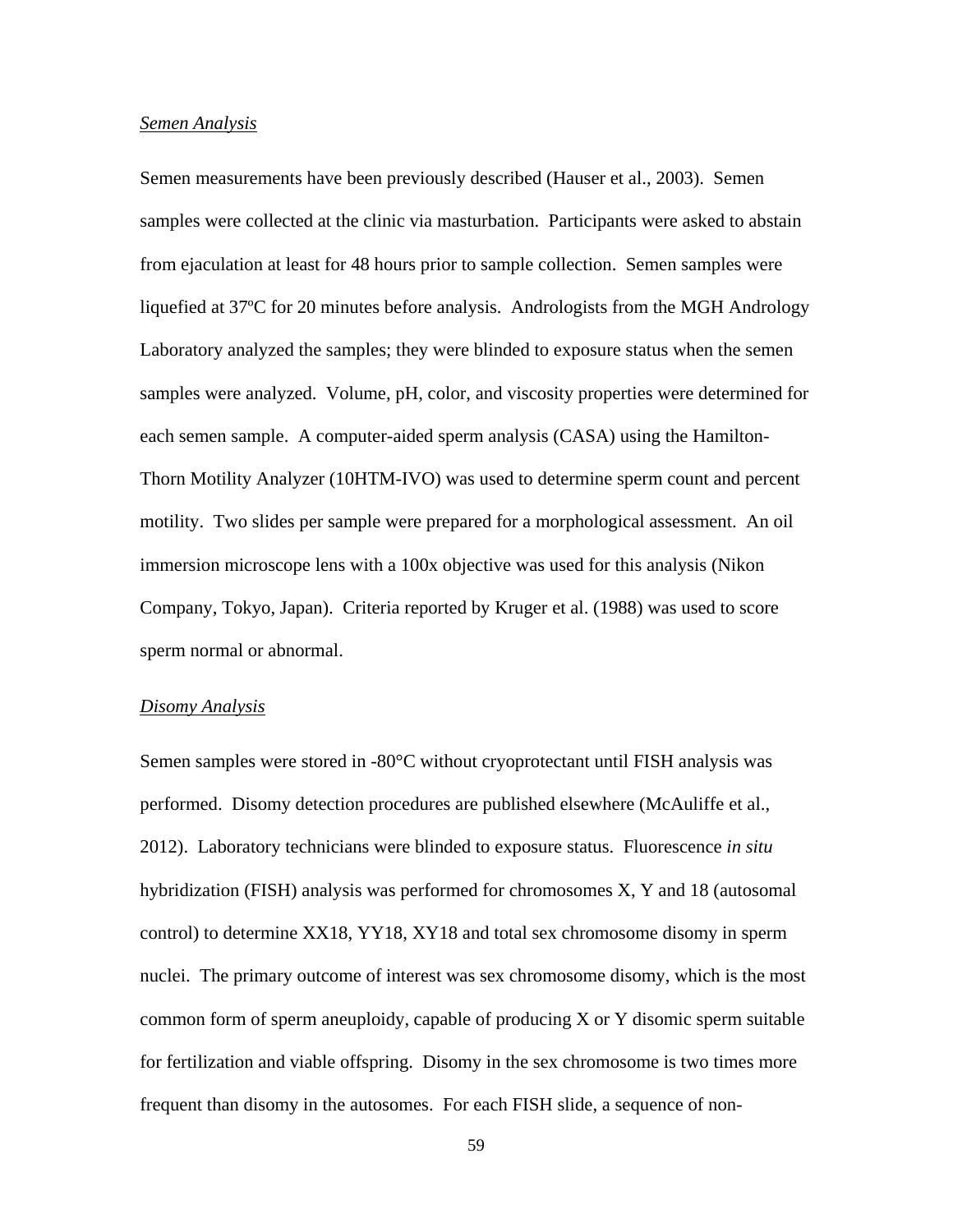overlapping field images were taken. A fluorescence microscope was utilized to take images subsequently scored for size and shape using custom MATLAB software and criteria as reported by Baumgartner et al. (1999). This semi-automated scoring method have been reported previously by Perry et al. (2011a).

# *Urinary OP and PYR Measurements*

Urinary samples were analyzed according to previously published guidelines (Prapamontol et al., 2013). Human exposure to OP pesticides was estimated using DAP urinary metabolites (i.e., DMP, DMTP, DMDTP, DEP, DETP, DEDTP). Gas chromatography (GC) coupled with flame photometric detection (FPD) with isotopic dilution quantification was used to analyze all six DAP metabolites. Each metabolite was estimated by spiking pooled urine samples using a serial dilution of the lowest standard calibration solution to obtain a concentration providing a signal-to-noise ratio (S/N) of  $\geq$ 3. The limits of detection (LOD) for each DAP metabolite were 0.6 ng/mL (DMP), 0.2 ng/mL (DMTP), 0.2 ng/mL (DEP), and 0.1 ng/mL (DETP, DMDTP, DEDTP). Transformed metabolite concentrations (i.e., each DAP metabolite divided by its molecular weight) were summed and multiplied by 1,000 to obtain a total DAPs (ΣDAP) concentration in units of nmol/mL. Furthermore, the urinary 3PBA metabolite level was used to estimate human exposure to PYR pesticides. Urine samples were analyzed using a small modification of the method of Baker et al., 2004. The samples were spiked with an isotopically labeled analogue to enable isotope dilution quantification. The target analyte was isolated using solid phase extraction. The extract was concentrated prior to analysis by high performance liquid chromatography-tandem mass spectrometry using an Agilent 6460 triple quadruple mass spectrometer (Santa Clara, CA) with Jetstream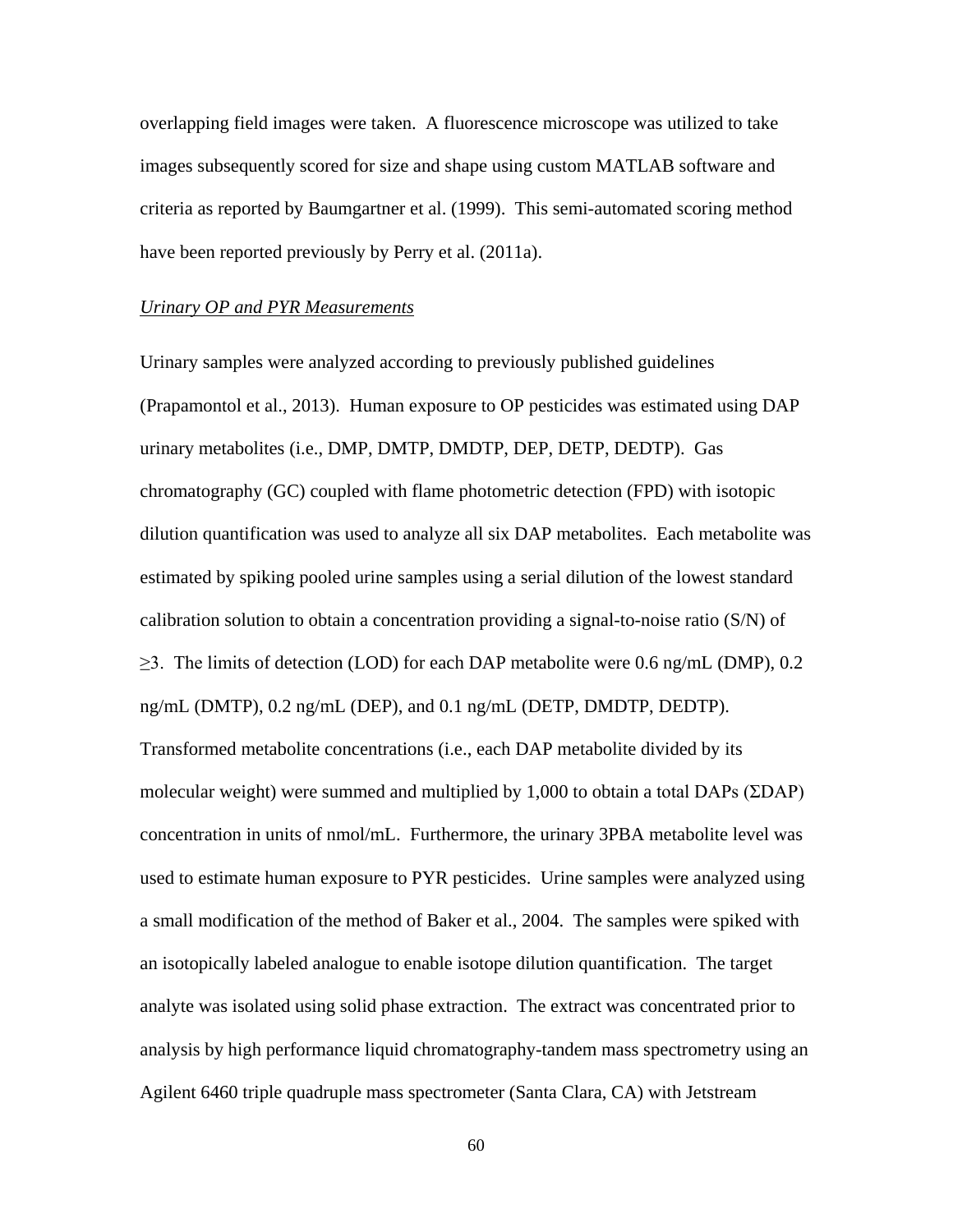electrospray ionization. Quality control and blank samples were analyzed jointly with unknown samples to ensure method stability and robustness. The LOD was 0.1 ng/mL with relative standard deviations of <15%.

Specific gravity and creatinine levels were measured in urine samples using a handheld refractometer (National Instrument Company, Inc., Baltimore, MD, USA) and kinetic colorimetric assay technology with a Hitachi 911 automated chemistry analyzer (Roche Diagnostics, Indianapolis, IN, USA), respectively.

#### *Statistical Analysis*

Descriptive statistics were generated for demographic and semen parameter variables. Semen parameters were dichotomized using the World Health Organization reference values for sperm concentration  $\left($ <15 million sperm/mL) and motility  $\left($ <32% motile sperm), and the Tygerberg Strict Criteria for morphology (<4% normal morphology) (Kruger et al., 1988; World Health Organization 2010). For metabolite values below the LOD, an imputed value equal to one-half the LOD was used. Descriptive statistics for pesticide metabolite levels  $(\mu g/L)$  in urine were summarized. Creatinine and specific gravity adjusted summaries as well as volume-based (unadjusted) values were also calculated. Although creatinine is frequently used to adjust for urine dilution, specific gravity is considered to be more appropriate to adjust urinary metabolite concentrations (Barr et al., 2005).

Poisson regression (SAS GENMOD procedure) was used to model the association between each specific DAP and 3PBA volume-based urinary metabolite concentrations and the disomy measures (i.e., XX18, YY18, XY18, and total sex chromosome disomy)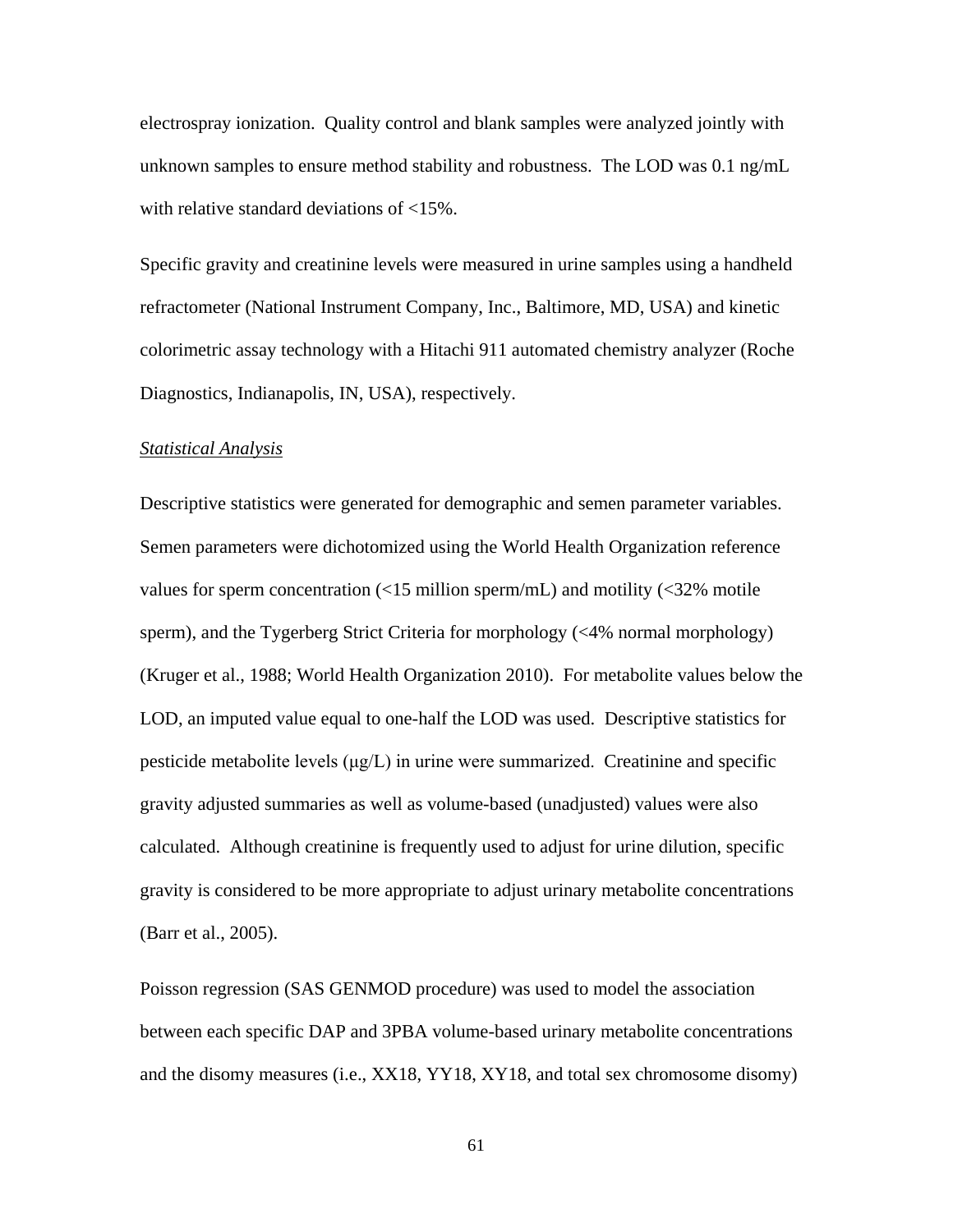due to the large number of sperm being scored and the relatively low frequency of disomy. The number of sperm scored and the number of disomic nuclei were summed separately for each subject; the individual subject was treated as the unit of analysis. The natural logarithm of the number of sperm counted was used as the offset variable to standardize across subjects.

Models were fitted using a disomy measure as the outcome variable (i.e., as a count of disomic cells for XX18, YY18, XY18, and total sex chromosome disomy) and the metabolites of interest as the independent variables. Age, body-mass index (BMI), motility, morphology, log of sperm concentration and specific gravity were included as a continuous covariates. Also, smoking (never, former, and current), race (white, black, or other) and urinary metabolites (quartiles for most metabolites) were included as covariates. A log transformation of sperm concentration was used in the models as the distribution of sperm concentration is generally non-normal and positively skewed (Berman et al., 1996). Incidence rate ratios (IRRs) and 95% confidence intervals were calculated for each model.

Interactions between each DAP metabolite and 3PBA in association with each disomy outcome were examined. If an interaction was significant, the model IRRs for a specific DAP metabolite were calculated within each quartile of 3PBA. Linear tests for trend for most DAP metabolites and ∑DAP were also performed by 3PBA strata to further investigate the interaction. If an interaction was not significant, the interaction term was removed from the model. Statistical analysis was performed using SAS version 9.3 (SAS Institute Inc, Cary, NC).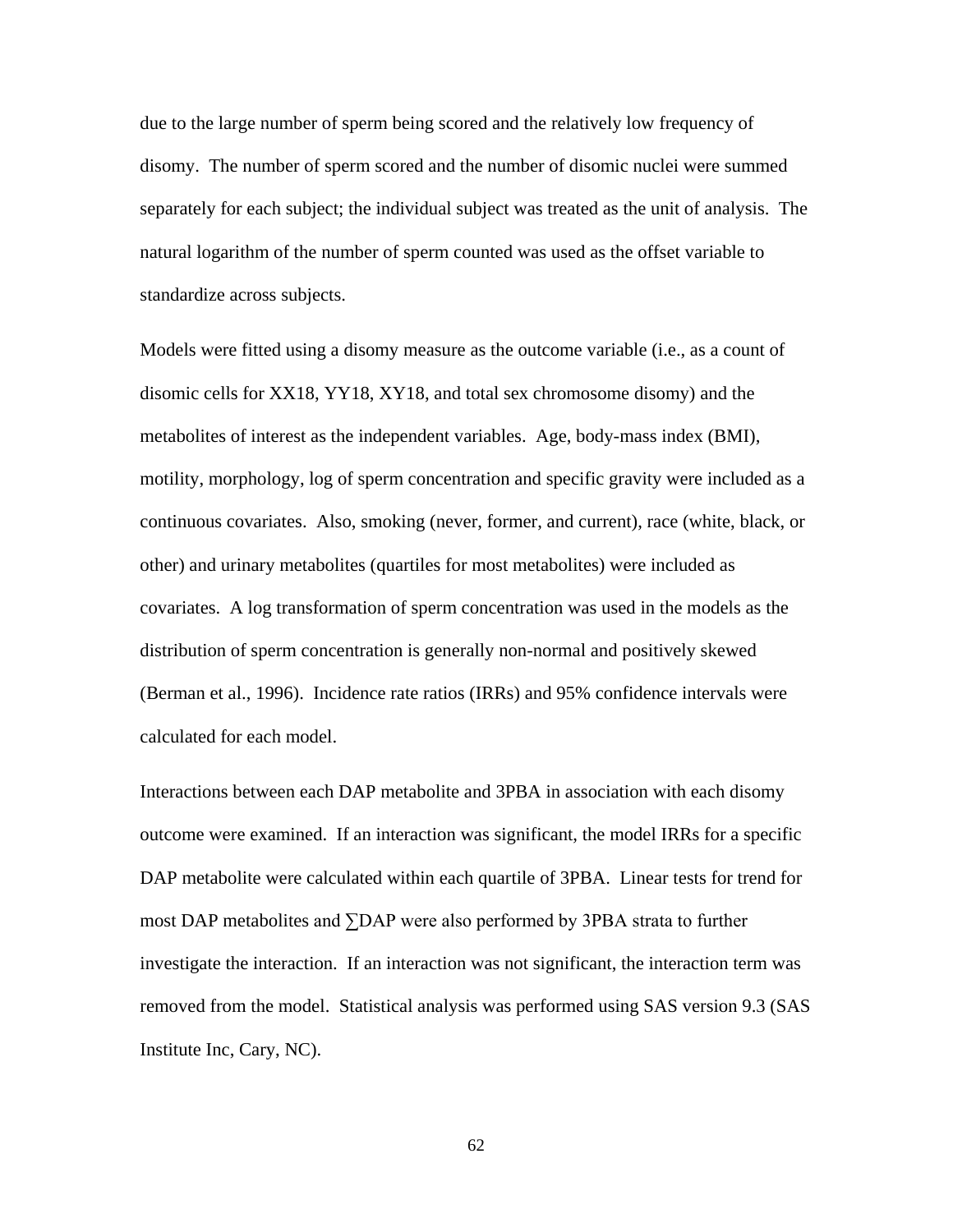#### **Results**

Table 4.1 shows the demographic and semen parameter characteristics of the study subjects (n=159). The men had an average age of 35.3 years and a mean BMI of 28.0 kg/m<sup>2</sup>. The majority of the men were white  $(86%)$  and non-Hispanic  $(94%)$ . Most men  $(74%)$  had never smoked and 7% were current smokers. Of the 159 men, 10% (n = 16) had sperm concentrations  $\langle 15 \text{ million/mL}, 21\% \text{ (n = 33)} \text{ had } \langle 32\% \text{ motile sperm}, \text{ and} \rangle$ 18% (n = 28) had <4% normally shaped sperm. A median of 6848 sperm nuclei were scored per subject (Table 4.2). The observed median percentages of XX18, YY18, XY18, and total disomy were 0.43, 0.36, 1.12 and 1.92, respectively. Table 4.3 summarizes the unadjusted urinary OP and PYR metabolites as well as the specific gravity and creatinine adjusted concentrations. The percent of samples above the LOD ranged from 57-89% for most metabolites.

Table 4.4 summarizes the significance (p-value) of the individual exposure variables (DAP metabolite and 3PBA) and the interaction term for each disomy measure. Statistically significant interactions were found between several DAP metabolites and 3PBA for XX18, YY18 and XY18 outcomes. A statistically significant interaction between all DAP metabolites and 3PBA was consistently observed for total disomy. The significance of all the interaction terms persisted when looking at continuous exposure terms.

Increased disomy rates were observed for XX18, YY18, XY18, and total sex chromosome disomy by levels of DMTP, DMDTP, DEP and DETP metabolites and 3PBA exposure (see Appendix C). The highest significant associations in the Appendix C tables were observed between a) XX18 and the second exposure quartile of DMDTP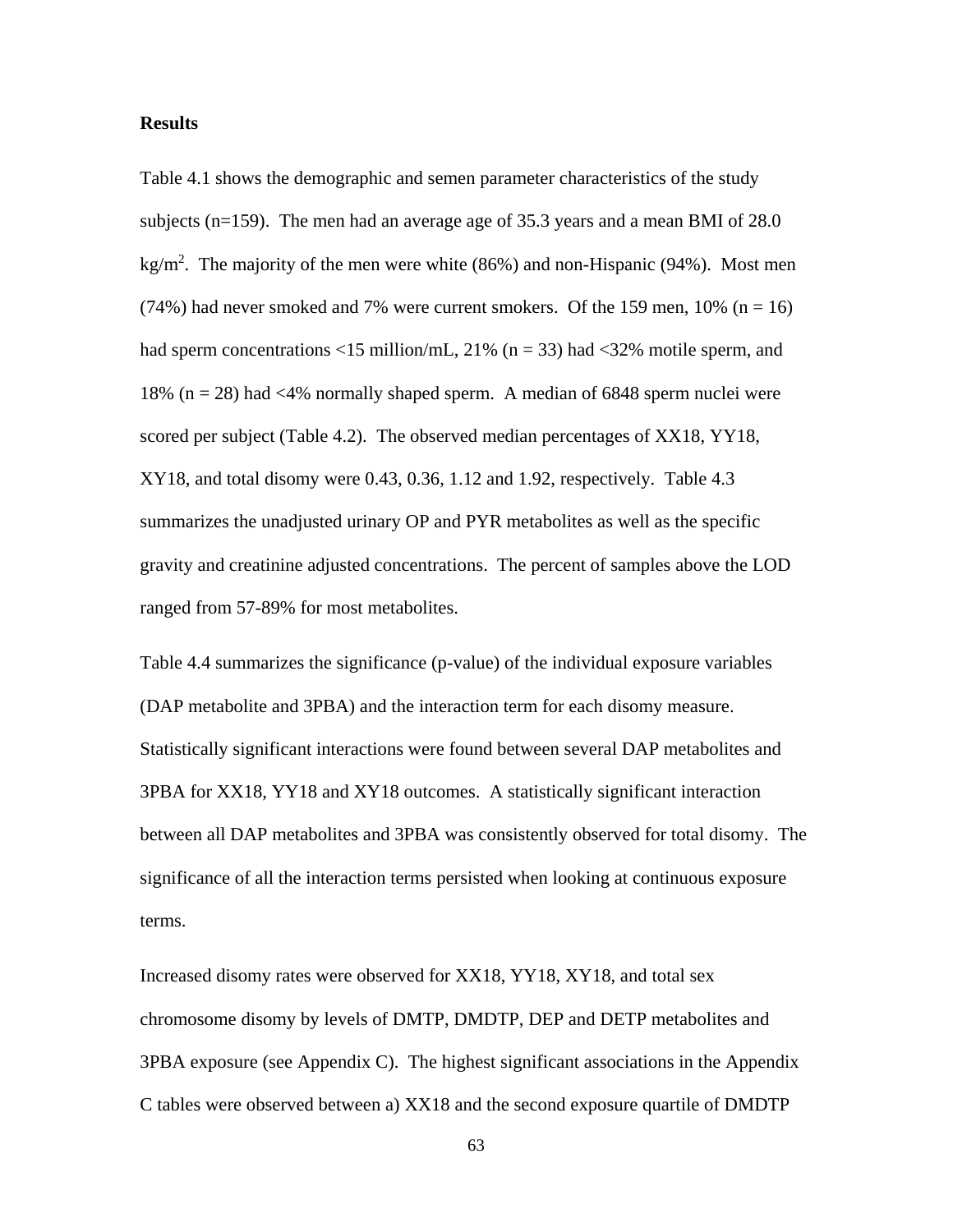$(0.10{\text -}0.73 \text{ ng/mL})$  and third 3PBA exposure quartile  $(0.61{\text -}0.83 \text{ ng/mL})$  for an IRR = 3.35 (95% CI: 2.15, 5.20), and b) YY18 and the third exposure quartile of DETP (0.62- 1.51 ng/mL) and second 3PBA exposure quartile  $(0.10-0.61 \text{ ng/mL})$  for an IRR = 4.13 (95% CI: 3.10, 5.49). Statistically significant inverse associations were also observed for all disomy types by levels of DMP and DEDTP metabolites and 3PBA exposure (see Appendix C). Increase in disomy rates occurred mainly between the second and third exposure quartiles and without substantial additional increases between the third and fourth exposure quartile, producing nonmonotonic dose response curves.

To further investigate interactions between OP and PYR metabolites, graphs of the adjusted IRRs and 95% confidence intervals were generated and examined for total sex chromosome disomy by quartiles of DAP metabolite (DMP, DMTP, DMDTP, DEP, DETP) and 3PBA quartiles (Figures 4.1-4.5; see also Appendix D for additional graphs). Nonmonotonic patterns were observed across most quartiles of 3PBA with increasing individual DAP exposure.

Inverse and positive parameter estimates (β) were determined to be significant using a test for trend across DAP metabolites by most 3PBA quartiles. Both significant Ushaped (Figure 4.3) and inverted-U shaped (Figure 4.4) relationships were observed across 3PBA quartiles with increasing DAP metabolites. Figure 4.1 shows a significant decreasing trend in 3PBA with increasing DMP exposure. Yet, there was an increasing trend in the upper quartile of 3PBA with increasing DMP exposure. In Figure 4.2, an increasing trend was observed in the second quartile of 3PBA, whereas the fourth quartile of 3PBA showed a decreasing trend with increasing DMTP exposure. Increased risks were consistently detected for total disomy in the second DMDTP exposure quartile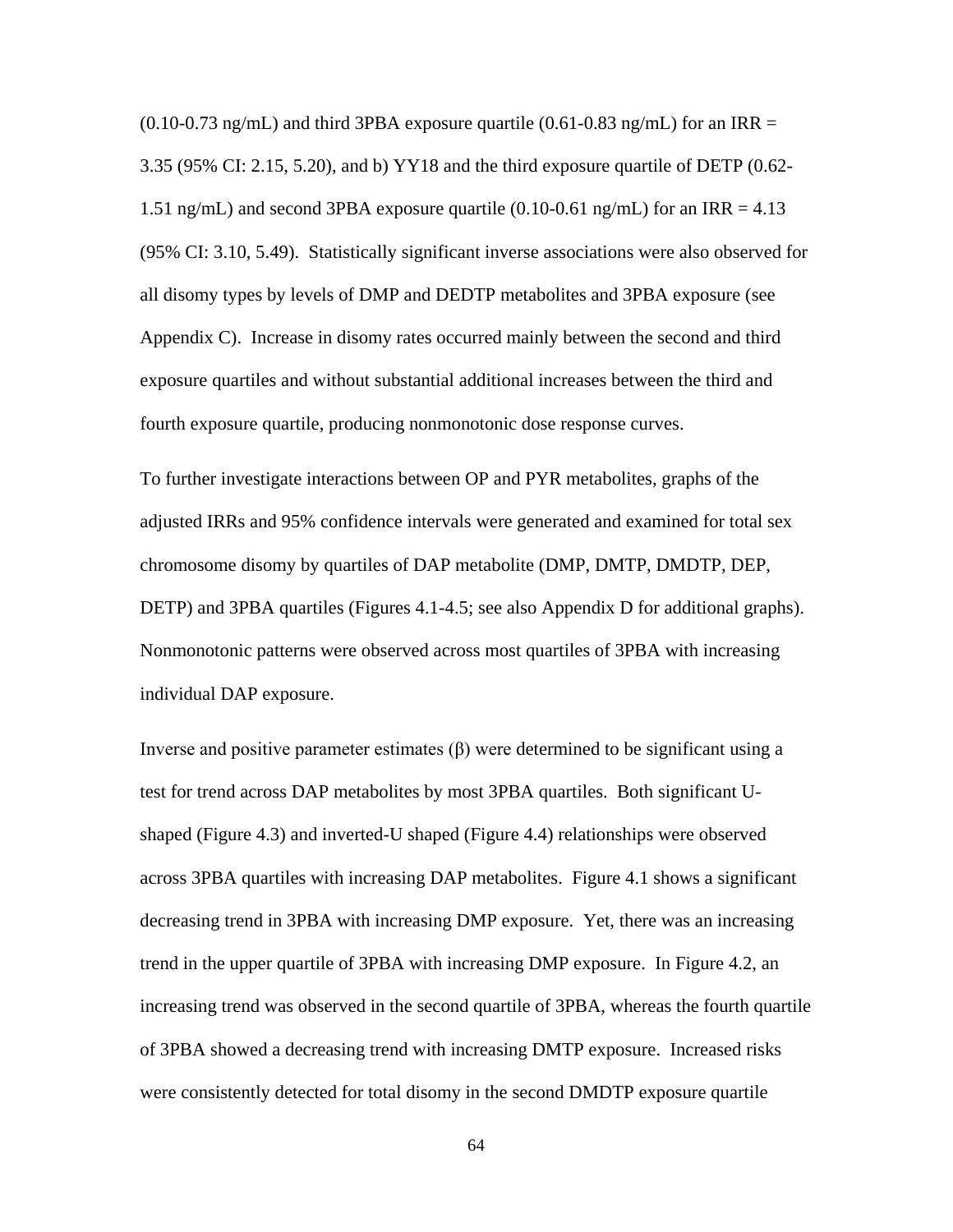across all 3PBA quartiles; adjusted IRRs ranged from 1.36 (95%CI: 1.11, 1.67) to 1.96 (95%CI: 1.59, 2.40) (Figure 4.3). Similar patterns were observed for DEP exposure in all 3PBA exposure quartiles (Figure 4.4). Figure 4.5 shows increased risks for total disomy consistently detected in the third DETP quartile across all 3PBA quartiles; adjusted IRRs ranged from 1.28 (95%CI: 1.08, 1.52) to 2.31 (95%CI: 2.02, 2.64). Figure 4.6 shows adjusted IRRs and 95% confidence intervals for total disomy by tertiles of ∑DAP by 3PBA tertiles. Even though some associations were detected by the test for trend (p values=0.0001) in the first and third tertiles of 3PBA with increasing  $\Sigma$ DAPs exposure, small or no visible changes were observed.

#### **Discussion**

To our knowledge, this the first epidemiological study to evaluate the relationship between pesticide interactions and human sperm disomy outcomes. Significant increased rates were observed for XX18, YY18, XY18, and total sex chromosome disomy by levels of DMTP, DMDTP, DEP and DETP metabolites at various 3PBA levels after adjusting for potential confounders. Conversely, inverse associations were observed for all disomy types by levels of DMP and DEDTP metabolites and various 3PBA levels in adjusted models. In this study, increased IRRs, higher than the rates previously reported for each individual chemical class, were observed when assessing disomy outcomes and OP/ PYR mixtures. Adjusted IRRs for XX18, YY18, XY18, and total sex chromosome disomy by ∑DAPs and 3PBA exposures showed mainly inverse associations when compared to the reference group. These results confirmed our previous observation that aggregating all six DAP metabolites into a composite variable of ∑DAPs conceals their separate and distinct associations with disomy outcomes.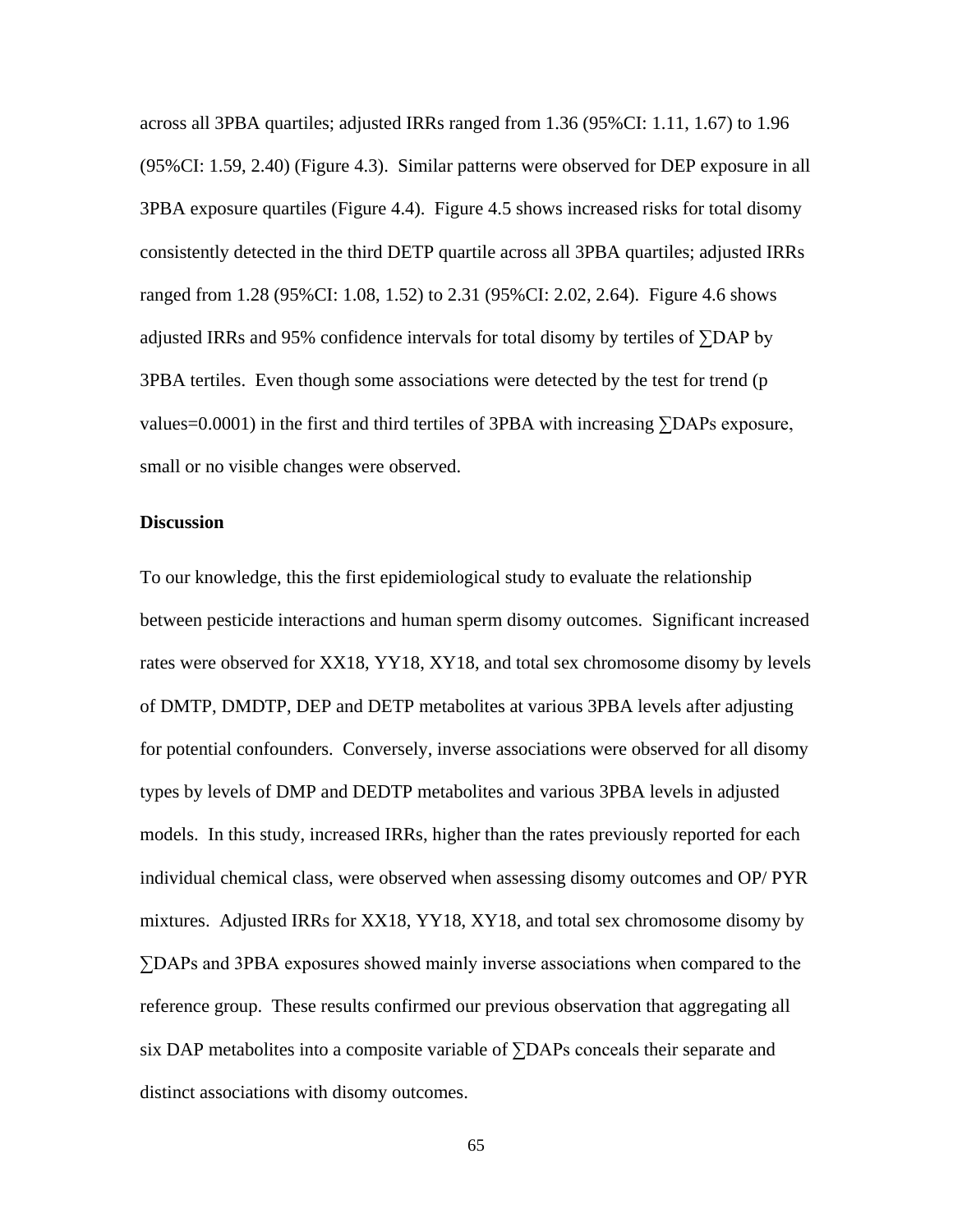Our results showed complex nonmonotonic relationships, characterized by dose-response curves changing direction within the range of exposure categories. The highest disomy rates were seen either: 1) at the intermediate exposure level (i.e., quartiles 2 or 3) with low or no association observed at low and high exposures (inverse U-shaped relationship); or 2) with the highest rates observed at low and high exposures (U-shaped relationship). Men in this study were not significantly different from each other in terms of their demographic characteristics or semen parameters, and therefore, it is unlikely these nonmonotonic effects can be explained by differences across exposure groups.

Unadjusted 95<sup>th</sup> percentile DAP urinary concentrations were slightly higher (0.39-38.71 ng/mL) in this study when compared to the unadjusted urinary concentrations of males surveyed in the US general population, which ranged from 0.78-31.10 ng/mL for 2001- 2002 and from <LOD-36.10 ng/mL for 2007-2008 (CDC, 2009 - Updated Tables 2015). The unadjusted 3PBA 95<sup>th</sup> percentile urinary concentrations were lower in this study  $(2.27 \text{ ng/mL})$  than the concentrations reported for  $2001-2002$   $(3.23 \text{ ng/mL})$  and  $2009-$ 2010 (6.50 ng/mL).

Several human studies have reported individual exposures of OP or PYR pesticides associated with decreased semen quality (Meeker et al., 2004a), sperm volume and decreased sperm count (Yucra et al., 2008; Recio-Vega et al., 2008; Lifeng et al., 2006), semen quality and DNA damage (Xia et al., 2008; Meeker et al., 2008; Ji et al., 2011), sperm chromatin alteration (Sanchéz-Peña et al., 2004), increased luteinizing hormone and decreased testosterone (Padungtod et al., 1998), higher abnormal morphology and decreased sperm motility (Tan et al., 2002; Kamijima et al., 2004; Hossain et al., 2010), and sperm aneuploidy (Padungtod et al., 1999; Recio et al., 2001, Xia et al., 2004; Young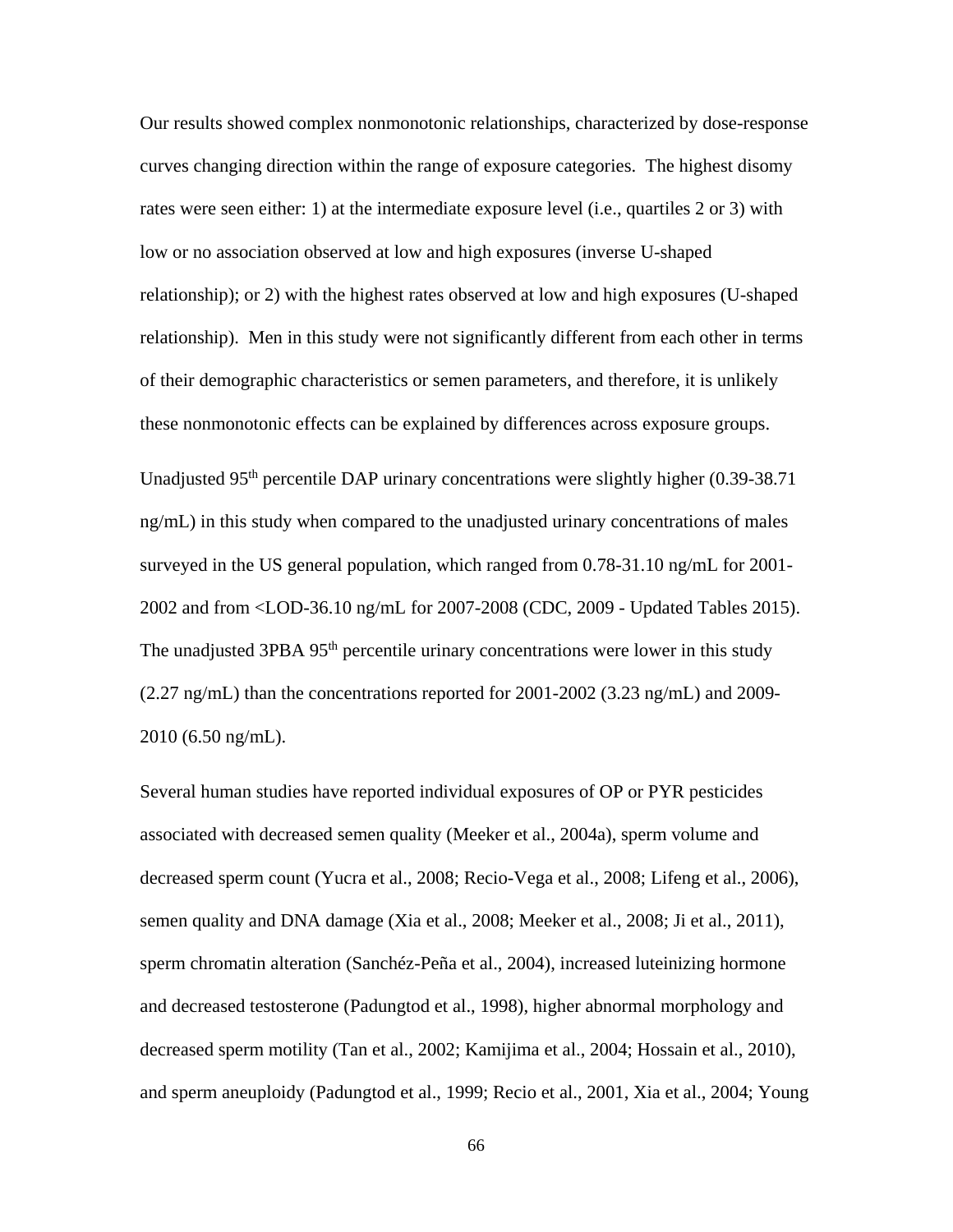et al., 2013; Radwan et al., 2015). Less is known about the effects of OP/PYR pesticide mixtures and their association with human sperm parameters. Perry et al. (2007b) conducted a pilot biomonitoring study to examine the relationship between environmental OP/PYR exposure mixtures and sperm concentration among Chinese men living in rural areas. Results showed a high prevalence of exposure to OP/PYR pesticides and suggested that the higher exposure group had lower sperm concentration.

An animal study evaluated the reproductive effects in adult rats orally exposed to a mixture of five pesticides (Perobelli et al., 2010). Sperm motility was significantly decreased in animals exposed to the pesticide mixture. Their results suggested that the reproductive effects not seen with individual compounds may occur in the presence of several pesticides (Perobelli et al., 2010).

OP toxicity involves the inhibition of the enzyme acetylcholinesterase (AChE) leading to neurotoxicity in the central and peripheral nervous system (US EPA, 1999), while PYRs act via the activation and inactivation of voltage-gated sodium channels (VGSCs), causing neuronal excitability (Barr et al., 2010; Mandhane and Chopde, 1997; Nasuti et al., 2003). Because the use of PYRs in the US, particularly in residential settings, has increased dramatically over the past decade, it is important to consider their effects when combined with other pesticides that have higher mammalian toxicity such as the OPs (Barr et al., 2010; Horton et al., 2011; U.S. EPA, 2013; Williams et al., 2008). Pesticide mixtures can result in amplified health effects due to an increased toxicity of each compound (Hayes et al., 1991). Exposure to CYP450-activated OP insecticides or their toxic metabolites (such as chlorpyrifos oxon) can potentially enhance PYR toxicity by inhibiting carboxylesterases (enzymes used by the body to detoxify PYRs) so greater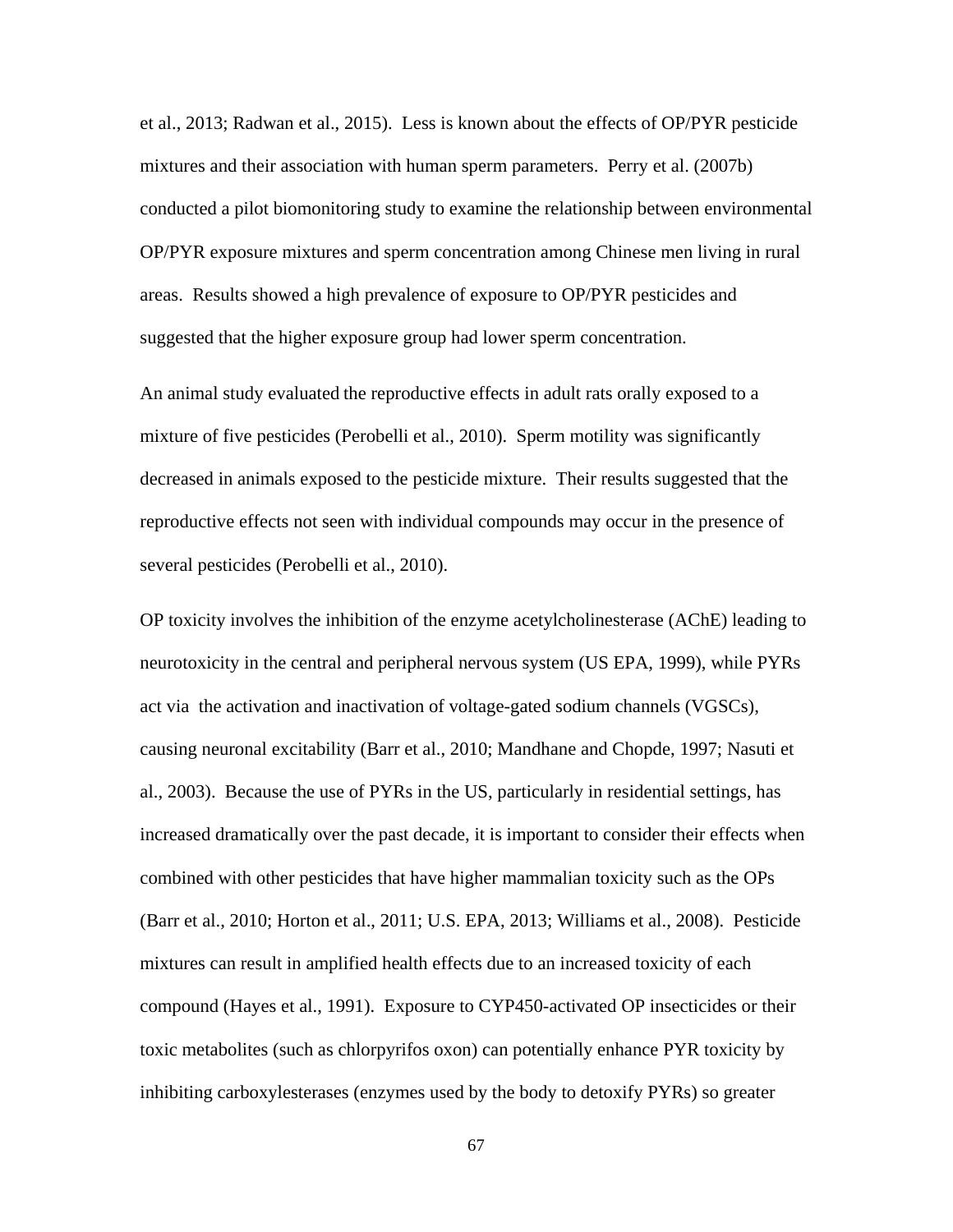toxicity is often observed (Ray et al., 2000). With metabolic detoxification inhibited and sometimes irreversible even at low concentrations, the toxic potency of PYR pesticides in the presence of OPs may be increased due to greater tissue concentration and lower excretion rate (Wielgomas and Krechniak, 2007). Both classes of insecticides are often used simultaneously in the US and are formulated in combined products on the global market, presenting evidence for the risk of unintended synergistic or potentiation effects (He et al., 2002). While there is a large body of literature on individual OP and PYR toxicology, all biological effects and synergistic mechanisms are not well understood (US EPA, 2009) and there is limited information about OP/PYR mixture effects on organs such as the testis.

Epidemiological studies among non-occupationally exposed adult males have found inverse and increased associations between individual OP exposure and hormones functions/levels (Recio et al., 2005; Meeker et al., 2006; Yucra et al., 2008; Lacasaῆa et al., 2010; Blanco-Muñoz et al., 2010). In addition, environmental exposure to PYR insecticides has been associated with changes in thyroid and sex hormone levels in men (Han et al., 2008; Meeker et al., 2009). Studies have also demonstrated PYRs ability to bind and disrupt androgen receptors in human reporter gene assays (Sun et al., 2007; Du et al., 2010). Molecular or physiological modes of action of environmental contaminants at low doses are likely to impact the endocrine system; however, their co-occurrence is difficult to discern (Welshons et al., 2003).

The findings here are consistent with potential low dose effect mechanisms responsible for affecting hormone expression and influencing human disorders (Vandenberg et al., 2012). Our findings showed complex nonmonotonic dynamics between OP/PYR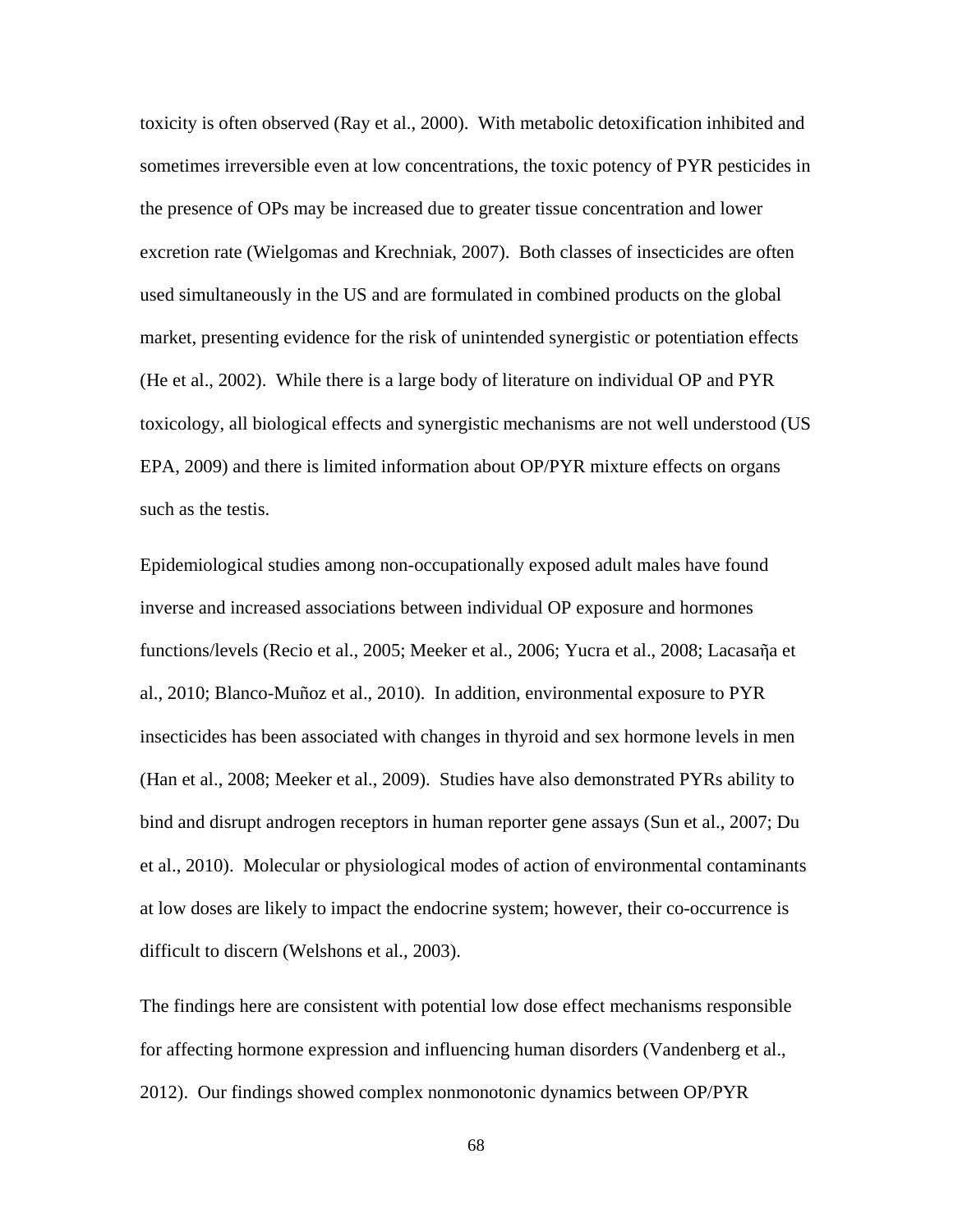exposure mixtures and disomy. Even though the effects of low doses cannot be predicted by the effects observed at high doses and sometimes low environmental exposures cannot be identified (Vandenberg et al., 2012), this study was able to detect significant associations between pesticide mixtures and disomy. It is still uncertain how OP/PYR exposure mixtures might be protective for sex chromosome disomy when specific DAP metabolites were modeled within each quartile of 3PBA. Our results suggest that pesticide toxicity estimates may underestimate the risks associated with reproductive outcomes because they do not include the possibility of co-occurring synergistic chemical interactions.

Because chemical mixtures are multidimensional, there is not a standard methodology to investigate the effects of "real-life" exposures to mixtures of compounds with different modes of action (Teuschler et al., 2004, 2007; Perobelli et al., 2010). This highlights the difficulties with treating environmental exposures observed in epidemiological studies as single entities (EEA-JRC, 2013). Environmental exposures are highly correlated, introducing methodological issues. Several methodological advances have been made to account for issues such as collinearity, high dimensionality, and synergistic, potentiation or inhibitory effects. Advanced methods have been designed to identify subsets of mixtures (Gennings et al., 2010), assess mixtures that are also affected by a limit of detection (Herring, 2010), accommodate joint analysis of high-dimensional biomarker data (Zhang et al., 2012), and to model interactions (Charles et al., 2002; Moser et al., 2005, 2006; Yeatts et al., 2010; VanderWeele and Tchetgen, 2014). However, some of these methods are relatively new and have been primarily demonstrated using linear and logistic regression. Additional evidence of these type of interactions are needed in other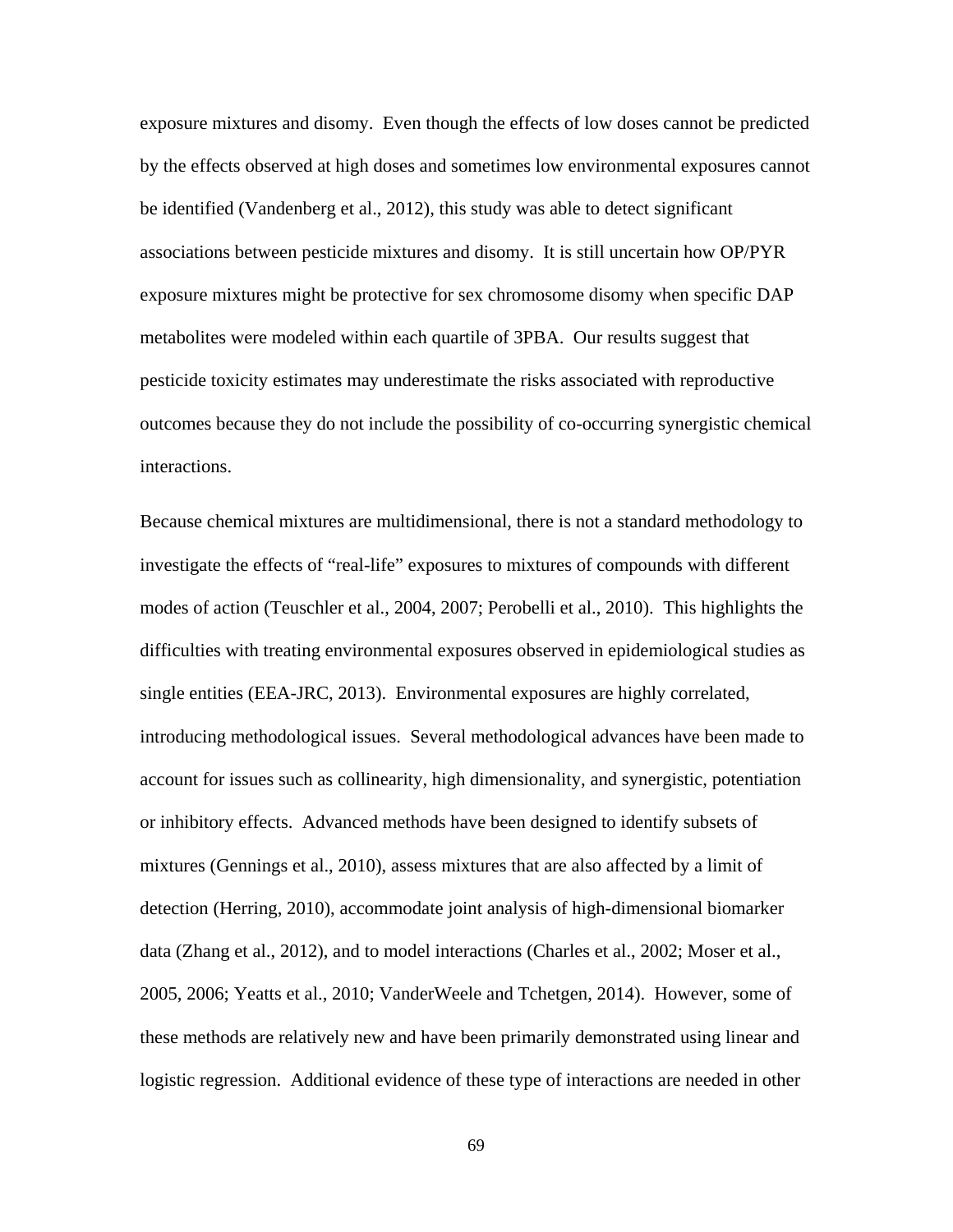non-logistic models, such as Poisson regression which is best suited to the nature of the disomy rate data examined here.

This exploratory analysis was limited by the number of men available in each quartile when stratifying by exposure category. Commonly used trend tests available to evaluate monotonic dose-response relationships present a disadvantage when evaluating nonmonotonic responses. Those tests may not fully describe the nonmonotonicity patterns often observed for EDCs.

DAPs and 3PBA are non-specific urinary metabolites of OPs and PYRs insecticides. These metabolites do not retain the structure from which they were derived, and cannot be attributed to a specific original parent compound (Bravo et al., 2004). Although the use of biological measurements has been criticized due to the inability to distinguish parent compound exposures from exposures to other pre-formed breakdown products (Lu et al., 2005; Sudakin et al., 2006; Starr et al., 2008; Sudakin and Stone, 2011; Krieger et al., 2012), these urinary biomarkers are still the most widely used method to estimate the internal dose of a wide range of pesticides (Angerer et al., 2007) due to their relatively low costs and their utility for interpreting health outcomes of interest. Even though the existing multi-analyte methods are highly sensitive and able to measure low levels of exposure biomarkers in urine (Needham et al., 2007), detailed time-specific information on windows of exposure vulnerability are still needed to improve exposure assessment. Although our study population was recruited from a fertility clinic, their response to pesticide exposures is not expected to differ from men in the general population. About 50% of our study participants had normal semen parameters, including men with a range of semen parameter characteristics. Our data suggest that the observed associations do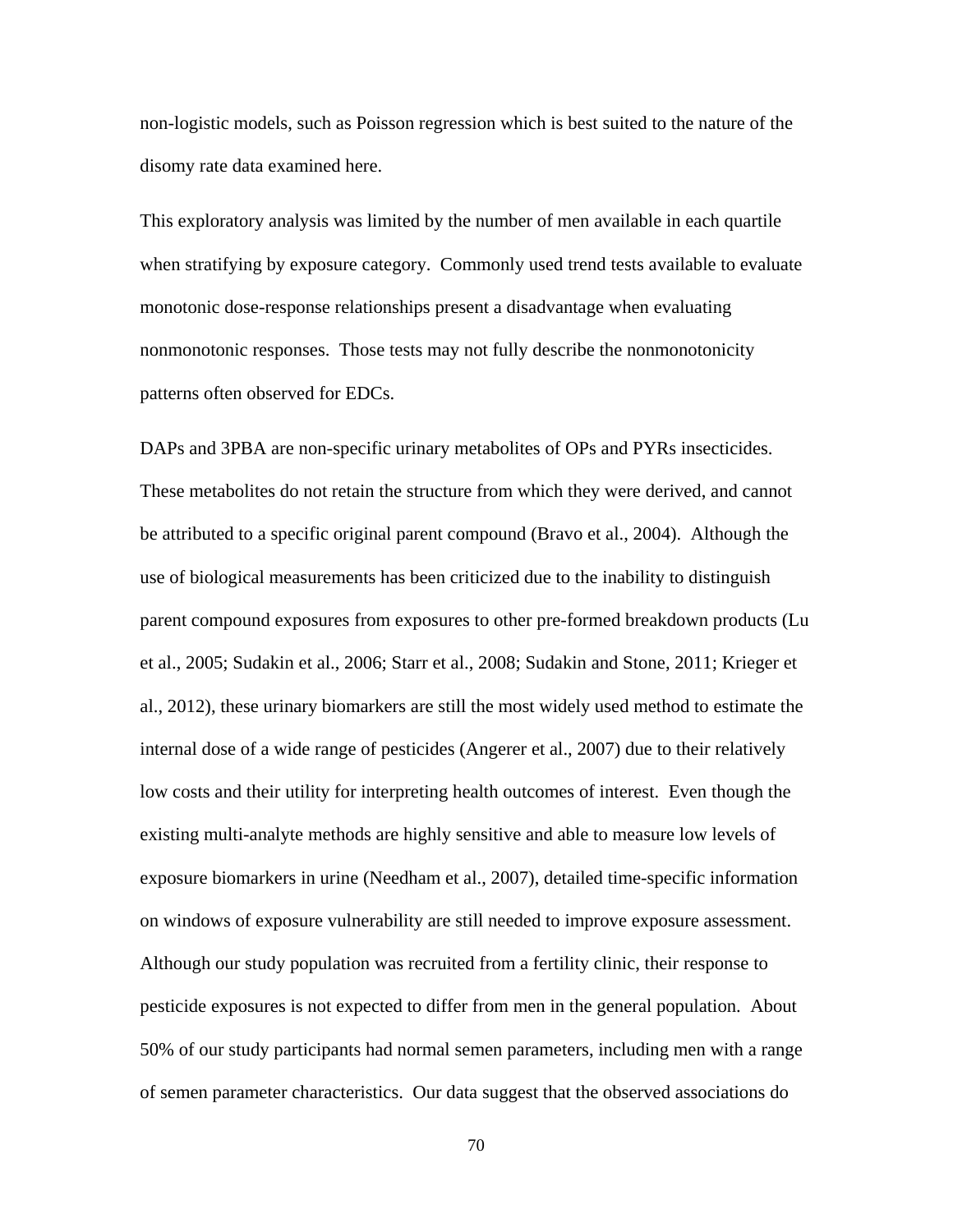not differ according to whether or not men had previous infertility exams. All these factors increase the generalizability of our results. Samples for 159 men (47%) were available from men enrolled in the parent study  $(n=341)$ , which is considered high for a men's health study. It is important to acknowledge that the limitations of this crosssectional study are ameliorated given the temporality of the exposure and outcome. Extensive information was collected about potential confounders. Semen measurements reflect recent spermatogenic cycles (75-90 days), and DAP and PYR urinary metabolites reflect recent exposure to pesticides. A high quality semi-automated method was used to determine disomy frequency in this study, allowing for a reliable and an objective counting of disomic sperm in a large number of samples (Perry et al., 2007a, 2011a). In addition, the technicians who performed semen and disomy analyses were blinded to exposure status, increasing the integrity of the results. Disomy frequencies in this study are higher than some of the frequency distributions previously reported (Egozcue et al., 1997; Templado et al., 2005, 2011).

#### **Conclusion**

This is the first epidemiologic study to explore the relationship between pesticide mixtures and human sperm disomy outcomes. This exploratory analysis intended to examine the interactions between OP and PYR pesticide mixtures and human sperm disomy outcomes by conducting multiple statistical analyses adjusted for potential confounders. Increased IRRs, higher than the rates previously detected for each individual chemical class, were observed when evaluating the associations between sex chromosome disomy and pesticide mixtures. Our findings suggest that compounds with different modes of action could have synergistic and/or potentiation effects and modify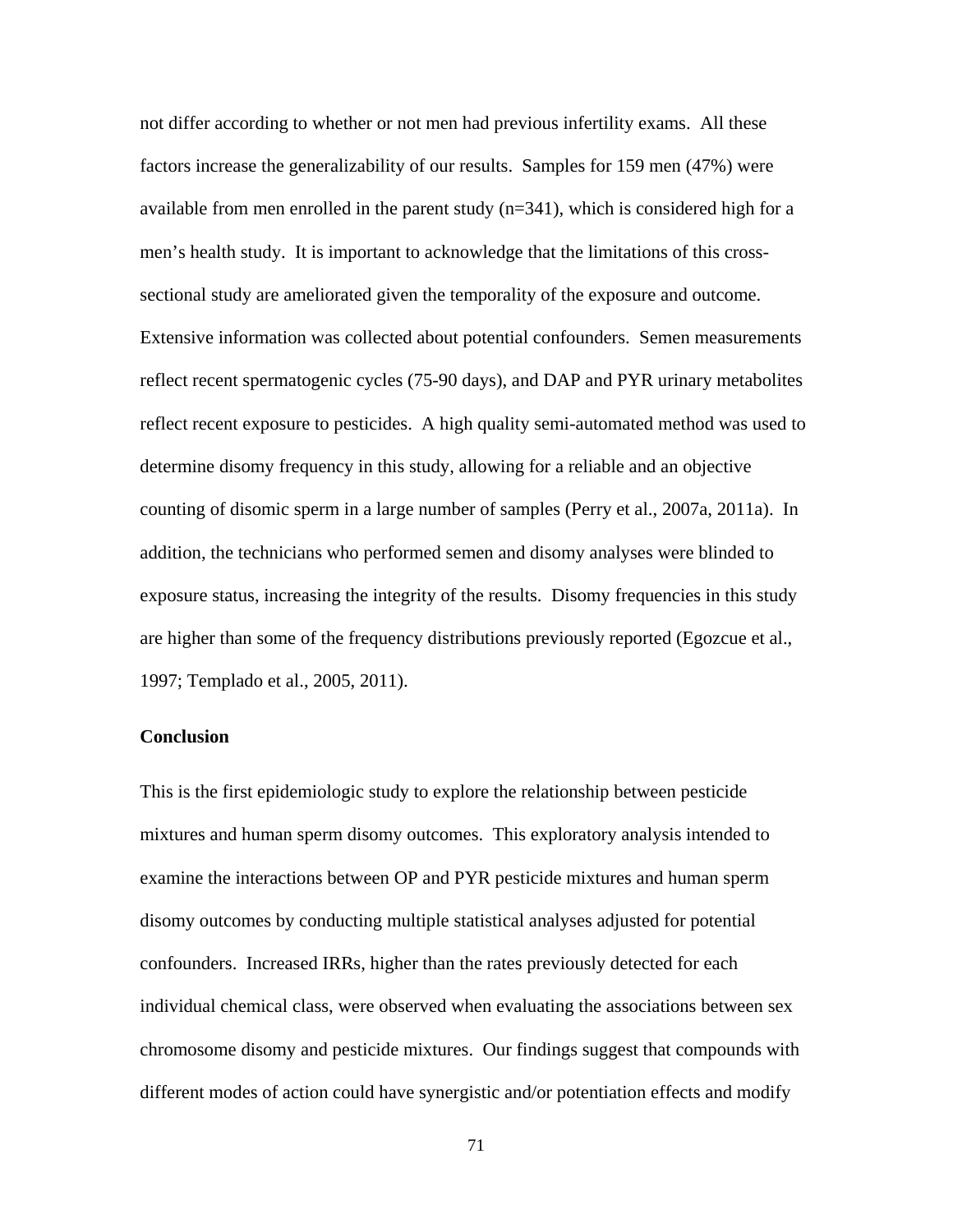the independent toxicity and health effects of the individual compounds. Nonmonotonic associations between pesticide interactions and health reproductive outcomes are challenging to interpret. Our results show that chemical interactions could potentially increase risks of total sperm disomy. Our outcome of interest, disomy, is best modeled assuming a Poisson distribution. Methods to disentangle the effects of mixtures needed further development to optimally model outcomes that do not routinely fit linear or logistic distributions. Specific attention needs to be given to the methodologies available to assess the combined effects of simultaneous low-level pesticide exposures (with different modes of action and using non-logistic models) to enhance our ability to predict reproductive impacts of environmental contaminants. Because this is the first analysis conducted with this combination of chemicals for this health outcome, replication and extension of our findings is needed before the association between pesticide mixtures and aneuploidy can be fully elucidated.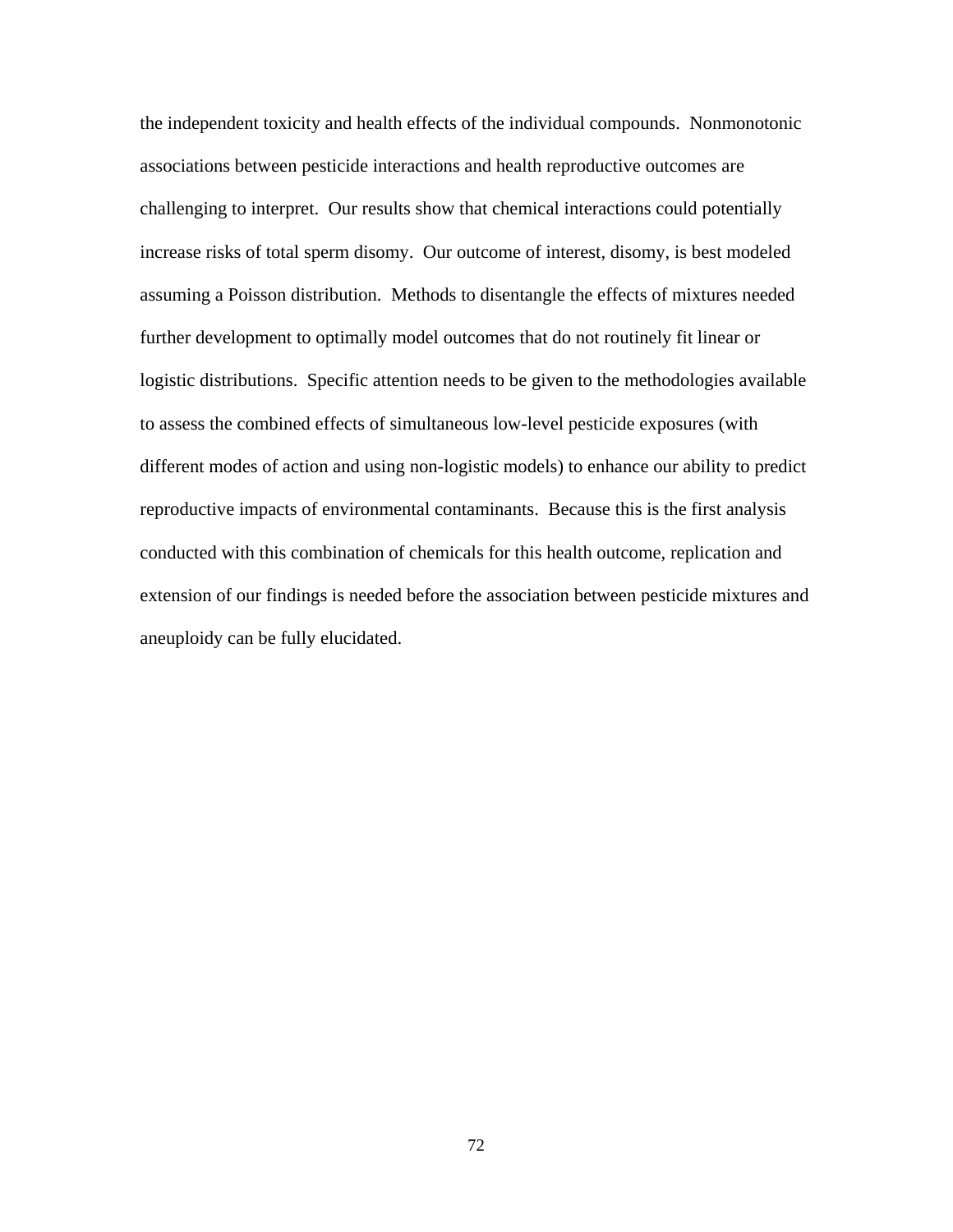| Table 4.1: Characteristics of MGH men (n=159). |                |  |  |  |  |  |
|------------------------------------------------|----------------|--|--|--|--|--|
| <b>Variable</b>                                | $Mean \pm SD$  |  |  |  |  |  |
| Age                                            | $35.3 \pm 5.4$ |  |  |  |  |  |
| BMI (kg/m <sup>2</sup> )                       | $28.0 \pm 5.0$ |  |  |  |  |  |
| Race                                           | N(%)           |  |  |  |  |  |
| White                                          | 137 (86.2)     |  |  |  |  |  |
| <b>Black</b>                                   | 5(3.1)         |  |  |  |  |  |
| Other                                          | 17(10.7)       |  |  |  |  |  |
| <b>Hispanic ethnicity</b>                      |                |  |  |  |  |  |
| N <sub>0</sub>                                 | 149 (93.7)     |  |  |  |  |  |
| Yes                                            | 10(6.3)        |  |  |  |  |  |
| <b>Semen Concentration</b>                     |                |  |  |  |  |  |
| $<$ 15 million/mL                              | 16(10.1)       |  |  |  |  |  |
| <b>Semen Morphology</b>                        |                |  |  |  |  |  |
| $<4\%$ normal                                  | 28 (17.61)     |  |  |  |  |  |
| <b>Semen Motility</b>                          |                |  |  |  |  |  |
| $<32\%$ motile                                 | 33(20.8)       |  |  |  |  |  |
| <b>Abstinence time</b>                         |                |  |  |  |  |  |
| $\leq$ 2 days                                  | 35(22.0)       |  |  |  |  |  |
| 3-4 days                                       | 74 (46.5)      |  |  |  |  |  |
| $>=$ 5 days                                    | 50 (31.5)      |  |  |  |  |  |
| Smoking (n=2 missing)                          |                |  |  |  |  |  |
| N <sub>o</sub>                                 | 116 (73.9)     |  |  |  |  |  |
| Current smoker                                 | 11(7.0)        |  |  |  |  |  |
| Former smoker                                  | 30(19.1)       |  |  |  |  |  |
|                                                |                |  |  |  |  |  |

**Table 4.1. Characteristics of MGH Men.**

# **Table 4.2. Number of Sperm Nuclei Scored and Percent Disomy.**

| Table 4.2: Number of sperm nuclei scored and percent disomy of men<br>seeking infertility evaluation (n=159). |                  |               |                  |                  |
|---------------------------------------------------------------------------------------------------------------|------------------|---------------|------------------|------------------|
| Variable                                                                                                      | Mean $\pm$ SD    | <b>Median</b> | 25 <sup>th</sup> | 75 <sup>th</sup> |
| Nuclei (n)                                                                                                    | $6848 \pm 4815$  | 5503          | 2939             | 9976             |
| %X18                                                                                                          | $37.63 \pm 9.07$ | 39.75         | 33.29            | 44.76            |
| %Y18                                                                                                          | $36.51 \pm 8.81$ | 39.15         | 32.78            | 43.33            |
| % XX18                                                                                                        | $0.43 \pm 0.44$  | 0.28          | 0.17             | 0.52             |
| % YY18                                                                                                        | $0.36 \pm 0.29$  | 0.31          | 0.19             | 0.46             |
| % XY18                                                                                                        | $1.12 \pm 0.83$  | 0.90          | 0.57             | 1.53             |
| Total Disomy %                                                                                                | $1.92 \pm 1.27$  | 1.55          | 1.12             | 2.47             |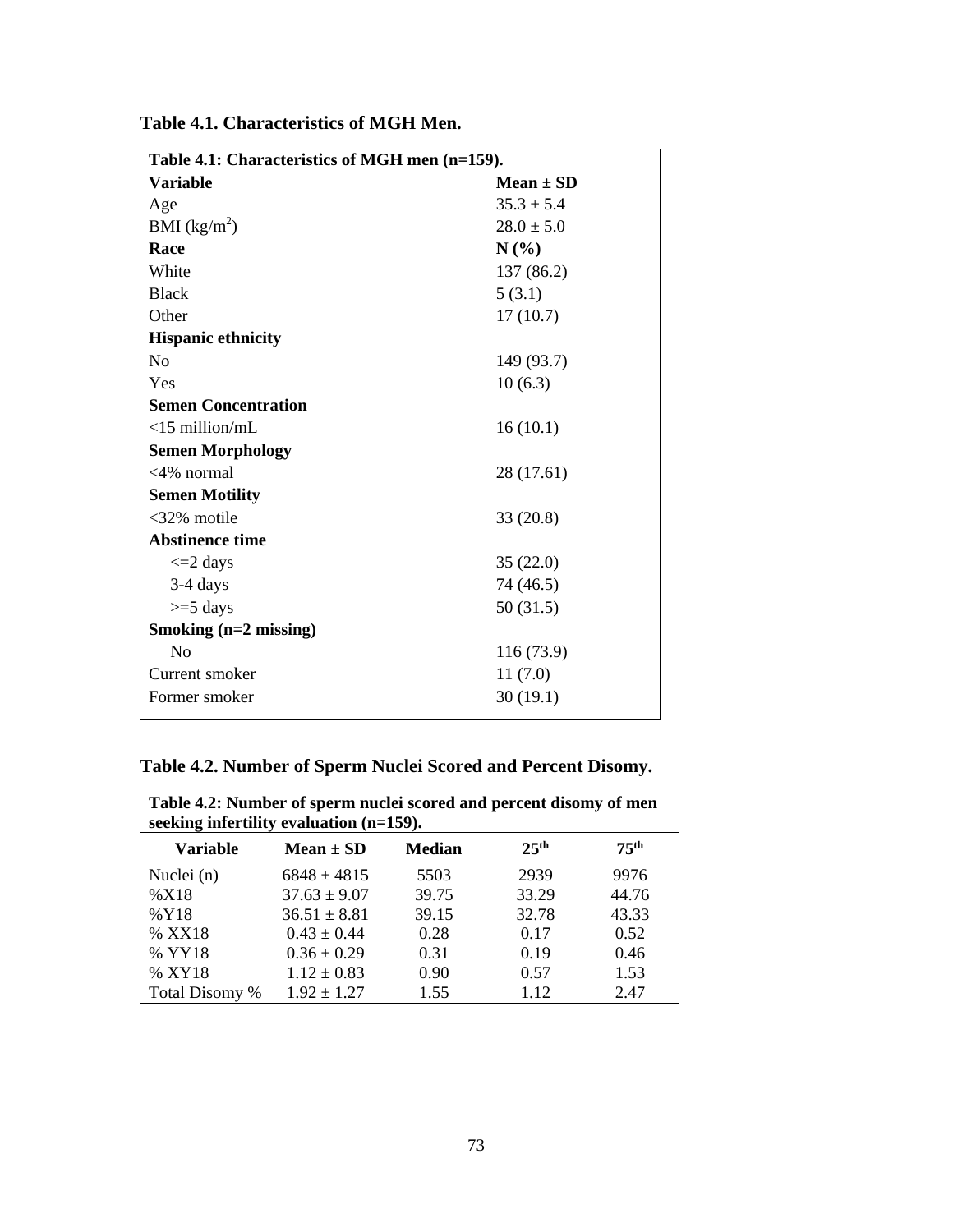| Table 4.3: Distribution of individual pesticide metabolite levels in urine of men seeking |                   |                     |             |                  |       |       |                |
|-------------------------------------------------------------------------------------------|-------------------|---------------------|-------------|------------------|-------|-------|----------------|
| infertility evaluation (n=159).                                                           |                   |                     |             |                  |       |       |                |
| Metabolite <sup>a</sup>                                                                   | $Mean \pm SD$     | Percentile<br>Range |             |                  |       |       |                |
| (ng/mL)                                                                                   |                   | 25th                | <b>50th</b> | 75 <sub>th</sub> | 90th  | 95th  |                |
| <b>Unadjusted</b>                                                                         |                   |                     |             |                  |       |       |                |
| <b>DMP</b>                                                                                | $10.77 \pm 25.30$ | 0.30                | 4.34        | 12.48            | 29.42 | 38.60 | 0.30-270.75    |
| <b>DMTP</b>                                                                               | $8.62 \pm 17.42$  | 0.68                | 3.13        | 7.28             | 21.11 | 38.71 | 0.10-148.12    |
| <b>DMDTP</b>                                                                              | $1.18 \pm 2.03$   | 0.05                | 0.43        | 1.16             | 3.51  | 5.96  | $0.05 - 10.32$ |
| <b>DEP</b>                                                                                | $3.68 \pm 8.24$   | 0.10                | 1.00        | 3.65             | 8.87  | 14.82 | $0.10 - 63.56$ |
| <b>DETP</b>                                                                               | $1.70 \pm 3.48$   | 0.05                | 0.60        | 1.46             | 3.83  | 9.27  | $0.05 - 20.08$ |
| <b>DEDTP</b>                                                                              | $0.09 \pm 0.12$   | 0.05                | 0.05        | 0.05             | 0.26  | 0.39  | $0.05 - 0.66$  |
| 3PBA                                                                                      | $0.89 \pm 1.51$   | 0.51                | 0.62        | 0.87             | 1.57  | 2.27  | $0.05 - 15.18$ |
| <b>SG-adjusted</b>                                                                        |                   |                     |             |                  |       |       |                |
| <b>DMP</b>                                                                                | $11.35 \pm 24.04$ | 0.51                | 5.17        | 15.39            | 27.51 | 43.11 | 0.20-258.98    |
| <b>DMTP</b>                                                                               | $9.76 \pm 18.07$  | 0.85                | 3.73        | 9.13             | 28.62 | 44.19 | 0.05-121.76    |
| <b>DMDTP</b>                                                                              | $1.41 \pm 2.52$   | 0.08                | 0.46        | 1.30             | 4.46  | 8.36  | $0.03 - 15.13$ |
| <b>DEP</b>                                                                                | $3.72 \pm 7.48$   | 0.22                | 1.33        | 4.14             | 9.33  | 13.70 | 0.05-53.78     |
| <b>DETP</b>                                                                               | $1.77 \pm 2.92$   | 0.16                | 0.76        | 1.71             | 4.51  | 7.04  | $0.03 - 16.98$ |
| <b>DEDTP</b>                                                                              | $0.11 \pm 0.13$   | 0.05                | 0.06        | 0.11             | 0.29  | 0.43  | $0.03 - 0.72$  |
| 3PBA                                                                                      | $1.15 \pm 2.64$   | 0.44                | 0.69        | 1.17             | 1.99  | 2.55  | 0.04-27.83     |
| <b>CR-adjusted</b>                                                                        |                   |                     |             |                  |       |       |                |
| $(missing=2)$                                                                             |                   |                     |             |                  |       |       |                |
| <b>DMP</b>                                                                                | $7.87 \pm 16.26$  | 0.47                | 2.57        | 7.24             | 19.80 | 27.86 | 0.12-147.95    |
| <b>DMTP</b>                                                                               | $7.22 \pm 16.21$  | 0.61                | 2.59        | 6.07             | 16.14 | 24.91 | 0.02-121.93    |
| <b>DMDTP</b>                                                                              | $1.02 \pm 2.14$   | 0.07                | 0.29        | 0.96             | 2.64  | 5.32  | $0.01 - 18.89$ |
| <b>DEP</b>                                                                                | $2.47 + 4.71$     | 0.19                | 0.78        | 2.30             | 7.07  | 11.22 | 0.03-33.77     |
| <b>DETP</b>                                                                               | $1.29 \pm 2.20$   | 0.12                | 0.51        | 1.40             | 3.80  | 5.87  | $0.01 - 15.60$ |
| <b>DEDTP</b>                                                                              | $0.08 \pm 0.09$   | 0.03                | 0.05        | 0.10             | 0.19  | 0.48  | $0.01 - 0.56$  |
| 3PBA                                                                                      | $1.08 \pm 3.92$   | 0.28                | 0.47        | 1.01             | 1.72  | 2.24  | 0.02-46.56     |

**Table 4.3. Distribution of Individual Pesticide Metabolite Levels in Urine.**

<sup>a</sup> LOD= 0.6 ng/mL (DMP), 0.2 ng/mL (DMTP), 0.2 ng/mL (DEP), and 0.1 ng/mL (DETP, DMDTP, DEDTP, 3PBA). Percent of samples above the LOD: DMP=57% (n = 91); DMTP=87% (n = 139); DMDTP=57% (n = 90); DEP=64%  $(n = 101)$ ; DETP=72%  $(n = 114)$ ; and DEDTP=10%  $(n = 16)$ ; 3PBA=79%  $(n = 126)$ .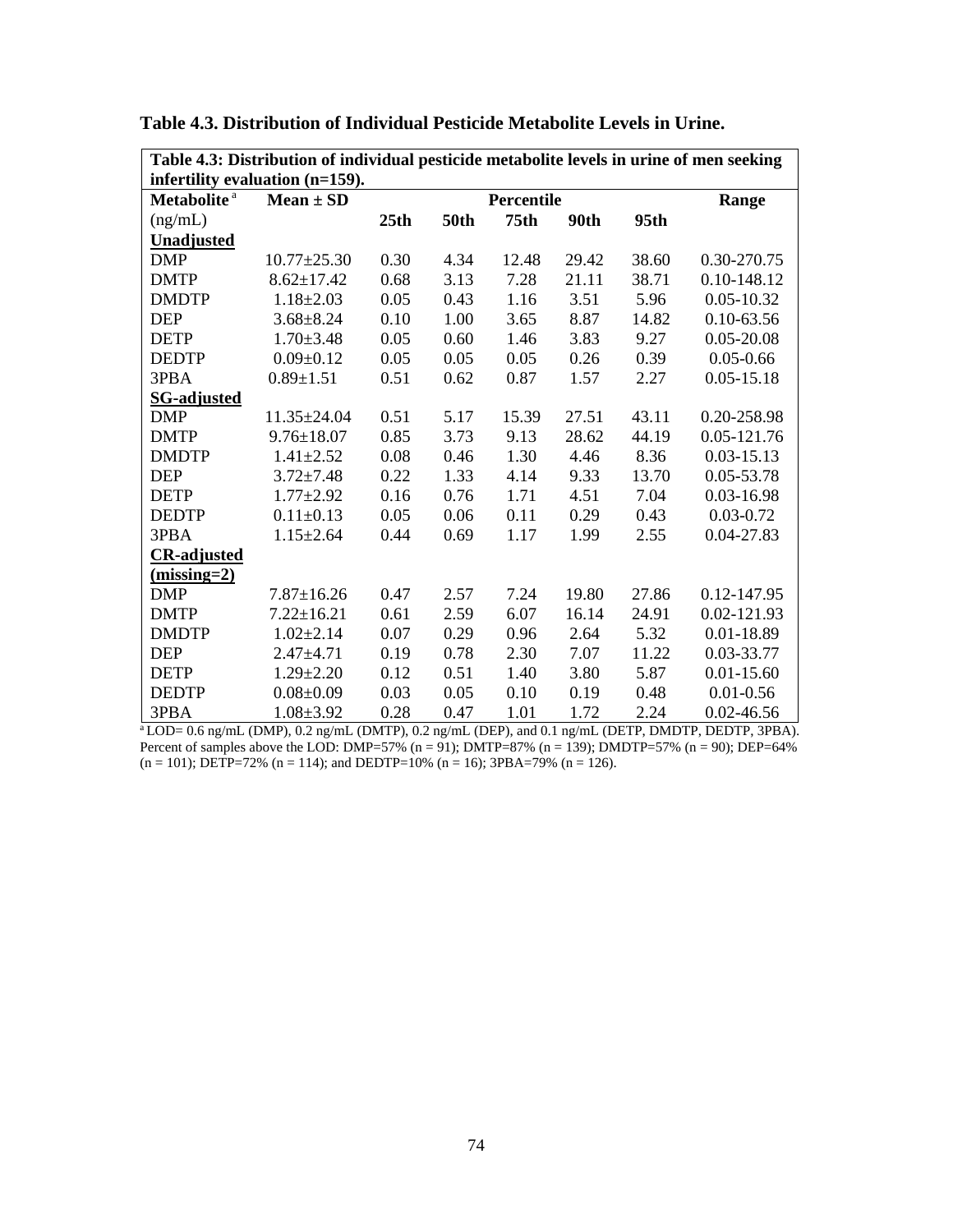| Table 4.4: Significance (p-value) of the interactions between DAP metabolites and |             |             |             |                     |  |
|-----------------------------------------------------------------------------------|-------------|-------------|-------------|---------------------|--|
| 3PBA from adjusted models for XX18, YY18, XY18, and total sex chromosome          |             |             |             |                     |  |
| disomy by OP metabolite of men seeking infertility evaluation.                    |             |             |             |                     |  |
| <b>Metabolite</b>                                                                 | <b>XX18</b> | <b>YY18</b> | <b>XY18</b> | <b>Total Disomy</b> |  |
| <b>DMP</b>                                                                        |             |             |             |                     |  |
| <b>DMP</b>                                                                        | 0.8401      | 0.9348      | 0.4704      | 0.4310              |  |
| 3PBA                                                                              | 0.1741      | 0.0007      | < .0001     | < .0001             |  |
| DMP*3PBA                                                                          | 0.0047      | 0.4183      | 0.0385      | 0.0015              |  |
| <b>DMTP</b>                                                                       |             |             |             |                     |  |
| <b>DMTP</b>                                                                       | 0.0083      | 0.6898      | < .0001     | < 0.0001            |  |
| 3PBA                                                                              | 0.1279      | 0.5586      | 0.0369      | 0.0176              |  |
| DMTP*3PBA                                                                         | 0.1323      | 0.0737      | < .0001     | < .0001             |  |
| <b>DMDTP</b>                                                                      |             |             |             |                     |  |
| <b>DMDTP</b>                                                                      | < .0001     | < .0001     | 0.0007      | < .0001             |  |
| 3PBA                                                                              | 0.0310      | < .0001     | < .0001     | < .0001             |  |
| DMDTP*3PBA                                                                        | 0.0085      | 0.0006      | 0.4837      | 0.0022              |  |
| <b>DEP</b>                                                                        |             |             |             |                     |  |
| <b>DEP</b>                                                                        | < .0001     | 0.0010      | < .0001     | < .0001             |  |
| 3PBA                                                                              | 0.6838      | < .0001     | < .0001     | 0.3034              |  |
| DEP*3PBA                                                                          | < .0001     | < .0001     | < .0001     | < .0001             |  |
| <b>DETP</b>                                                                       |             |             |             |                     |  |
| <b>DETP</b>                                                                       | < .0001     | < .0001     | 0.5650      | < .0001             |  |
| 3PBA                                                                              | 0.0011      | < .0001     | < .0001     | 0.3413              |  |
| DETP*3PBA                                                                         | < .0001     | < .0001     | < .0001     | < .0001             |  |
| <b>DEDTP</b>                                                                      |             |             |             |                     |  |
| <b>DEDTP</b>                                                                      | < .0001     | 0.4437      | 0.0021      | < .0001             |  |
| 3PBA                                                                              | 0.1125      | < .0001     | < .0001     | < .0001             |  |
| DEDTP*3PBA                                                                        | < .0001     | 0.0073      | < .0001     | < .0001             |  |
| $\Sigma$ DAPs                                                                     |             |             |             |                     |  |
| <b>DAPs</b>                                                                       | 0.0836      | 0.6384      | 0.0588      | 0.0718              |  |
| 3PBA                                                                              | 0.0137      | 0.6514      | 0.1770      | 0.0780              |  |
| DAPs*3PBA                                                                         | < .0001     | 0.1451      | < .0001     | < .0001             |  |

**Table 4.4. Significance of the Interactions between DAP Metabolites and 3PBA from Adjusted Models for each Disomy Outcome by OP Metabolite.**

• Model was adjusted for specific gravity, age, race, BMI, smoking, total concentration, motility, and morphology.

• ∑DAPs is the sum of all six individual metabolites.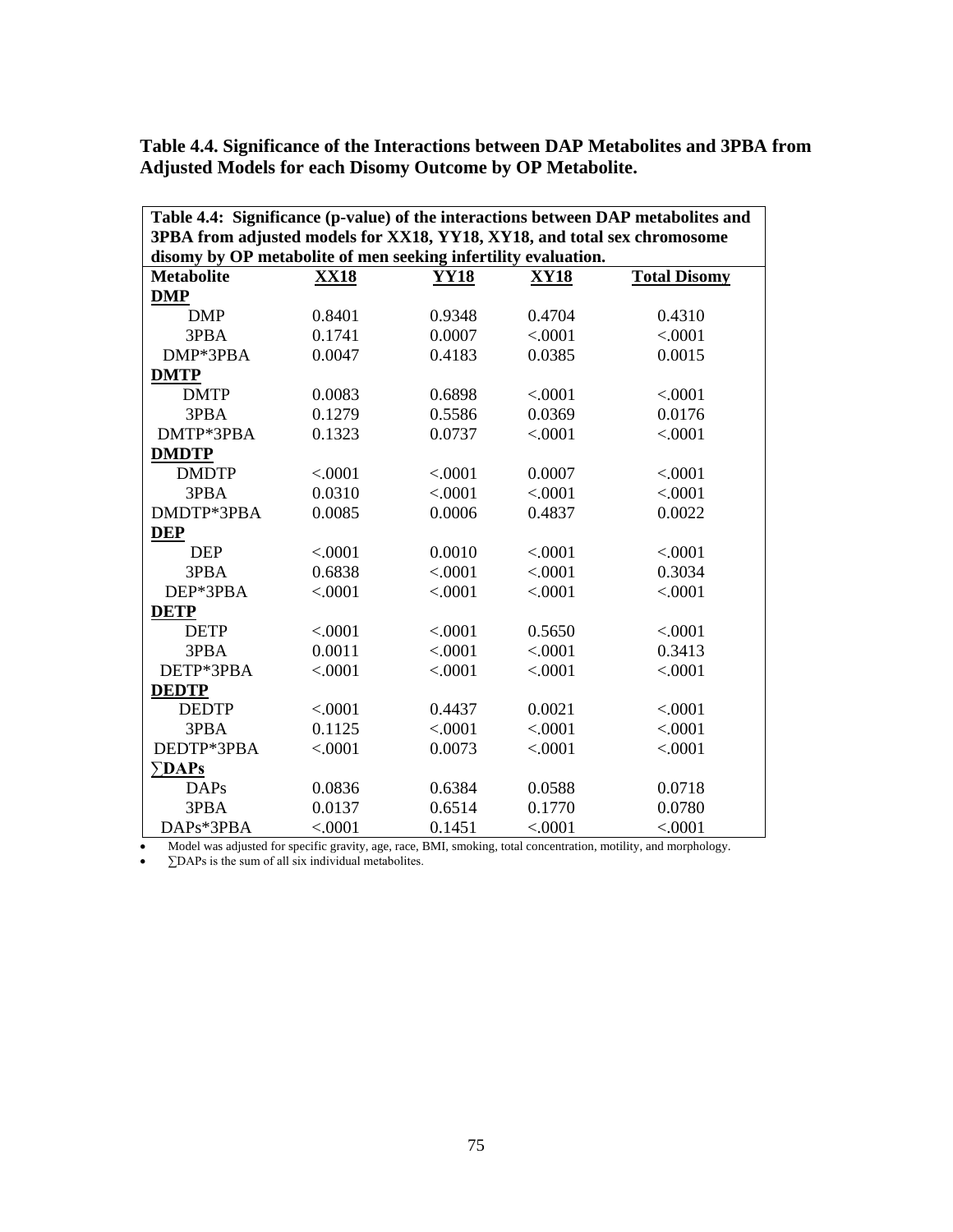# **Figure 4.1. Adjusted IRRs for Total Disomy by Quartiles of DMP by 3PBA Quartiles.**

Adjusted IRRs (95% CI) for Total Disomy by Quartiles of DMP (Exposure 1 changing) by 3PBA Quartiles (Exposure 2 constant).

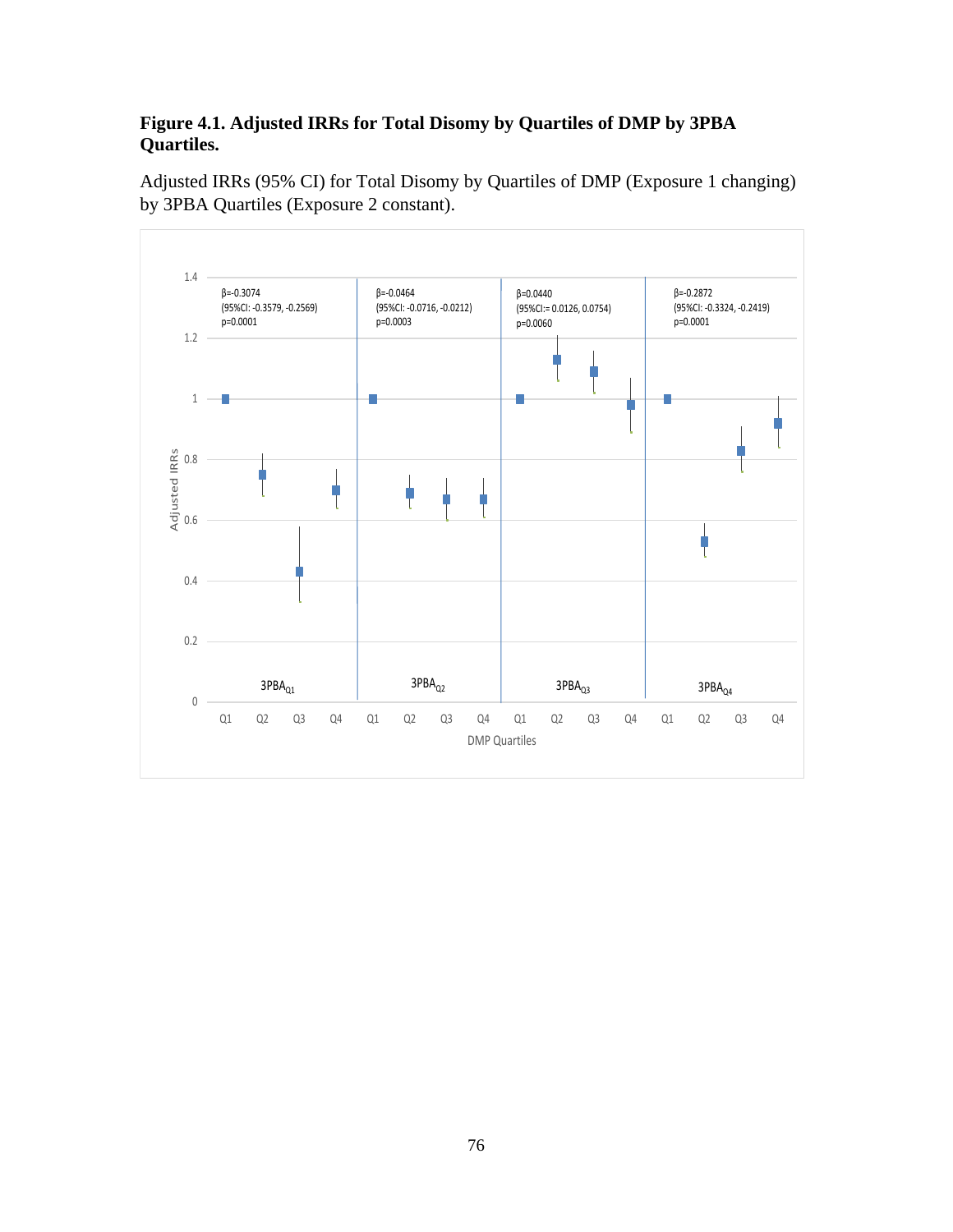# **Figure 4.2. Adjusted IRRs for Total Disomy by Quartiles of DMTP by 3PBA Quartiles.**

Adjusted IRRs (95% CI) for Total Disomy by Quartiles of DMTP (Exposure 1 changing) by 3PBA Quartiles (Exposure 2 constant).

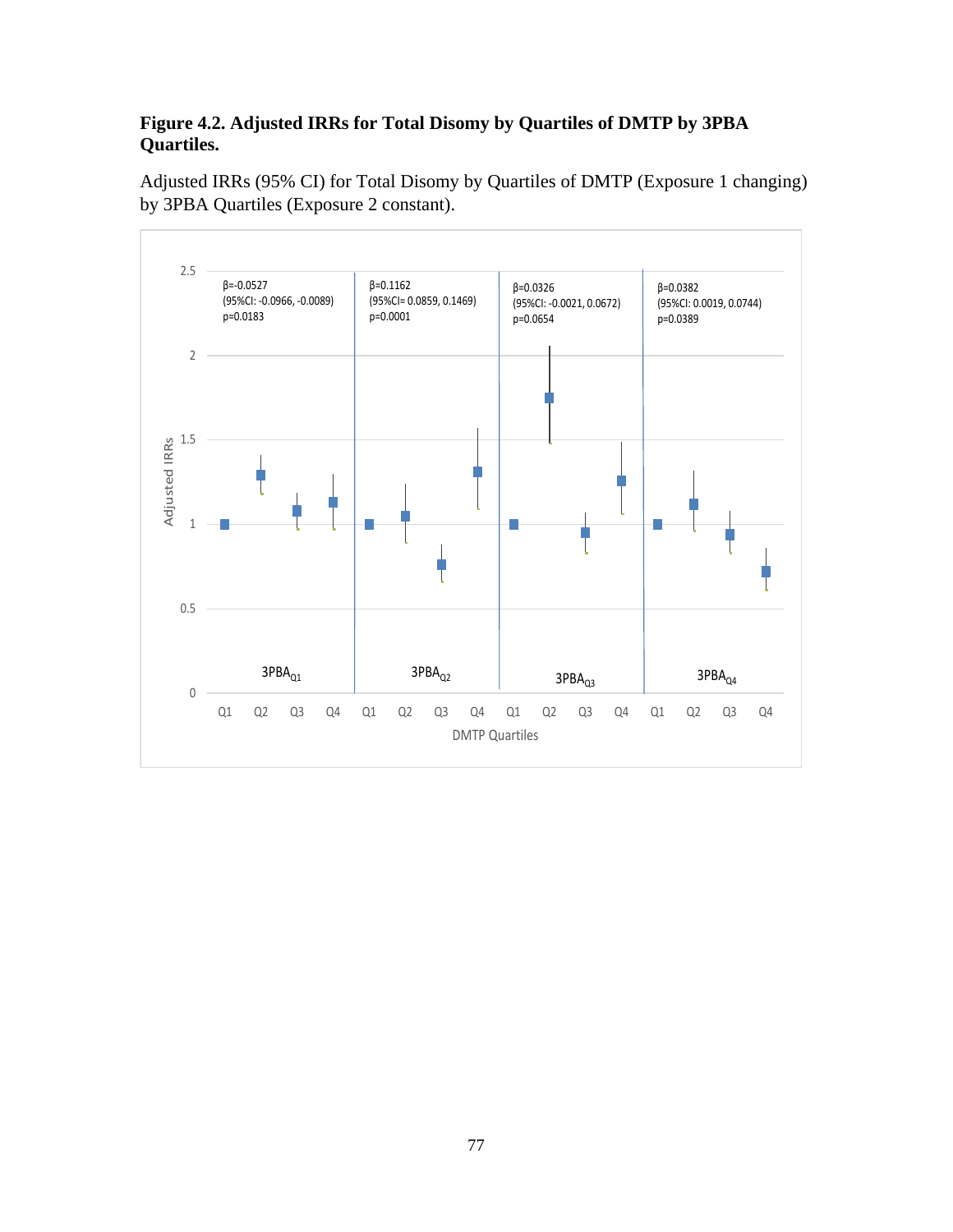# **Figure 4.3. Adjusted IRRs for Total Disomy by Quartiles of DMDTP by 3PBA Quartiles.**



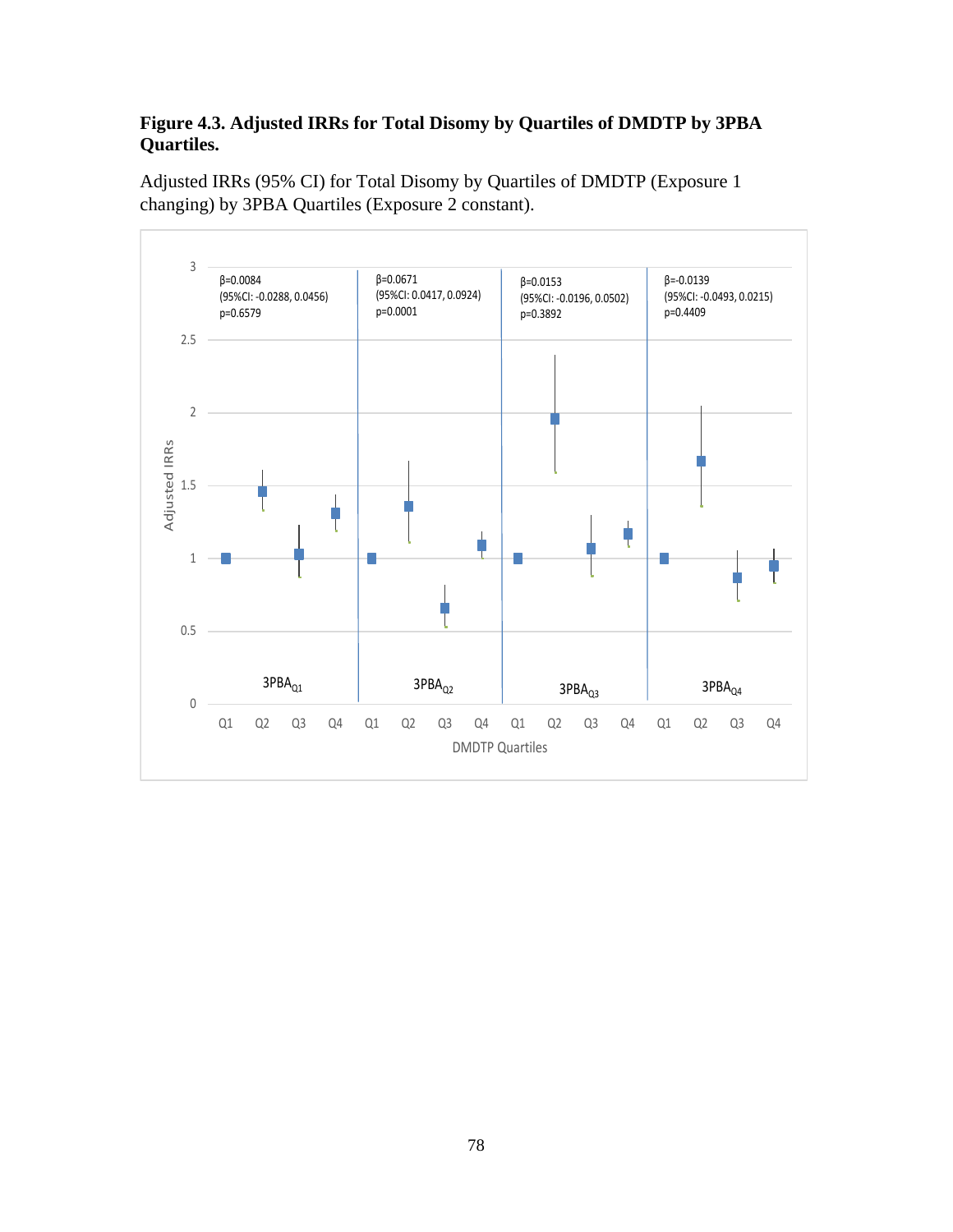# **Figure 4.4. Adjusted IRRs for Total Disomy by Quartiles of DEP by 3PBA Quartiles.**

Adjusted IRRs (95% CI) for Total Disomy by Quartiles of DEP (Exposure 1 changing) by 3PBA Quartiles (Exposure 2 constant).

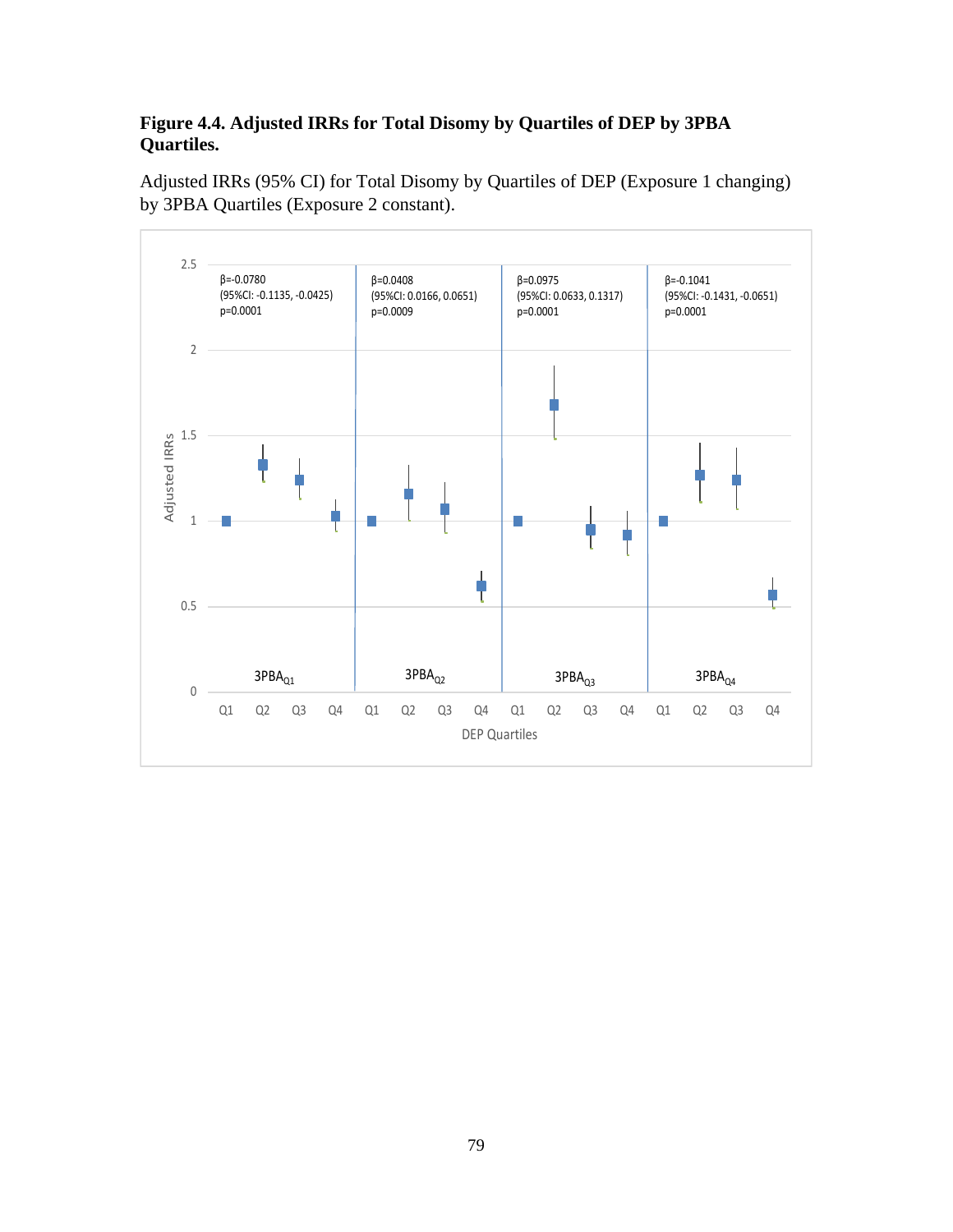### **Figure 4.5. Adjusted IRRs for Total Disomy by Quartiles of DETP by 3PBA Quartiles.**

Adjusted IRRs (95% CI) for Total Disomy by Quartiles of DETP (Exposure 1 changing) by 3PBA Quartiles (Exposure 2 constant).

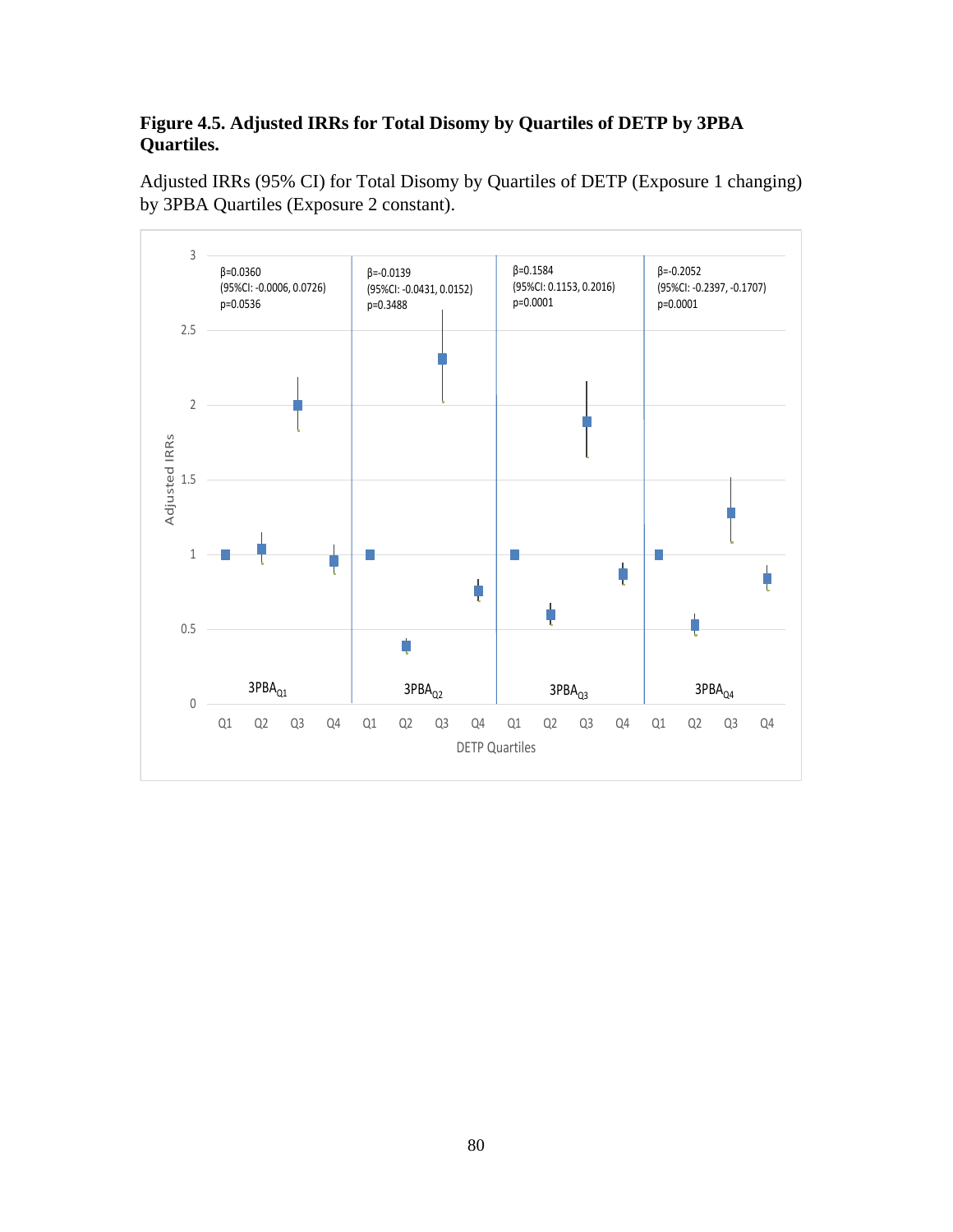### **Figure 4.6. Adjusted IRRs for Total Disomy by Tertiles of DAPs by 3PBA Tertiles.**

Adjusted IRRs (95% CI) for Total Disomy by Tertiles of DAPs (Exposure 1 changing) by 3PBA Tertiles (Exposure 2 constant).

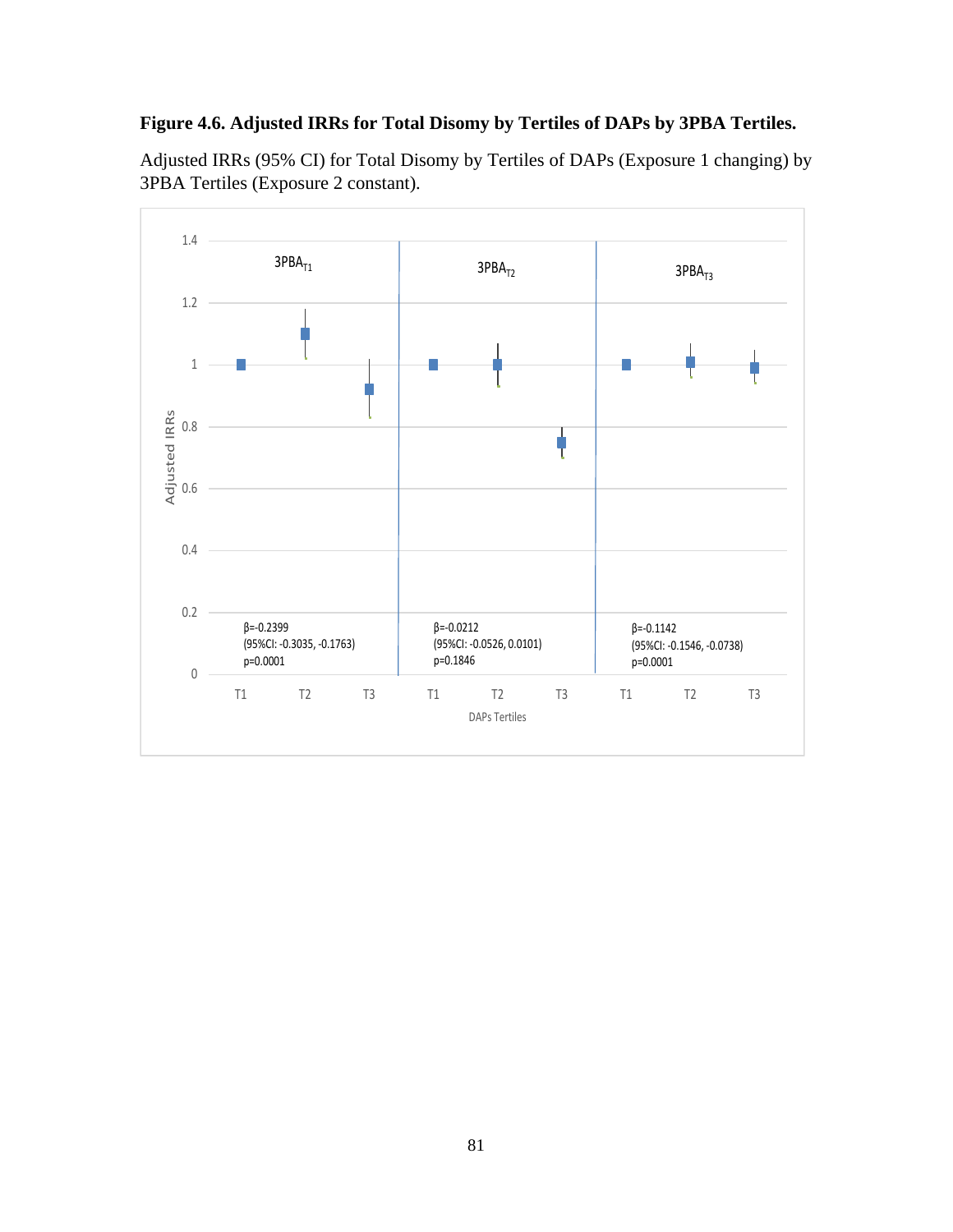#### **Chapter 5: Conclusions**

This dissertation research project examined environmental risk factors contributing to altered frequency of sperm sex chromosome abnormalities among adult men; evaluated the relationship between contemporary pesticide exposures and sperm aneuploidy (XX18, YY18, XY18 and total sex chromosome disomy); explored the health effects of pesticide mixtures, and documented potential interactions. This dissertation research project involved three separate investigations.

First, we investigated environmental exposure to pyrethroids (PYR) pesticides and their association with altered frequency of sperm sex chromosome disomy among a large sample of adult men. The following conclusions can be drawn from this specific study:

- a) It is uncertain how increased exposure to endocrine disrupting chemicals (EDCs), such as PYR pesticides, might be protective for sperm chromosome disomy.
- b) There are multiple mechanisms by which EDCs can modulate endocrine systems and potentially cause adverse reproductive effects.
- c) Questions remain as to how environmental exposures to PYR pesticides affect sperm chromosomal abnormalities.

The second investigation examined environmental exposure to organophosphate (OP) pesticides and their association with the frequency of sperm sex chromosome disomy. This is the first epidemiologic study of this size to examine the relationship between environmental OP exposures and human sperm disomy outcomes. Based on the results the following conclusions can be made: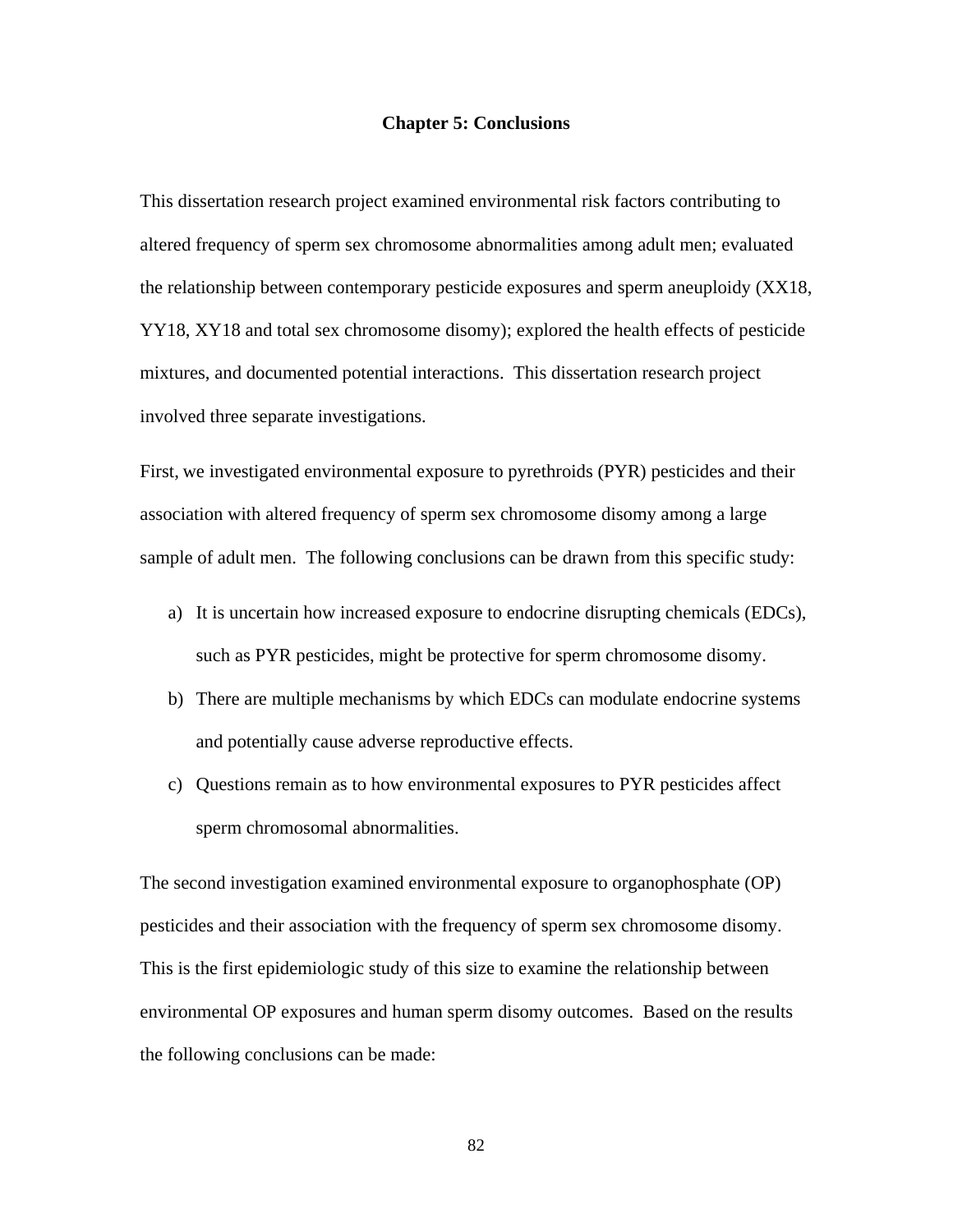- a) It is uncertain how increased exposure to OP pesticides might be protective for sperm sex chromosome disomy.
- b) Total sum of OP metabolites concealed individual associations observed for each individual metabolite.
- c) Nonmonotonic dose-response relationships present a challenge when documenting the associations between OP exposures and sperm chromosomal abnormalities.
- d) Detailed exposure assessments are required to understand the health effects associated with sperm disomy and environmental exposures.
- e) Future research is needed to ascertain the secondary mechanisms by which EDCs affect health reproductive outcomes.

Finally, we investigated environmental exposure to pesticide mixtures (PYR and OP) and their association with altered frequency of sperm sex chromosome disomy among adult men. This was the first epidemiologic study to explore the relationship between pesticide OP/PYR mixtures and human sperm disomy outcomes. This analysis suggests the following:

- a) Pesticide mixtures and/or associations may account for some unexplained human health effects that each chemical class would not produce individually.
- b) Compounds with different modes of action could have synergistic and/or potentiation effects and modify the independent toxicity and health effects of the individual compounds.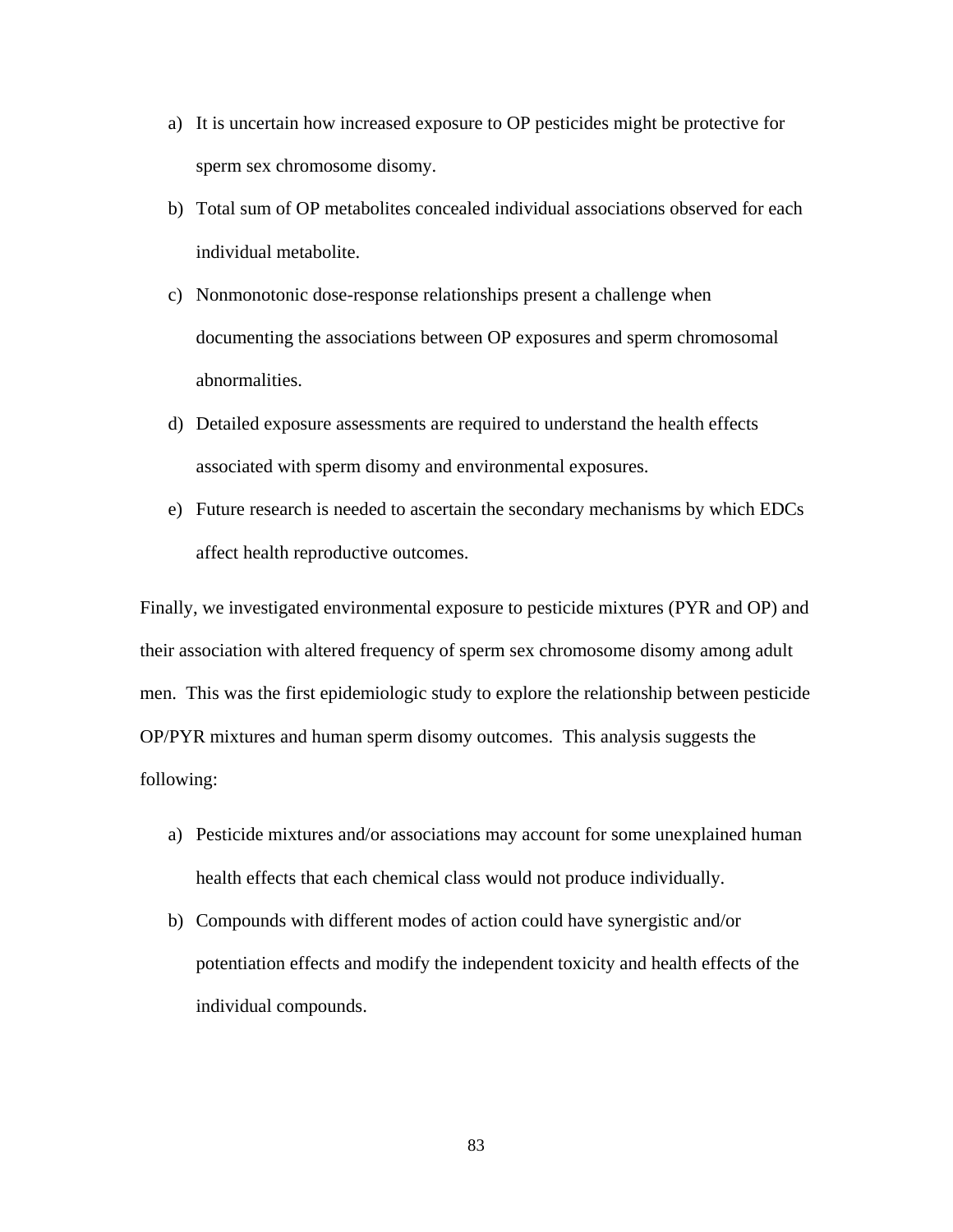- c) Chemical interactions could potentially increase the risk of sex chromosome disomy by enhancing the associations between environmental exposures and the frequency of sperm chromosomal abnormalities among men.
- d) Due to their potential implications for human reproductive outcomes, it is important to assess interaction effects between pesticides commonly used in the US.
- e) Specific attention needs to be given to the statistical methodologies available to assess nonmonotonic associations, especially when assessing combined effects of simultaneous low level pesticide exposures with different modes of action.
- f) The statistical methodology used in this analysis is confined by the nature of the outcome. Further modeling work is needed to investigate chemical interactions using non-logistic models.

Because this is the first time an analysis was conducted with this set of chemicals for this health outcome, replication and extension of our findings in other epidemiological studies with different populations is needed before the association between pesticide mixtures and aneuploidy can be fully elucidated.

Overall these results demonstrate the impacts of environmental exposures on men's reproductive health. This original research is both relevant and contributes novel findings to the existing scientific literature. The recommendations provided herein will strengthen future investigations about the associations between environmental exposures and sperm sex chromosome disomy. Furthermore, because human exposure to environmental contaminants is not limited to an individual compound or class, it is and will continue to be challenging to predict the toxicity of mixtures based on our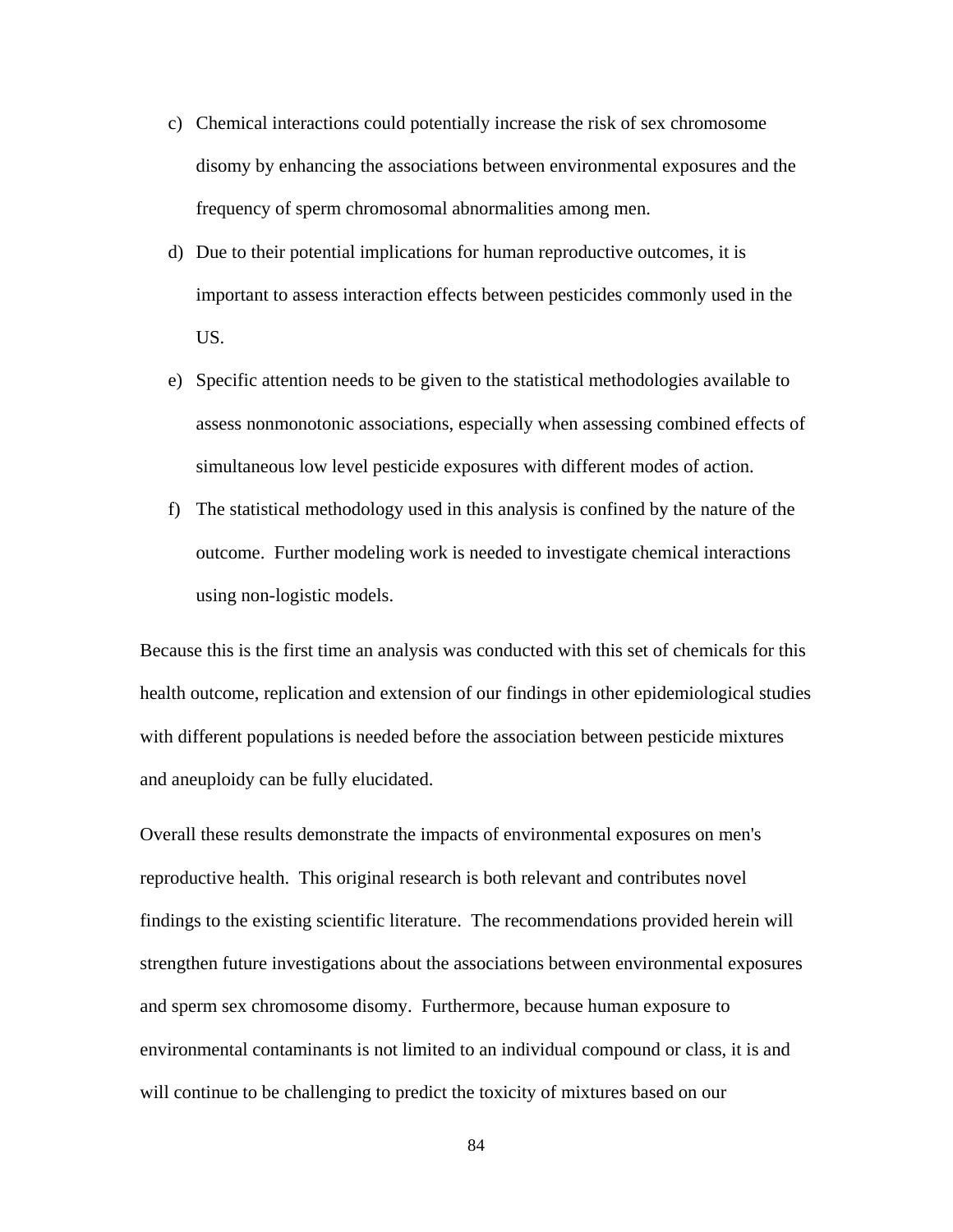knowledge about the toxicity and modes of action for single contaminants. These results will enlighten future epidemiological studies related to EDC mechanisms and environmental nonmonotonic dose-response relationships. We believe that these findings highlight the important role of environmental exposures in reproductive health outcomes.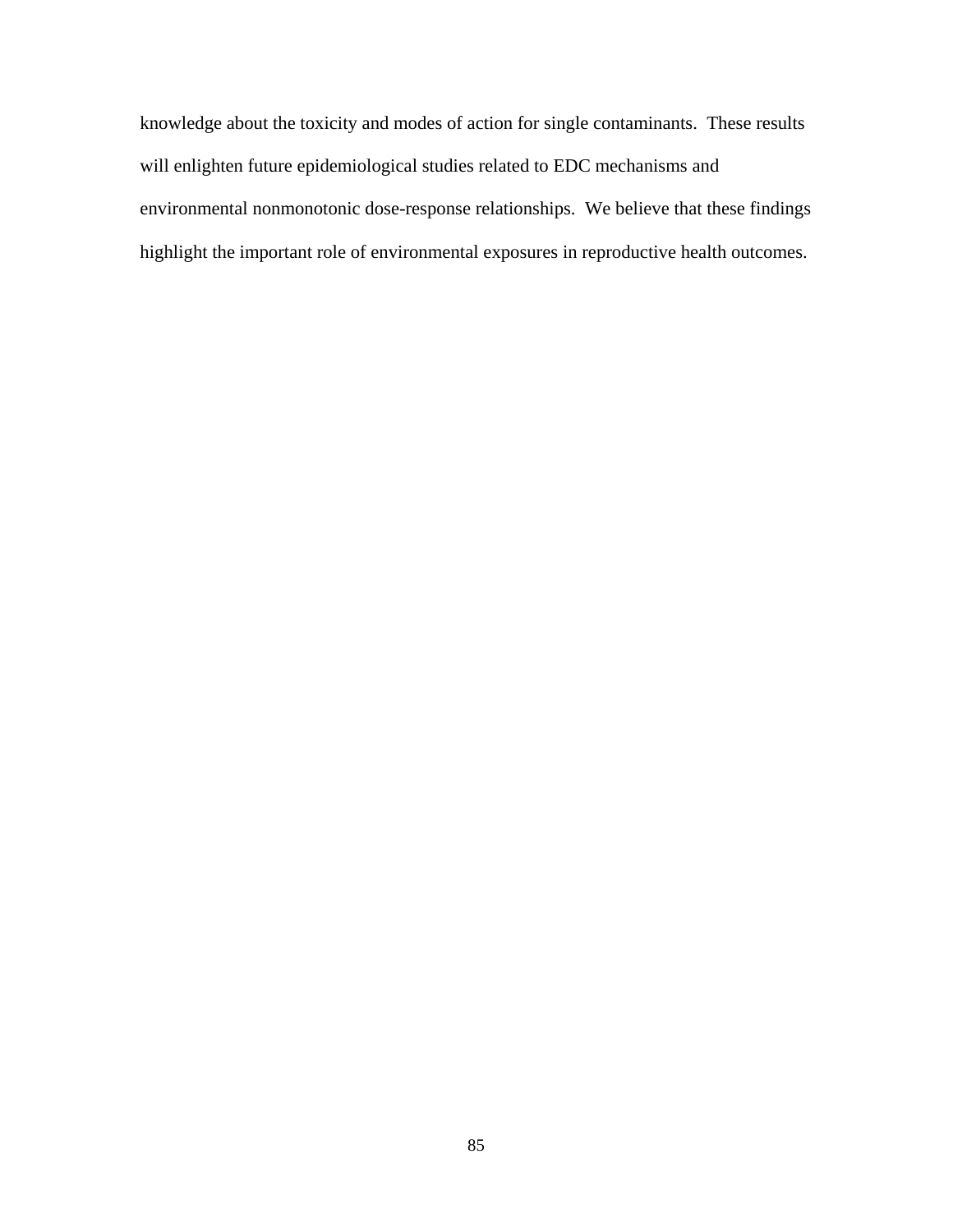#### **References**

Abdel Aziz K, Abdel Rahem H. 2010. Lambda, the pyrethroid insecticide as a mutagenic agent in both somatic and germ cells. J Am Sci 6: 72–81.

Ashton Acton Q. 2013. Sex Chromosomes—Advances in Research and Application: 2013 Edition. Atlanta, GA: Scholarly Editions.

Agency for Toxic Substances and Disease Registry [ATSDR]. 2003. Toxicological profile for pyrethrins and pyrethroids. Washington, DC: U.S. Department of Health and Human Services Public Health Services.

Ahmad L, Khan A, Khan MZ. 2011. Pyrethroid-induced reproductive toxico-pathology in nontarget species. Pak Vet J 31: 1–9.

Alessio L, Berlin A, Dell'Orto A, Toffoletto F, Ghezzi I. 1985. Reliability of urinary creatinine as a parameter used to adjust values of urinary biological indicators. Int Arch Occup Environ Health 55: 99–106.

American Society of Reproductive Medicine (ASRM). 2014. Quick Facts About Infertility. Available at: http://www.asrm.org/detail.aspx?id=2322.

Angerer J, Ewers U, Wilhelm M. 2007. Human biomonitoring: state of the art. Int J Hyg Environ Health 210: 201–228.

Association of Reproductive Health Professionals [ARHP]. 2010. Monograph on Environmental Impacts on Reproductive Health. Washington, DC.

Atherton KM, Williams FM, Egea Gonzalez FJ, Glass R, Rushton S, Blain PG, Mutch E. 2009. DNA damage in horticultural farmers: a pilot study showing an association with organophosphate pesticide exposure. Biomarkers 14: 443–451.

Axelsson J, Bonde JP, Giwercman YL, Rylander L, Giwercman A. 2010. Gene-environment interaction and male reproductive function. Asian Journal of Andrology 12: 298–307.

Balabanic D, Rupnik M, Klemencic AK. 2011. Negative impact of endocrine-disrupting compounds on human reproductive health. Reprod Fertil Dev 23:403–416.

Baker SE, Olsson AO, Barr DB. 2004. Isotope dilution high-performance liquid chromatographytandem mass spectrometry method for quantifying urinary metabolites of synthetic pyrethroid insecticides. Arch. Environ. Contam Toxicol 46: 281–288.

Barr JR, Driskell WJ, Hill RH, Ashley DL, Needham LL, Head SL. 1999. Strategies for biological monitoring of exposure for contemporary-use pesticides. Toxicol Ind Health 15: 169– 180.

Barr DB, Bravo R, Weerasekera G, Caltabiano LM, Whitehead RD, Jr, Olsson AO. 2004. Concentrations of dialkyl phosphate metabolites of organophosphorus pesticides in the U.S. population. Environ Health Perspect. 112:186–200.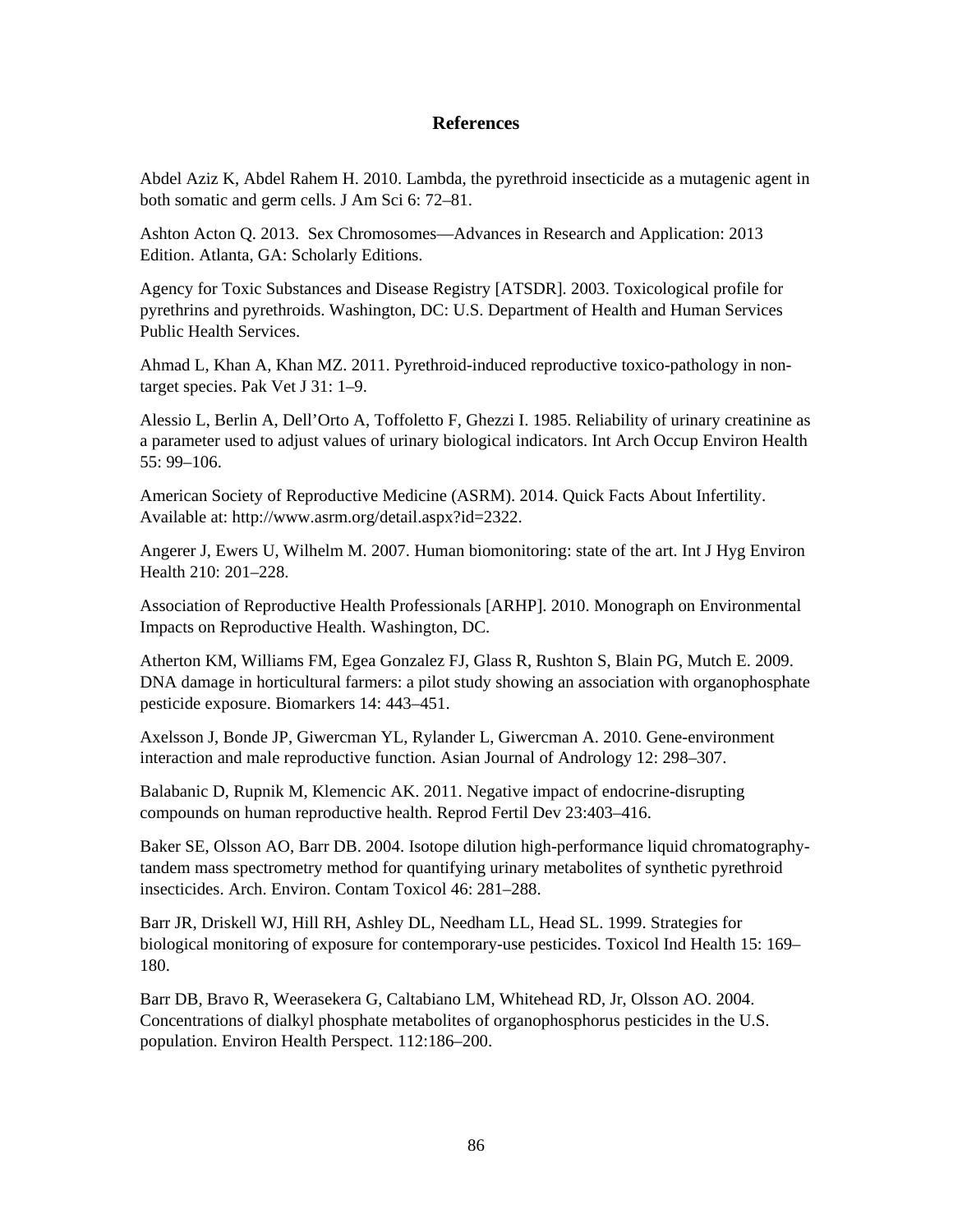Barr DB, Wilder LC, Caudill SP, Gonzalez AJ, Needham LL, Pirkle JL. 2005. Urinary creatinine concentrations in the U.S. population: implications for urinary biologic monitoring measurements. Environ Health Perspect 113: 192–200.

Barr DB, Olsson AO, Wong LY, Udunka S, Baker SE, Whitehead RD, Magsumbol MS, Williams BL, Needham LL. 2010. Urinary Concentrations of Metabolites of Pyrethroid Insecticides in the General U.S. Population: National Health and Nutrition Examination Survey 1999–2002. Environ Health Perspect 118:742–748.

Bauer S. 2008. Societal and ethical issues in human biomonitoring – a view from science studies. Environmental Health 7(Suppl 1):S10.

Baumgartner A, Hummelen P Van, Lowe XR, Adler ID, Wyrobek AJ. 1999. Numerical and structural chromosomal abnormalities detected in human sperm with a combination of multicolor FISH assays. Environ Mol Mutagen 33: 49–58.

Beischlag TV, Luis MJ, Hollingshead BD, Perdew GH. 2008. The aryl hydrocarbon receptor complex and the control of gene expression. Crit Rev Euraryot Gene Expr 18:207–250.

Berman NG, Wang C, Paulsen CA. 1996. Methodological issues in the analysis of human sperm concentration data. J Androl 17:68–73.

Bian Q, Xu LC, Wang SL, Xia YK, Tan LF, Chen JF, Song L, Chang HC, Wang XR. 2004. Study on the relation between occupational fenvalerate exposure and spermatozoa DNA damage of pesticide factory workers. Occup Environ Med 61:999–1005.

Bjornsson TD. 1979. Use of serum creatinine concentrations to determine renal function. Clin Pharmacokinet 4: 200–222.

Blanco-Munoz J, Morales MM, Lacasaῆa M, Aguilar-Gardun C, Bassol S, Cebrian ME. 2010. Exposure to organophosphate pesticides and male hormone profile in floriculturist of the state of Morelos, Mexico. Human Reprod 25, 1787–1795.

Boeniger MF, Lowry LK, Rosenberg J. 1993. Interpretation of urine results used to assess chemical exposure with emphasis on creatinine adjustments: a review. Am Ind Hyg Assoc J 54: 615–627.

Bolann BJ, Rahil-Khazen R, Henriksen H, Isrenn R, Ulvik RJ. 2007. Evaluation of methods for trace-element determination with emphasis on their usability in the clinical routine laboratory. Scand J Clin Lab Invest. 67:353–366.

Bolognesi C. 2003. Genotoxicity of pesticides: a review of human biomonitoring studies. Mut Res – Rev Mut Res 543:251–272.

Bouchard MF, Chevrier J, Harley KG, Kogut K, Vedar M, Calderon N, Trujillo C, Johnson C, Bradman A, Barr DB. 2011. Prenatal exposure to organophosphate pesticides and IQ in 7-yearold children. Environ Health Perspect 119:1189.

Boyd PA, Loane M, Garne E, Khoshnood B, Dolk H, EUROCAT working group. 2011. Sex chromosome trisomies in Europe: prevalence, prenatal detection and outcome of pregnancy. Eur. J. Hum. Genet. Ejhg 19:231–234.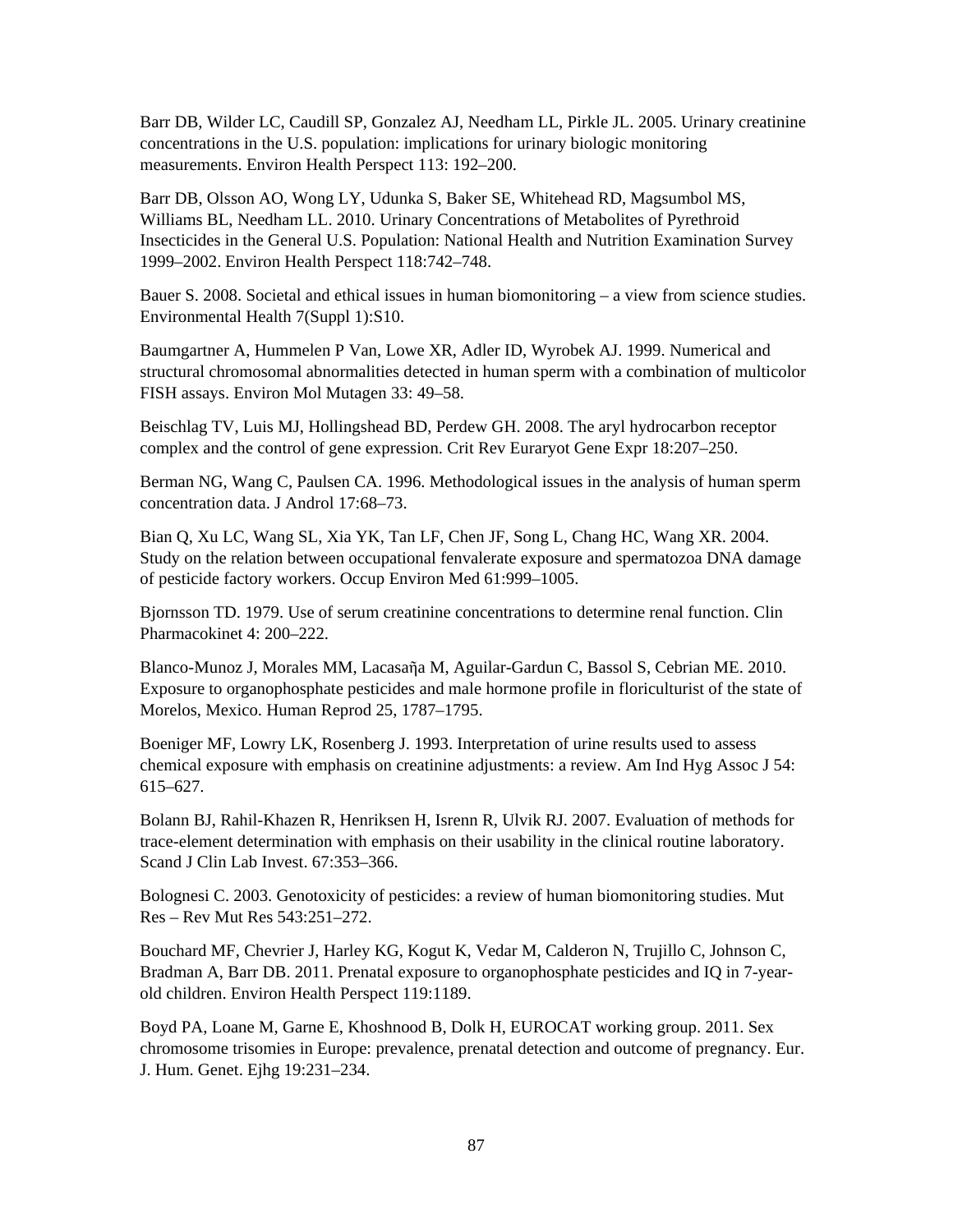Bravo R, Driskel WJ, Whitehead RD, Needham LL, Barr DB. 2002. Quantitation of Dialkyl Phosphate Metabolites of Organophosphate Pesticides in Human Urine Using GC-MS-MS with Isotopic Internal Standards. Journal of Analytical Toxicology. 26:245-252.

Bravo R, Caltabiano LM, Weerasekera G, Whitehead RD, Fernandez C, Needham LL, Bradman A, Barr DB. 2004. Measurement of dialkyl phosphate metabolites of organophosphorus pesticides in human urine using lyophilization with gas chromatography–tandem mass spectrometry and isotope dilution quantification. J. Expo. Anal. Environ. Epidemiol. 14:249–259.

Calafat AM, Needham LL. 2009. What additional factors beyond state-of-the-art analytical methods are needed for optimal generation and interpretation of biomonitoring data? Environmental Health Perspectives, 117(10):1481.

Caudill SP, Schleicher RL, Pirkle JL. 2008. Multirule quality control for the agerelated eye disease study. Statistics in Medicine, 27(20):4094–4106.

Centers for Disease Control and Prevention [CDC]: Fourth Report on Human Exposure to Environmental Chemicals – 2015 Updated Tables. Atlanta, GA: United States Department of Health and Human Services, Centers for Disease Control and Prevention; 2009.

Centers for Disease Control and Prevention [CDC]. 2013. Infertility and Impaired Fecundity in the US, 1982-2010: Data from the National Survey of Family Growth 2006-2010.

Chandley AC. 1991. On the parental origin of de novo mutation in man. J Med Genet 28: 217– 223.

Charles GD, Gennings C, Zacharewski TR, Gollapudi BB, Carney EW. 2002. An approach for assessing estrogen receptor-mediated interactions in mixtures of three chemicals: A pilot study. Toxicol Sci. 68(2): 349-360.

Cheng CY, Mruk DD. 2009. An intracellular trafficking pathway in the seminiferous epithelium regulating spermatogenesis: a biochemical and molecular perspective. Critical Reviews in Biochemistry and Molecular Biology, 2009; 44(5): 245–263.

Cheng CY, Mruk DD. 2010. The biology of spermatogenesis: the past, present and future Phil. Trans. R. Soc. B 365: 1459–1463.

Cheng CY, Wong EWP, Lie PPY, Li MWM, Su L, Siu ER, Yan HHN, Mannu J, Mathur PP, Bonanomi M, Silvestrini B, Dolores D. Mruk DD. 2011. Environmental toxicants and male reproductive function. Spermatogenesis 1(1): 2-13.

Crow JF. 2001. The origins, patterns and implications of human spontaneous mutation. Nat Rev Genet 1: 40–47.

Dam K, Seidler FJ, Slotkin TA. 2003. Transcriptional biomarkers distinguish between vulnerable periods for developmental neurotoxicity of chlorpyrifos: implications for toxicogenomics. Brain Res Bull 59(4):261-265.

Damstra T, Barlow S, Bergman A, Kavlock R, Van der Kraak G. 2002. Global Assessment of the State-of-the-Science of Endocrine Disruptors. WHO, Geneva, Switzerland: World Health Organization.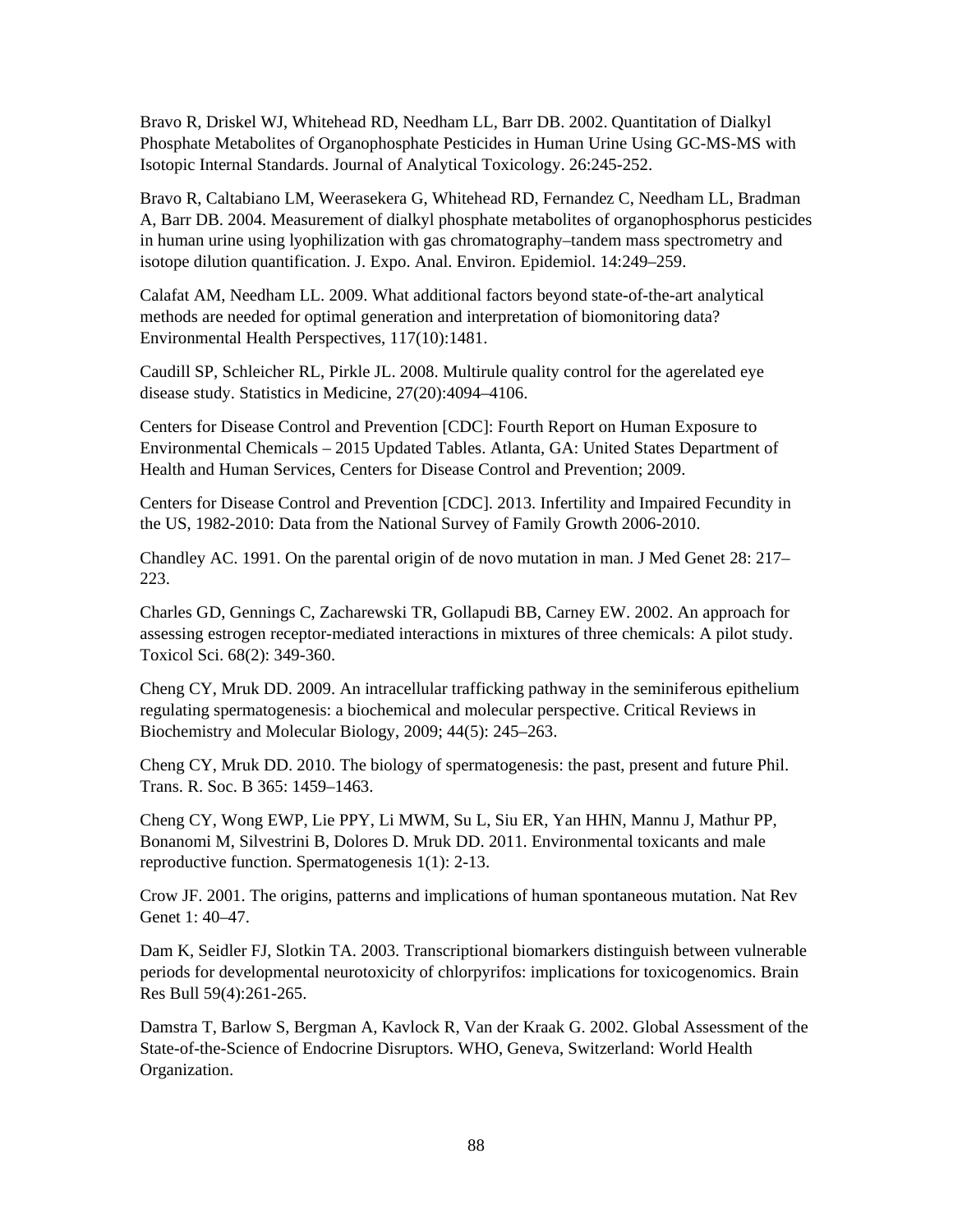Davies JE, Peterson JC. 1997. Surveillance of occupational, accidental, and incidental exposure to organophosphate pesticides using urine alkyl phosphate and phenolic metabolite measurements. Ann NY Acad Sci 837:257-268.

Diamanti-Kandarakis E, Bourguignon JP, Giudice LC, Hauser R, Prins GS, Soto AM, Zoeller RT, Gore AC. 2009. Endocrine-disrupting chemicals: an Endocrine Society scientific statement. Endocr Rev 30:293–342.

Dohle GR, Smit M, Weber RFA. 2003. Androgens and male fertility. World J. Urol. 21:341–345.

Draper WM, Behniwal P, Wijekoon D. 2008. Direct determination of dialkyl phosphates by strong anionexchange liquid chromatography/atmospheric pressure chemical ionization mass spectrometry using a quadrupole ion trap instrument. Rapid Communications in Mass Spectrometry:RCM, 22(17):2613–2620.

Driver AG, McAlevy MT. 1980. Creatinine height index as a function of age. Am J Clin Nutr 33: 2057.

Du G, Shen O, Sun H, Fei J, Lu C, Song L. 2010. Assessing hormone receptor activities of pyrethroid insecticides and their metabolites in reporter gene assays. Toxicol Sci 116:58–66.

Duty SM, Silva MJ, Barr DB, Brock JW, Ryan L, Chen Z, Herrick RF, Christiani DC, Hauser R. 2003. Phthalate Exposure and Human Semen Parameters. Epidemiology 14:269–277.

Duty SM, Calafat AM, Silva MJ, Ryan L, Hauser R. 2005. Phthalate exposure and reproductive hormones in adult men. Hum. Reprod. 20 (3):604–610.

European Environment Agency-Joint Research Centre [EEA-JRC]. 2013. Report on Environment and Human Health. Denmark: European Union.

Edwards KD, Whyte HM. 1959. Creatinine excretion and body composition. Clin Sci 18: 361– 366.

Egozcue J, Blanco J, Vidal F. 1997. Chromosome studies in human sperm nuclei using fluorescence in-situ hybridization (FISH). Hum Reprod Update 3: 441–452.

Eil C, Nisula BC. 1990. The binding properties of pyrethroids to human skin fibroblast androgen receptors and to sex hormone binding globulin. J Steroid Biochem 35: 409–414.

Elerserk T, Filipic M. 2011. Organophosphorous Pesticides - Mechanisms of Their Toxicity, Pesticides - The Impacts of Pesticides Exposure, Prof. Margarita Stoytcheva (Ed.), ISBN: 978- 953-307-531-0, National Institute of Biology, Slovenia.

Elbetieha A, Da'as SI, Khamas W, Darmani H. 2001. Evaluation of the Toxic Potentials of Cypermethrin Pesticide on Some Reproductive and Fertility Parameters in the Male Rats. Archives of Environmental Contamination and Toxicology 41 (4): 522-528.

Engel SM, Wetmur J, Chen J, Zhu C, Barr DB, Canfield RL, Wolff MS. 2011. Prenatal exposure to organophosphates, paraoxonase 1, and cognitive development in childhood. Environ Health Perspect 119:1182.

Erstfeld KM. 1999. Environmental fate of synthetic pyrethroids during spray drift and field runoff treatments in aquatic microcosms. Chemosphere 39: 1737–1769.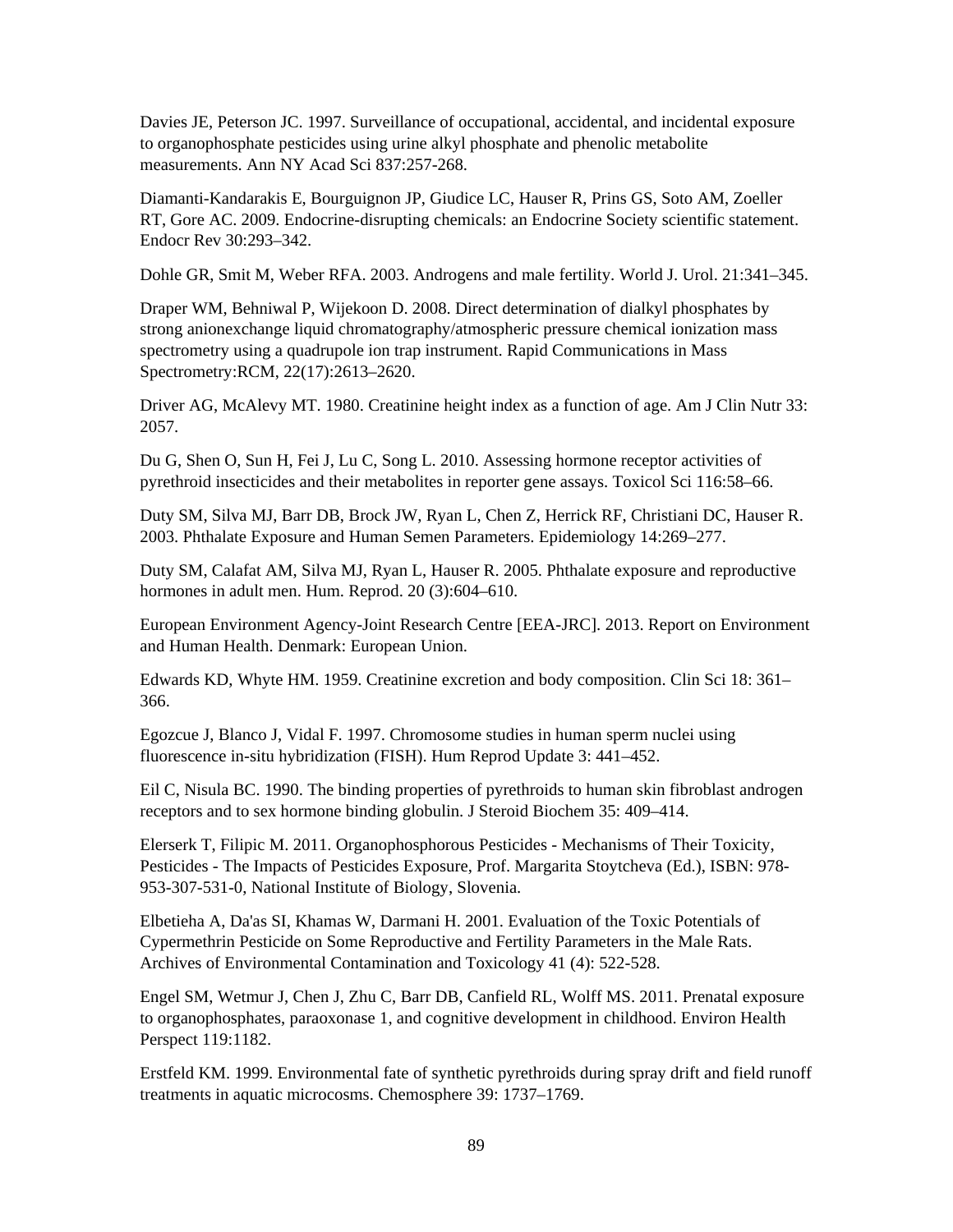Eskenazi B, Bradman A, Castorina R. 1999. Exposures of children to organophosphate pesticides and their potential adverse health effects. Environ Health Perspect. 107(suppl 3):409–419.

Eskenazi B, Harley K, Bradman A, Weltzien E, Jewell NP, Barr DB. 2004. Association of in utero organophosphate pesticide exposure and fetal growth and length of gestation in an agricultural population. Environ Health Perspect. 112:1116–1124.

Eskenazi B, Marks AR, Bradman A, Harley K, Barr DB, Johnson C, Morga N, Jewell NP. 2007. Organophosphate pesticide exposure and neurodevelopment in young Mexican-American children. Environ Health Perspect 115:792.

Fattahi E, Parivar K, Jorsaraei SGA, Moghadamnia AA. 2009. The effects of diazinon on testosterone, FSH and LH levels and testicular tissue in mice. Iranian Journal of Reproductive Medicine 7(2): 59-64.

Faure AK, Aknin-Seifer I, Frérot G, Pelletier R, Robertis C De, Cans C. 2007. Predictive factors for an increased risk of sperm aneuploidies in oligo-astheno-teratozoospermic males. Int. J. Androl. 30:153–162.

Fiore M, Mattiuzzo M, Mancuso G, Totta P, Degrassi F. 2013. The Pesticide Dichlorvos Disrupts Mitotic Division by Delocalizing the Kinesin Kif2a from Centrosomes. Environmental and MolecularMutagenesis 54:250–260.

Foster WG, Neal MS, Han M-S, Dominguez MM. 2008. Environmental contaminants and human infertility: hypothesis or cause for concern? J Toxicol Environ Health B Crit Rev 11: 162–176.

Franklin CA, Fenske RA, Greenhalgh R, Mathieu L, Denley HV, Leffingwell JT. 1981. Correlation of urinary pesticide metabolite excretion with estimated dermal contact in the course of occupational exposure to Guthion. J Toxicol Environ Health 7(5):715-731.

Freeman NC, Wainman T, Lioy PJ, Stern AH, Shupack SI. 1995. The effect of remediation of chromium waste sites on chromium levels in urine of children living in the surrounding neighborhood. J Air Waste Manag Assoc 45: 604–614.

Fuller L, Rich A. 1982. An index of lean body mass from 24h urinary creatinine excretion. Proc Nutr Soc 41: A104.

Gan J, Lee SJ, Liu WP, Haver DL, Kabashima JN. 2005. Distribution and persistence of pyrethroids in runoff sediments. J Environ Qual 34: 836–841.

Gennings C, Sabo R, Carney E. 2010. Identifying subsets of complex mixtures most associated with complex diseases: polychlorinated biphenyls and endometriosis as a case study. Epidemiology 21:77–84.

Gill SA, Rizvi F, Khan MZ, Khan A. 2011. Toxic effects of cypermethrin and methamidophos on bovine corpus luteal cells and progesterone production. Exp Toxicol Pathol 63: 131-135.

Giwercman A. 2011. Estrogens and phytoestrogens in male infertility. Curr Opin Urol 21:519– 526.

Griffin DK, Abruzzo MA, Millie EA, Sheean LA, Feingold E, Sherman SL. 1995. Nondisjunction in human sperm: evidence for an effect of increasing paternal age. Hum Mol Genet 4: 2227–2232.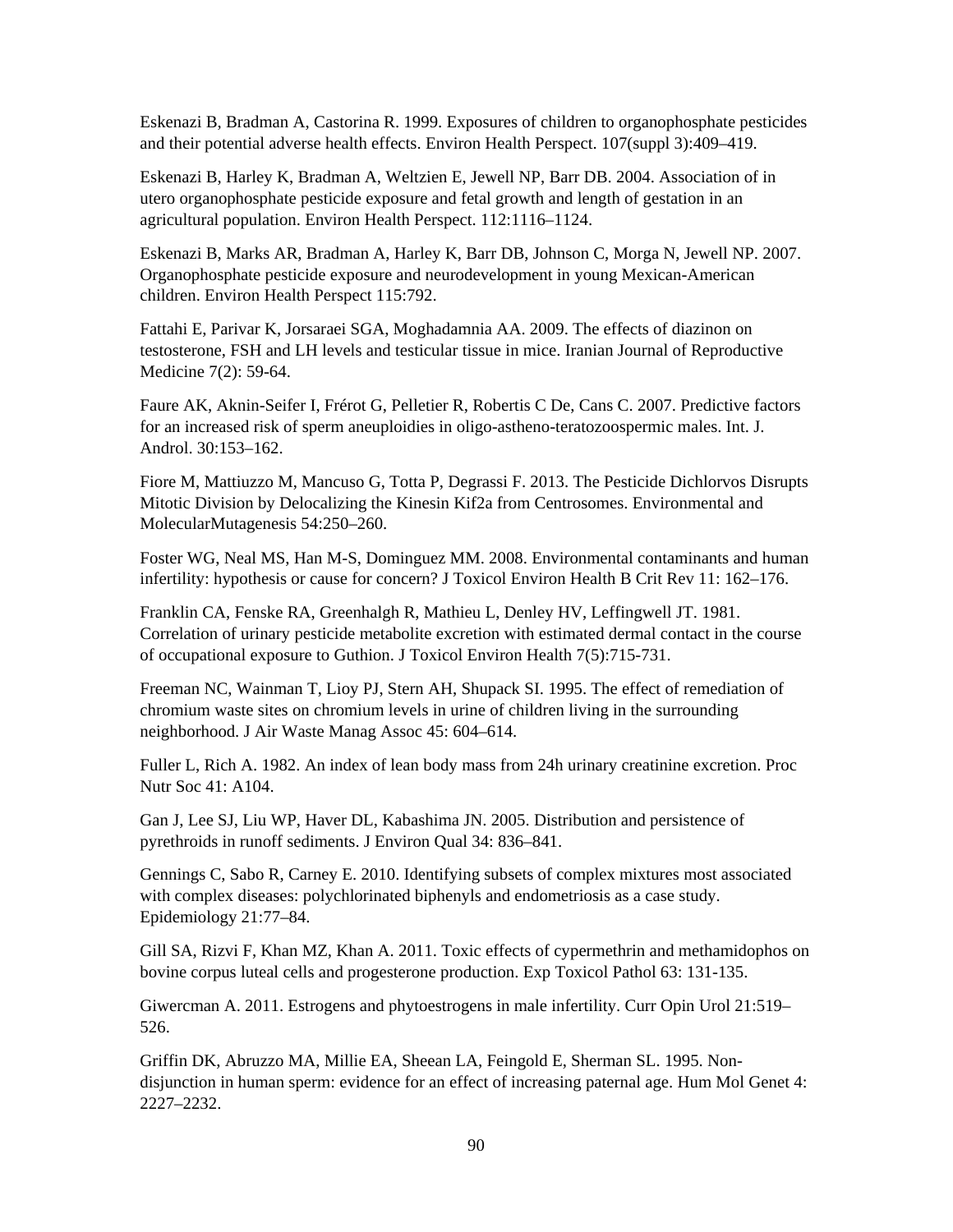Hacking I. 1990. The Taming of Chance. Cambridge MA: Cambridge University Press.

Harkonen K, Viitanen T, Larsen SB, Bonde JP, Lähdetie J. 1999. Aneuploidy in sperm and exposure to fungicides and lifestyle factors. ASCLEPIOS. A European Concerted Action on Occupational Hazards to Male Reproductive Capability. Environ Mol Mutagen 34: 39–46.

Hassold T, Hunt P. 2001. To err (meiotically) is human: the genesis of human aneuploidy. Nat Rev Genet 2: 280–291.

Hauser R, Chen Z, Pothier L, Ryan L, Altshul L. 2003. The relationship between human semen parameters and environmental exposure to polychlorinated biphenyls and p,p'-DDE. Environ Health Perspect 111: 1505–1511.

Han Y, Xia Y, Han J, Zhou J, Wang S, Zhu P, Zhao R, Jin N, Song L, Wang X. 2008. The relationship of 3-PBA pyrethroids metabolite and male reproductive hormones among nonoccupational exposure males. Chemosphere 72(5):785-90.

Hayes WJ, Laws ER. Handbook of pesticide toxicology. San Diego: Academic Press Inc.; 1991.

He F, Chen S, Tang X, Gan W, Tao B, Wen B. 2002. Biological monitoring of combined exposure to organophosphates and pyrethroids. Toxicol Lett 34(1–3):119–24.

Heller CG, Clermont Y. 1963. Spermatogenesis in Man: An Estimate of Its Duration. Science 140:184–186.

Hernández AF, Parrón T, Tsatsakis AM, Requenab M, Alarcón R, López-Guarnido O. 2013. Toxic effects of pesticide mixtures at a molecular level: Their relevance to human health. Toxicology 307:136-145.

Herrera LA, Prada D, Andonegui MA, Dueñas-González A. 2008. The Epigenetic Origin of Aneuploidy. Current Genomics 9: 43-50.

Herring AH. 2010. Nonparametric Bayes Shrinkage for Assessing Exposures to Mixtures Subject to Limits of Detection. Epidemiology 21(Suppl 4): S71–S76.

Horton MK, Jacobson JB, McKelvey W, Holmes D, Fincher B, Quantano A. 2011. Characterization of residential pest control products used in inner city communities in New York City. J Expo Sci Environ Epidemiol 21(3):291–301.

Hossain F, Ali O, D'Souza UJA, Naing DKS. 2010. Effects of pesticide use on semen quality among farmers in rural areas of Sabah, Malaysia. J. Occup. Health 52: 353–360.

Jacobs PA. 1992. The chromosome complement of human gametes. Oxf Rev Reprod Biol 14: 47.

Jeong, SH; Kim, BY; Kang, HG; Ku, HO; Cho, JH. 2006. Effect of chlorpyrifos-methyl on steroid and thyroid hormones in rat F0- and F1-generations. Toxicology 220: 189-202.

Ji G, Xia Y, Gu A, Shi X, Long Y, Song L. 2011. Effects of non-occupational environmental exposure to pyrethroids on semen quality and sperm DNA integrity in Chinese men. Reprod Toxicol 31: 171–176.

Jorland G, Opinel A, Weisz G, 2005. Body Counts. Medical Quantification in Historical & Sociological Perspectives. Montreal: McGill-Queen's University Press.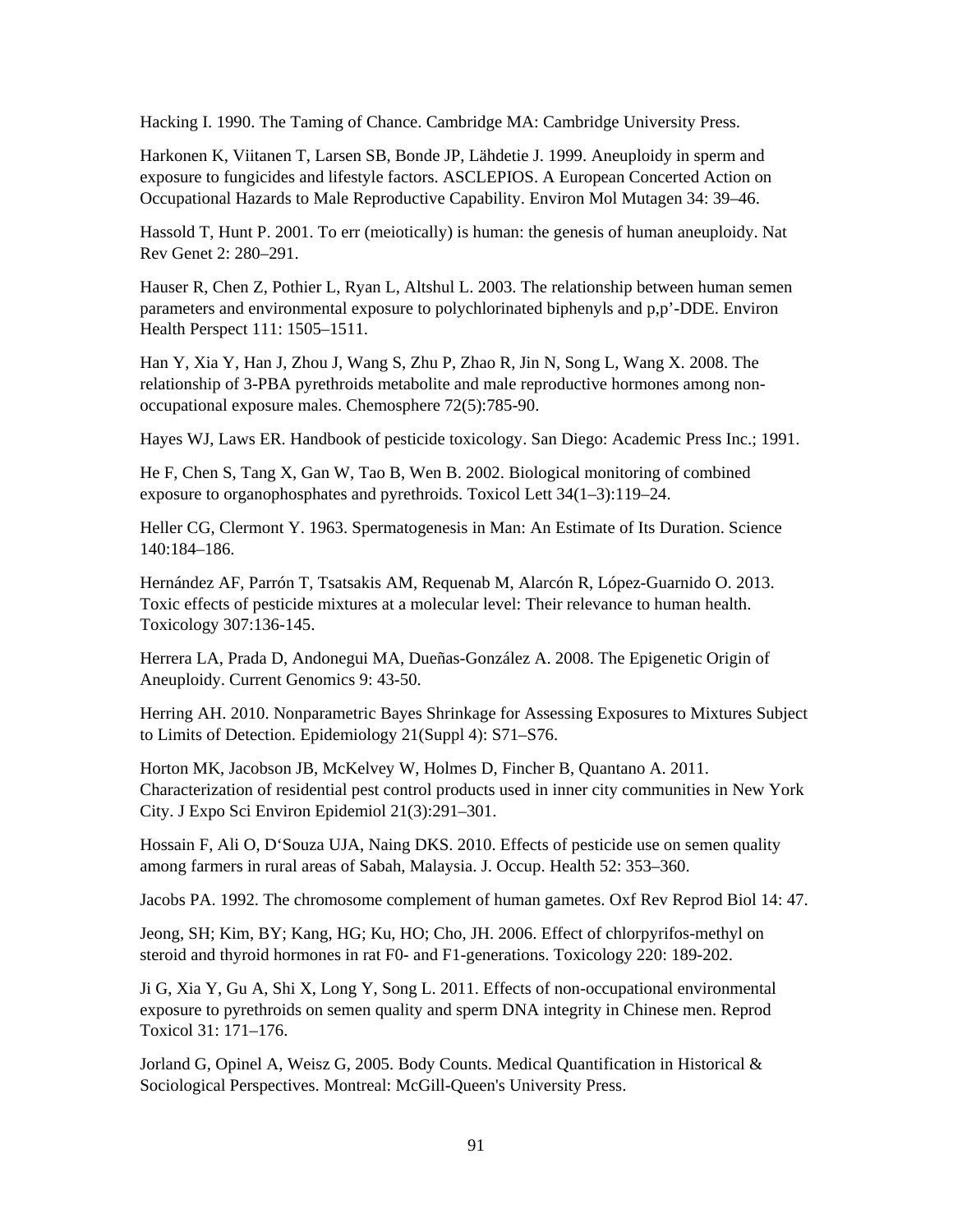Jørgensen N, Asklund C, Carlsen E, Skakkebaek NE. 2006. Coordinated European investigations of semen quality: results from studies of Scandinavian young men is a matter of concern. Int J Androl 29: 54–61.

Kamijima M, Hibi H, Gotoh M, Taki K, Saito I, Wang H, Itohara S, Yamada T, Ichihara G, Shibata E, Nakajima T, Takeuchi Y 2004. A survey of semen indices in insecticide sprayers. J Occup Health 46(2):109-18.

Kang HG, Jeong SH, Cho JH, Kim DG, Park JM, Cho MH. 2004. Chlropyrifos-methyl shows anti-androgenic activity without estrogenic activity in rats. Toxicology 199(2–3): 219–230.

Kavlock RJ. 2001. Pesticides as Endocrine-Disrupting Chemicals. In: Krieger, R., editor. Handbook of Pesticide Toxicology. 2. Vol. 1. London: Academic Press; p. 727-46.

Krieger RI, Chen L, Ginevan M, Watkins D, Cochran RC, Driver JH, Ross JH. 2012. Implications of estimates of residential organophosphate exposure from dialkylphosphates (DAPs) and their relevance to risk. Regul. Toxicol. Pharmacol. 64: 263–266.

Kruger TF, Acosta AA, Simmons KF, Swanson RJ, Matta JF, Oehninger S. 1988. Predictive value of abnormal sperm morphology in in vitro fertilization. Fertil Steril 49: 112–117.

Lacasaῆa M, Lopez-Flores I, Rodriguez-Barranco M, Aguilar-Garduno C, Blanco-Munoz J, Perez-Mendez O, Gamboa R, Bassol S, Cebrian ME. 2010. Association between organophosphate pesticides exposure and thyroid hormones in floriculture workers. Toxicol. Appl. Pharmacol. 243, 19–26.

Lebedev IN, Ostroverkhova NV, Nikitina TV, Sukhanova NN, Nazarenko SA. 2004. Features of chromosomal abnormalities in spontaneous abortion cell culture failures detected by interphase FISH analysis. Eur J Hum Genet. 12(7):513-20.

Leng G, Leng A, Kühn K-H, Lewalter J, Pauluhn J. 1990 Human dose-excretion studies with the pyrethroid insecticide cyfluthrin: urinary metabolite profile following inhalation. Xenobiotica 27:1273–1283.

Lifeng T, Shoulin W, Junmin J, Xuezhao S, Yannan L, Qianli W. 2006. Effects of fenvalerate exposure on semen quality among occupational workers. Contraception 73: 92–96.

Lu C, Bravo R, Caltabiano LM, Irish RM, Weerasekera G, Barr DB. 2005. The presence of dialkylphosphates in fresh fruit juices: implication for organophosphorus pesticide exposure and risk assessments. J Toxicol Environ Health A 68(3):209-227.

Lykken GI, Jacob RA, Munoz JM, Sandstead HH. 1980. A mathematical model of creatine metabolism in normal males--comparison between theory and experiment. Am J Clin Nutr 33: 2674–2685.

Mandhane SN, Chopde CT. 1997. Neurobehavioral effects of low level fenvalerate exposure in mice. Indian J Exp Biol 35:623–627.

Marchetti F, Wyrobeck AJ. 2005. Mechanisms and consequences of paternally transmitted chromosomal abnormalities. Birth Defects Res. C. Embryo Today 75:112–129.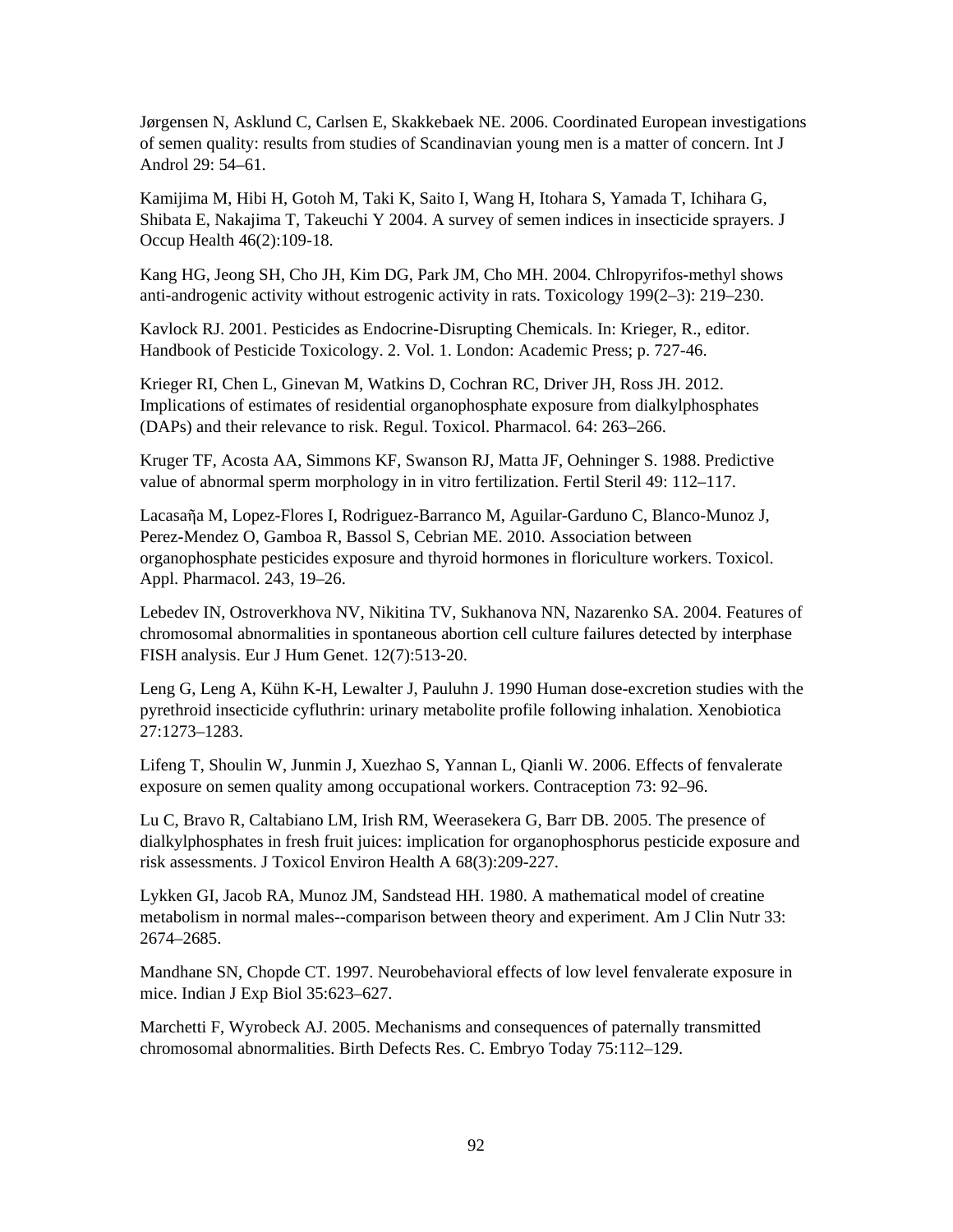Marković M, Cupać S, Durović R, Milinović J, Kljajić P. 2010. Assessment of heavy metal and pesticide levels in soil and plant products from agricultural area of Belgrade, Serbia. Arch Environ Contam Toxicol 58:341–351.

Marks AR, Harley K, Bradman A, Kogut K, Barr DB, Johnson C, Calderon N, Eskenazi B. 2010. Organophosphate pesticide exposure and attention in young Mexican-American children: the CHAMACOS study. Environ Health Perspect 118:1768.

Martin RH, Ko E, Rademaker A. 1991. Distribution of aneuploidy in human gametes: comparison between human sperm and oocytes. Am. J. Med. Genet. 39:321–331.

Martin RH. 2006. Meiotic chromosome abnormalities in human spermatogenesis. Reprod Toxicol 22:142–147.

Martenies SE, Perry MJ. 2013. Environmental and occupational pesticide exposure and human sperm parameters: A systematic review. Toxicology 307:66–73.

Masoud L, Vijayasarathy C, Fernandez-Cabezudo M, Petroianu G, Saleh AM. 2003. Effect of malathion on apoptosis of murine L929 fibroblasts: a possible mechanism for toxicity in low dose exposure. Toxicology, 185(1): 89-102.

Mattiuzzo M, Fiore M, Ricordy R, Degrassi F. 2006. Aneuploidy-inducing capacity of two widely used pesticides. Carcinogenesis 27:2511–2518.

McAuliffe ME, Williams PL, Korrick SA, Altshul LM, Perry MJ. 2012. Environmental exposure to polychlorinated biphenyls and p,p'-DDE and sperm sex-chromosome disomy. Environ Health Perspect 120:535–540.

McFadden D, Friedman J. 1997. Chromosome abnormalities in human beings. Mutat Res 396:129–140.

McKinlay R, Plant JA, Bell JNB, Voulvoulis N. 2008a. Endocrine disrupting pesticides: Implications for risk assessment. Environment International 34:168–183.

McKinlay R, Plant JA, Bell JN, Voulvoulis N. 2008b. Calculating human exposure to endocrine disrupting pesticides via agricultural and nonagricultural exposure routes. Sci. Total Environ. 398(1-3):1–12.

Meeker JD, Ryan L, Barr DB, Herrick RF, Bennett DH, Bravo R, Hauser R. 2004a. The Relationship of Urinary Metabolites of Carbaryl/Naphthalene and Chlorpyrifos with Human Semen Quality. Environ Health Perspect 112:1665–1670.

Meeker JD, Singh NP, Ryan L, Duty SM, Barr DB, Herrick RF, Bennett DH, Hauser R. 2004b. Urinary levels of insecticide metabolites and DNA damage in human sperm. Hum Reprod 19:2573–2580.

Meeker JD, Barr DB, Ryan L, Herrick RF, Bennett DH, Bravo R. 2005. Temporal variability of urinary levels of nonpersistent insecticides in adult men. J Expo Anal Environ Epidemiol 15:271– 281.

Meeker JD, Barr DB, Hauser R. 2006. Thyroid hormones in relation to urinary metabolites of non-persistent insecticides in men of reproductive age. Reprod. Toxicol. 22:437–442.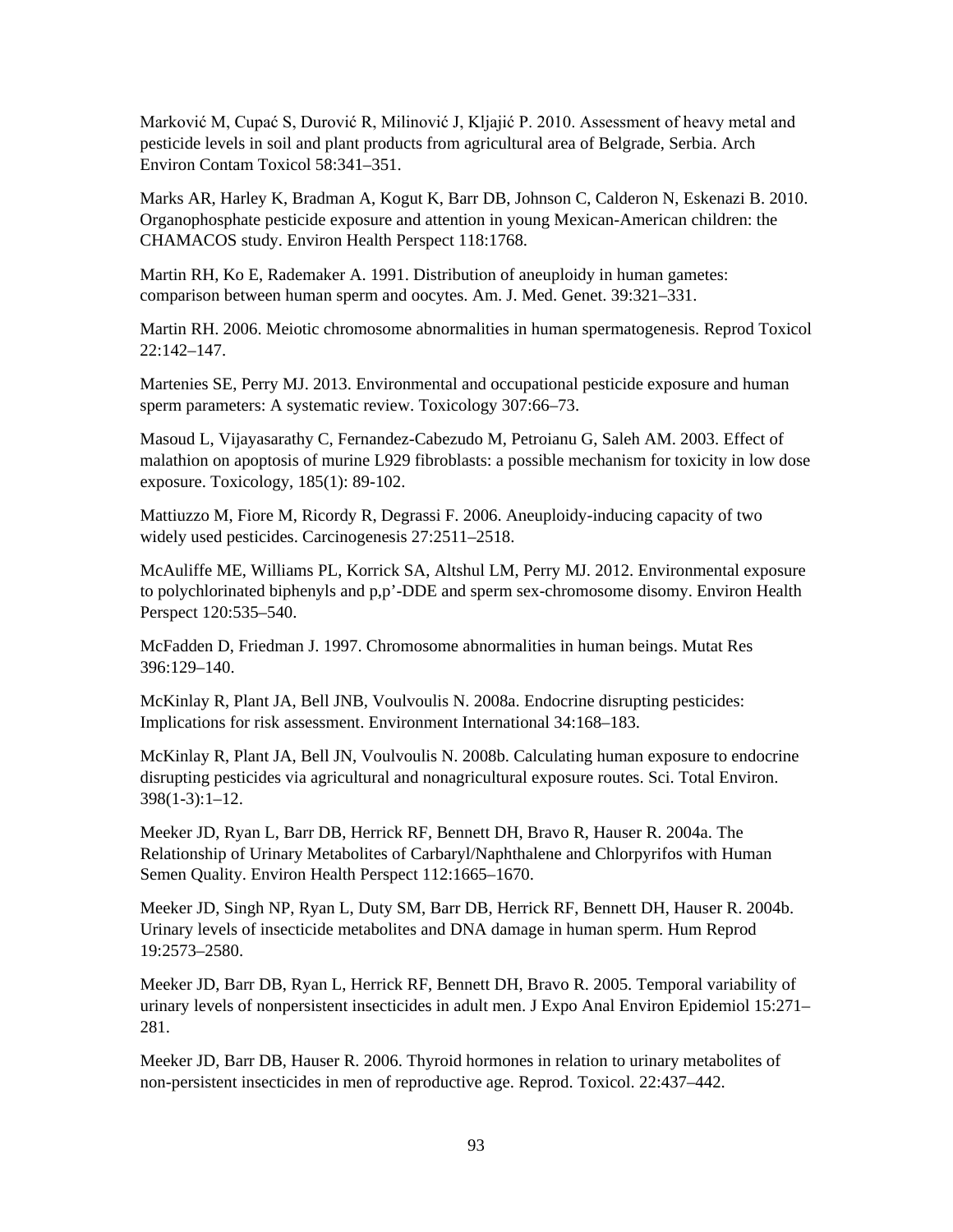Meeker JD, Godfrey-Bailey L, Hauser R. 2007. Relationships between serum hormone levels and semen quality among men from an infertility clinic. J. Androl. 28:397–406.

Meeker JD, Barr DB, Hauser R. 2008. Human semen quality and sperm DNA damage in relation to urinary metabolites of pyrethroid insecticides. Hum Reprod Oxf Engl 23:1932–1940.

Meeker JD, Barr DB, Hauser R. 2009. Pyrethroid insecticide metabolites are associated with serum hormone levels in adult men. Reproductive Toxicology 27 (2009) 155–160.

Meeker JD, Hauser R. 2010. Exposure to polychlorinated biphenyls (PCBs) and male reproduction. Syst Biol Reprod Med 56:122–131.

Mnif W, Hassine AIH, Bouaziz A, Bartegi A, Thomas O, Roig B. 2011. Effect of Endocrine Disruptor Pesticides: A Review. Int. J. Environ. Res. Public Health 8: 2265-2303.

Morris JK, Alberman E, Scott C, Jacobs P. 2008. Is the prevalence of Klinefelter syndrome increasing? Eur. J. Hum. Genet. Ejhg 16:163–170.

Moser VC, Casey M, Hamm A, Cater WH Jr, Simmons JE, Gennings C. 2005. Neurotoxicological and statistical analyses of a mixture of five organophosphorus pesticides using a ray design. Toxicol Sci 86, 101-115.

Moser VC, Simmons JE, Gennings C. 2006. Neurotoxicological interactions of a five-pesticides mixture in preweanling rats. Toxicol. Sci. 92:235–245.

Mruk DD, Cheng CY. 2011. Environmental contaminants: Is male reproductive health at risk? Spermatogenesis 1:283–290.

Muniz JF, McCauley L, Scherer J, Lasarev M, Koshy M, Kow YW, Nazar-Stewart V, Kisby GE. 2008. Biomarkers of oxidative stress and DNA damage in agricultural workers: a pilot study. Toxicol. Appl. Pharmacol. 227: 97–107.

National Academy of Science [NAS]. 2014. Review of the Environmental Protection Agency's State-of-the-Science Evaluation of Nonmonotonic Dose-Response Relationships as they Apply to Endocrine Disrupters. Washington, DC: The National Academies Press, National Research Council.

Nasuti C, Cantalamessa F, Falcioni G, Gabbianelli R. 2003. Different effects of Type I and Type II pyrethroids on erythrocyte plasma membrane properties and enzymatic activity in rats. Toxicology 191(2–3):233–244.

Needham LL et al. Uses and issues of biomonitoring. 2007. International Journal of Hygiene and Environmental Health 210:229-238.

Ngoula F, Watcho P, Dongmo MC, Kenfack A, Kamtchouing P, Tchoumboué J. 2007. Effects of pirimiphos-methyl (an organophosphate insecticide) on the fertility of adult male rats African Health Science 7(1):3-9.

O'Rourke MK, Lizardi PS, Rogan SP, Freeman NC, Aguirre A, Saint CG. 2000. Pesticide exposure and creatinine variation among young children. J Expo Anal Environ Epidemiol 10: 672–681.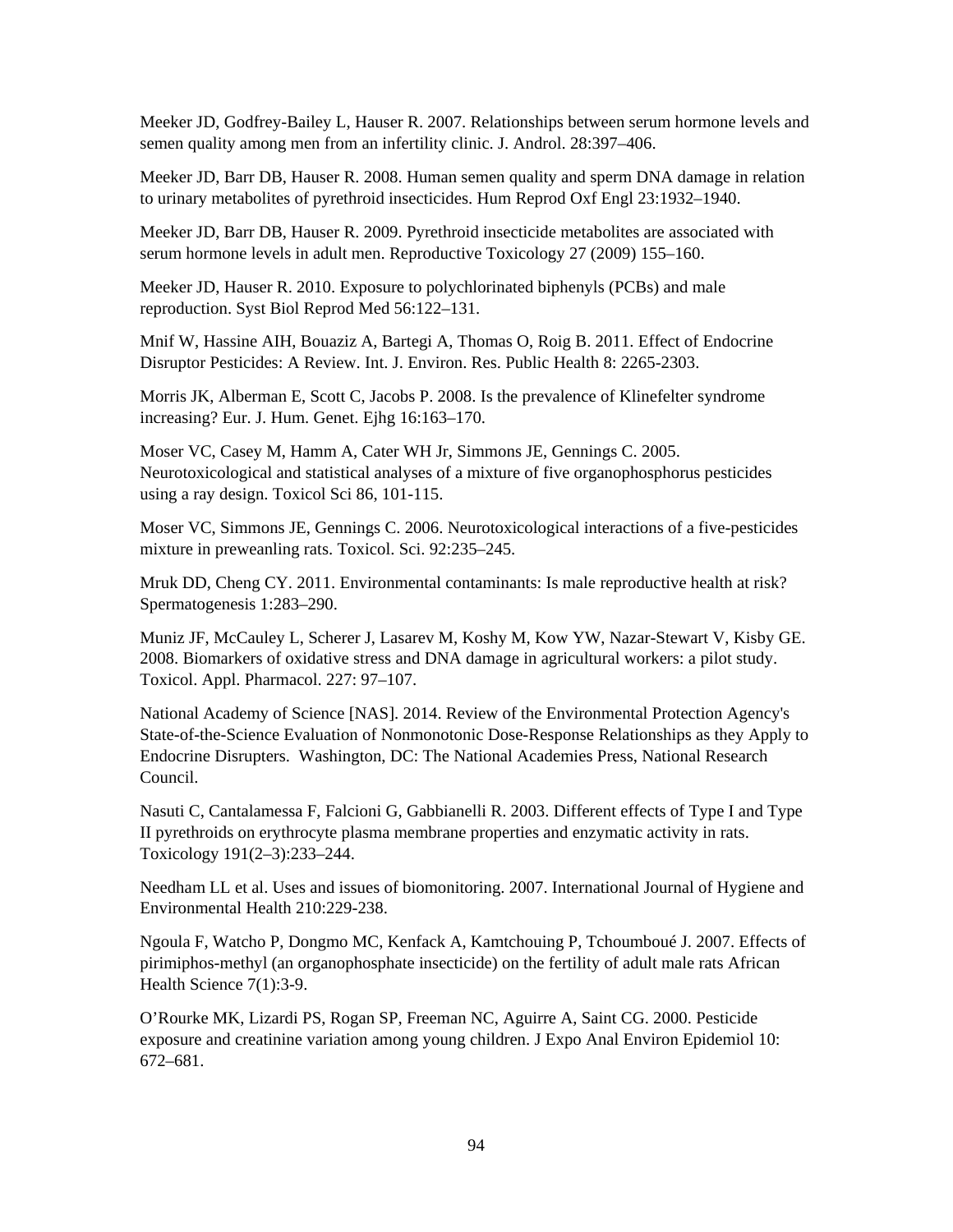Olson SB, Magenis RE. 1988. Preferential paternal origin of de novo structural chromsome rearrangements. In: The cytogenetics of mammalian autosomal rearrangements (Daniel A, ed). New York: Alan R. Liss Inc, 583–599.

Padungtod C, Lasley BL, Christiani DC, Ryan LM, Xu X. 1998. Reproductive hormone profile among pesticide factory workers. J Occup Environ Med 40(12):1038–47.

Padungtod C, Hassold TJ, Millie E, Ryan LM, Savitz DA, Christiani DC, Xu X. 1999. Sperm aneuploidy among Chinese pesticide factory workers: scoring by the FISH method. Am J Ind Med 36:230–238.

Padungtod, C., Savitz, D.A., Overstreet, J.W., Christiani, D.C., Ryan, L.M., Xu, X., 2000. Occupational pesticide exposure and semen quality among Chinese workers. J. Occupat. Environ. Med. 42, 982–992.

Perez-Herrera N, Polanco-Minaya H, Salazar-Arredondo E, Solis-Heredia MJ, Hernandez-Ochoa I, Rojas-Garcia E, Alvarado-Mejia J, Borja-Aburto V, Quintanilla-Vega B. 2008. PON1Q192R genetic polymorphism modifies organophosphorous pesticide effects on semen quality and DNA integrity in agricultural workers from southern Mexico. Toxicol. Appl. Pharmacol. 230: 261–268.

Perobelli JE, Martinez MF, da Silva Franchi CA, Fernandez CDB, Viana de Camargo JL, Kempinas WDG. 2010. Decreased Sperm Motility in Rats Orally Exposed to Single or Mixed Pesticides. Journal of Toxicology and Environmental Health, Part A: Current Issues, 73 (13- 14):991-1002.

Perry MJ, Chen X, Lu X. 2007a. Automated scoring of multiprobe FISH in human spermatozoa. Cytometry A 71:968–972.

Perry MJ, Venners SA, Barr DB, Xu X. 2007b. Environmental pyrethroid and organophosphorus insecticide exposures and sperm concentration. Reprod Toxicol 23:113–118.

Perry MJ. 2008. Effects of environmental and occupational pesticide exposure on human sperm: a systematic review. Hum Repro Update 14:233–242.

Perry MJ, Chen X, McAuliffe ME, Maity A, Deloid GM. 2011a. Semi-automated scoring of triple-probe FISH in human sperm: methods and further validation. Cytometry A 79:661–666.

Perry MJ, Venners SA, Chen X, Liu X, Tang G, Xing H, Barr DB, Xu X. 2011b. Organophosphorous pesticide exposures and sperm quality. Reprod. Toxicol. 31: 75–79.

Phillips KP, Foster WG. 2008. Key Developments in endocrine disrupter research and human health. J Toxicol Environ Health B Crit Rev 11:322–344.

Phillips KP, Tanphaichitr N. 2008. Human exposure to endocrine disrupters and semen quality. J Toxicol Environ Health B Crit Rev 11:188–220.

Phillips BT, Gassei K, Orwig KE. 2010. Spermatogonial stem cell regulation and spermatogenesis. Phil Trans R Soc Lond B Biol Sci 365:1663–1678.

Pineau A, Guillard O, Chappuis P, Arnaud J, Zawislak R. 1993. Sampling conditions for biological fluids for trace elements monitoring in hospital patients: a critical approach. Crit Rev Clin Lab Sci. 30:203–222.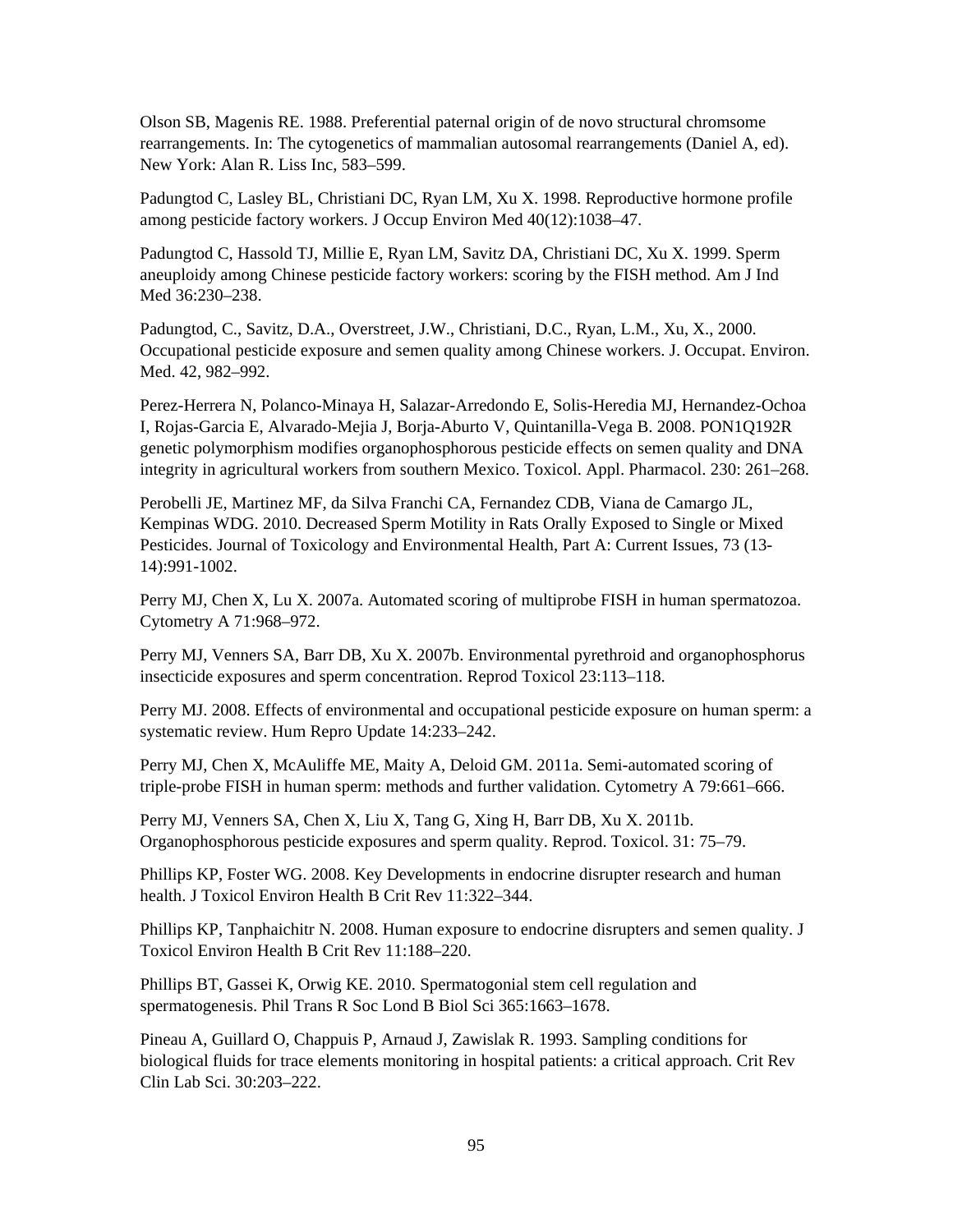Pinto FM, Ravina CG, Fernández-Sánchez M, Gallardo-Castro M, Cejudo-Román A, Candenas L. 2009. Molecular and functional characterization of voltage-gated sodium channels in human sperm. Reprod Biol Endocrinol [Online 16 July 2009].

Porter TM. 1995. Trust in Numbers: The Pursuit of Objectivity in Science and Public Life. New Jersey: Princeton University Press.

Prapamontol T, Sutan K, Laoyang S, Hongsibsong S, Lee G, Yano Y, Hunter RE, Barry Ryan P, Barr DB, Panuwet P. 2014. Cross validation of gas chromatography-flame photometric detection and gas chromatography-mass spectrometry methods for measuring dialkylphosphate metabolites of organophosphate pesticides in human urine. Int. J. Hyg. Environ. Health 217 (4–5): 554–566.

Radwan M, Jurewicz J, Wielgomas B, Piskunowicz M, Sobala W, Radwan P, Jakubowski L, Hawuła W, Hanke W. 2015. The association between environmental exposure to pyrethroids and sperm aneuploidy. Chemosphere 128:42-8.

Rauch SA, Braun JM, Barr DB, Calafat AM, Khoury J, Montesano MA, Yolton K, Lanphear BP. 2012. Associations of Prenatal Exposure to Organophosphate Pesticide Metabolites with Gestational Age and Birth Weight. Environ Health Perspect. 120(7): 1055–1060.

Rauh VA, Garfinkel R, Perera FP, Andrews HF, Hoepner L, Barr DB, Whitehead R, Tang D, Whyatt RW. 2006. Impact of prenatal chlorpyrifos exposure on neurodevelopment in the first 3 years of life among inner-city children. Pediatrics 118: 1845-1859.

Rauh V, Arunajadai S, Horton M, Perera F, Hoepner L, Barr DB, Whyatt R. 2011. Seven-year neurodevelopmental scores and prenatal exposure to chlorpyrifos, a common agricultural pesticide. Environ Health Perspect 119:1196.

Ray D, Forshaw P. 2000. Pyrethroid insecticides: poisoning syndromes, synergies, and therapies. Clin Toxicol 38:95–101.

Ray D. 2001. Pyrethroid insecticides: mechanisms of toxicity, systemic poisoning syndromes, paresthesia, and therapy. In: Handbook of Pesticide Toxicology (Krieger R, ed). Academic Press, 1289–1303.

Recio R, Robbins WA, Ocampo-Gomez G, Borja-Aburto V, Moran-Martinez J, Froines JR, Hernandez RM, Cebrian ME. 2001. Organophosphorous pesticide exposure increases the frequency of sperm sex null aneuploidy. Environ Health Perspect 109: 1237–1240.

Recio R, Ocampo-Gomez G, Moran-Martinez J, Borja-Aburto V, Lopez-Cervantes M, Uribe M, Torres-Sanchez L, Cebrian ME. 2005. Pesticide exposure alters follicle-stimulating hormone levels in Mexican agricultural workers. Environ. Health Perspect. 113: 1160–1163.

Recio-Vega R, Ocampo-Gomez G, Borja-Aburto V, Moran-Martinez J, Cebrian-Garcia M. 2008. Organophosphorus pesticide exposure decreases sperm quality: association between sperm parameters and urinary pesticide levels. J. Appl. Toxicol. 28: 674–680.

Robbins WA, Meistrich ML, Moore D, Hagemeister FB, Weier HU, Cassel MJ. 1997. Chemotherapy induces transient sex chromosomal and autosomal aneuploidy in human sperm. Nat Genet 16: 74–78.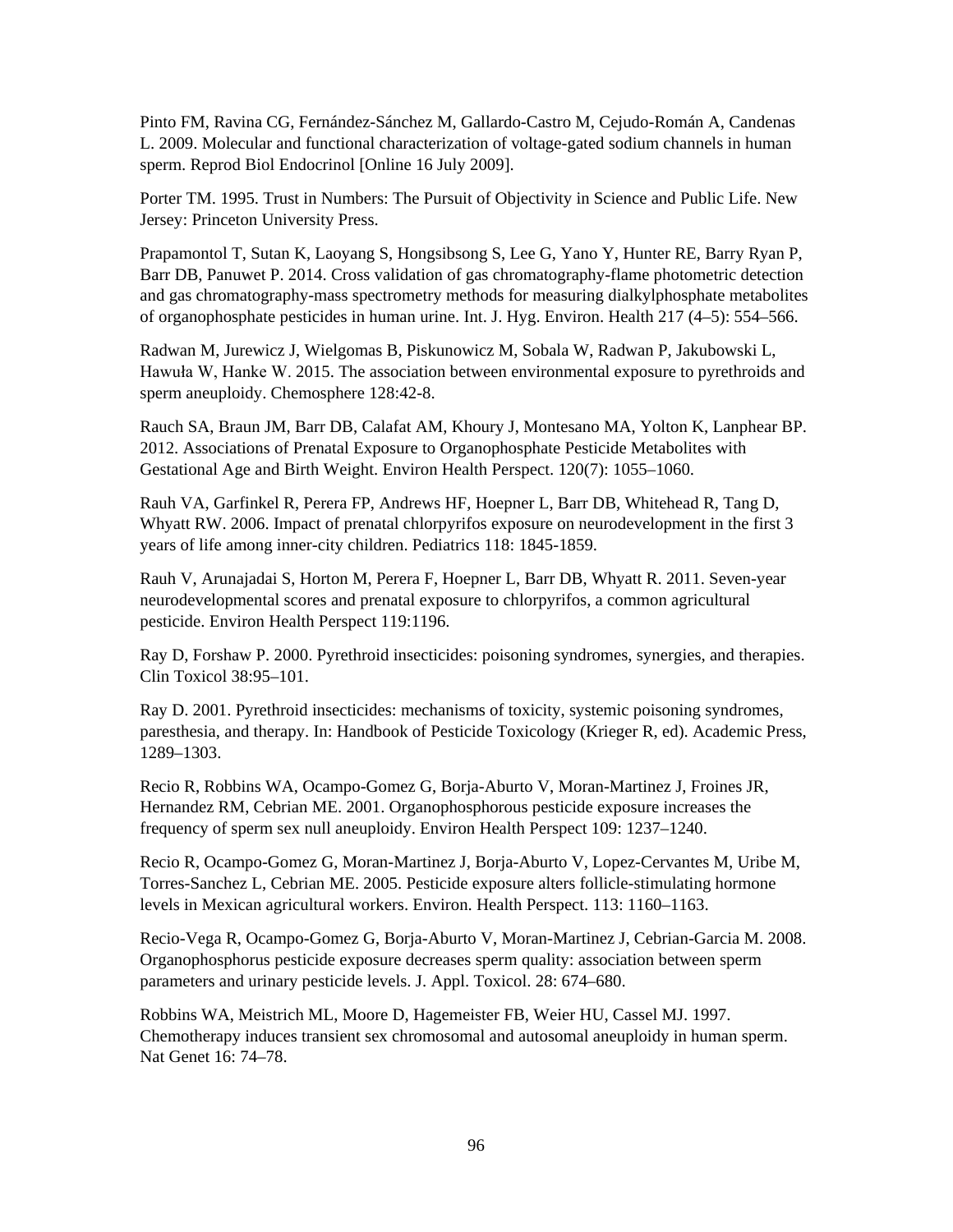Rothlein J, Rohlman D, Lasarev M, Phillips J, Muniz J, McCauley LA. 2006. Organophosphate pesticide exposure and neurobehavioral performance in agricultural and nonagricultural Hispanic workers. Environ. Health Perspect. 114:691–696.

Sai L, Li X, Liu Y, Guo Q, Xie L, Yu G, Bo C, Zhang Z, Li L. 2014. Effects of chlorpyrifos on reproductive toxicology of male rats. Environ. Toxicol. 29: 1083–1088.

Salvatore A. 2008. Interventions to Reduce Pesticide Exposures to Farmworkers and Their Families: Studies to Advance the Field (Dissertation). University of Berkeley, CA. 115 pages.

Sanchez-Pena LC, Reyes BE, Lopez-Carrillo L, Recio R, Moran-Martinez J, Cebrian ME, Quintanilla-Vega B. 2004. Organophosphorous pesticide exposure alters sperm chromatin structure in Mexican agricultural workers. Toxicol Appl Pharmacol 196:108–113.

Sarkar R, Mohanakumar KP, Chowdhury M. 2000. Effects of an organophosphate pesticide, quinalphos, on the hypothalamo–pituitary–gonadal axis in adult male rats. Journal of Reproduction and Fertility 118, 29–38.

Scollon EJ, Starr JM, Godin SJ, DeVito MJ, Hughes MF. 2009. In Vitro Metabolism of Pyrethroid Pesticides by Rat and Human Hepatic Microsomes and Cytochrome P450 Isoforms. Drug Metab Dispos 37(1): 221-228.

Sellers C. 1997. Hazards of the Job: From Industrial Disease to Environmental Health Science. Chapel Hill, NC: Chapel Hill University Press.

Sereda B, Bouwman H, Kylin H. 2009. Comparing water, bovine milk, and indoor residual spraying as possible sources of DDT and pyrethroid residues in breast milk. J Toxicol Environ Health A 72: 842–851.

Shafer, TJ, and DA Meyer. 2004. Effects of pyrethroids on voltage-sensitive calcium channels: a critical evaluation of strengths, weaknesses, data needs, and relationship to assessment of cumulative neurotoxicity. Toxicology and Applied Pharmacology, 196(2): 303-318.

Sharlip ID, Jarow JP, Belker AM, Lipshultz LI, Sigman M, Thomas AJ. 2002. Best practice policies for male infertility. Fertil Steril; 77:873-82.

Sharpe RM, Skakkebaek NE. 1993. Are oestrogens involved in falling sperm count and disorders of the male reproductive tract? Lancet 341:1392–1395.

Sharpe RM, Skakkebaek NE. 2003. Male reproductive disorders and the role of endocrine disruption: Advances in understanding and identification of areas for future research. Pure Appl Chem 75:2023–2038.

Sharpe RM. 2006. Pathways of endocrine disruption during male sexual differentiation and masculinisation. Best Pract Res Clin Endocrinol Metab 20:91–110.

Sharpe RM. 2009. Male Reproductive Health Disorders and the Potential Role of Exposure to Environmental Chemicals. Bishops Lydeard, UK: CHEM Trust.

Sharpe RM. 2010. Environmental/lifestyle effects on spermatogenesis. Phil Trans R Soc Lond B Biol Sci 365:1697–1712.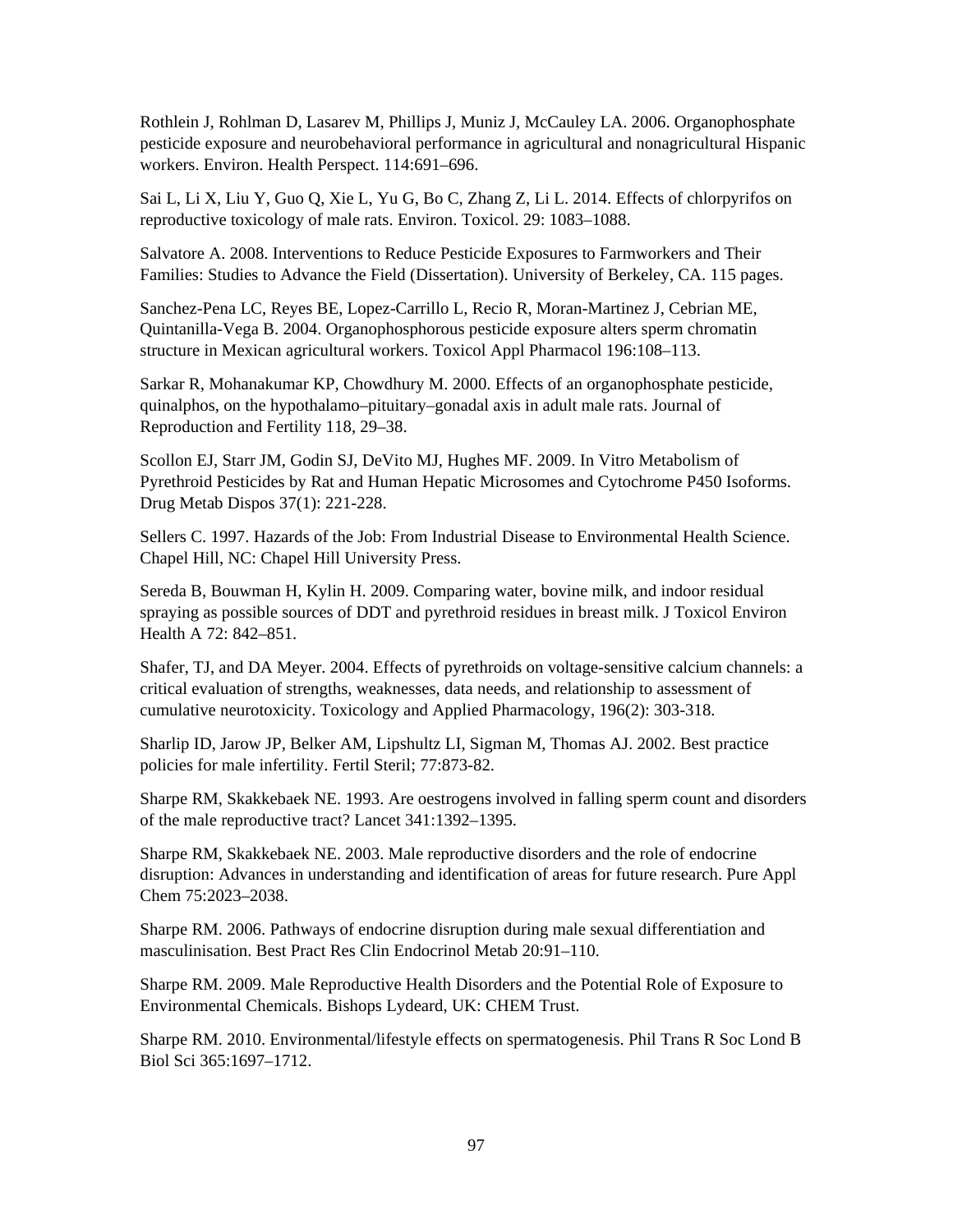Sharpe RM. 2012. Sperm counts and fertility in men: a rocky road ahead. Science & Society Series on Sex and Science. EMBO Rep 13:398–403.

Shi X-D, Bi H-J, Fu H-L, Li L-Y, Liu D-K, Li J-M. 2011. Effect of low-dose fenvalerate on semen quality capacitation in adult mice. Chin Med J (Engl.) 124: 1529–1533.

Skakkebaek NE, Toppari J, Söder O, Gordon CM, Divall S, Draznin M. 2011. The exposure of fetuses and children to endocrine disrupting chemicals: a European Society for Paediatric Endocrinology (ESPE) and Pediatric Endocrine Society (PES) call to action statement. J Clin Endocrinol Metab 96:3056–3058.

Soderlund DM, Clark JM, Sheets LP, Mullin LS, Piccirillo VJ, Sargent D. 2002. Mechanisms of pyrethroid neurotoxicity: implications for cumulative risk assessment. Toxicology 171: 3–59.

Stanton PG, Sluka P, Foo CFH, Stephens AN, Smith AI, McLachlan RI. 2012. Proteomic changes in rat spermatogenesis in response to in vivo androgen manipulation; impact on meiotic cells. Plos One (7); doi:10.1371/journal.pone.0041718 [Online 30 July 2012].

Stoker TE, Parks LG, Gray LE, Cooper RL. 2000. Endocrine-Disrupting Chemicals: Prepubertal Exposures and Effects on Sexual Maturation and Thyroid Function in the Male Rat. A Focus on the EDSTAC Recommendations 30(2): 197-252.

Starr J, Graham S, Stout D II, Andrews K, Nishioka M. 2008. Pyrethroid pesticides and their metabolites in vacuum cleaner dust collected from homes and day-care centers. Environ Res 108(3):271–279.

Sudakin DL. 2006. Pyrethroid insecticides: advances and challenges in biomonitoring. Clin Toxicol 44: 31–37.

Sudakin DL, Stone DL. 2011. Dialkyl phosphates as biomarkers of organophosphates: the current divide between epidemiology and clinical toxicology. Clin. Toxicol. 49: 771–781.

Sun H, Xu X-L, Xu L-C, Song L, Hong X, Chen J-F. 2007. Antiandrogenic activity of pyrethroid pesticides and their metabolite in reporter gene assay. Chemosphere 66: 474–479.

Sutton P, Woodruff TJ, Perron J, Stotland N, Conry JA, Miller MD, Giudice LC. 2012. Toxic environmental chemicals: the role of reproductive health professionals in preventing harmful exposures. Am J Obstet Gynecol 207:164–173.

Swan SH, Elkin EP, Fenster L. 2000. The question of declining sperm density revisited: an analysis of 101 studies published 1934-1996. Environ Health Perspect 108: 961–966.

Tan LF, Wang SL, Sun XZ, Li YN, Wang QL, Ji JM, Chen LS, Wang XR. 2002. Effects of fenvalerate exposure on the semen quality of occupational workers. Zhonghua Nan Ke Xue 8(4):273–6.

Taylor JK. 1987. Quality Assurance of Chemical Measurements. Lewis Publishers, CRC Press.

Taylor JS, Thomson BM, Lang CN, Sin FYT, Podivinsky E. 2010. Estrogenic pyrethroid pesticides regulate expression of estrogen receptor transcripts in mouse Sertoli cells differently from 17beta-estradiol. J Toxicol Environ Health A 73: 1075–1089.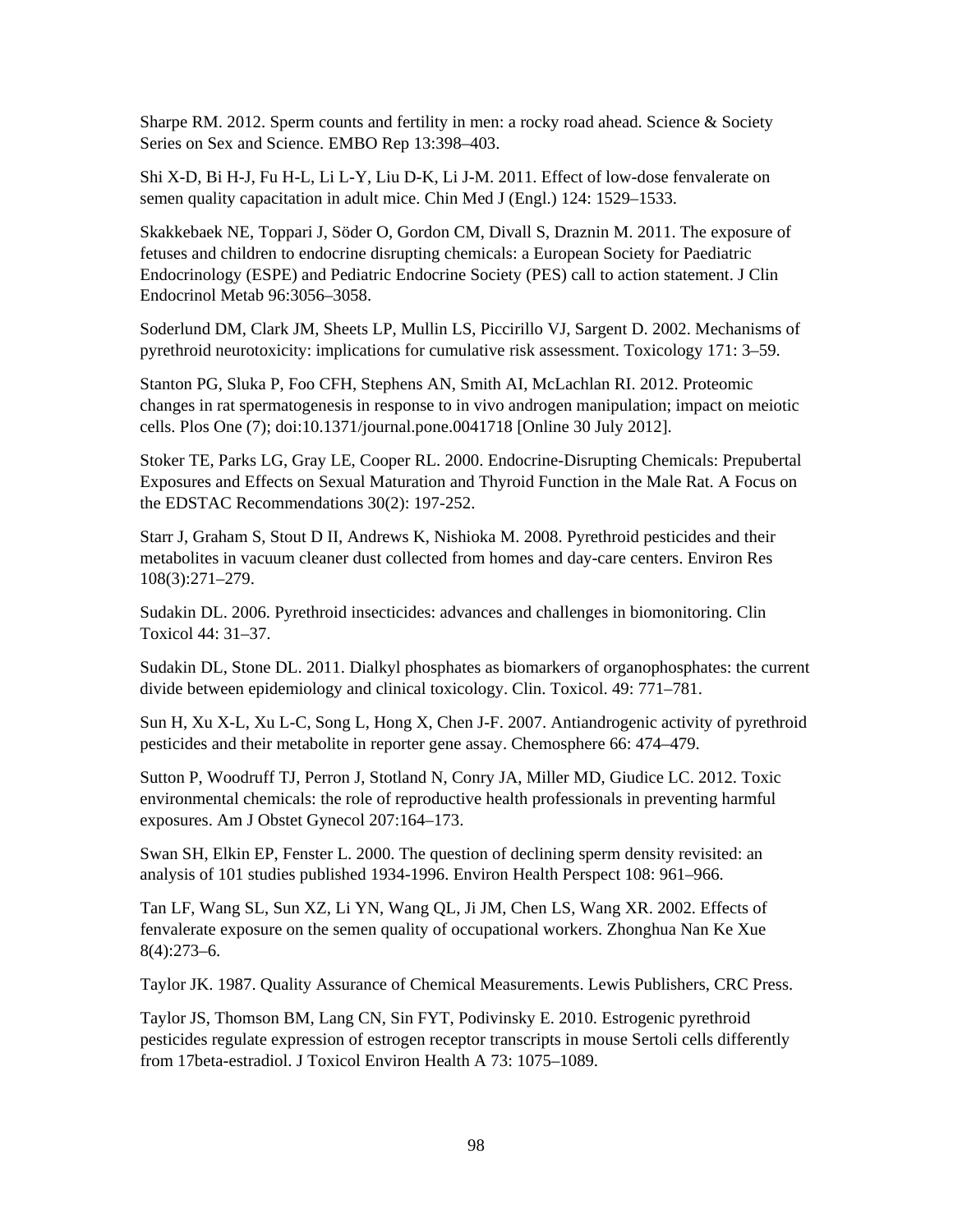Teass AW, Biagini RE, DeBord G, Hull RD. 1998. Application of biological monitoring methods. In: NIOSH Manual of Analytical Method (Eller PM, ed). Cincinnati, OH: National Institute for Occupational Safety and Health, Division of Physical Sciences and Engineering, 52– 62.

Tempest HG, Cheng SY, Gillott DJ, Handyside AH, Thornhill AR, Griffin DK. 2010. Scoring of sperm chromosomal abnormalities by manual and automated approaches: qualitative and quantitative comparisons. Asian J Androl 12:257–262.

Templado C, Bosch M, Benet J. 2005. Frequency and distribution of chromosome abnormalities in human spermatozoa. Cytogenet Genome Res 111: 199–205.

Templado C, Vidal F, Estop A. 2011. Aneuploidy in human spermatozoa. Cytogenet. Genome Res 133: 91–99.

Teuschler LK, Hertzberg RC, Rice GE, Simmons JE. 2004. EPA project-level research strategies for chemical mixtures: targeted research for meaningful results. U.S. Environmental Protection Agency Papers, Paper 180.

Teuschler LK. 2007. Deciding which chemical mixtures risk assessment methods work best for what mixtures. Toxicology and Applied Pharmacology 223(2): 139-147.

Thoma ME, McLain AC, Louis JF, King RB, Trumble AC, Sundaram R, Buck Louis GM. 2013. Prevalence of infertility in the United States as estimated by the current duration approach and a traditional constructed approach. Fertil Steril 99(5):1324-1331.

Timsit YE, Negishi M. 2007. CAR and PXR: the xenobiotic-sensing receptors. Steroids 72: 231– 246.

Toshima H, Suzuki Y, Imai K, Yoshinaga J, Shiraishi H, Mizumoto Y. 2012. Endocrine disrupting chemicals in urine of Japanese male partners of subfertile couples: a pilot study on exposure and semen quality. Int J Hyg Environ Health 215: 502–506.

Travison TG, Araujo AB, O'Donnell AB, Kupelian V, McKinlay JB. 2007. A population-level decline in serum testosterone levels in American men. J Clin Endocrinol Metab 92: 196–202.

Tsatsakis AM, Zafiropoulos A, Tzatzarakis MN, Tzanakakis GN, Kafatos A. Relation of PON1 and CYP1A1 genetic polymorphisms to clinical findings in a cross-sectional study of a Greek rural population professionally exposed to pesticides. 2009. Toxicol. Lett., 186: 66–72.

Turner WJ, Cohn S. 1975. Total body potassium and 24-hour creatinine excretion in healthy males. Clin Pharmacol Ther 18: 405–412.

Tyler CR, Beresford N, Woning M van der, Sumpter JP, Tchorpe K. 2000. Metabolism and environmental degradation of pyrethroid insecticides produce compounds with endocrine activities. Environ Toxicol Chem 19:801–809.

United Nations Environment Programme [UNEP] and the World Health Organization [WHO]. 2013. State of the Science of Endocrine Disrupting Chemicals. Geneva, Switzerland.

US Environmental Protection Agency [EPA]. 1999. A Science Policy on a Common Mechanism of Toxicity: the Carbamate Pesticides and the Grouping of Carbamate with the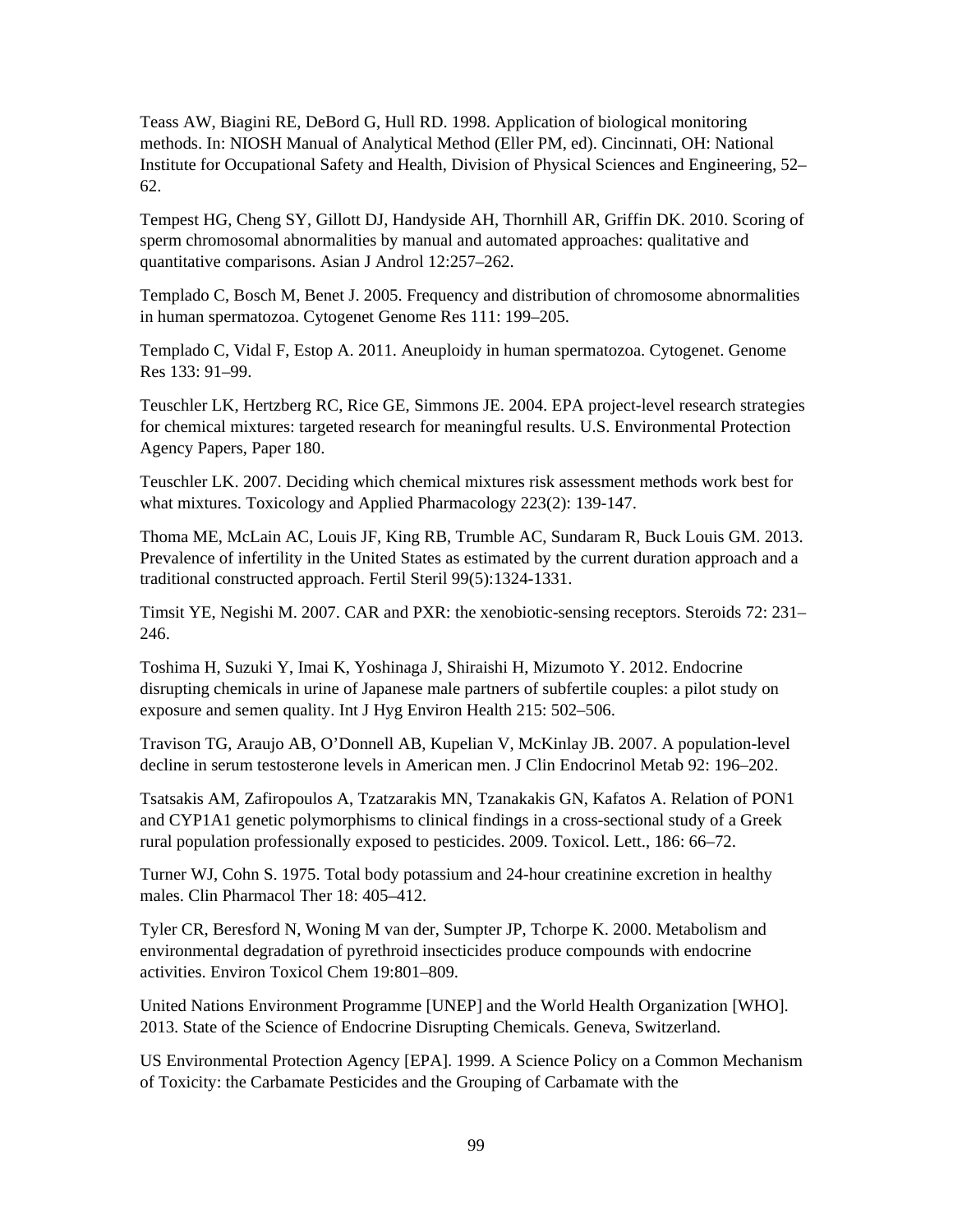Organophosphorus Pesticides. Washington, DC: United States Environmental Protection Agency, Office of Prevention, Pesticides, and Toxic Substances, Office of Pesticide Programs.

US Environmental Protection Agency [EPA]. 2001. General Principles for Performing Aggregate Exposure and Risk Assessments. Washington, DC: United States Environmental Protection Agency, Office of Prevention, Pesticides, and Toxic Substances, Office of Pesticide Programs.

US Environmental Protection Agency [US EPA]. 2009a. Final list of initial pesticide active ingredients and pesticide inert ingredients to be screened under the Federal Food, Drug, and Cosmetic Act. Fed Reg 74:17579–17585.

US Environmental Protection Agency [US EPA]. 2009b. Proposed common mechanism grouping for the pyrethrins and synthetic pyrethroids. Draft science policy paper. Washington, DC: Office of Chemical Safety and Pollution Prevention.

US Environmental Protection Agency [US EPA]. 2011. Pesticides industry sales and usage: 2006 and 2007 market estimates. Washington, DC: Office of Chemical Safety and Pollution Prevention.

US Environmental Protection Agency [US EPA]. 2013. State of the Science Evaluation: Nonmonotonic Dose Responses as They Apply to Estrogen, Androgen, and Thyroid Pathways and EPA Testing and Assessment Procedures. Washington, DC: Office of Research and Development.

Vandenberg LN, Colborn T, Hayes TB, Heindel JJ, Jacobs DR, Lee DK, Shioda T, Soto AM, vom Saal FS, Welshons WV, Zoeller RT, Myers JP. 2012. Hormones and Endocrine-Disrupting Chemicals: Low-Dose Effects and Nonmonotonic Dose Responses. Endocrine Reviews 33(3): 378-455.

VanderWeele TJ, Tchetgen EJ. 2014. Attributing Effects to Interactions. Epidemiology 25: 711– 722.

vom Saal FS, Sheehan DM. 1998. Challenging risk assessment. Forum Appl Res Public Policy 13:11–18.Welshons WV, Thayer KA, Judy BM, Taylor JA, Curran EM, vom Saal FS. 2003. Large effects from small exposures: I. Mechanisms for endocrine-disrupting chemicals with estrogenic activity. Environ Health Perspect 111:994–1006.

Welshons WV, Thayer KA, Judy BM, Taylor JA, Curran EM, vom Saal FS. 2003. Large effects from small exposures: I. Mechanisms for endocrine-disrupting chemicals with estrogenic activity. Environ Health Perspect 111:994–1006.

Westgard JO, Barry PL, Hunt MR, Groth T. 1981. A multi-rule Shewhart chart for quality control in clinical chemistry. Clin Chem, 27:493-501.

Whitmore R, Kelly J, Reading P. 1992. National home and garden pesticide use survey. Final report Volume 1: Executive summary, results and recommendations. Research Triangle Park, NC: Research Triangle Institute.

Wielgomas, B., Krechniak, J., 2007. Toxicokinetic interactions of  $\alpha$ -cypermethrin and chlorpyrifos in Rats. Polish J. Environ. Stud. 16, 267–274.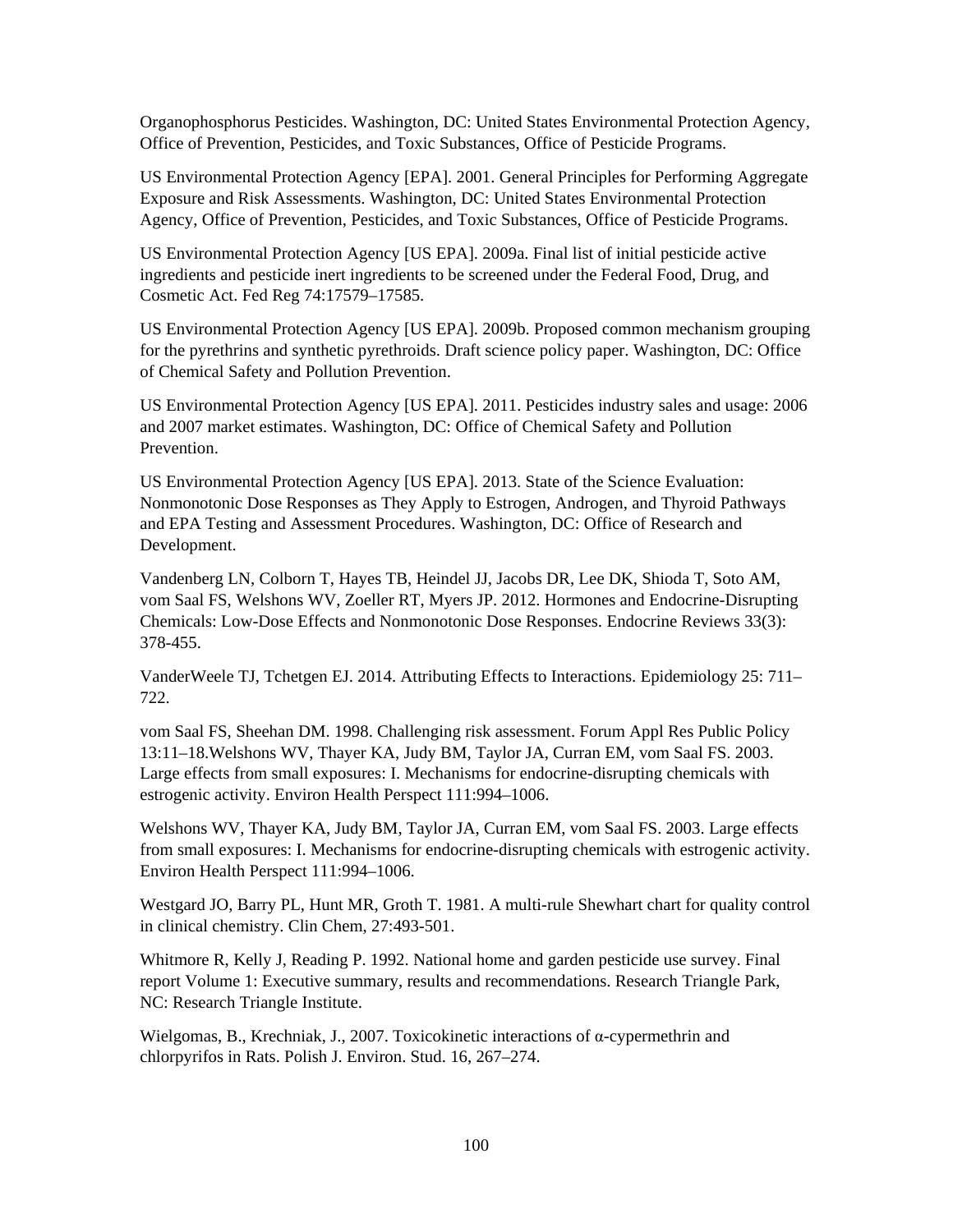Williams MK, Rundle A, Holmes D, Reyes M, Hoepner LA, Barr DB. 2008. Changes in pest infestation levels, self-reported pesticide use, and permethrin exposure during pregnancy after the 2000–2001 U.S. Environmental Protection Agency restriction of organophosphates. Environ Health Perspect 116:1681–1688.

Woodruff TJ, Carlson A, Schwartz JM, Giudice LC. 2008. Proceedings of the Summit on Environmental Challenges to Reproductive Health and Fertility: Executive Summary. Fertil Steril 89: e1–e20.

Woodruff TJ. 2011. Bridging epidemiology and model organisms to increase understanding of endocrine disrupting chemicals and human health effects. J Steroid Biochem Mol Biol 127:108– 117.

World Health Organization [WHO]. 1999. WHO Laboratory Manual for the Examination of Human Semen and Sperm-Cervical Mucus Interaction. 4th ed. New York: Cambridge University Press.

World Health Organization [WHO]. 2002. Current practices and controversies in assisted reproduction: Report of a meeting on Medical, Ethical and Social Aspects of Assisted Reproduction. Geneva: World Health Organization.

World Health Organization [WHO]. 2009. Assessment of Combined Exposures to Multiple Chemicals: Report of a WHO/IPCS International Workshop on Aggregate/Cumulative Risk Assessment. Geneva: World Health Organization.

World Health Organization [WHO]. 2010. WHO Laboratory Manual for the Examination and Processing of Human Semen. Fifth edition. Geneva: World Health Organization.

Wyrobek AJ, Schmid TE, Marchetti F. 2005. Cross-species sperm-FISH assays for chemical testing and assessing paternal risk for chromosomally abnormal pregnancies. Environ Mol Mutagen 45:271–283.

Xia Y, Bian Q, Xu L, Cheng S, Song L, Liu J. 2004. Genotoxic effects on human spermatozoa among pesticide factory workers exposed to fenvalerate. Toxicology 203:49–60.

Xia Y, Han Y, Wu B, Wang S, Gu A, Lu N. 2008. The relation between urinary metabolite of pyrethroid insecticides and semen quality in humans. Fertil Steril 89: 1743–1750.

Yang D, Wang X, Chen Y-T, Deng R, Yan B. 2009. Pyrethroid insecticides: isoform-dependent hydrolysis, induction of cytochrome P450 3A4 and evidence on the involvement of the pregnane X receptor. Toxicol Appl Pharmacol 237: 49–58.

Yeatts SD, Gennings C, Wagner ED, Simmons JE, Plewa MJ. 2010. Detecting Departure from Additivity along a Fixed-Ratio Mixture Ray with a Piecewise Model for Dose and Interaction Thresholds. J Agric Biol Environ Stat. 15(4): 510-522.

Yeung BHY, Wan HT, Law AYS, Wong CKC. 2011. Endocrine disrupting chemicals multiple effects on testicular signaling and spermatogenesis. Spermatogenesis 1 (3): 231-239.

Young JG, Eskenazi B, Gladstone EA, Bradman A, Pedersen L, Johnson C, Barr DB, Furlong CE, Holland NT. 2005. Association between in utero organophosphate pesticide exposure and abnormal reflexes in neonates. NeuroToxicology 26, 199–209.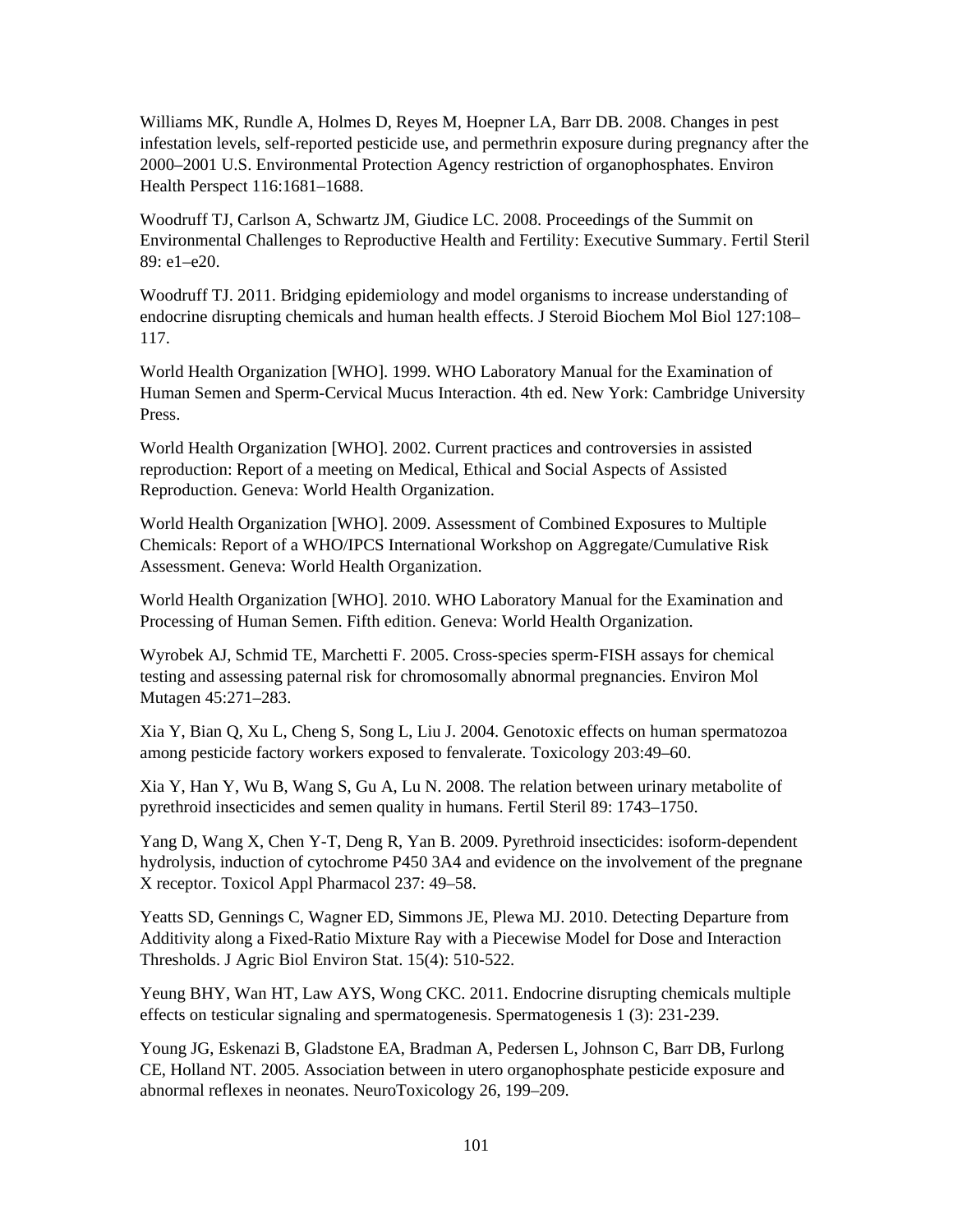Young, HA, Meeker JD, Martenies, SE, Figueroa Z, Barr DB, Perry MJ. 2013. Environmental exposure to pyrethroids and sperm sex chromosome disomy: a cross-sectional study. Environ Health. 12(1):111.

Yolton K, Xu Y, Sucharew H, Succop P, Altaye M, Popelar A, Montesano MA, Calafat AM, Khoury JC. 2013. Impact of low-level gestational exposure to organophosphate pesticides on neurobehavior in early infancy: a prospective study. Environmental Health 12:79.

Yuan C, Wang C, Gao S-Q, Kong T-T, Chen L, Li X-F. 2010. Effects of permethrin, cypermethrin and 3-phenoxybenzoic acid on rat sperm motility in vitro evaluated with computerassisted sperm analysis. Toxicol In Vitro 24: 382–386.

Yucra S, Gasco M, Rubio J, Gonzales GF. 2008. Semen quality in Peruvian pesticide applicators: association between urinary organophosphate metabolites and semen parameters. Environ. Health: Global Access Sci. Source 7, 59.

Zeliger HI. 2011. Human Toxicology of Chemical Mixtures: Toxic Consequences Beyond the Impact of One-Component Product and Environmental Exposures, 2nd Edition. Norwich, NY: William Andrew Inc.

Zhang J, Zhu W, Zheng Y, Yang J, Zhu X. 2008. The antiandrogenic activity of pyrethroid pesticides cyfluthrin and beta-cyfluthrin. Reprod Toxicol 25: 491

Zhang B, Chen Z, Albert PS. 2012. Latent class models for joint analysis of disease prevalence and high-dimensional semicontinuous biomarker data. Biostatistics 13(1):74-88.

Zoeller RT, Brown TR, Doan LL, Gore AC, Skakkebaek NE, Soto AM, Woodruff TJ, vom Saal FS. 2012. Endocrine-disrupting chemicals and public health protection: a statement of principles from The Endocrine Society. Endocrinology 153:4097–4110.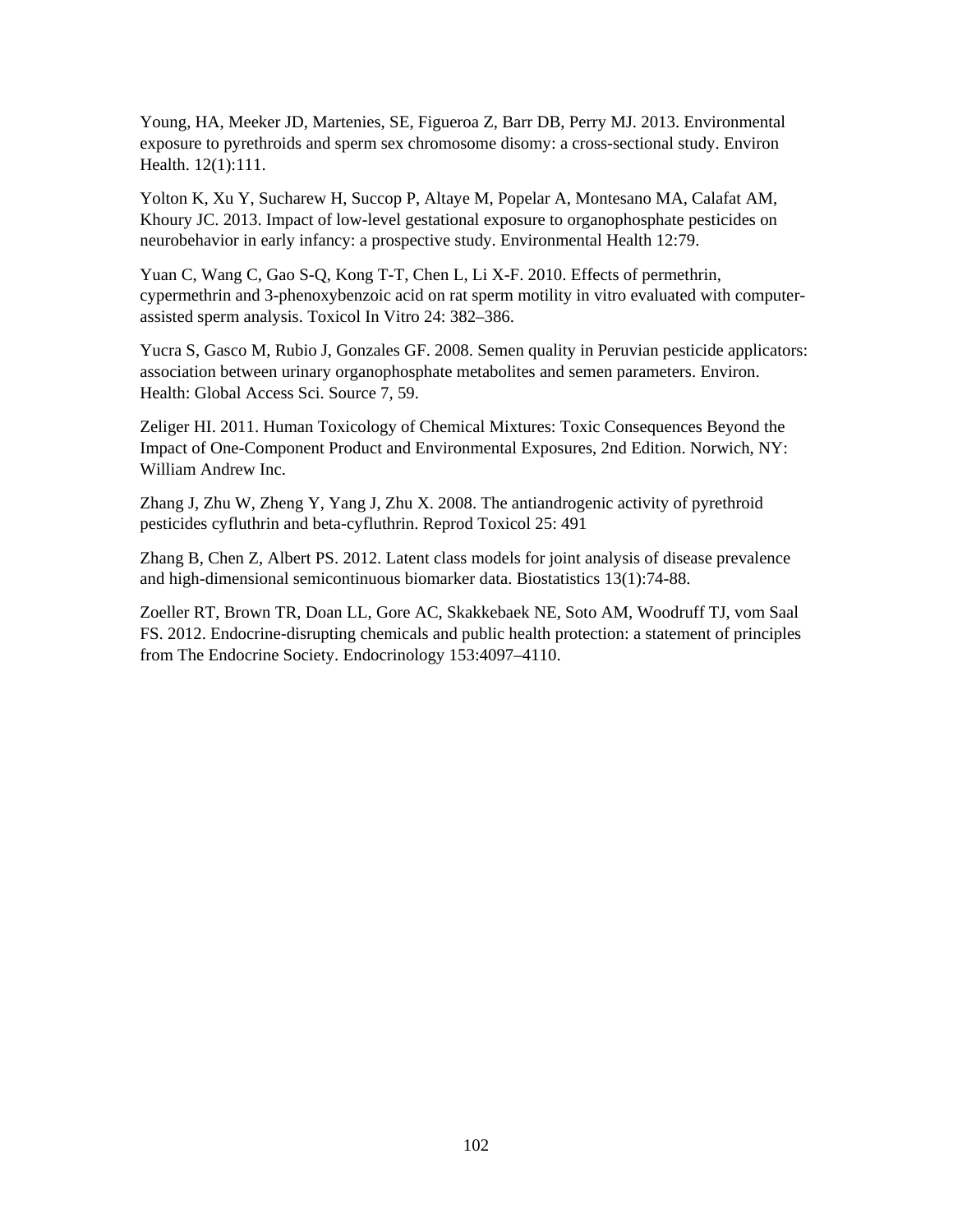# **Appendix A – Organophosphate Pesticides and their potential Dialkyl Phosphate (DAP) Urinary Metabolites.**

| Table A.1: Organophosphate pesticides and their potential |                                         |                         |                         |
|-----------------------------------------------------------|-----------------------------------------|-------------------------|-------------------------|
| Dialkyl Phosphate (DAP) urinary metabolite (modified from |                                         |                         |                         |
| Bravo et al., 2002).                                      |                                         |                         |                         |
|                                                           | <b>Dimethyl alkylphosphates (DMAPs)</b> |                         |                         |
| <b>Parent Pesticide</b>                                   | <b>DMP</b>                              | <b>DMTP</b>             | <b>DMDTP</b>            |
| Azinphos-methyl                                           | $\mathbf X$                             | X                       | X                       |
| Chlorpyrifos-methyl                                       | $\overline{\mathbf{X}}$                 | X                       |                         |
| Dichlorvos (DDVP)                                         | $\overline{\text{X}}$                   |                         |                         |
| Dicrotophos                                               | $\overline{\text{X}}$                   |                         |                         |
| Dimethoate                                                | $\frac{\text{X}}{\text{X}}$             | X                       | X                       |
| Fenitrothion                                              |                                         | $\overline{\text{X}}$   |                         |
| Fenthion                                                  | $\frac{\text{X}}{\text{X}}$             | X                       |                         |
| Isazaphos-methy                                           |                                         | $\overline{\text{X}}$   |                         |
| Malathion                                                 | $\overline{\text{X}}$                   | X                       | X                       |
| Methidathion                                              | $\overline{\text{X}}$                   | $\overline{X}$          | $\overline{\mathbf{x}}$ |
| Methyl parathion                                          | $\frac{\overline{X}}{X}$                | X                       |                         |
| Naled                                                     |                                         |                         |                         |
| Oxydemeton-methyl                                         | $\overline{X}$                          | X                       |                         |
| Phosmet                                                   | $\overline{\textbf{X}}$                 | $\overline{\text{X}}$   | X                       |
| Pirimiphos-methyl                                         | $\overline{\text{X}}$                   | X                       |                         |
| Temephos                                                  | $\overline{X}$                          | X                       |                         |
| Tetrachlorviphos                                          | $\overline{\mathbf{X}}$                 |                         |                         |
| Trichlorfon                                               | $\overline{\text{X}}$                   |                         |                         |
|                                                           | Diethyl alkylphosphates (DEAPs)         |                         |                         |
| Chlorethoxyphos                                           | $\mathbf X$                             | X                       |                         |
| Chlorpyrifos                                              | X                                       | X                       |                         |
| Coumaphos                                                 | $\overline{\mathbf{X}}$                 | $\overline{\text{X}}$   |                         |
| Diazinon                                                  | $\overline{\mathbf{X}}$                 | $\overline{\text{X}}$   |                         |
| Disulfoton                                                | $\frac{\overline{X}}{\overline{X}}$     | $\overline{\textbf{X}}$ | $\mathbf X$             |
| Ethion                                                    |                                         | $\overline{\text{X}}$   | $\overline{\mathrm{X}}$ |
| Parathion                                                 | $\overline{\text{X}}$                   | X                       |                         |
| Phorate                                                   | $\overline{\text{X}}$                   | X                       | X                       |
| Sulfotepp                                                 | $\overline{\text{X}}$                   | $\overline{\text{X}}$   |                         |
| <b>Terbufos</b>                                           | $\overline{\text{X}}$                   | $\overline{\text{X}}$   | $\overline{\mathbf{X}}$ |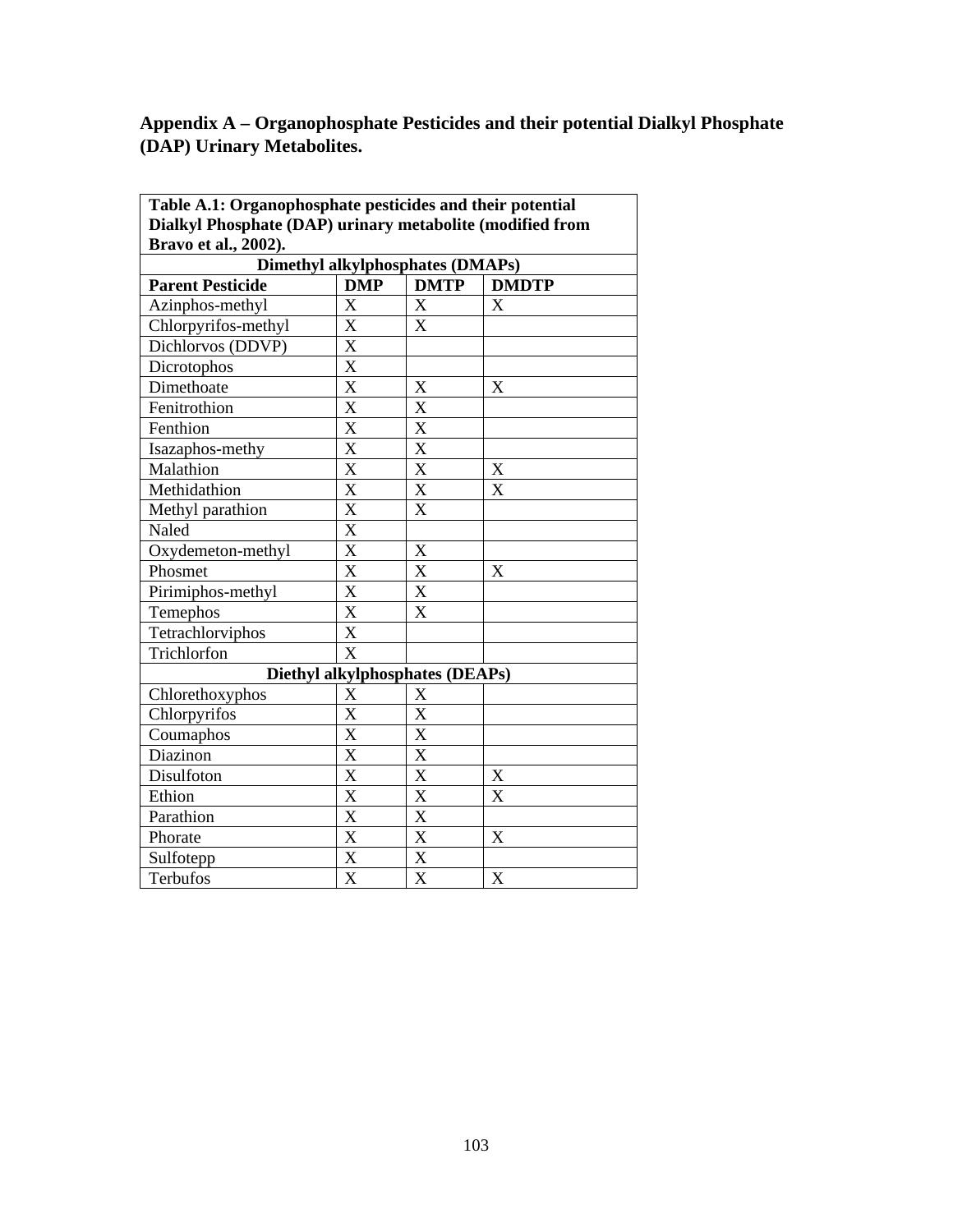**Appendix B – Adjusted IRRs for each Disomy Outcome by ∑DMAPs and ∑DEAPs Metabolites.** 

| Table B.1: Adjusted IRRs (95% CI) for XX18, YY18, XY18, and total sex- |                                         |                  |                                                                      |                     |  |  |
|------------------------------------------------------------------------|-----------------------------------------|------------------|----------------------------------------------------------------------|---------------------|--|--|
|                                                                        |                                         |                  | chromosome disomy by total sum of organophosphate metabolites of men |                     |  |  |
|                                                                        | seeking infertility evaluation (n=159). |                  |                                                                      |                     |  |  |
| <b>Metabolite</b> <sup>a</sup>                                         |                                         |                  | <b>Adjusted IRRs</b> <sup>b</sup>                                    |                     |  |  |
|                                                                        | <b>XX18</b>                             | YY18             | XY18                                                                 | <b>Total Disomy</b> |  |  |
| $\boldsymbol{\Sigma}$ DMAPs                                            |                                         |                  |                                                                      |                     |  |  |
| T1                                                                     | 1.00                                    | 1.00             | 1.00                                                                 | 1.00                |  |  |
| T2                                                                     | 0.88(0.81, 0.95)                        | 1.29(1.19, 1.40) | 0.88(0.84, 0.92)                                                     | 0.95(0.92, 0.98)    |  |  |
| T3                                                                     | 0.65(0.59, 0.72)                        | 1.00(0.91, 1.12) | 0.77(0.73, 0.82)                                                     | 0.78(0.75, 0.82)    |  |  |
| <b>DEAPs</b>                                                           |                                         |                  |                                                                      |                     |  |  |
| T1                                                                     | 1.00                                    | 1.00             | 1.00                                                                 | 1.00                |  |  |
| T <sub>2</sub>                                                         | 0.99(0.90, 1.09)                        | 1.02(0.92, 1.14) | 0.87(0.82, 0.92)                                                     | 0.92(0.88, 0.96)    |  |  |
| T <sub>3</sub>                                                         | 0.79(0.73, 0.87)                        | 1.31(1.20, 1.42) | 0.83(0.79, 0.88)                                                     | 0.90(0.87, 0.94)    |  |  |

a ∑DMAPs Exposure Tertiles: T1=1.49≤X≤23.32 nmol/mL (n=53), T2=23.32<X≤124.41 nmol/mL (n=52), T3=X>124.41 nmol/mL (n=54). ∑DEAPs Exposure Tertiles: T1=1.27≤X≤5.47 nmol/mL (n=53), T2=5.47<X≤23.53 nmol/mL (n=52),  $T3=X>23.53$  nmol/mL (n=54). <sup>b</sup> IRRs were adjusted for specific gravity, age, race, BMI, smoking, total sperm concentration, motility and morphology. Since ∑DMAP and ∑DEAP metabolites are subsets of ∑DAPs and are correlated, the IRRs were also adjusted for ∑DAPs to control for these correlations in the models.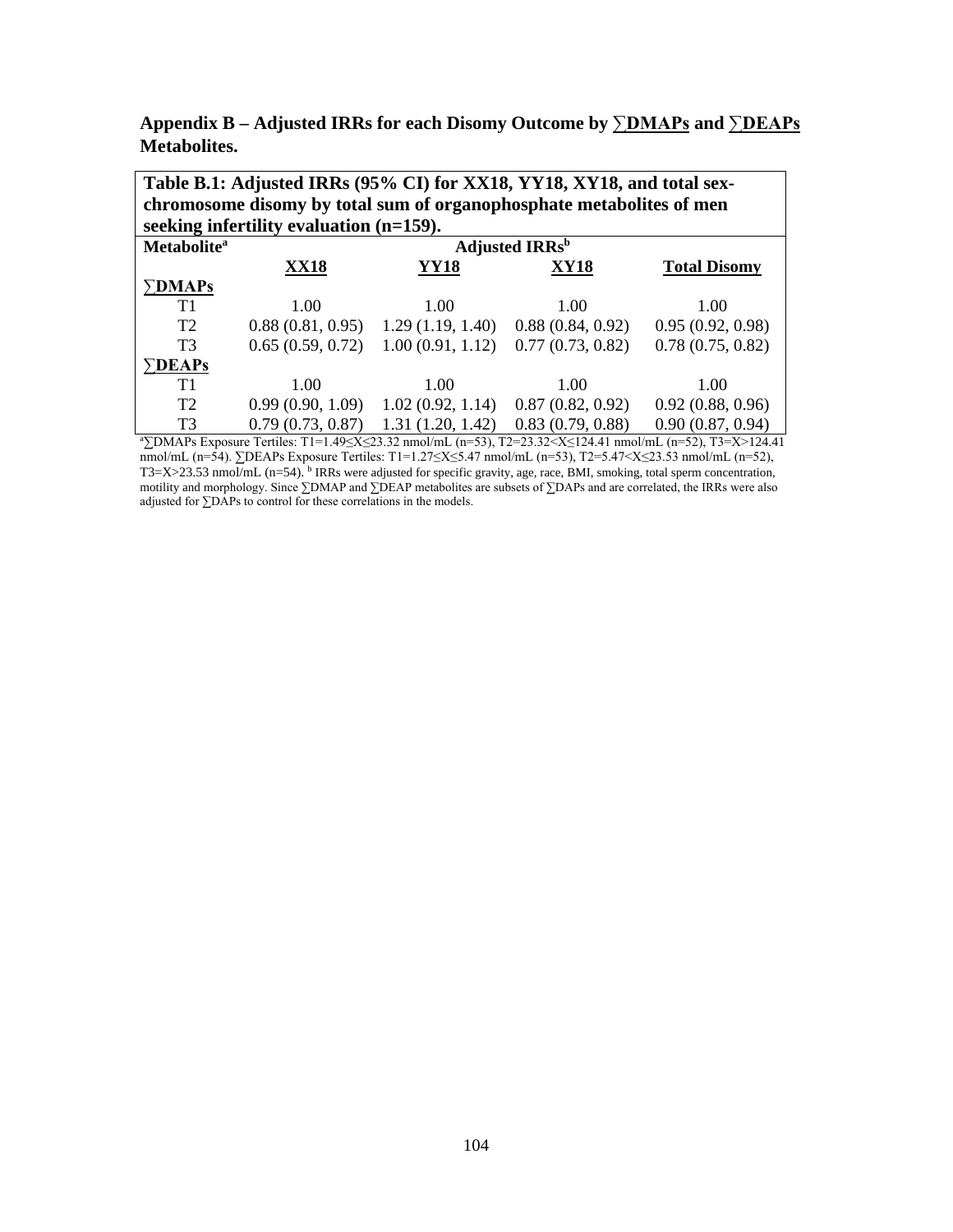#### **Appendix C – Adjusted IRRs for each Disomy Outcome by DAP Metabolite and 3PBA Exposure.**

Adjusted IRRs for XX18, YY18, XY18, and total sex chromosome disomy by quartiles of DMP, DMTP, DMDTP, DEP, and DETP and 3PBA exposure.

| Table C.1: Adjusted IRRs (95% CI, p-value) for XX18, YY18, XY18, and total<br>sex-chromosome disomy by Quartiles of DMP (Exposure 1) by 3PBA Quartile<br>(Exposure 2) of men seeking infertility evaluation (n=159). |                |                             |                             |                             |                                     |  |
|----------------------------------------------------------------------------------------------------------------------------------------------------------------------------------------------------------------------|----------------|-----------------------------|-----------------------------|-----------------------------|-------------------------------------|--|
| 3PBA                                                                                                                                                                                                                 | <b>DMP</b>     | <b>XX18</b><br>IRR (95% CI) | <b>YY18</b><br>IRR (95% CI) | <b>XY18</b><br>IRR (95% CI) | <b>Total Disomy</b><br>IRR (95% CI) |  |
| Quartile <sup>a</sup>                                                                                                                                                                                                | Quartileb      | p-value                     | p-value                     | p-value                     | p-value                             |  |
|                                                                                                                                                                                                                      | Q1             | $\mathbf{1}$                | $\mathbf{1}$                | $\mathbf{1}$                | 1                                   |  |
|                                                                                                                                                                                                                      | Q2             | 0.57(0.46, 0.72)<br>0.0001  | 0.67(0.52, 0.85)<br>0.0013  | 0.88(0.79, 0.99)<br>0.0337  | 0.75(0.68, 0.82)<br>0.0001          |  |
| Q <sub>1</sub>                                                                                                                                                                                                       | Q <sub>3</sub> | 0.30(0.14, 0.63)<br>0.0016  | 0.35(0.16, 0.79)<br>0.0107  | 0.45(0.31, 0.65)<br>0.0001  | 0.43(0.33, 0.58)<br>0.0001          |  |
|                                                                                                                                                                                                                      | Q4             | 0.66(0.54, 0.82)<br>0.0001  | 0.82(0.54, 1.23)<br>0.3276  | 0.73(0.65, 0.83)<br>0.0001  | 0.70(0.64, 0.77)<br>0.0001          |  |
|                                                                                                                                                                                                                      | Q1             | 1                           | 1                           | 1                           | 1                                   |  |
|                                                                                                                                                                                                                      | Q <sub>2</sub> | 0.58(0.49, 0.69)<br>0.0001  | 1.33(1.08, 1.63)<br>0.0062  | 0.70(0.63, 0.78)<br>0.0001  | 0.69(0.64, 0.75)<br>0.0001          |  |
| Q <sub>2</sub>                                                                                                                                                                                                       | Q <sub>3</sub> | 0.51(0.41, 0.63)<br>0.0001  | 1.64(1.21, 2.21)<br>0.0013  | 0.78(0.68, 0.90)<br>0.0003  | 0.67(0.60, 0.74)<br>0.0001          |  |
|                                                                                                                                                                                                                      | Q4             | 0.53(0.43, 0.66)<br>0.0001  | 1.90(1.59, 2.27)<br>0.0001  | 0.66(0.58, 0.75)<br>0.0001  | 0.67(0.61, 0.74)<br>0.0001          |  |
|                                                                                                                                                                                                                      | Q1             | 1                           | 1                           | 1                           | 1                                   |  |
|                                                                                                                                                                                                                      | Q2             | 0.93(0.80, 1.08)<br>0.3411  | 0.68(0.53, 0.88)<br>0.0036  | 1.00(0.92, 1.09)<br>0.9440  | 1.13(1.06, 1.21)<br>0.0002          |  |
| Q <sub>3</sub>                                                                                                                                                                                                       | Q <sub>3</sub> | 1.06(0.92, 1.22)<br>0.4114  | 0.89(0.72, 1.11)<br>0.3119  | 1.02(0.94, 1.10)<br>0.6644  | 1.09(1.02, 1.16)<br>0.0080          |  |
|                                                                                                                                                                                                                      | Q4             | 0.81(0.66, 0.99)<br>0.0478  | 1.11(0.87, 1.42)<br>0.3892  | 0.83(0.73, 0.93)<br>0.0019  | 0.98(0.89, 1.07)<br>0.6644          |  |
|                                                                                                                                                                                                                      | Q <sub>1</sub> | $\mathbf{1}$                | 1                           | 1                           | 1                                   |  |
|                                                                                                                                                                                                                      | Q2             | 0.51(0.40, 0.65)<br>0.0001  | 0.68(0.56, 0.83)<br>0.0001  | 0.47(0.41, 0.54)<br>0.0001  | 0.53(0.48, 0.59)<br>0.0001          |  |
| Q4                                                                                                                                                                                                                   | Q <sub>3</sub> | 0.74(0.60, 0.90)<br>0.0030  | 0.32(0.23, 0.44)<br>0.0001  | 0.78(0.70, 0.87)<br>0.0001  | 0.83(0.76, 0.91)<br>0.0001          |  |
|                                                                                                                                                                                                                      | Q4             | 1.04(0.85, 1.26)<br>0.7267  | 0.67(0.54, 0.83)<br>0.0003  | 0.89(0.79, 0.99)<br>0.0466  | 0.92(0.84, 1.01)<br>0.0665          |  |

<sup>a</sup> 3PBA Exposure Quartiles: Q1=X≤LOD (n=33), Q2=0.10<X≤0.61 ng/mL (n=46), Q3=0.61<X≤0.83 ng/mL (n=39), Q4=X>0.83 ng/mL (n=41). <sup>b</sup> DMP Exposure Quartiles: Q1=X≤LOD (n=68), Q2=0.60<X≤7.95 ng/mL (n=30), Q3=7.95<X≤13.39 ng/mL (n=30), Q4=X>13.39 ng/mL (n=31). IRRs were adjusted for specific gravity, age, race, BMI, smoking, total concentration, motility, and morphology.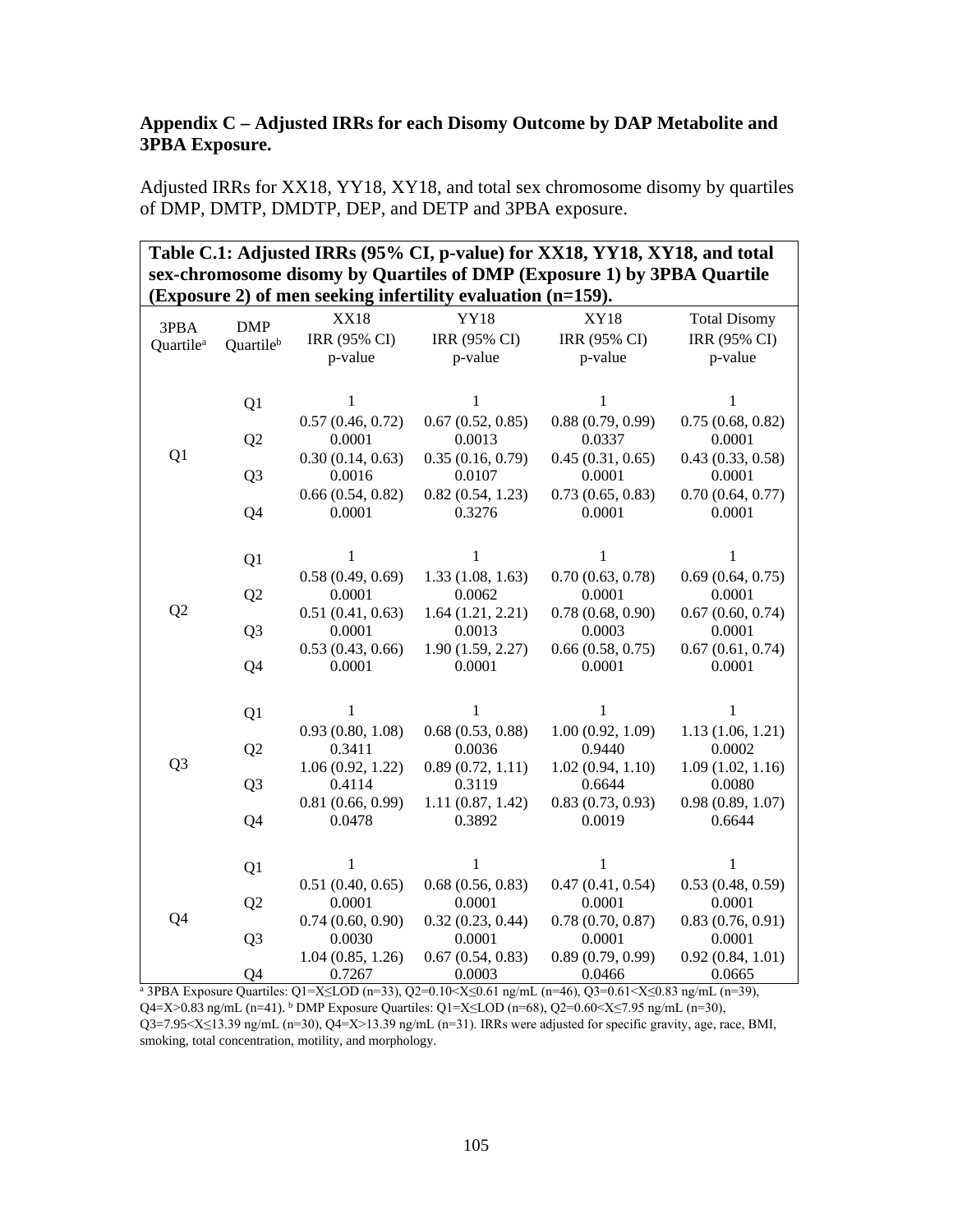| (Exposure 2) of men seeking infertility evaluation $(n=159)$ . |                          |                            |                            |                            |                            |
|----------------------------------------------------------------|--------------------------|----------------------------|----------------------------|----------------------------|----------------------------|
|                                                                |                          | <b>XX18</b>                | <b>YY18</b>                | <b>XY18</b>                | <b>Total Disomy</b>        |
| 3PBA<br>Quartile <sup>a</sup>                                  | <b>DMTP</b><br>Quartileb | IRR (95% CI)               | IRR (95% CI)               | IRR (95% CI)               | IRR (95% CI)               |
|                                                                |                          | p-value                    | p-value                    | p-value                    | p-value                    |
|                                                                |                          |                            |                            |                            |                            |
|                                                                |                          | $\mathbf{1}$               | 1                          | 1                          | 1                          |
|                                                                | Q1                       | $1.74$ $(1.33, 2.29)$      | 0.92(0.73, 1.16)           | 1.29(1.15, 1.45)           | 1.29(1.18, 1.41)           |
|                                                                | Q2                       | 0.0001                     | 0.4988                     | 0.0001                     | 0.0001                     |
| Q1                                                             |                          | 1.15(0.76, 1.74)           | 0.65(0.45, 0.94)           | 1.07(0.94, 1.23)           | 1.08(0.97, 1.19)           |
|                                                                | Q <sub>3</sub>           | 0.4952                     | 0.0221                     | 0.3037                     | 0.1545                     |
|                                                                |                          | 1.44(1.01, 2.05)           | 0.91(0.69, 1.21)           | 1.23(1.02, 1.49)           | 1.13(0.97, 1.30)           |
|                                                                | Q4                       | 0.0430                     | 0.5367                     | 0.0268                     | 0.1095                     |
|                                                                |                          |                            |                            |                            |                            |
|                                                                |                          |                            |                            |                            |                            |
|                                                                | Q1                       | $\mathbf{1}$               | $\mathbf{1}$               | 1                          | $\mathbf{1}$               |
|                                                                |                          | 1.42(1.12, 1.80)           | 1.02(0.78, 1.34)           | 0.85(0.69, 1.05)           | 1.05(0.89, 1.24)           |
| Q <sub>2</sub>                                                 | Q2                       | 0.0033                     | 0.8683                     | 0.1373                     | 0.5642                     |
|                                                                |                          | 1.58(1.25, 1.99)<br>0.0001 | 1.34(1.03, 1.74)           | 0.67(0.55, 0.80)<br>0.0001 | 0.76(0.66, 0.88)<br>0.0002 |
|                                                                | Q <sub>3</sub>           | 1.17(0.93, 1.47)           | 0.0302<br>1.15(0.88, 1.47) | 0.99(0.79, 1.26)           | 1.31(1.09, 1.57)           |
|                                                                | Q4                       | 0.1816                     | 0.3005                     | 0.9691                     | 0.0035                     |
|                                                                |                          |                            |                            |                            |                            |
|                                                                |                          |                            |                            |                            |                            |
|                                                                | Q1                       | 1                          | 1                          | 1                          | 1                          |
|                                                                |                          | 0.97(0.76, 1.24)           | 1.23(0.96, 1.58)           | 1.66(1.35, 2.05)           | $1.75$ $(1.48, 2.06)$      |
|                                                                | Q <sub>2</sub>           | 0.7940                     | 0.0990                     | 0.0001                     | 0.0001                     |
| Q <sub>3</sub>                                                 |                          | 1.29(1.01, 1.65)           | 1.41(1.08, 1.84)           | 0.94(0.79, 1.11)           | 0.95(0.83, 1.07)           |
|                                                                | Q <sub>3</sub>           | 0.0424                     | 0.0126                     | 0.4549                     | 0.3696                     |
|                                                                |                          | 1.67(1.31, 2.14)           | 2.24 (1.73, 2.90)          | 1.40(1.13, 1.75)           | 1.26(1.06, 1.49)           |
|                                                                | Q4                       | 0.0001                     | 0.0001                     | 0.0025                     | 0.0093                     |
|                                                                |                          |                            |                            |                            |                            |
|                                                                | Q1                       | $\mathbf{1}$               | 1                          | 1                          | 1                          |
|                                                                |                          | 2.74(2.04, 3.66)           | 0.58(0.43, 0.77)           | 0.92(0.75, 1.13)           | 1.12(0.96, 1.32)           |
|                                                                | Q <sub>2</sub>           | 0.0001                     | 0.0002                     | 0.4345                     | 0.1564                     |
| Q4                                                             |                          | 2.74 (2.03, 3.70)          | 1.73(1.33, 2.24)           | 0.74(0.62, 0.88)           | 0.94(0.83, 1.08)           |
|                                                                | Q <sub>3</sub>           | 0.0001                     | 0.0001                     | 0.0006                     | 0.3966                     |
|                                                                |                          | 2.01 (1.48, 2.73)          | 0.68(0.53, 0.88)           | 0.68(0.55, 0.85)           | 0.72(0.61, 0.86)           |
|                                                                | Q4                       | 0.0001                     | 0.0035                     | 0.0007                     | 0.0002                     |

**Table C.2: Adjusted IRRs (95% CI, p-value) for XX18, YY18, XY18, and total sex-chromosome disomy by Quartiles of DMTP (Exposure 1) by 3PBA Quartile** 

a 3PBA Exposure Quartiles: Q1=X≤LOD (n=33), Q2=0.10<X≤0.61 ng/mL (n=46), Q3=0.61<X≤0.83 ng/mL (n=39), Q4=X>0.83 ng/mL (n=41). b DMTP Exposure Quartiles: Q1=X≤LOD (n=30), Q2=0.20<X≤2.21 ng/mL (n=43), Q3=2.21<X≤6.47 ng/mL (n=42), Q4=X>6.47 ng/mL (n=44). IRRs were adjusted for specific gravity, age, race, BMI, smoking, total concentration, motility, and morphology.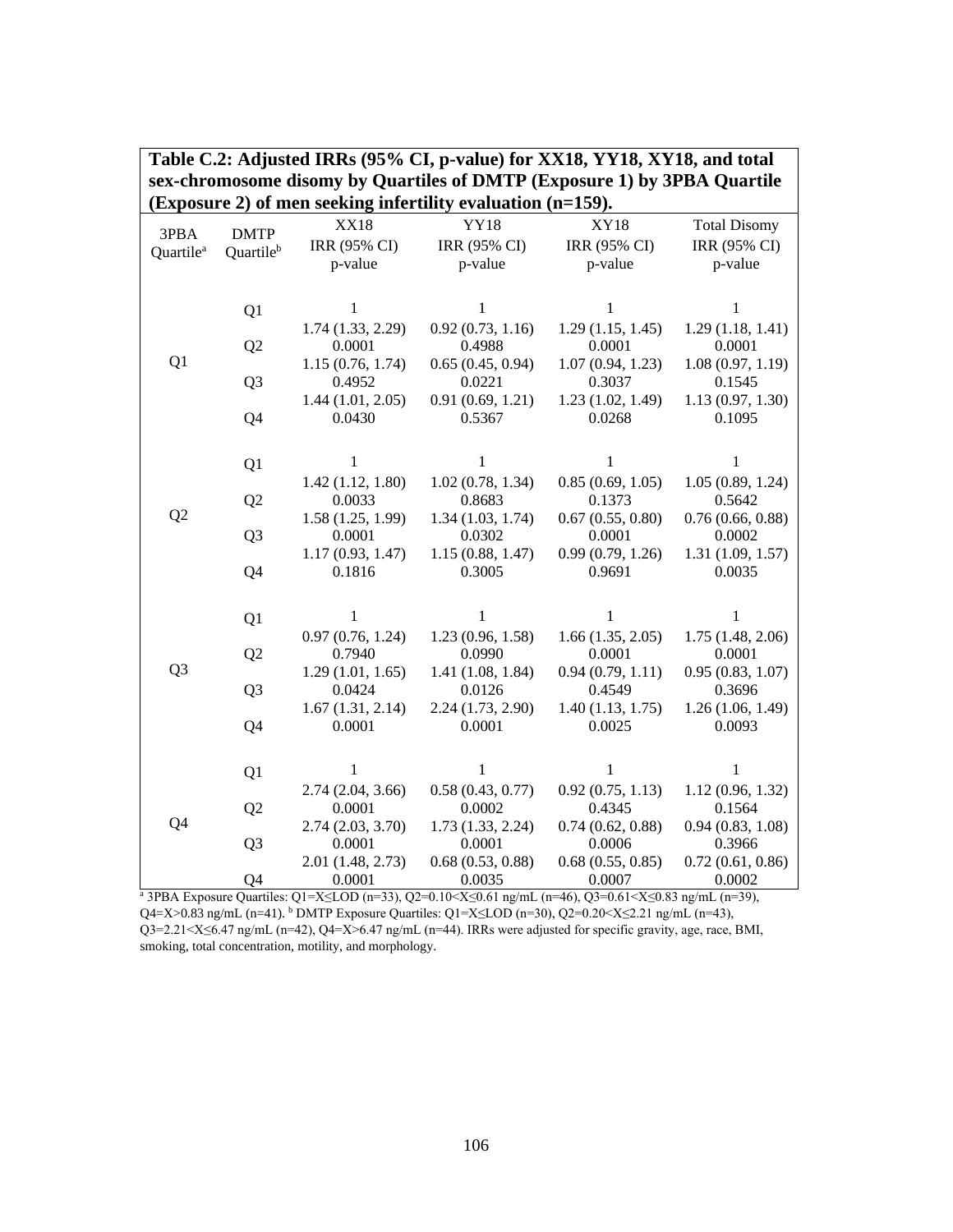|                       | Quartile (Exposure 2) of men seeking infertility evaluation (n=159). |                   |                  |                  |                     |  |
|-----------------------|----------------------------------------------------------------------|-------------------|------------------|------------------|---------------------|--|
| 3PBA                  | <b>DMDTP</b>                                                         | <b>XX18</b>       | <b>YY18</b>      | <b>XY18</b>      | <b>Total Disomy</b> |  |
| Quartile <sup>a</sup> | Quartileb                                                            | IRR (95% CI)      | IRR (95% CI)     | IRR (95% CI)     | IRR (95% CI)        |  |
|                       |                                                                      | p-value           | p-value          | p-value          | p-value             |  |
|                       |                                                                      |                   |                  |                  |                     |  |
|                       | Q1                                                                   | 1                 | 1                | 1                | 1                   |  |
|                       |                                                                      | 1.89(1.55, 2.31)  | 1.30(1.03, 1.64) | 1.04(0.89, 1.21) | 1.46(1.33, 1.61)    |  |
|                       | Q <sub>2</sub>                                                       | 0.0001            | 0.0262           | 0.6436           | 0.0001              |  |
| Q1                    |                                                                      | 1.09(0.75, 1.58)  | 1.28(0.92, 1.77) | 0.69(0.52, 0.91) | 1.03(0.87, 1.23)    |  |
|                       | Q <sub>3</sub>                                                       | 0.6640            | 0.1393           | 0.0079           | 0.7099              |  |
|                       |                                                                      | 1.35(1.09, 1.67)  | 1.54(1.26, 1.88) | 1.06(0.85, 1.34) | 1.31(1.19, 1.44)    |  |
|                       | Q4                                                                   | 0.0066            | 0.0001           | 0.5901           | 0.0001              |  |
|                       |                                                                      |                   |                  |                  |                     |  |
|                       | Q1                                                                   | $\mathbf{1}$      | $\mathbf{1}$     | 1                | $\mathbf{1}$        |  |
|                       |                                                                      | 1.75(1.13, 2.70)  | 1.05(0.70, 1.57) | 1.15(1.04, 1.27) | 1.36(1.11, 1.67)    |  |
|                       | Q <sub>2</sub>                                                       | 0.0125            | 0.8308           | 0.0077           | 0.0031              |  |
| Q <sub>2</sub>        |                                                                      | 0.42(0.26, 1.67)  | 0.51(0.32, 0.81) | 1.41(1.29, 1.54) | 0.66(0.53, 0.82)    |  |
|                       | Q <sub>3</sub>                                                       | 0.0003            | 0.0044           | 0.0001           | 0.0002              |  |
|                       |                                                                      | 0.93(0.77, 1.13)  | 0.98(0.81, 1.18) | 1.18(1.06, 1.32) | 1.09(1.00, 1.19)    |  |
|                       | Q4                                                                   | 0.4788            | 0.8015           | 0.0022           | 0.0622              |  |
|                       |                                                                      |                   |                  |                  |                     |  |
|                       | Q1                                                                   | 1                 | 1                | 1                | 1                   |  |
|                       |                                                                      | 3.35(2.15, 5.20)  | 1.66(1.09, 2.51) | 1.83(1.58, 2.11) | 1.96(1.59, 2.40)    |  |
|                       | Q <sub>2</sub>                                                       | 0.0001            | 0.0173           | 0.0001           | 0.0001              |  |
| Q <sub>3</sub>        |                                                                      | 1.07(0.70, 1.64)  | 1.53(1.03, 2.28) | 1.54(1.37, 1.73) | 1.07(0.88, 1.30)    |  |
|                       | Q <sub>3</sub>                                                       | 0.7392            | 0.0345           | 0.0001           | 0.5208              |  |
|                       |                                                                      | 1.18(0.99, 1.40)  | 1.39(1.16, 1.66) | 0.86(0.72, 1.02) | 1.17(1.08, 1.26)    |  |
|                       | Q4                                                                   | 0.0609            | 0.0003           | 0.0916           | 0.0001              |  |
|                       |                                                                      |                   |                  |                  |                     |  |
|                       | Q <sub>1</sub>                                                       | $\mathbf{1}$      | 1                | $\mathbf{1}$     | 1                   |  |
|                       |                                                                      | 1.93 (1.24, 3.02) | 1.11(0.74, 1.69) | 1.01(0.84, 1.22) | 1.67(1.36, 2.05)    |  |
|                       | Q <sub>2</sub>                                                       | 0.0039            | 0.6120           | 0.9035           | 0.0001              |  |
| Q4                    |                                                                      | 0.57(0.36, 0.88)  | 0.78(0.51, 1.18) | 0.82(0.72, 0.93) | 0.87(0.71, 1.06)    |  |
|                       | Q <sub>3</sub>                                                       | 0.0116            | 0.2350           | 0.0015           | 0.1666              |  |
|                       |                                                                      | 0.65(0.47, 0.90)  | 0.65(0.49, 0.86) | 0.76(0.64, 0.91) | 0.95(0.83, 1.07)    |  |
|                       | Q4                                                                   | 0.0087            | 0.0029           | 0.0021           | 0.3859              |  |

**Table C.3: Adjusted IRRs (95% CI, p-value) for XX18, YY18, XY18, and total sex-chromosome disomy by Quartiles of DMDTP (Exposure 1) by 3PBA** 

<sup>a</sup> 3PBA Exposure Quartiles: Q1=X≤LOD (n=33), Q2=0.10<X≤0.61 ng/mL (n=46), Q3=0.61<X≤0.83 ng/mL (n=39), Q4=X>0.83 ng/mL (n=41). b DMDTP Exposure Quartiles: Q1=X≤LOD (n=69), Q2=0.10<X≤0.73 ng/mL (n=30), Q3=0.73<X≤1.86 ng/mL (n=30), Q4=X>1.86 ng/mL (n=30). IRRs were adjusted for specific gravity, age, race, BMI, smoking, total concentration, motility, and morphology.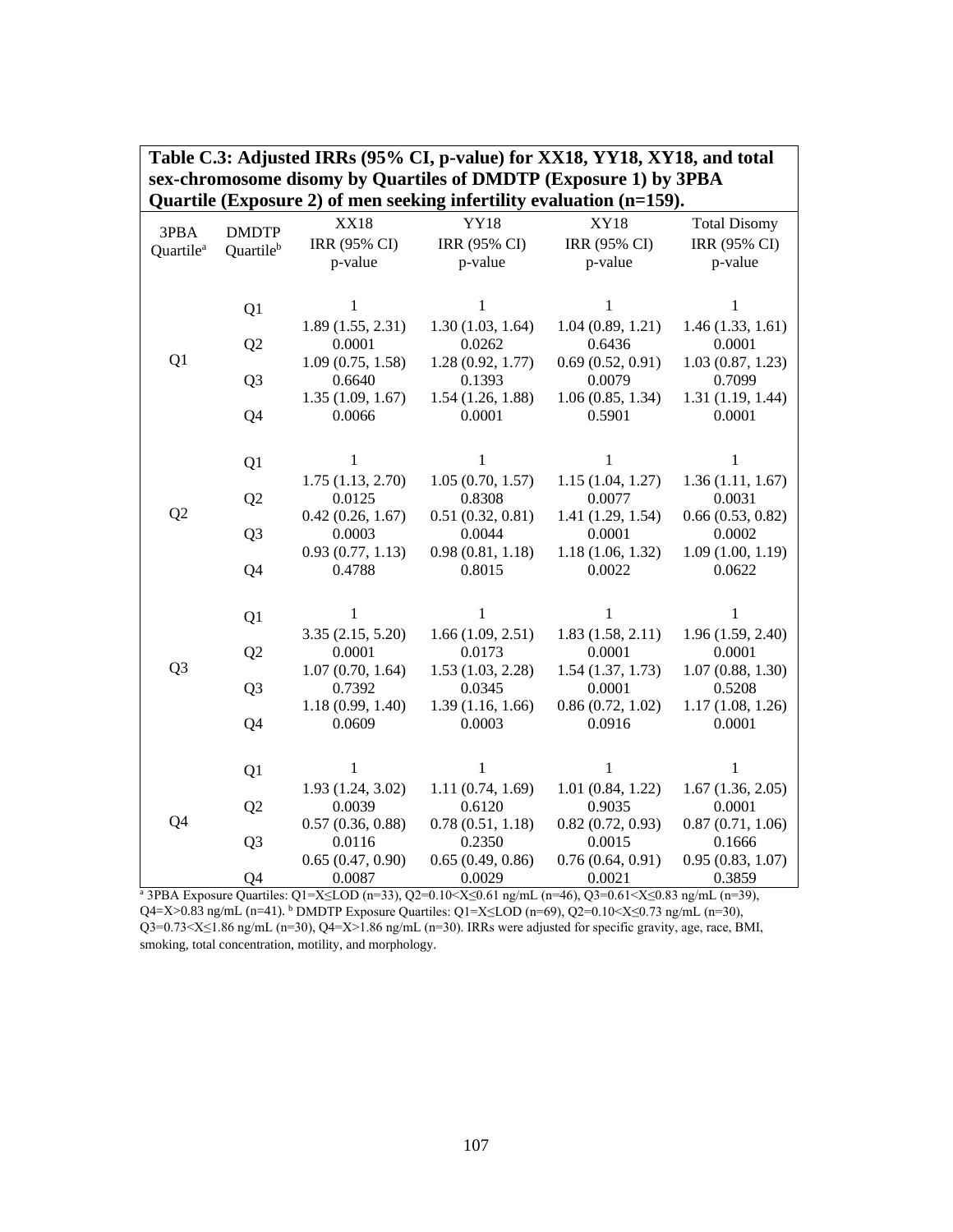| (Exposure 2) of men seeking infertility evaluation (n=159). |                |                  |                  |                  |                     |
|-------------------------------------------------------------|----------------|------------------|------------------|------------------|---------------------|
| 3PBA                                                        | <b>DEP</b>     | <b>XX18</b>      | <b>YY18</b>      | <b>XY18</b>      | <b>Total Disomy</b> |
| Quartile <sup>a</sup>                                       | Quartileb      | IRR (95% CI)     | IRR (95% CI)     | IRR (95% CI)     | IRR (95% CI)        |
|                                                             |                | p-value          | p-value          | p-value          | p-value             |
|                                                             |                |                  |                  |                  |                     |
|                                                             | Q1             | $\mathbf{1}$     | $\mathbf{1}$     | $\mathbf{1}$     | $\mathbf{1}$        |
|                                                             |                | 1.33(1.09, 1.63) | 1.25(1.03, 2.53) | 1.38(1.24, 1.54) | 1.33(1.23, 1.45)    |
|                                                             | Q <sub>2</sub> | 0.0044           | 0.0224           | 0.0001           | 0.0001              |
| Q1                                                          |                | 1.87(1.53, 2.29) | 1.11(0.88, 1.41) | 1.10(0.97, 1.26) | 1.24(1.13, 1.37)    |
|                                                             | Q <sub>3</sub> | 0.0001           | 0.3763           | 0.1386           | 0.0001              |
|                                                             |                | 1.44(1.18, 1.75) | 0.90(0.73, 1.11) | 0.97(0.86, 1.09) | 1.03(0.94, 1.13)    |
|                                                             | Q4             | 0.0003           | 0.3175           | 0.5993           | 0.5218              |
|                                                             |                |                  |                  |                  |                     |
|                                                             | Q <sub>1</sub> | 1                | 1                | $\mathbf{1}$     | 1                   |
|                                                             |                | 1.13(0.84, 1.54) | 1.08(0.78, 1.49) | 1.20(1.00, 1.45) | 1.16(1.00, 1.33)    |
|                                                             | Q <sub>2</sub> | 0.4220           | 0.6615           | 0.0535           | 0.0462              |
| Q <sub>2</sub>                                              |                | 1.93(1.43, 2.60) | 1.12(0.81, 1.54) | 0.82(0.68, 0.99) | 1.07(0.93, 1.23)    |
|                                                             | Q <sub>3</sub> | 0.0001           | 0.4892           | 0.0458           | 0.3513              |
|                                                             |                | 0.55(0.41, 0.75) | 0.47(0.34, 0.66) | 0.71(0.59, 0.86) | 0.62(0.53, 0.71)    |
|                                                             | Q4             | 0.0001           | 0.0001           | 0.0005           | 0.0001              |
|                                                             |                |                  |                  |                  |                     |
|                                                             | Q <sub>1</sub> | 1                | 1                | 1                | 1                   |
|                                                             |                | 1.17(0.89, 1.53) | 2.10(1.55, 2.85) | 1.78(1.52, 2.09) | 1.68(1.48, 1.91)    |
|                                                             | Q <sub>2</sub> | 0.2699           | 0.0001           | 0.0001           | 0.0001              |
| Q <sub>3</sub>                                              |                | 1.12(0.84, 1.49) | 1.61(1.18, 2.19) | 0.74(0.62, 0.88) | 0.95(0.84, 1.09)    |
|                                                             | Q <sub>3</sub> | 0.4376           | 0.0027           | 0.0007           | 0.4941              |
|                                                             |                | 0.90(0.68, 1.19) | 1.43(1.04, 1.98) | 0.82(0.69, 0.99) | 0.92(0.80, 1.06)    |
|                                                             | Q4             | 0.4543           | 0.0301           | 0.0376           | 0.2381              |
|                                                             |                |                  |                  |                  |                     |
|                                                             | Q1             | $\mathbf{1}$     | $\mathbf{1}$     | $\mathbf{1}$     | $\mathbf{1}$        |
|                                                             |                | 0.97(0.72, 1.31) | 1.43(1.04, 1.95) | 1.37(1.15, 1.64) | 1.27(1.11, 1.46)    |
|                                                             | Q <sub>2</sub> | 0.8582           | 0.0264           | 0.0004           | 0.0005              |
| Q4                                                          |                | 1.92(1.40, 2.61) | 1.05(0.75, 1.47) | 1.11(0.92, 1.34) | 1.24(1.07, 1.43)    |
|                                                             | Q <sub>3</sub> | 0.0001           | 0.7846           | 0.2733           | 0.0035              |
|                                                             |                | 0.42(0.30, 0.58) | 0.61(0.43, 0.86) | 0.64(0.52, 0.78) | 0.57(0.49, 0.67)    |
|                                                             | Q4             | 0.0001           | 0.0046           | 0.0001           | 0.0001              |

**Table C.4: Adjusted IRRs (95% CI, p-value) for XX18, YY18, XY18, and total sex-chromosome disomy by Quartiles of DEP (Exposure 1) by 3PBA Quartile** 

<sup>a</sup> 3PBA Exposure Quartiles: Q1=X≤LOD (n=33), Q2=0.10<X≤0.61 ng/mL (n=46), Q3=0.61<X≤0.83 ng/mL (n=39), Q4=X>0.83 ng/mL (n=41. <sup>b</sup> DEP Exposure Quartiles: Q1=X≤LOD (n=58), Q2=0.20<X≤1.46 ng/mL (n=34), Q3=1.46<X≤3.96 ng/mL (n=33), Q4=X>3.96 ng/mL (n=34). IRRs were adjusted for specific gravity, age, race, BMI, smoking, total concentration, motility, and morphology.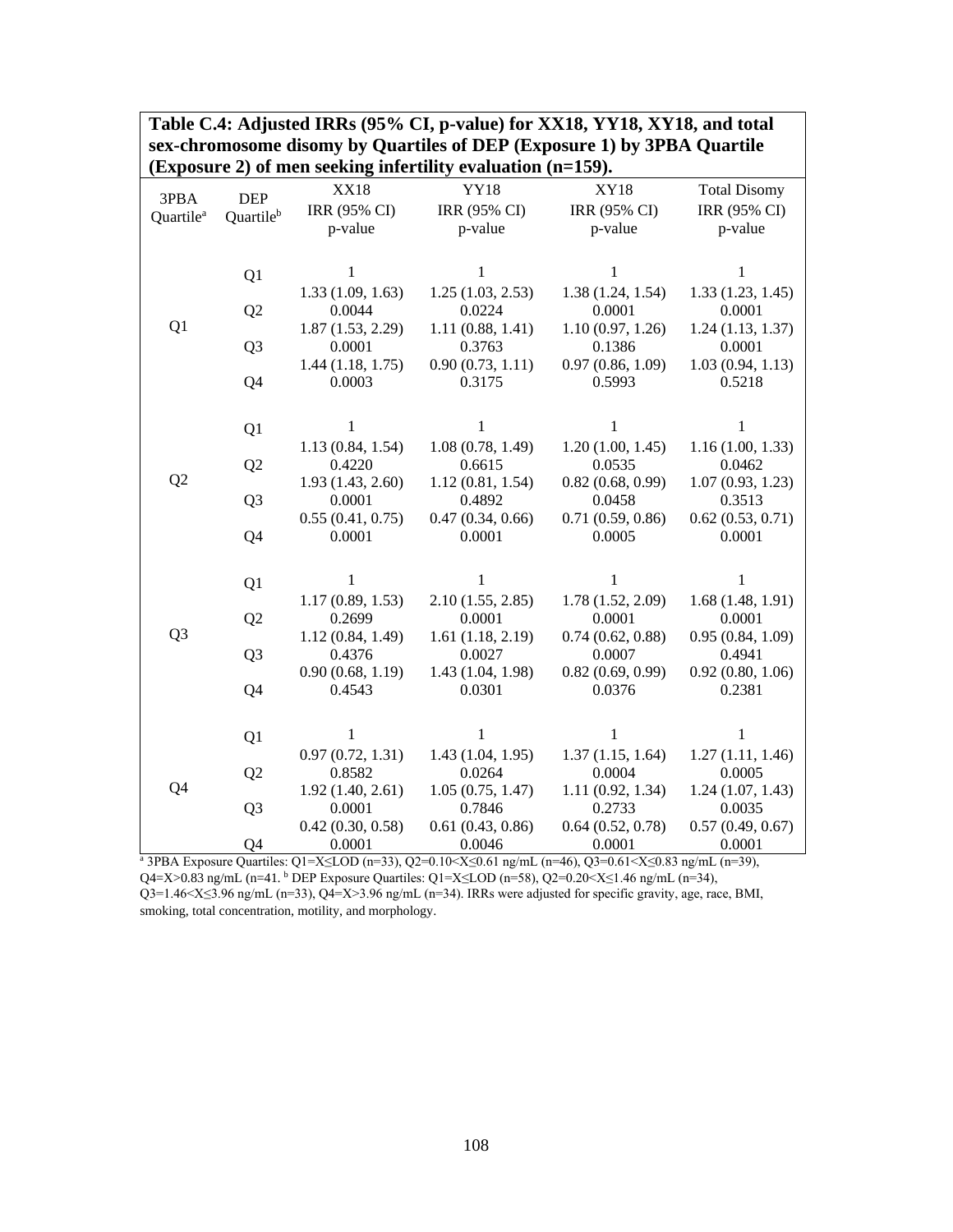| sex-chromosome disomy by Quartnes of DETT (Exposure 1) by 3r DA Quartne<br>(Exposure 2) of men seeking infertility evaluation (n=159). |                          |                   |                   |                  |                     |  |
|----------------------------------------------------------------------------------------------------------------------------------------|--------------------------|-------------------|-------------------|------------------|---------------------|--|
|                                                                                                                                        |                          | <b>XX18</b>       | <b>YY18</b>       | <b>XY18</b>      | <b>Total Disomy</b> |  |
| 3PBA<br>Quartile <sup>a</sup>                                                                                                          | <b>DETP</b><br>Quartileb | IRR (95% CI)      | IRR (95% CI)      | IRR (95% CI)     | IRR (95% CI)        |  |
|                                                                                                                                        |                          | p-value           | p-value           | p-value          | p-value             |  |
|                                                                                                                                        |                          |                   |                   |                  |                     |  |
|                                                                                                                                        | Q1                       | 1                 | 1                 | 1                | 1                   |  |
|                                                                                                                                        |                          | 1.54(1.24, 1.91)  | 1.27(1.03, 1.58)  | 0.86(0.75, 0.98) | 1.04(0.94, 1.15)    |  |
|                                                                                                                                        | Q <sub>2</sub>           | 0.0001            | 0.0283            | 0.0228           | 0.4495              |  |
| Q <sub>1</sub>                                                                                                                         |                          | 2.62(2.15, 3.20)  | 3.05(2.49, 3.73)  | 1.64(1.46, 1.84) | 2.00(1.83, 2.19)    |  |
|                                                                                                                                        | Q <sub>3</sub>           | 0.0001            | 0.0001            | 0.0001           | 0.0001              |  |
|                                                                                                                                        |                          | 1.50(1.20, 1.88)  | 1.33(1.04, 1.70)  | 0.74(0.65, 0.85) | 0.96(0.87, 1.07)    |  |
|                                                                                                                                        | Q4                       | 0.0003            | 0.0235            | 0.0001           | 0.4590              |  |
|                                                                                                                                        |                          |                   |                   |                  |                     |  |
|                                                                                                                                        | Q1                       | 1                 | 1                 | 1                | 1                   |  |
|                                                                                                                                        |                          | 0.37(0.28, 0.50)  | 0.48(0.36, 0.65)  | 0.35(0.29, 0.42) | 0.39(0.34, 0.44)    |  |
|                                                                                                                                        | Q <sub>2</sub>           | 0.0001            | 0.0001            | 0.0001           | 0.0001              |  |
| Q <sub>2</sub>                                                                                                                         |                          | 2.58 (1.96, 3.41) | 4.13 (3.10, 5.49) | 1.71(1.43, 2.06) | 2.31 (2.02, 2.64)   |  |
|                                                                                                                                        | Q <sub>3</sub>           | 0.0001            | 0.0001            | 0.0001           | 0.0001              |  |
|                                                                                                                                        |                          | 0.72(0.58, 0.90)  | 0.94(0.75, 1.18)  | 0.72(0.63, 0.82) | 0.76(0.69, 0.84)    |  |
|                                                                                                                                        | Q4                       | 0.0036            | 0.6130            | 0.0001           | 0.0001              |  |
|                                                                                                                                        |                          |                   |                   |                  |                     |  |
|                                                                                                                                        | Q1                       | $\mathbf{1}$      | 1                 | $\mathbf{1}$     | $\mathbf{1}$        |  |
|                                                                                                                                        |                          | 0.59(0.46, 0.77)  | 0.83(0.63, 1.11)  | 0.56(0.48, 0.66) | 0.60(0.53, 0.68)    |  |
|                                                                                                                                        | Q <sub>2</sub>           | 0.0001            | 0.2117            | 0.0001           | 0.0001              |  |
| Q <sub>3</sub>                                                                                                                         |                          | 1.41 (1.06, 1.86) | 4.11(3.01, 5.61)  | 1.73(1.45, 2.06) | 1.89(1.65, 2.16)    |  |
|                                                                                                                                        | Q <sub>3</sub>           | 0.0171            | 0.0001            | 0.0001           | 0.0001              |  |
|                                                                                                                                        |                          | 0.76(0.63, 0.91)  | 2.37 (1.94, 2.89) | 0.67(0.61, 0.75) | 0.87(0.80, 0.95)    |  |
|                                                                                                                                        | Q4                       | 0.0025            | 0.0001            | 0.0001           | 0.0014              |  |
|                                                                                                                                        |                          |                   |                   |                  |                     |  |
|                                                                                                                                        | Q1                       | 1                 | 1                 | 1                | 1                   |  |
|                                                                                                                                        |                          | 0.67(0.49, 0.92)  | 0.31(0.23, 0.42)  | 0.59(0.49, 0.72) | 0.53(0.46, 0.61)    |  |
|                                                                                                                                        | Q <sub>2</sub>           | 0.0130            | 0.0001            | 0.0001           | 0.0001              |  |
| Q4                                                                                                                                     |                          | 1.38(0.95, 2.01)  | 1.51(1.04, 2.18)  | 1.24(0.99, 1.57) | 1.28(1.08, 1.52)    |  |
|                                                                                                                                        | Q <sub>3</sub>           | 0.0898            | 0.0300            | 0.0656           | 0.0051              |  |
|                                                                                                                                        |                          | 0.85(0.69, 1.07)  | 0.70(0.57, 0.87)  | 0.92(0.81, 1.05) | 0.84(0.76, 0.93)    |  |
|                                                                                                                                        | Q4                       | 0.1586            | 0.0012            | 0.2403           | 0.0006              |  |

**Table C.5: Adjusted IRRs (95% CI, p-value) for XX18, YY18, XY18, and total sex-chromosome disomy by Quartiles of DETP (Exposure 1) by 3PBA Quartile** 

<sup>a</sup> 3PBA Exposure Quartiles: Q1=X≤LOD (n=33), Q2=0.10<X≤0.61 ng/mL (n=46), Q3=0.61<X≤0.83 ng/mL (n=39), Q4=X>0.83 ng/mL (n=41). b DETP Exposure Quartiles: Q1=X≤LOD (n=45), Q2=0.10<X≤0.62 ng/mL (n=39), Q3=0.62<X≤1.51 ng/mL (n=37), Q4=X>1.51 ng/mL (n=38). IRRs were adjusted for specific gravity, age, race, BMI, smoking, total concentration, motility, and morphology.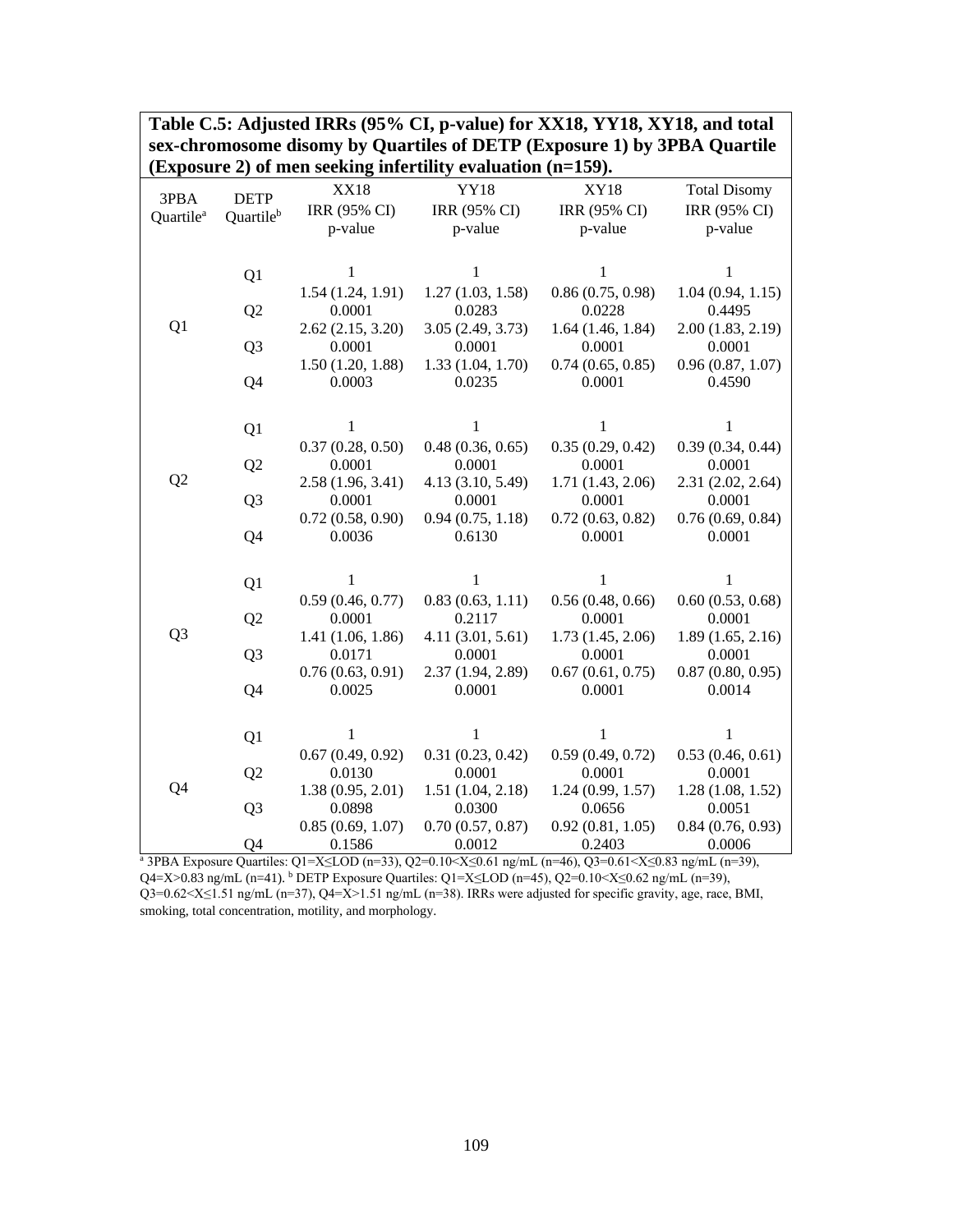Adjusted IRRs for XX18, YY18, XY18, and total sex chromosome disomy by exposure group of DEDTP and 3PBA exposure.

| Table C.6: Adjusted IRRs (95% CI, p-value) for XX18, YY18, XY18, and total<br>sex-chromosome disomy by Group of DEDTP (Exposure 1) by 3PBA Quartile<br>(Exposure 2) of men seeking infertility evaluation (n=159). |                        |                                               |                                 |                                        |                                                |  |
|--------------------------------------------------------------------------------------------------------------------------------------------------------------------------------------------------------------------|------------------------|-----------------------------------------------|---------------------------------|----------------------------------------|------------------------------------------------|--|
| 3PBA<br>Quartile <sup>a</sup>                                                                                                                                                                                      | <b>DEDTP</b><br>Groupb | <b>XX18</b><br><b>IRR (95% CI)</b><br>p-value | YY18<br>IRR (95% CI)<br>p-value | <b>XY18</b><br>IRR (95% CI)<br>p-value | <b>Total Disomy</b><br>IRR (95% CI)<br>p-value |  |
|                                                                                                                                                                                                                    | G1                     | 1                                             |                                 |                                        | 1                                              |  |
| Q1                                                                                                                                                                                                                 | G2                     | 1.82(1.50, 2.20)<br>0.0001                    | 1.03(0.80, 1.32)<br>0.8417      | 1.23(1.08, 1.40)<br>0.0023             | 1.31(1.19, 1.45)<br>0.0001                     |  |
|                                                                                                                                                                                                                    | G1                     | 1                                             |                                 | 1                                      | 1                                              |  |
| Q <sub>2</sub>                                                                                                                                                                                                     | G2                     | 0.25(0.17, 0.39)<br>0.0001                    | 0.60(0.46, 0.80)<br>0.0002      | 0.51(0.41, 0.63)<br>0.0001             | 0.49(0.42, 0.57)<br>0.0001                     |  |
| Q <sub>3</sub>                                                                                                                                                                                                     | G1                     | 1.19(0.97, 1.44)                              | 0.87(0.70, 1.09)                | 0.87(0.77, 0.99)                       | 0.92(0.84, 1.01)                               |  |
|                                                                                                                                                                                                                    | G <sub>2</sub>         | 0.0889                                        | 0.2387                          | 0.0336                                 | 0.0954                                         |  |
|                                                                                                                                                                                                                    | G <sub>1</sub>         | 1                                             |                                 |                                        |                                                |  |
| Q4                                                                                                                                                                                                                 | G <sub>2</sub>         | 1.21(1.01, 1.46)<br>0.0407                    | 0.97(0.79, 1.18)<br>0.7367      | 0.91(0.82, 1.03)<br>0.1248             | 0.98(0.90, 1.07)<br>0.6335                     |  |

<sup>a</sup> 3PBA Exposure Quartiles: Q1=X≤LOD (n=33), Q2=0.10<X≤0.61 ng/mL (n=46), Q3=0.61<X≤0.83 ng/mL (n=39),  $Q4 = X > 0.83$  ng/mL (n=41). <sup>b</sup> DEDTP Exposure Group: G1=X≤LOD (n=143); G2=X>0.10 ng/mL (n=16). IRRs were adjusted for specific gravity, age, race, BMI, smoking, total concentration, motility, and morphology.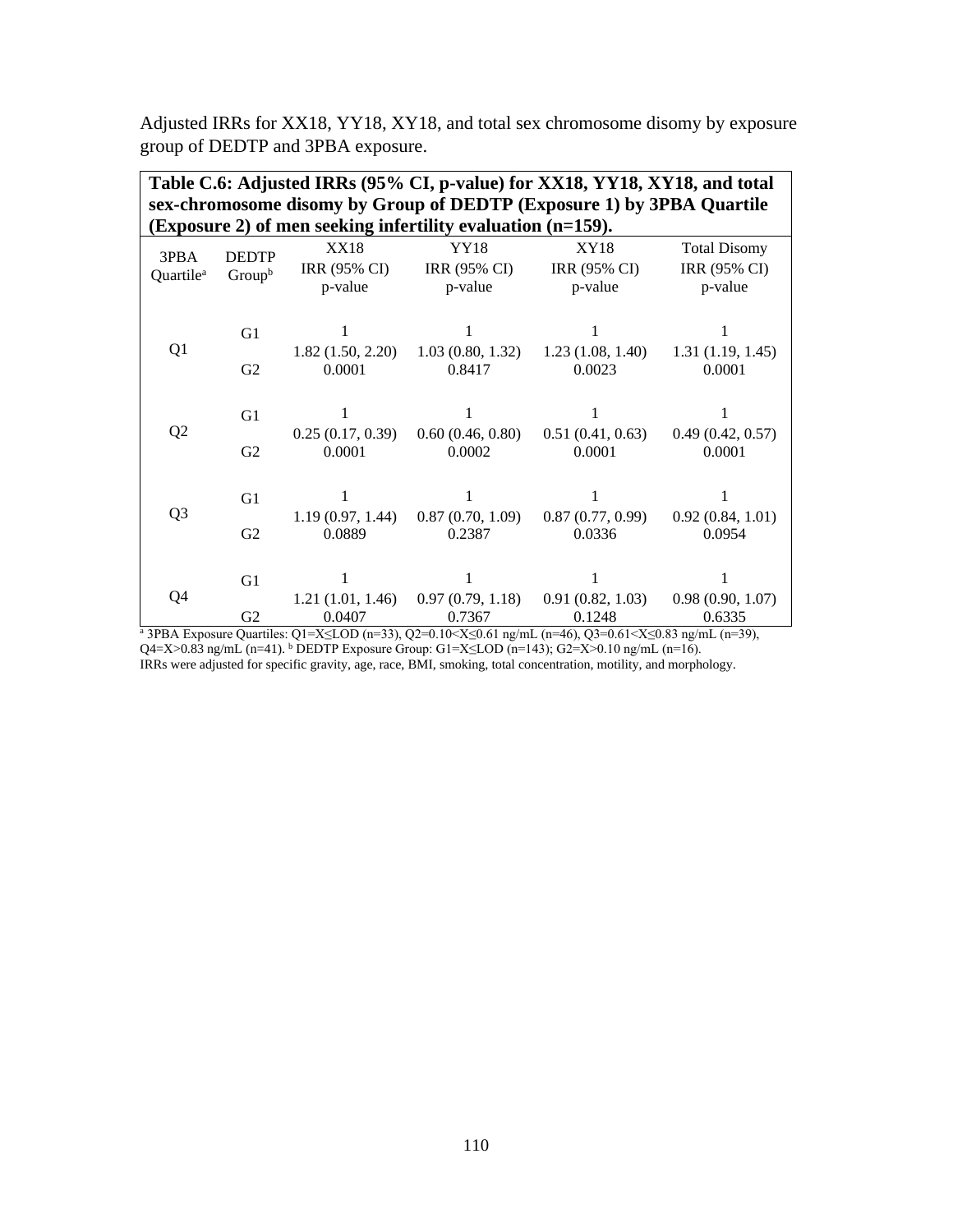Adjusted IRRs for XX18, YY18, XY18, and total sex chromosome disomy by tertiles of ∑DAPs and 3PBA exposure.

|                      | Table C.7: Adjusted IRRs (95% CI, p-value) for XX18, YY18, XY18, and total |                     |                                                                         |                  |                     |  |
|----------------------|----------------------------------------------------------------------------|---------------------|-------------------------------------------------------------------------|------------------|---------------------|--|
|                      |                                                                            |                     | sex-chromosome disomy by Tertiles of DAPs (Exposure 1) by 3PBA Tertiles |                  |                     |  |
|                      |                                                                            |                     | (Exposure 2) of men seeking infertility evaluation (n=159).             |                  |                     |  |
| 3PBA                 | <b>DAPs</b>                                                                | <b>XX18</b>         | YY18                                                                    | <b>XY18</b>      | <b>Total Disomy</b> |  |
| Tertile <sup>a</sup> | Tertile <sup>b</sup>                                                       | <b>IRR (95% CI)</b> | IRR (95% CI)                                                            | IRR (95% CI)     | IRR (95% CI)        |  |
|                      |                                                                            | p-value             | p-value                                                                 | p-value          | p-value             |  |
|                      |                                                                            |                     |                                                                         |                  |                     |  |
|                      | T1                                                                         |                     |                                                                         |                  |                     |  |
|                      |                                                                            | 1.60(1.36, 1.89)    | 0.61(0.46, 0.81)                                                        | 1.02(0.93, 1.12) | 1.10(1.02, 1.18)    |  |
| T1                   | T <sub>2</sub>                                                             | 0.0001              | 0.0006                                                                  | 0.6800           | 0.0145              |  |
|                      |                                                                            | 1.03(0.81, 1.31)    | 0.81(0.66, 1.01)                                                        | 0.94(0.83, 1.07) | 0.92(0.83, 1.02)    |  |
|                      | T <sub>3</sub>                                                             | 0.8122              | 0.0595                                                                  | 0.3540           | 0.1129              |  |
|                      |                                                                            |                     |                                                                         |                  |                     |  |
|                      | T1                                                                         |                     |                                                                         |                  |                     |  |
|                      |                                                                            | 1.09(0.93, 1.26)    | 1.41(1.23, 1.61)                                                        | 0.78(0.71, 0.86) | 1.00(0.93, 1.07)    |  |
| T <sub>2</sub>       | T2                                                                         | 0.2943              | 0.0001                                                                  | 0.0001           | 0.8651              |  |
|                      |                                                                            | 0.69(0.59, 0.80)    | 1.21(1.03, 1.42)                                                        | 0.68(0.62, 0.74) | 0.75(0.70, 0.80)    |  |
|                      | T <sub>3</sub>                                                             | 0.0001              | 0.0173                                                                  | 0.0001           | 0.0001              |  |
|                      |                                                                            |                     |                                                                         |                  |                     |  |
|                      | T <sub>1</sub>                                                             |                     |                                                                         |                  | 1                   |  |
|                      |                                                                            | 0.81(0.72, 0.91)    | 1.85(1.57, 2.19)                                                        | 0.96(0.89, 1.02) | 1.01(0.96, 1.07)    |  |
| T <sub>3</sub>       | T <sub>2</sub>                                                             | 0.0006              | 0.0001                                                                  | 0.2065           | 0.7037              |  |
|                      |                                                                            | 0.89(0.79, 1.01)    | 1.13(0.94, 1.36)                                                        | 0.95(0.88, 1.02) | 0.99(0.94, 1.05)    |  |
|                      | T <sub>3</sub>                                                             | 0.0613              | 0.1854                                                                  | 0.1316           | 0.7681              |  |

<sup>a</sup> 3PBA Exposure Tertiles: T1=X≤LOD (n=33), T2=0.10<X≤0.69 (n=68), T3=X>0.69 (n=58). <sup>b</sup> ∑DAPs Exposure Tertiles: T1=2.76≤X≤35.00 (n=53), T2=35.00<X≤155.00 (n=52), T3=X>155.01 (n=54). ∑DAPs is the sum of all six individual metabolites.

IRRs were adjusted for specific gravity, age, race, BMI, smoking, total concentration, motility, and morphology. IRRs were adjusted for specific gravity, age, race, BMI, smoking, total concentration, motility, and morphology.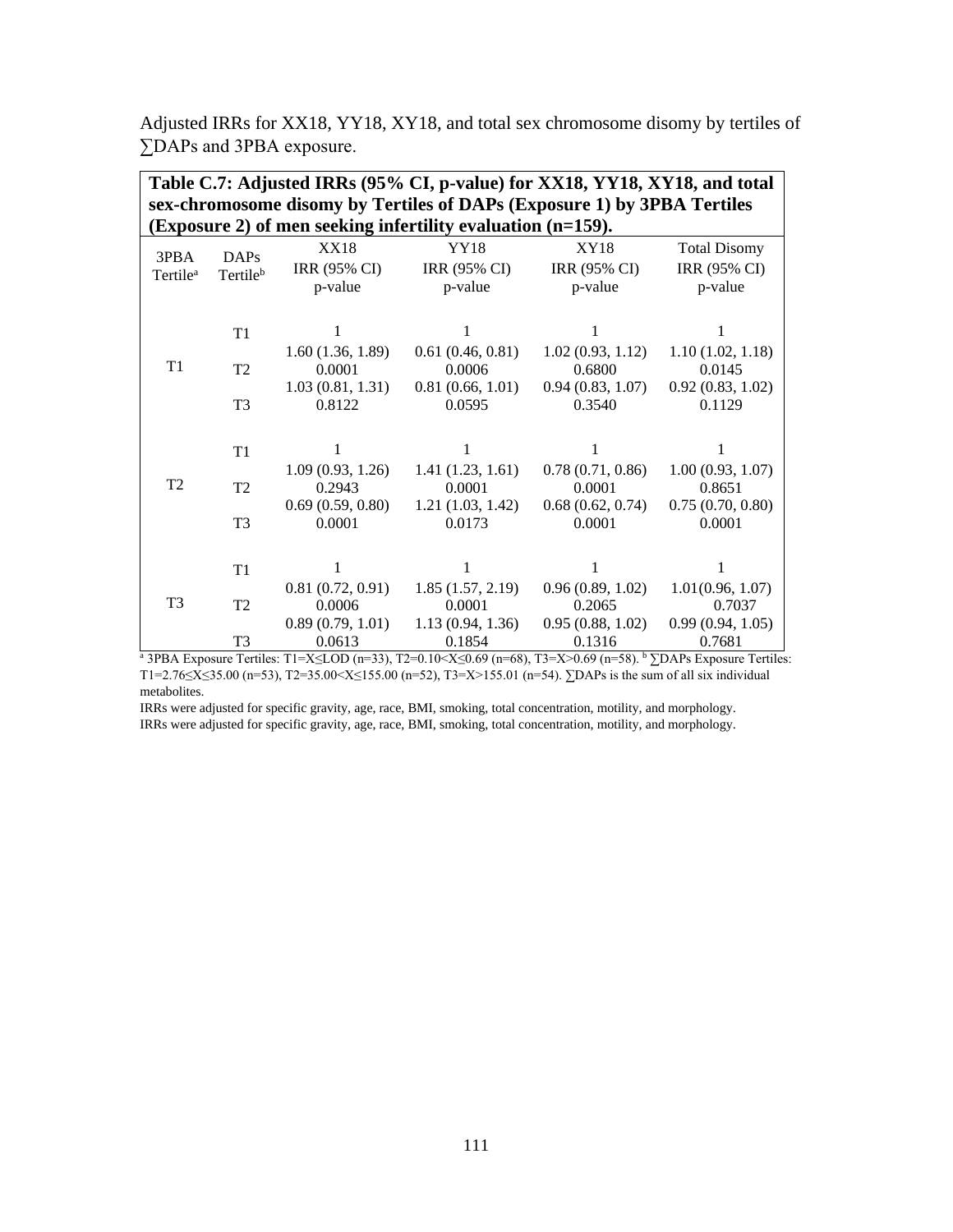## **Appendix D – Graphs of Adjusted IRRs for each Disomy Outcome by DAP Metabolites and 3PBA Exposure.**

To further explore the interactions between OP and PYR metabolites, when the interaction was significant in the model (Table 4.4), graphs of the adjusted IRRs and 95% confidence intervals were depicted for each disomy outcome by quartiles of DAP metabolite (DMP, DMTP, DMDTP, DEP, DETP) by 3PBA quartiles (Figures D.1-D.11).

Graphs of the adjusted IRRs and 95% confidence intervals were also depicted for each disomy outcome by group of DEDTP metabolite by 3PBA quartiles (Figures D.12-D.15) and for each disomy outcome by tertiles of ∑DAP metabolite by 3PBA tertiles (Figures D.16-D.17).

Since statistically significant interactions between all DAP metabolites and 3PBA were consistently observed for total sex chromosome disomy, graphs of the adjusted IRRs and 95% confidence intervals have been further evaluated and discussed in Chapter 4.

## **Figure D.1. Adjusted IRRs (95% CI) for XX18 by Quartiles of DMP (Exposure 1 changing) by 3PBA Quartiles (Exposure 2 constant).**

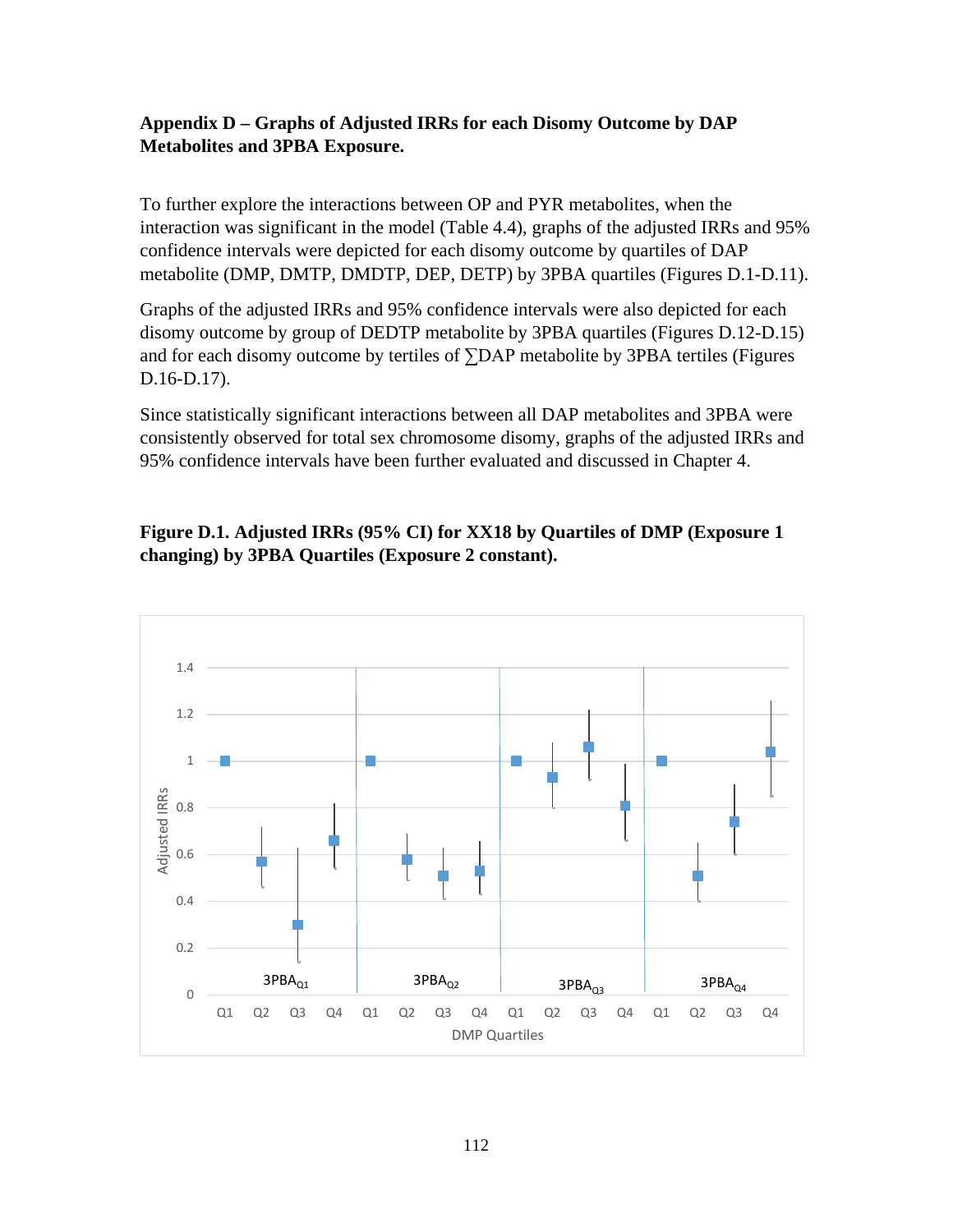**Figure D.2. Adjusted IRRs (95% CI) for XY18 by Quartiles of DMP (Exposure 1 changing) by 3PBA Quartiles (Exposure 2 constant).**

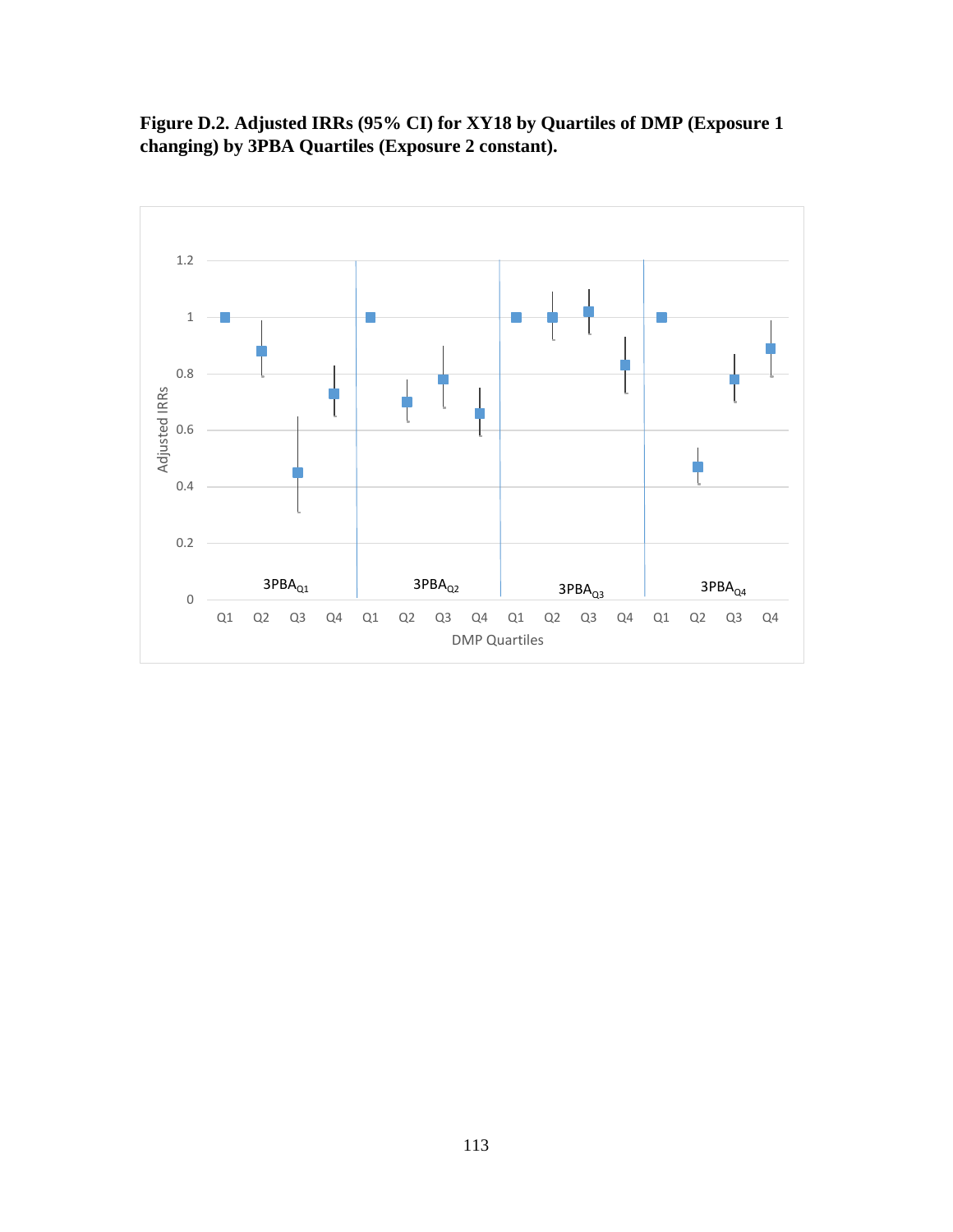

**Figure D.3. Adjusted IRRs (95% CI) for XY18 by Quartiles of DTMP (Exposure 1 changing) by 3PBA Quartiles (Exposure 2 constant).**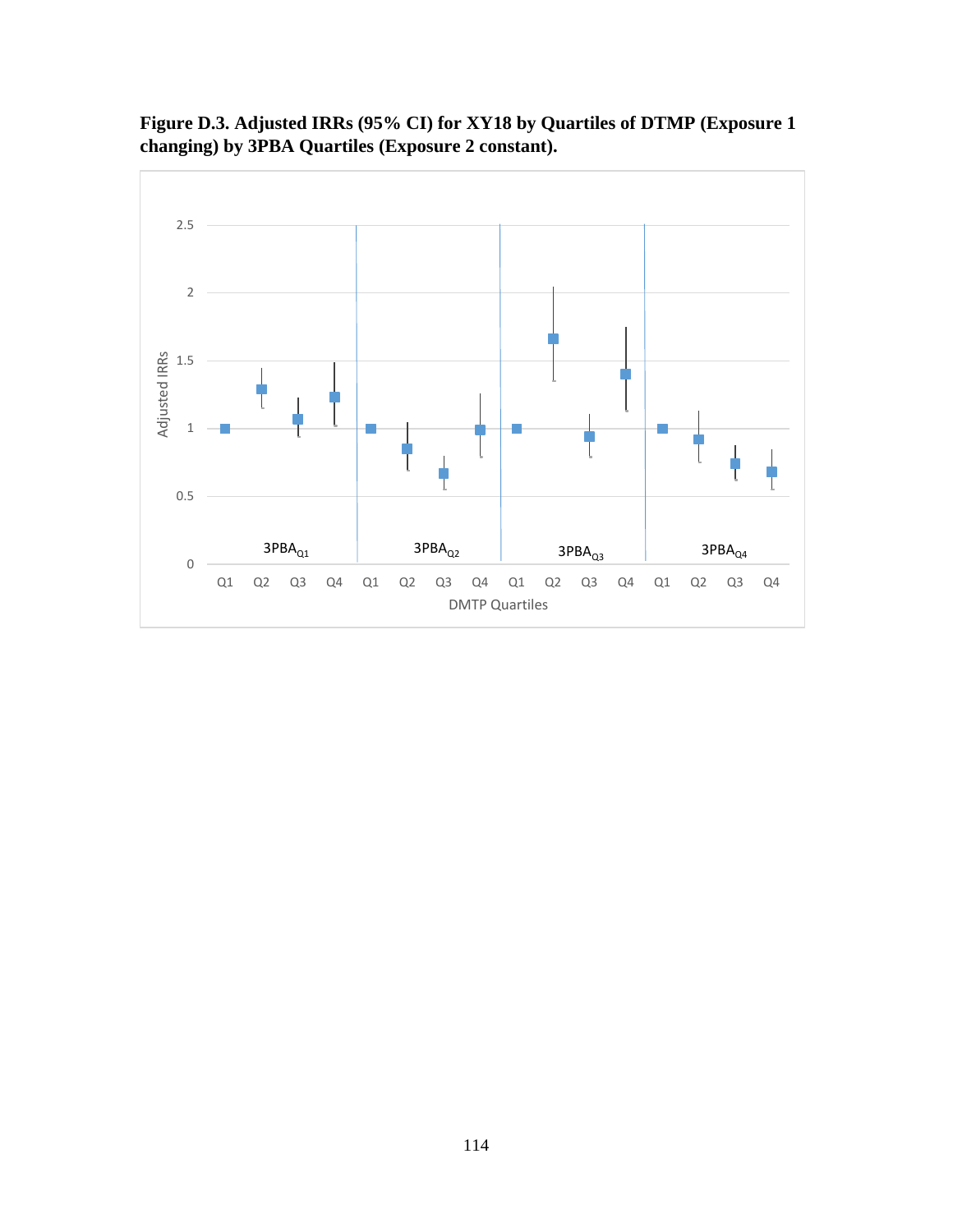**Figure D.4. Adjusted IRRs (95% CI) for XX18 by Quartiles of DMDTP (Exposure 1 changing) by 3PBA Quartiles (Exposure 2 constant).**

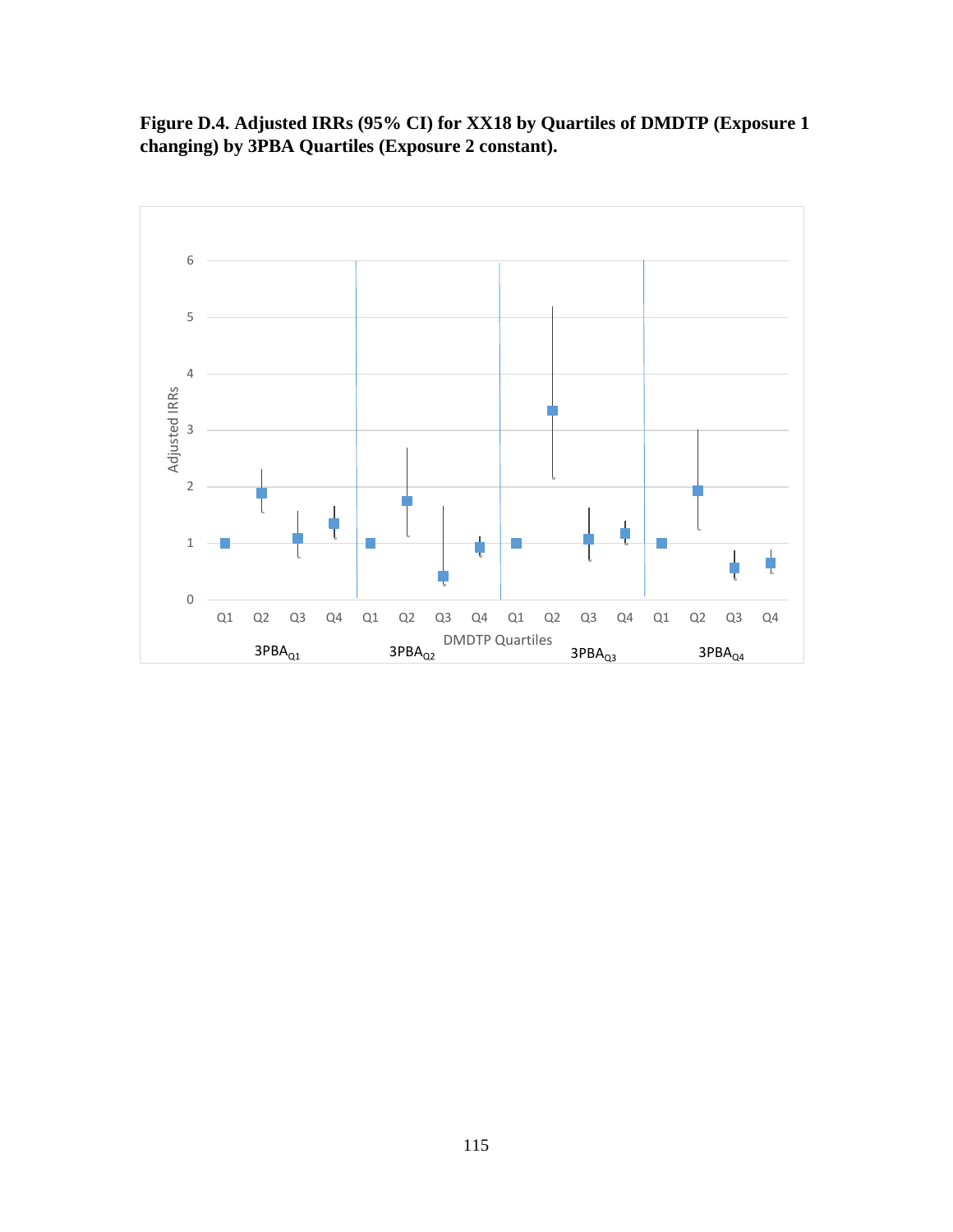**Figure D.5. Adjusted IRRs (95% CI) for YY18 by Quartiles of DMDTP (Exposure 1 changing) by 3PBA Quartiles (Exposure 2 constant).**

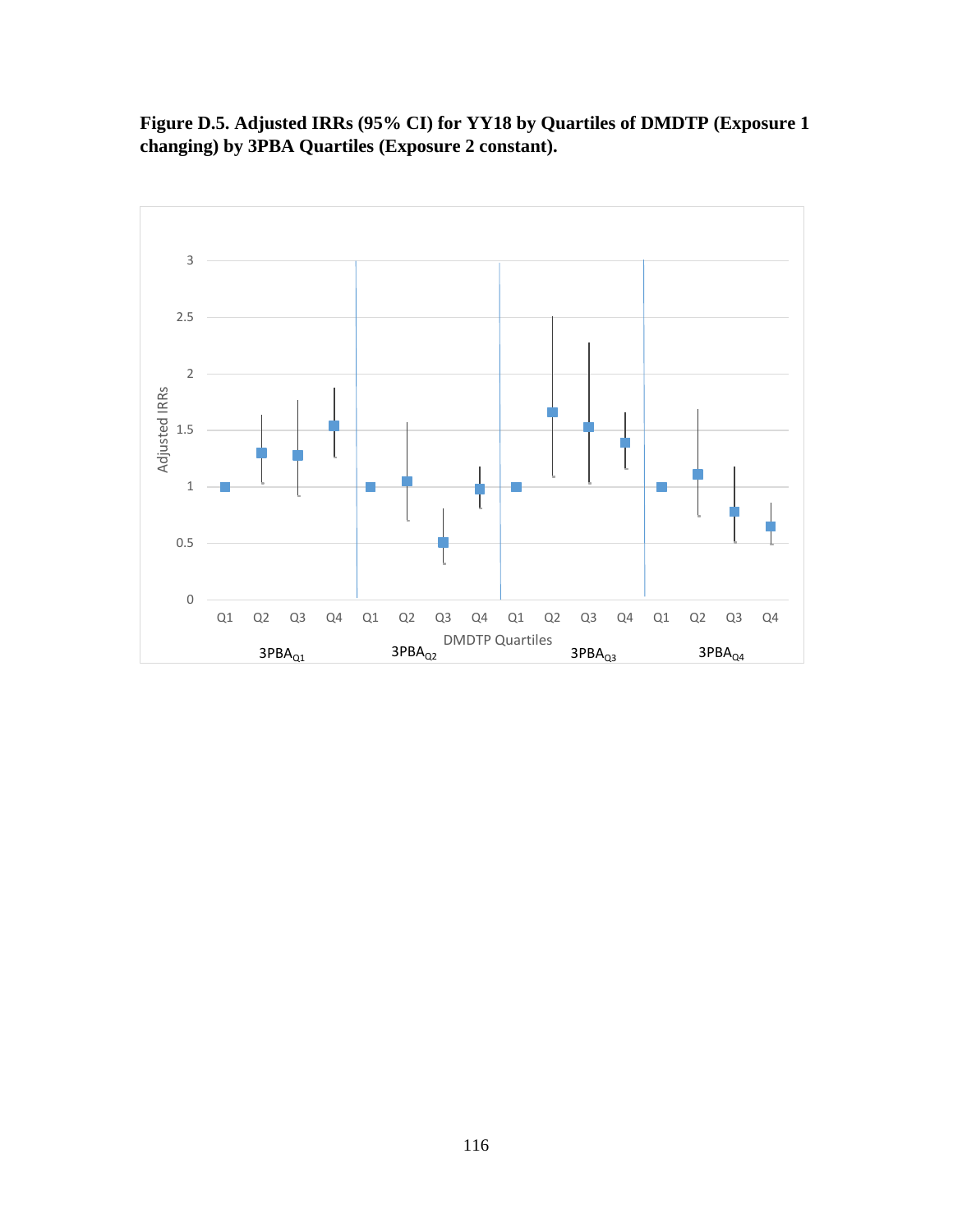**Figure D.6. Adjusted IRRs (95% CI) for XX18 by Quartiles of DEP (Exposure 1 changing) by 3PBA Quartiles (Exposure 2 constant).**

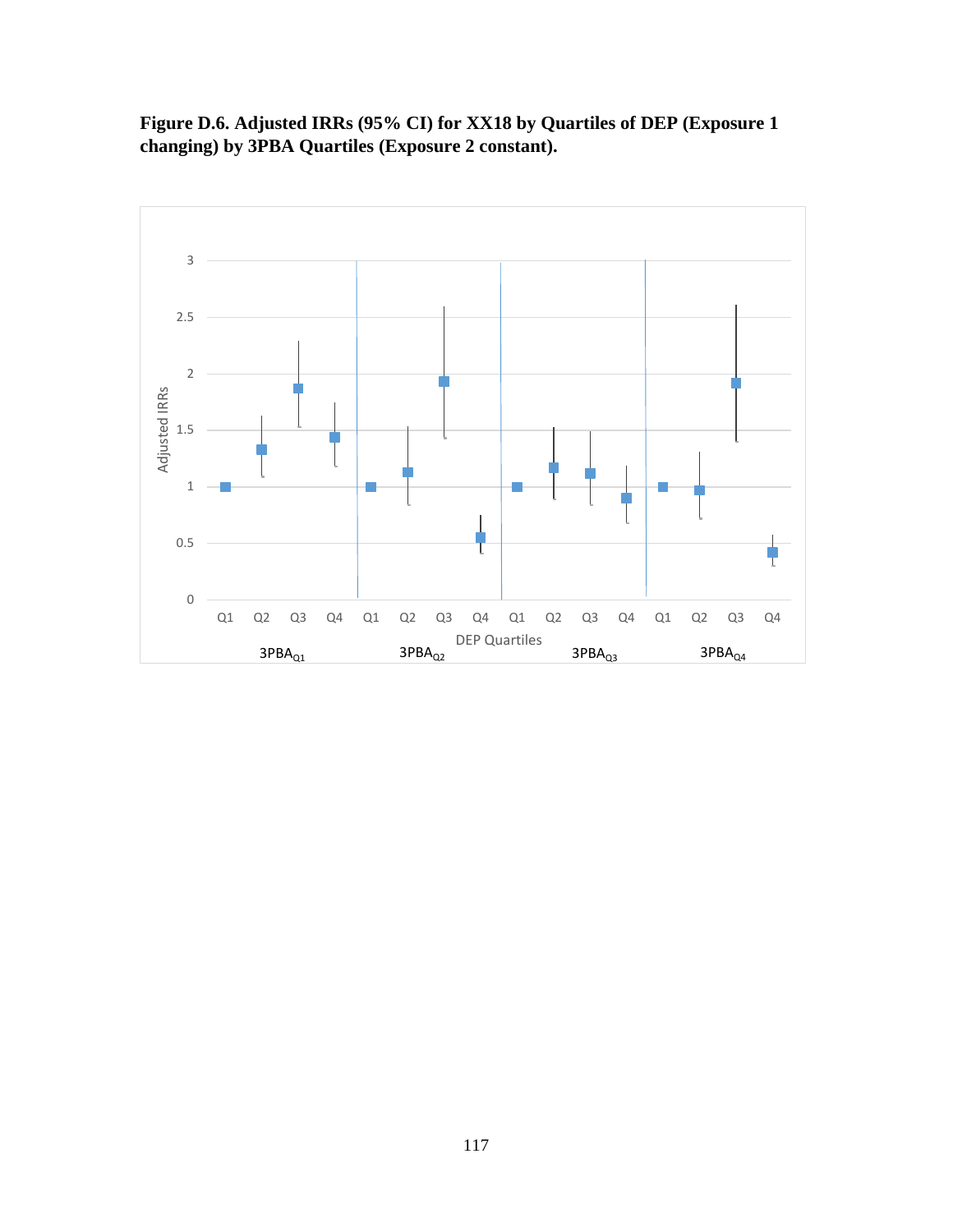**Figure D.7. Adjusted IRRs (95% CI) for YY18 by Quartiles of DEP (Exposure 1 changing) by 3PBA Quartiles (Exposure 2 constant).**

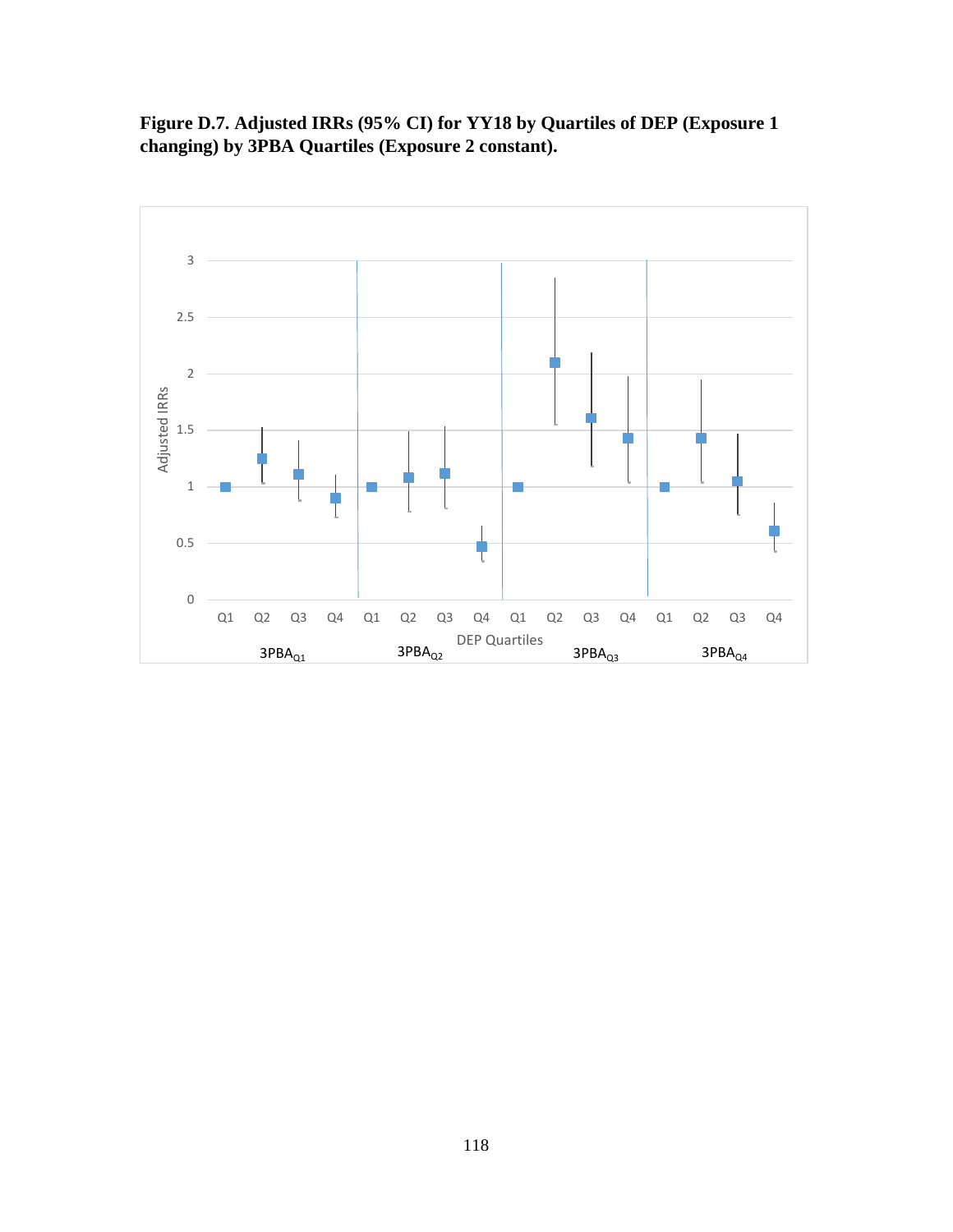**Figure D.8. Adjusted IRRs (95% CI) for XY18 by Quartiles of DEP (Exposure 1 changing) by 3PBA Quartiles (Exposure 2 constant).**

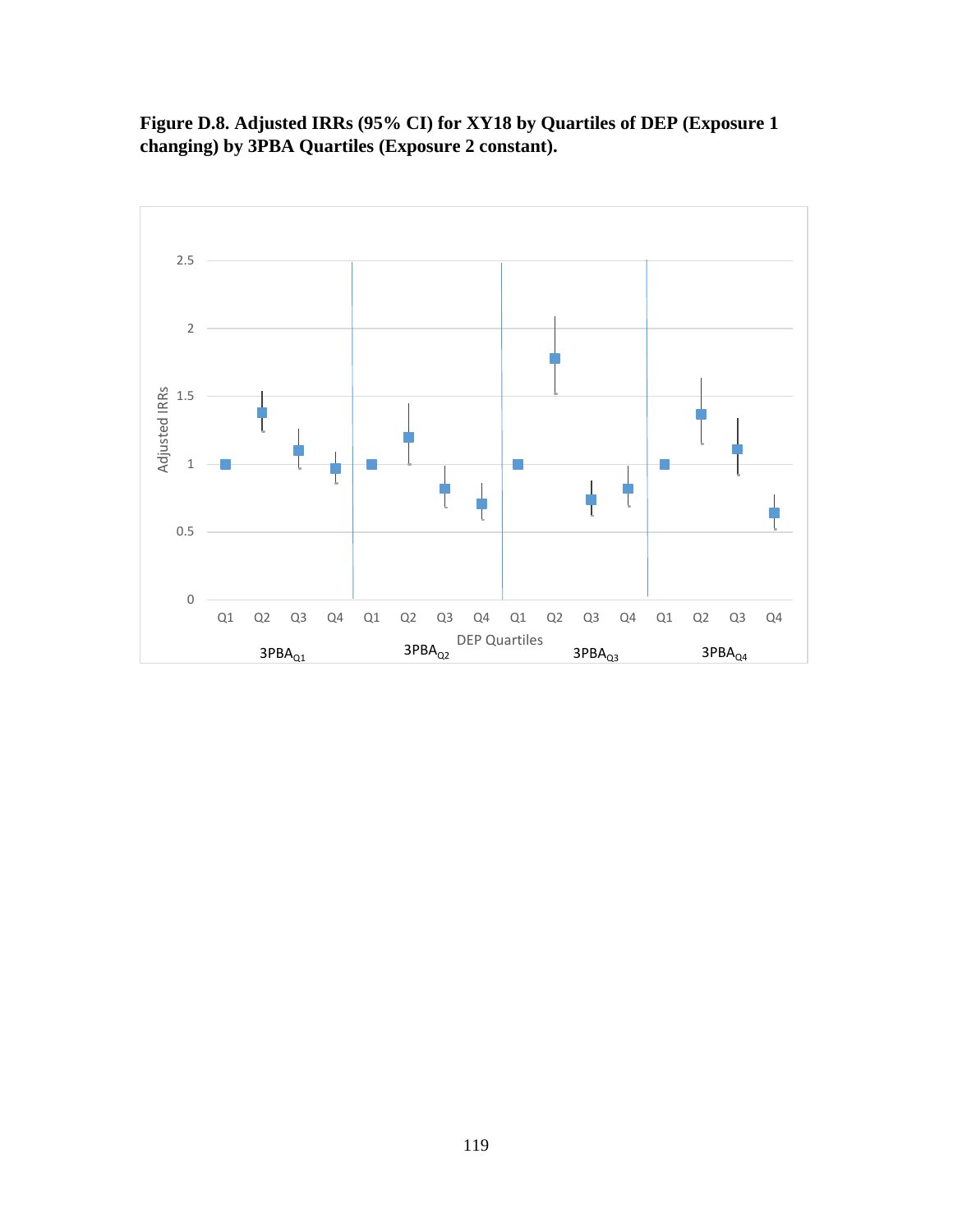**Figure D.9. Adjusted IRRs (95% CI) for XX18 by Quartiles of DETP (Exposure 1 changing) by 3PBA Quartiles (Exposure 2 constant).**

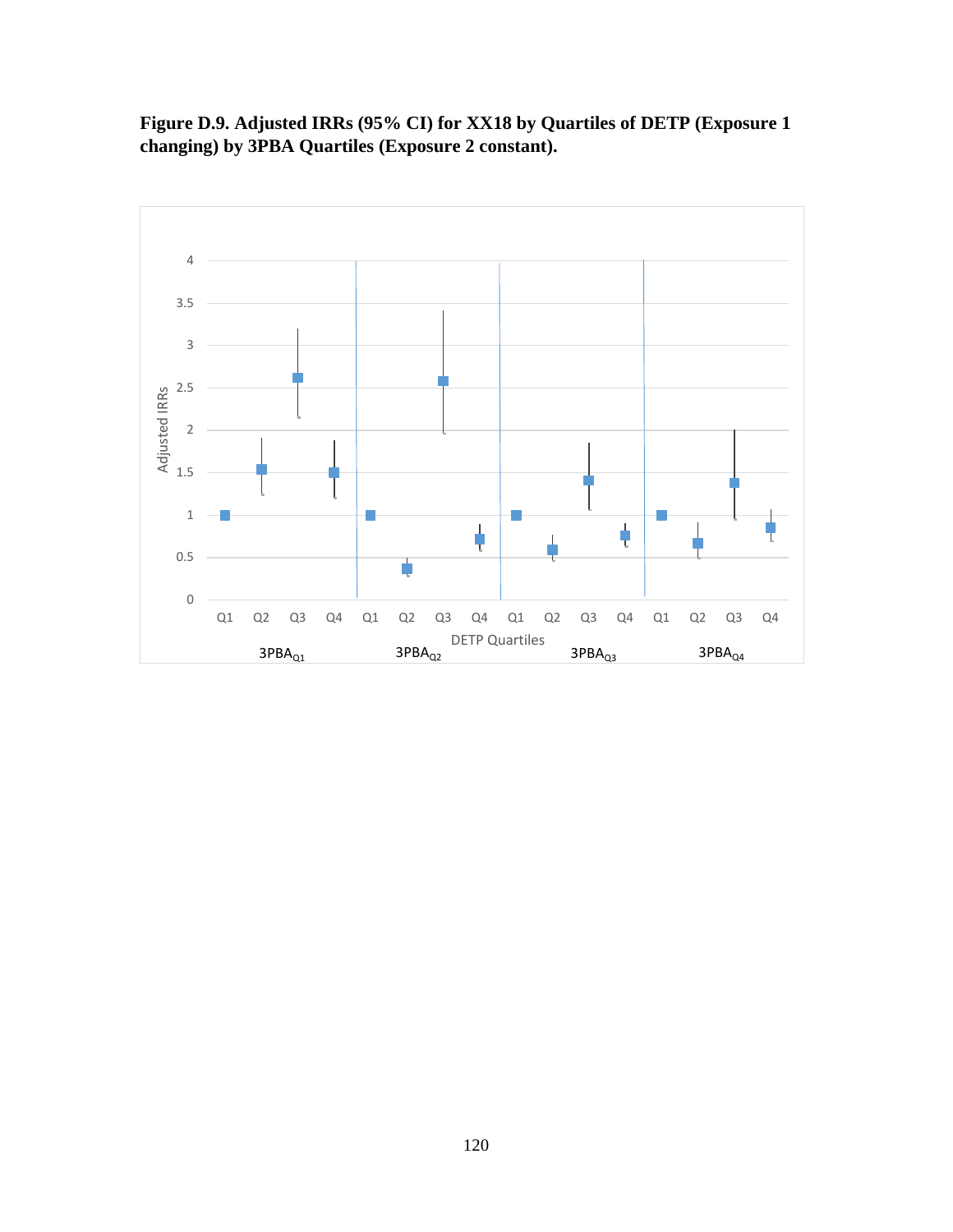**Figure D.10. Adjusted IRRs (95% CI) for YY18 by Quartiles of DETP (Exposure 1 changing) by 3PBA Quartiles (Exposure 2 constant).**

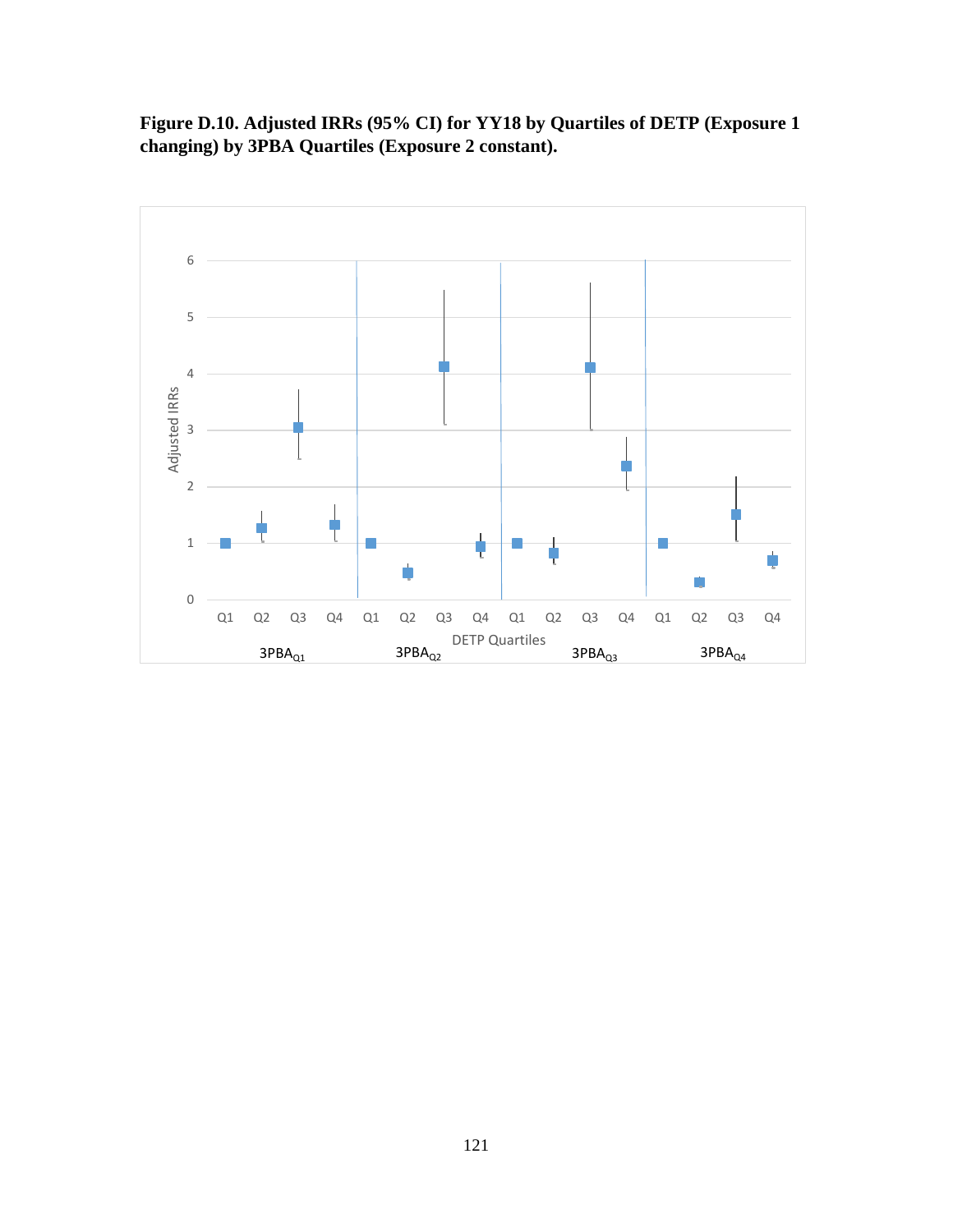**Figure D.11. Adjusted IRRs (95% CI) for XY18 by Quartiles of DETP (Exposure 1 changing) by 3PBA Quartiles (Exposure 2 constant).**

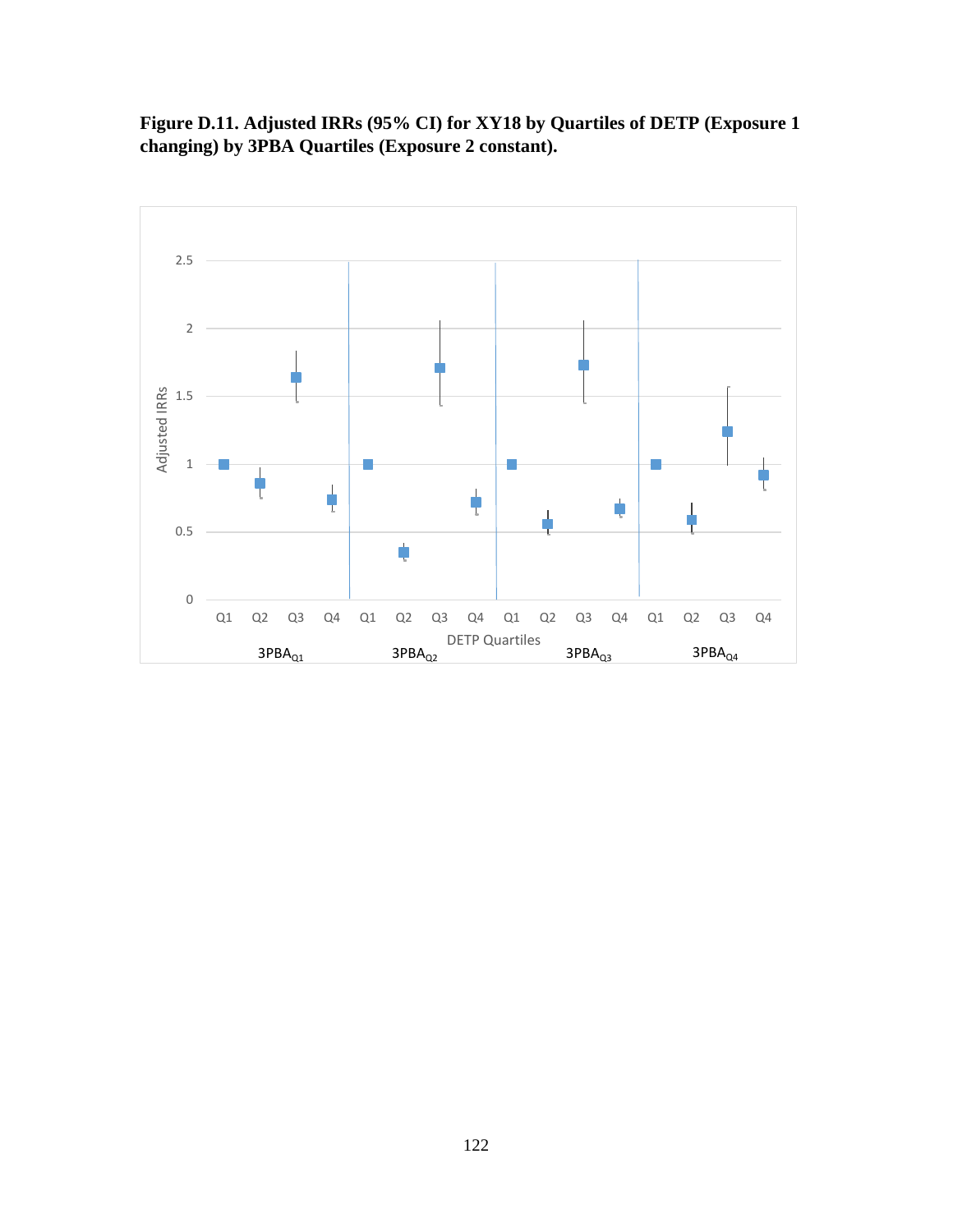**Figure D.12. Adjusted IRRs (95% CI) for XX18 by Group of DEDTP (Exposure 1 changing) by 3PBA Quartiles (Exposure 2 constant).**



**Figure D.13. Adjusted IRRs (95% CI) for YY18 by Group of DEDTP (Exposure 1 changing) by 3PBA Quartiles (Exposure 2 constant).**

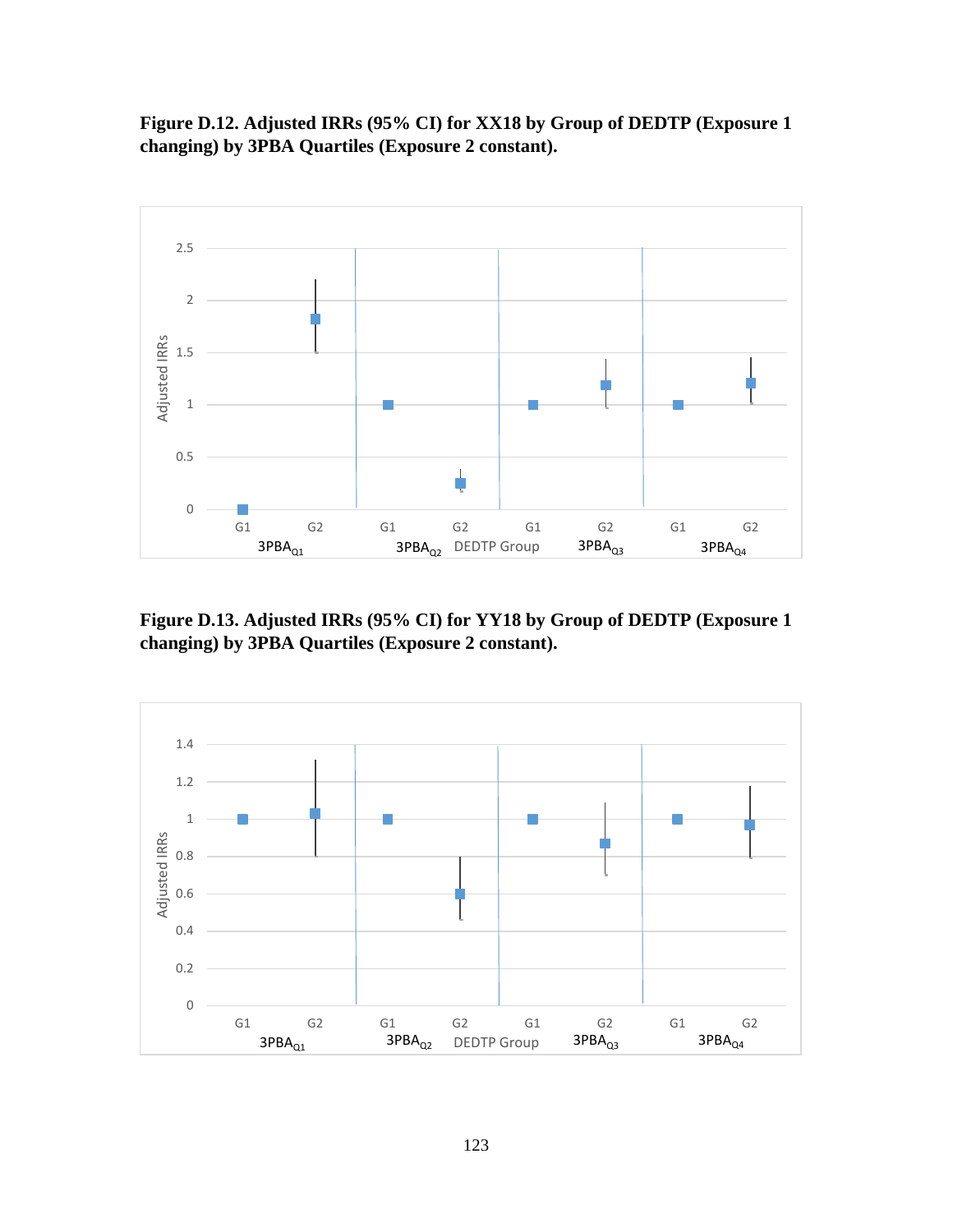**Figure D.14. Adjusted IRRs (95% CI) for XY18 by Group of DEDTP (Exposure 1 changing) by 3PBA Quartiles (Exposure 2 constant).**



**Figure D.15. Adjusted IRRs (95% CI) for Total Sex Chromosome Disomy by Group of DEDTP (Exposure 1 changing) by 3PBA Quartiles (Exposure 2 constant).**



\*Tests for trend for adjusted IRRs (95% CI) for total sex chromosome disomy by group of DEDTP by 3PBA quartiles were not explored further or discussed in Chapter 4 because there are only two exposure categories of DEDTP metabolite.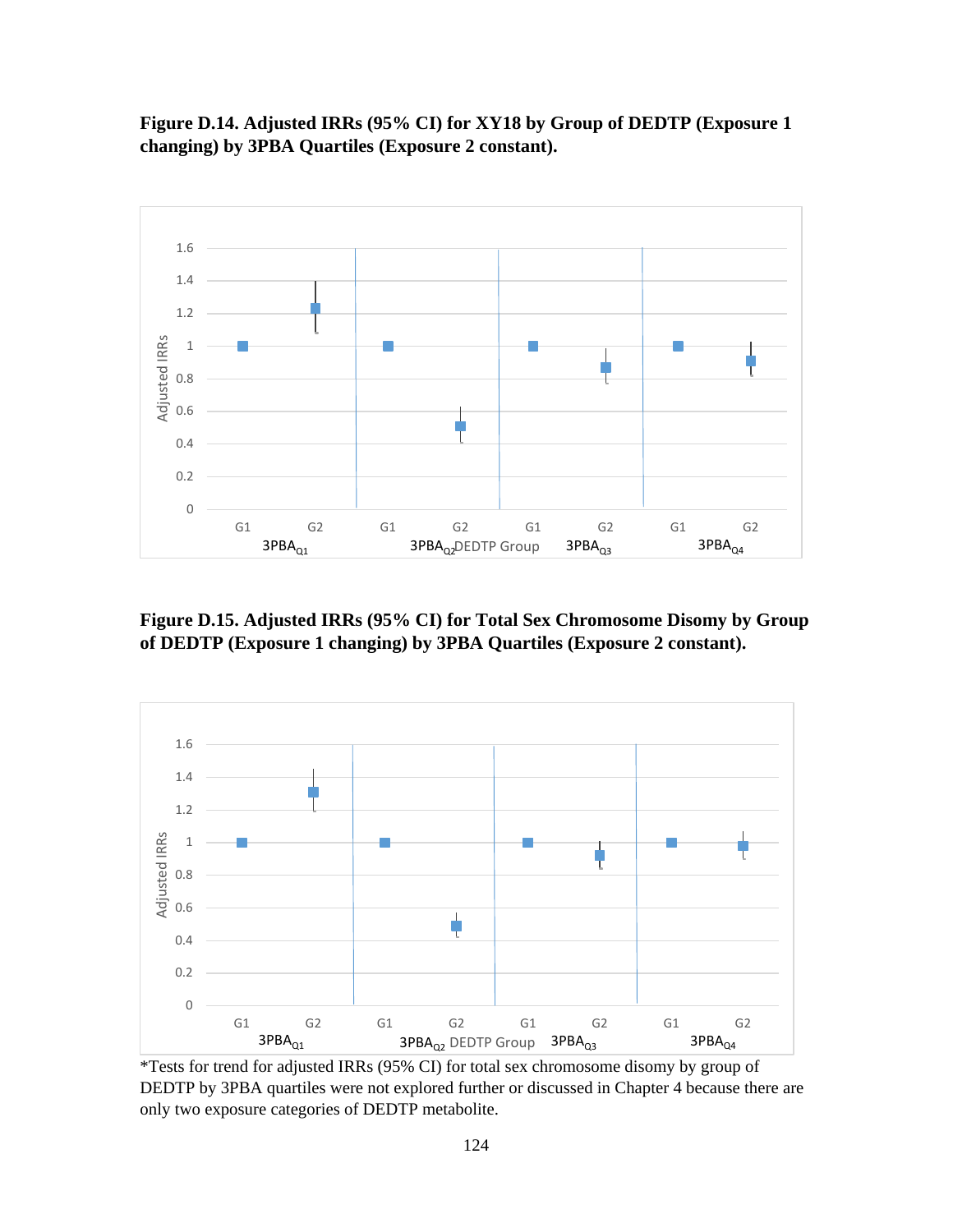

**Figure D.16. Adjusted IRRs (95% CI) for XX18 by Tertiles of ∑DAPs (Exposure 1 changing) by 3PBA Tertiles (Exposure 2 constant).**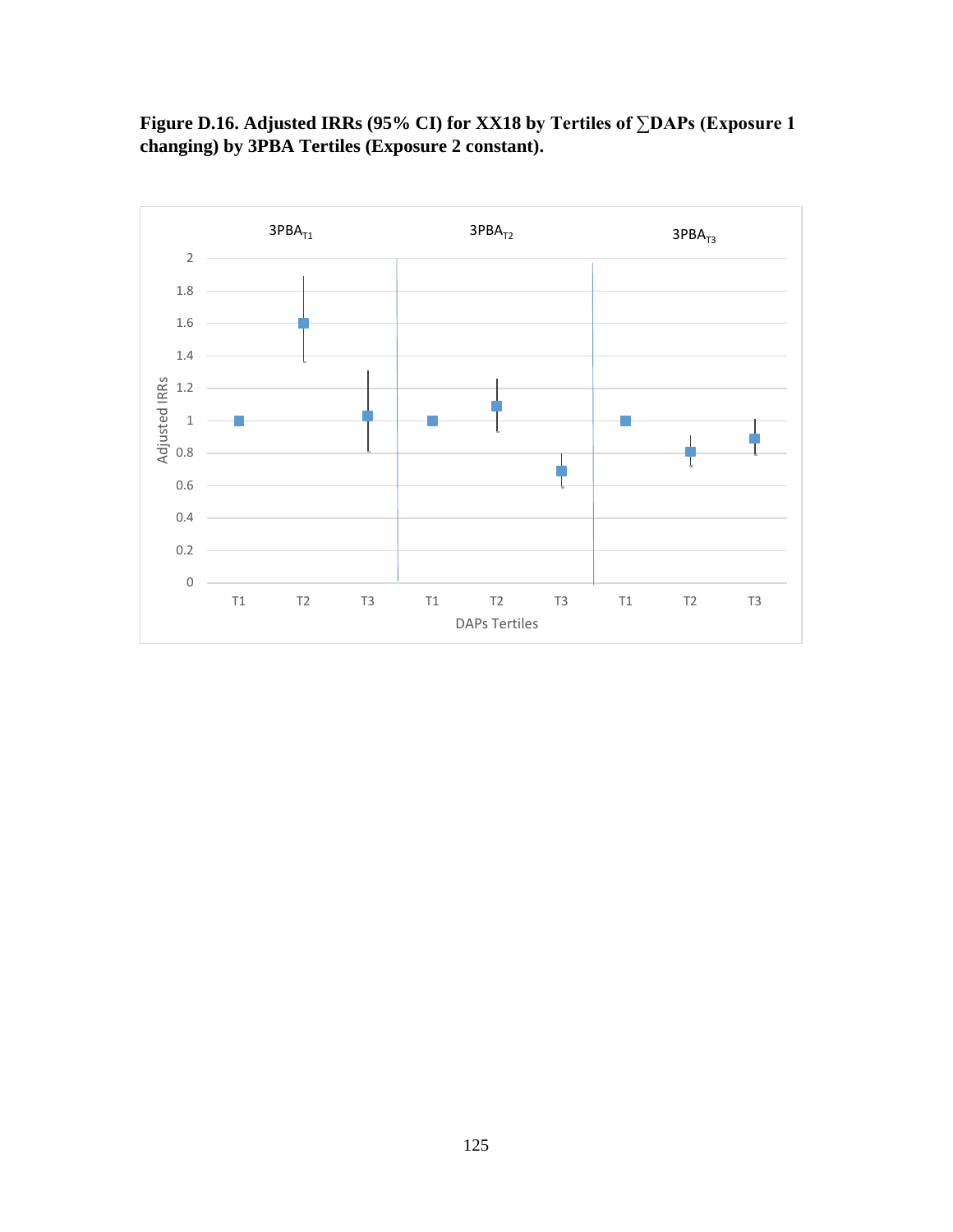**Figure D.17. Adjusted IRRs (95% CI) for XY18 by Tertiles of ∑DAPs (Exposure 1 changing) by 3PBA Tertiles (Exposure 2 constant).**